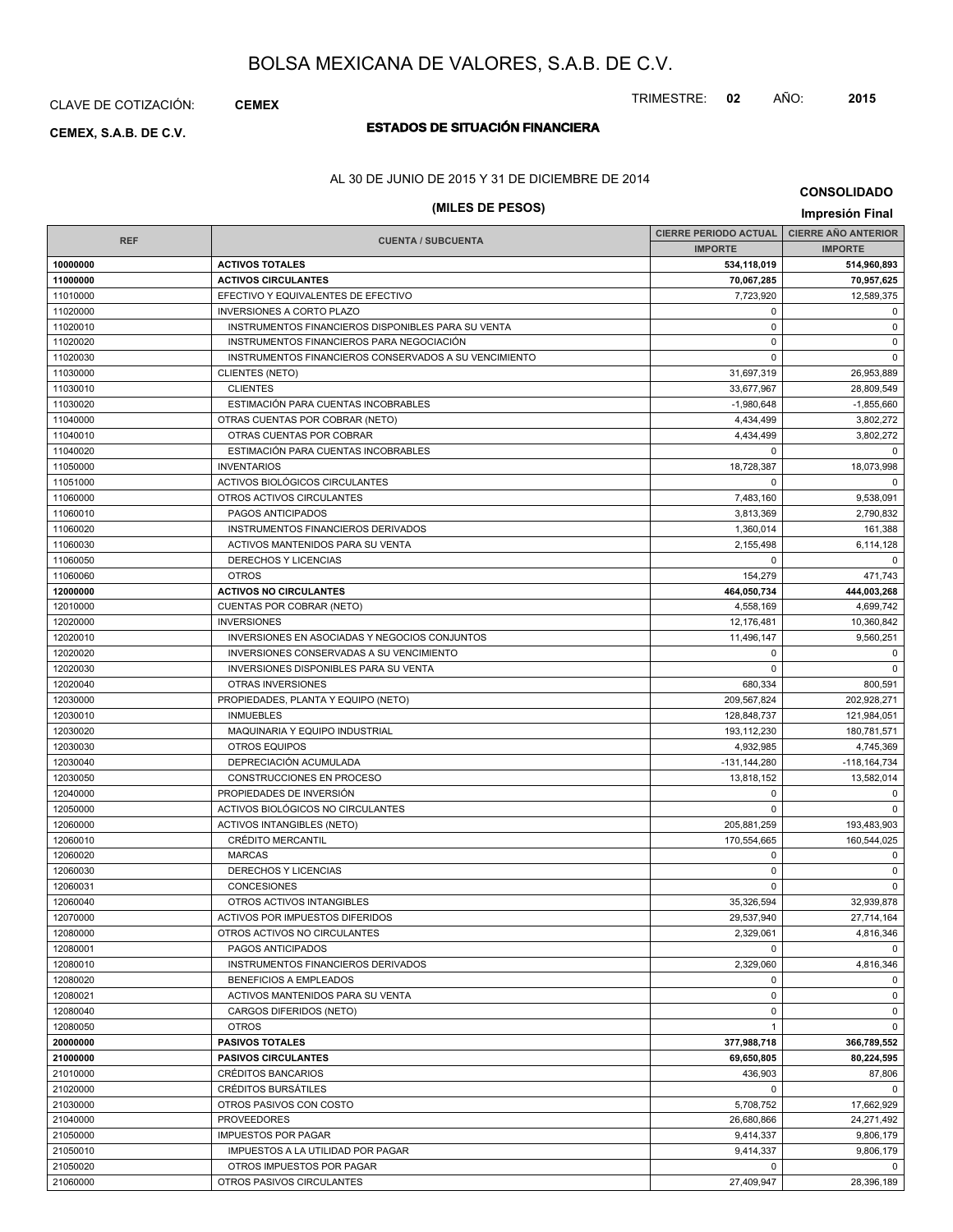CLAVE DE COTIZACIÓN: **CEMEX**

## **ESTADOS DE SITUACIÓN FINANCIERA CEMEX, S.A.B. DE C.V.**

### AL 30 DE JUNIO DE 2015 Y 31 DE DICIEMBRE DE 2014

| <b>CONSOLIDADO</b> |  |
|--------------------|--|
|--------------------|--|

| (MILES DE PESOS)<br>Impresión Final |                                                                                          |                              |                            |  |
|-------------------------------------|------------------------------------------------------------------------------------------|------------------------------|----------------------------|--|
|                                     |                                                                                          | <b>CIERRE PERIODO ACTUAL</b> | <b>CIERRE AÑO ANTERIOR</b> |  |
| <b>REF</b>                          | <b>CUENTA / SUBCUENTA</b>                                                                | <b>IMPORTE</b>               | <b>IMPORTE</b>             |  |
| 21060010                            | <b>INTERESES POR PAGAR</b>                                                               | 3,292,416                    | 3,105,862                  |  |
| 21060020                            | INSTRUMENTOS FINANCIEROS DERIVADOS                                                       | 68,496                       | 2,082                      |  |
| 21060030                            | <b>INGRESOS DIFERIDOS</b>                                                                | $\Omega$                     | $\Omega$                   |  |
| 21060050                            | <b>BENEFICIOS A EMPLEADOS</b>                                                            | 3,987,591                    | 3,799,482                  |  |
| 21060060                            | <b>PROVISIONES</b>                                                                       | 8,188,499                    | 7,820,612                  |  |
| 21060061                            | PASIVOS RELACIONADOS CON ACTIVOS MANTENIDOS PARA SU VENTA CIRCULANTES                    | $\Omega$                     | $\Omega$                   |  |
| 21060080                            | <b>OTROS</b>                                                                             | 11,872,945                   | 13,668,151                 |  |
| 22000000                            | <b>PASIVOS NO CIRCULANTES</b>                                                            | 308,337,913                  | 286,564,957                |  |
| 22010000                            | <b>CRÉDITOS BANCARIOS</b>                                                                | 52,958,262                   | 47,156,088                 |  |
| 22020000                            | <b>CRÉDITOS BURSÁTILES</b>                                                               | $\Omega$                     | $\Omega$                   |  |
| 22030000                            | OTROS PASIVOS CON COSTO                                                                  | 183,990,280                  | 168,360,242                |  |
| 22040000                            | PASIVOS POR IMPUESTOS DIFERIDOS                                                          | 21,281,237                   | 19,783,292                 |  |
| 22050000                            | OTROS PASIVOS NO CIRCULANTES                                                             | 50,108,134                   | 51,265,335                 |  |
| 22050010                            | <b>INSTRUMENTOS FINANCIEROS DERIVADOS</b>                                                | 454.169                      | 413.391                    |  |
| 22050020                            | <b>INGRESOS DIFERIDOS</b>                                                                | 881,294                      | 554,973                    |  |
| 22050040                            | <b>BENEFICIOS A EMPLEADOS</b>                                                            | 17,507,558                   | 16,881,341                 |  |
| 22050050                            | <b>PROVISIONES</b>                                                                       | $\mathbf 0$                  | $\mathbf 0$                |  |
| 22050051                            | PASIVOS RELACIONADOS CON ACTIVOS MANTENIDOS PARA SU VENTA NO CIRCULANTES                 | $\Omega$                     | $\Omega$                   |  |
| 22050070                            | <b>OTROS</b>                                                                             | 31,265,113                   | 33,415,630                 |  |
| 30000000                            | <b>CAPITAL CONTABLE</b>                                                                  | 156,129,301                  | 148,171,341                |  |
| 30010000                            | CAPITAL CONTABLE DE LA PARTICIPACIÓN CONTROLADORA                                        | 137,710,831                  | 131,103,371                |  |
| 30030000                            | <b>CAPITAL SOCIAL</b>                                                                    | 4,158,477                    | 4,150,998                  |  |
| 30040000                            | <b>ACCIONES RECOMPRADAS</b>                                                              | $\Omega$                     | $\mathbf 0$                |  |
| 30050000                            | PRIMA EN EMISIÓN DE ACCIONES                                                             | 115, 192, 714                | 101,216,214                |  |
| 30060000                            | APORTACIONES PARA FUTUROS AUMENTOS DE CAPITAL                                            | $\Omega$                     | $\Omega$                   |  |
| 30070000                            | OTRO CAPITAL CONTRIBUIDO                                                                 | $\Omega$                     | $\Omega$                   |  |
| 30080000                            | UTILIDADES RETENIDAS (PERDIDAS ACUMULADAS)                                               | 6,896,359                    | 14,998,290                 |  |
| 30080010                            | <b>RESERVA LEGAL</b>                                                                     | 1,804,124                    | 1,804,124                  |  |
| 30080020                            | OTRAS RESERVAS                                                                           | $\Omega$                     | $\Omega$                   |  |
| 30080030                            | RESULTADOS DE EJERCICIOS ANTERIORES                                                      | 5,574,166                    | 19,976,999                 |  |
| 30080040                            | RESULTADO DEL EJERCICIO                                                                  | $-481,931$                   | $-6,782,833$               |  |
| 30080050                            | <b>OTROS</b>                                                                             | $\mathbf 0$                  | $\mathbf 0$                |  |
| 30090000                            | OTROS RESULTADOS INTEGRALES ACUMULADOS (NETOS DE IMPUESTOS)                              | 11,463,281                   | 10,737,869                 |  |
| 30090010                            | GANANCIAS POR REVALUACIÓN DE PROPIEDADES                                                 | $\Omega$                     | $\Omega$                   |  |
| 30090020                            | GANANCIAS (PERDIDAS) ACTUARIALES POR OBLIGACIONES LABORALES                              | $-6,404,000$                 | $-6,404,000$               |  |
| 30090030                            | RESULTADO POR CONVERSIÓN DE MONEDAS EXTRANJERAS                                          | 12,793,353                   | 9,650,665                  |  |
| 30090040                            | CAMBIOS EN LA VALUACIÓN DE ACTIVOS FINANCIEROS DISPONIBLES PARA SU VENTA                 | $-116.400$                   | $-116,400$                 |  |
| 30090050                            | CAMBIOS EN LA VALUACIÓN DE INSTRUMENTOS FINANCIEROS DERIVADOS                            | $\mathbf 0$                  | $\mathbf 0$                |  |
| 30090060                            | CAMBIOS EN EL VALOR RAZONABLE DE OTROS ACTIVOS                                           | $\mathbf 0$                  | $\mathbf 0$                |  |
| 30090070                            | PARTICIPACIÓN EN OTROS RESULTADOS INTEGRALES DE ASOCIADAS Y NEGOCIOS<br><b>CONJUNTOS</b> | $\mathbf 0$                  | $\mathbf 0$                |  |
| 30090080                            | OTROS RESULTADOS INTEGRALES                                                              | 5,190,328                    | 7,607,604                  |  |
| 30020000                            | CAPITAL CONTABLE DE LA PARTICIPACIÓN NO CONTROLADORA                                     | 18.418.470                   | 17,067,970                 |  |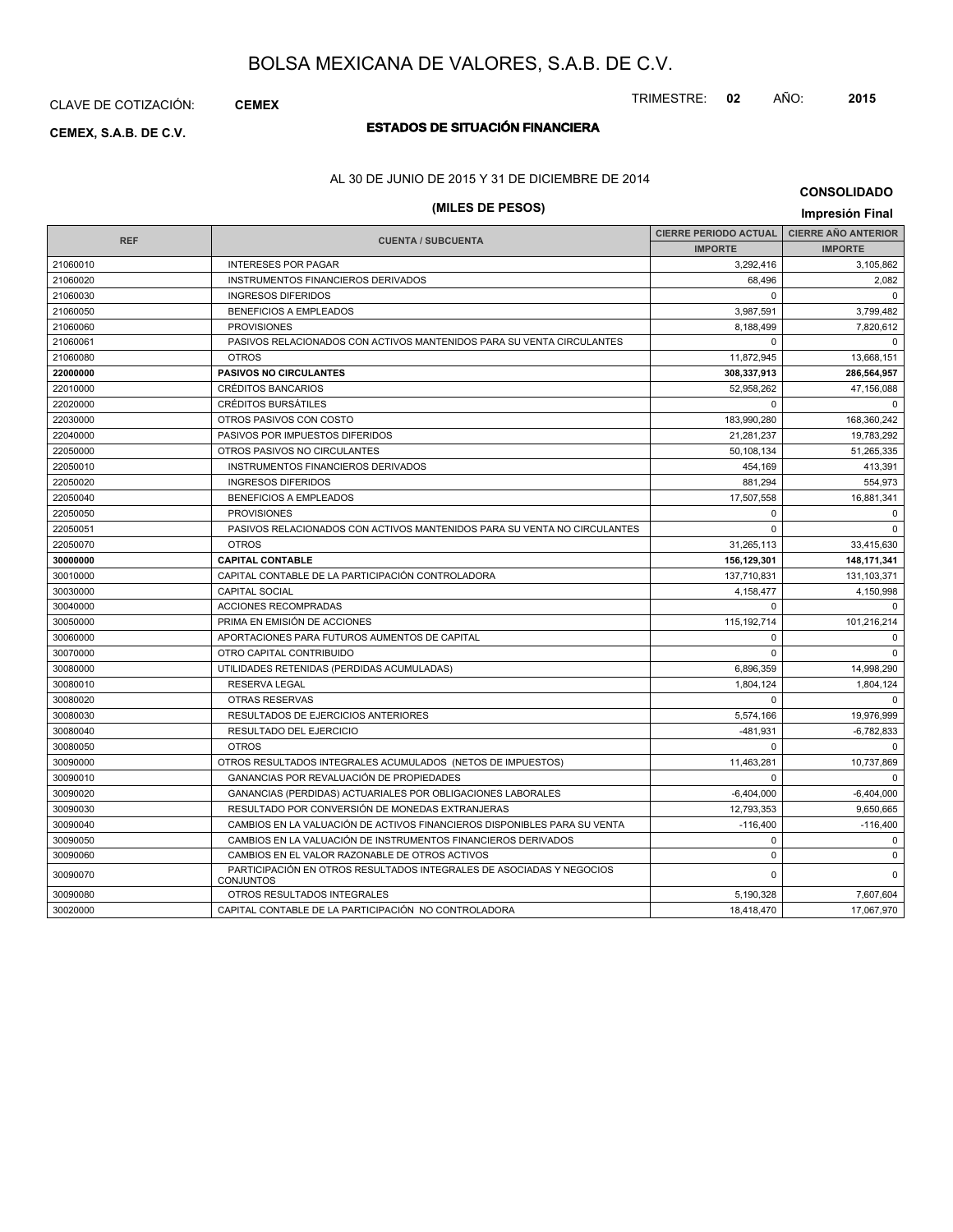CLAVE DE COTIZACIÓN: **CEMEX**

### **ESTADOS DE SITUACIÓN FINANCIERA CEMEX, S.A.B. DE C.V. DATOS INFORMATIVOS**

AL 30 DE JUNIO DE 2015 Y 31 DE DICIEMBRE DE 2014

### **(MILES DE PESOS) Impresión Final**

### **CONSOLIDADO**

| <b>REF</b> | <b>CONCEPTOS</b>                            | <b>CIERRE PERIODO ACTUAL</b> | <b>CIERRE AÑO ANTERIOR</b> |
|------------|---------------------------------------------|------------------------------|----------------------------|
|            |                                             | <b>IMPORTE</b>               | <b>IMPORTE</b>             |
| 91000010   | PASIVOS MONEDA EXTRANJERA CORTO PLAZO       | 52,911,999                   | 60,446,097                 |
| 91000020   | PASIVOS MONEDA EXTRANJERA LARGO PLAZO       | 280,371,399                  | 254,396,507                |
| 91000030   | CAPITAL SOCIAL NOMINAL                      | 111,908                      | 103,761                    |
| 91000040   | CAPITAL SOCIAL POR ACTUALIZACIÓN            | 4,111,085                    | 4,111,464                  |
| 91000050   | FONDOS PARA PENSIONES Y PRIMA DE ANTIGÜEDAD | 17,507,558                   | 16,881,341                 |
| 91000060   | NUMERO DE FUNCIONARIOS (*)                  | 13                           | 13                         |
| 91000070   | NUMERO DE EMPLEADOS (*)                     | 19,350                       | 19,478                     |
| 91000080   | NUMERO DE OBREROS (*)                       | 24,947                       | 24.750                     |
| 91000090   | NUMERO DE ACCIONES EN CIRCULACIÓN (*)       | 40,303,833,267               | 37,369,739,304             |
| 91000100   | NUMERO DE ACCIONES RECOMPRADAS (*)          |                              | 0                          |
| 91000110   | EFECTIVO RESTRINGIDO (1)                    |                              | $\Omega$                   |
| 91000120   | DEUDA DE ASOCIADAS GARANTIZADA              | 0                            | $\Omega$                   |
|            |                                             |                              |                            |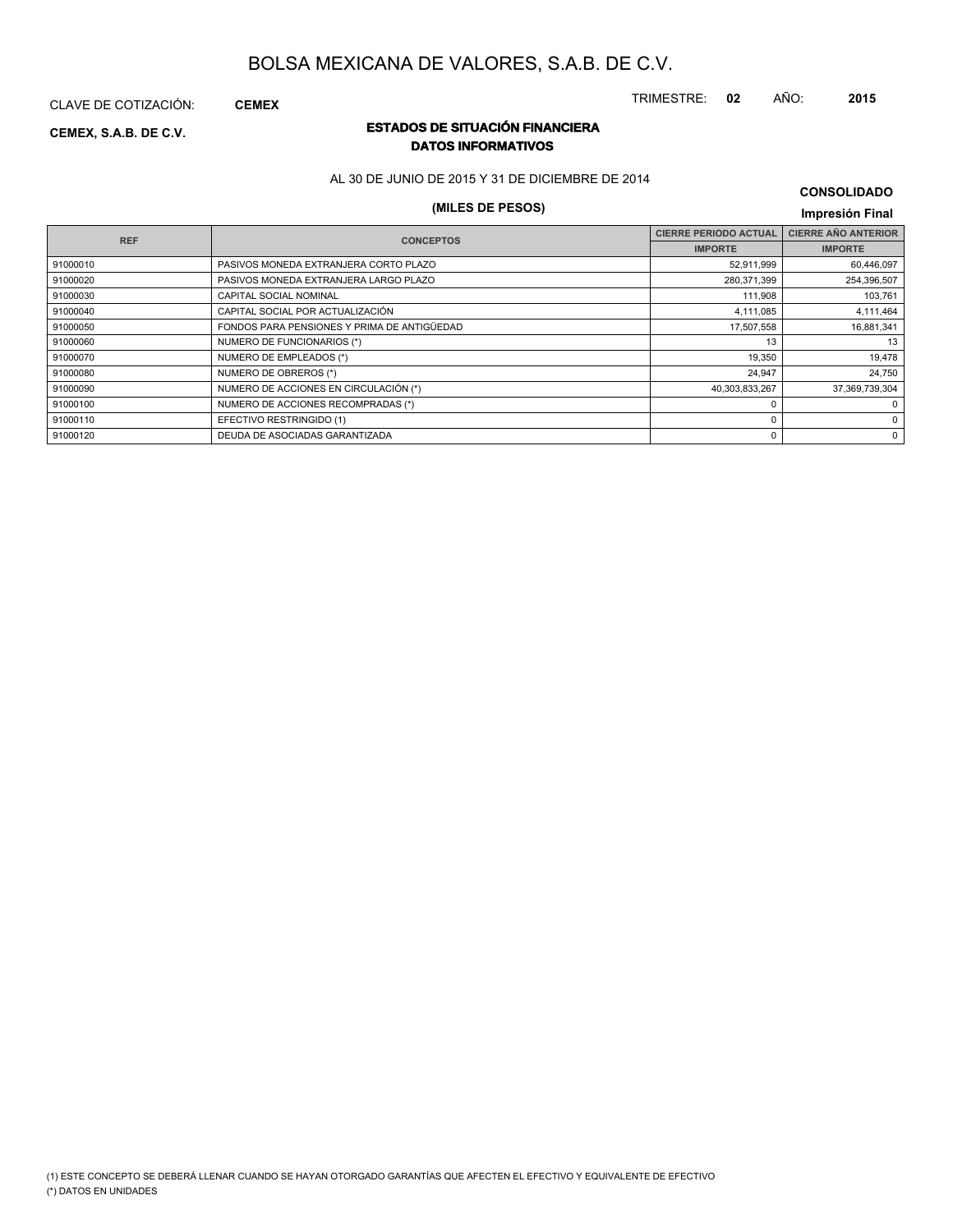**CEMEX, S.A.B. DE C.V.** CLAVE DE COTIZACIÓN: **CEMEX** TRIMESTRE: **02** AÑO: **2015**

### **ESTADOS DE RESULTADOS**

### **CONSOLIDADO**

#### POR LOS PERIODOS DE SEIS Y TRES MESES TERMINADOS AL 30 DE JUNIO DE 2015 Y 2014

| (MILES DE PESOS) |                                                                               |                   |                  | Impresión Final     |                  |  |  |
|------------------|-------------------------------------------------------------------------------|-------------------|------------------|---------------------|------------------|--|--|
|                  |                                                                               | <b>AÑO ACTUAL</b> |                  | <b>AÑO ANTERIOR</b> |                  |  |  |
| <b>REF</b>       | <b>CUENTA / SUBCUENTA</b>                                                     | <b>ACUMULADO</b>  | <b>TRIMESTRE</b> | <b>ACUMULADO</b>    | <b>TRIMESTRE</b> |  |  |
| 40010000         | <b>INGRESOS NETOS</b>                                                         | 110,622,199       | 59,386,098       | 101,348,673         | 53,880,257       |  |  |
| 40010010         | <b>SERVICIOS</b>                                                              | $\mathbf 0$       | $\Omega$         | $\mathbf 0$         | $\Omega$         |  |  |
| 40010020         | <b>VENTA DE BIENES</b>                                                        | 110,622,199       | 59,386,098       | 101,348,673         | 53,880,257       |  |  |
| 40010030         | <b>INTERESES</b>                                                              | 0                 | 0                | $\mathbf 0$         | $\mathbf 0$      |  |  |
| 40010040         | <b>REGALIAS</b>                                                               | 0                 | $\mathbf 0$      | $\mathbf 0$         | $\mathbf 0$      |  |  |
| 40010050         | <b>DIVIDENDOS</b>                                                             | $\mathbf 0$       | $\Omega$         | $\Omega$            | $\mathbf 0$      |  |  |
| 40010060         | ARRENDAMIENTO                                                                 | 0                 | 0                | $\mathbf 0$         | $\mathbf 0$      |  |  |
| 40010061         | <b>CONSTRUCCIÓN</b>                                                           | $\mathbf 0$       | $\Omega$         | $\Omega$            | $\mathbf 0$      |  |  |
| 40010070         | <b>OTROS</b>                                                                  | 0                 | 0                | $\mathbf 0$         | $\Omega$         |  |  |
| 40020000         | <b>COSTO DE VENTAS</b>                                                        | 74.940.056        | 39.266.656       | 71.050.478          | 36,614,261       |  |  |
| 40021000         | UTILIDAD (PÉRDIDA) BRUTA                                                      | 35,682,143        | 20,119,442       | 30,298,195          | 17,265,996       |  |  |
| 40030000         | <b>GASTOS GENERALES</b>                                                       | 22.949.394        | 12,440,009       | 20,846,058          | 11.352.980       |  |  |
| 40040000         | UTILIDAD (PÉRDIDA) ANTES DE OTROS INGRESOS Y GASTOS, NETO                     | 12,732,749        | 7,679,433        | 9,452,137           | 5,913,016        |  |  |
| 40050000         | OTROS INGRESOS Y (GASTOS), NETO                                               | $-21,824$         | -41,709          | 306,824             | 807,398          |  |  |
| 40060000         | UTILIDAD (PÉRDIDA) DE OPERACIÓN (*)                                           | 12,710,925        | 7,637,724        | 9,758,961           | 6,720,414        |  |  |
| 40070000         | <b>INGRESOS FINANCIEROS</b>                                                   | 1,601,207         | 659,069          | 2,271,140           | 1,926,703        |  |  |
| 40070010         | <b>INTERESES GANADOS</b>                                                      | 65,601            | 42,917           | 72,411              | 36,217           |  |  |
| 40070020         | UTILIDAD POR FLUCTUACIÓN CAMBIARIA, NETO                                      | 1,462,697         | 575,318          | 507,231             | 847,753          |  |  |
| 40070030         | UTILIDAD POR DERIVADOS, NETO                                                  | 0                 | 0                | $\Omega$            | $\Omega$         |  |  |
| 40070040         | UTILIDAD POR CAMBIOS EN VALOR RAZONABLE DE INSTRUMENTOS<br><b>FINANCIEROS</b> | $\Omega$          | 0                | 1,580,071           | 997,546          |  |  |
| 40070050         | OTROS INGRESOS FINANCIEROS                                                    | 72.909            | 40.834           | 111.427             | 45,187           |  |  |
| 40080000         | <b>GASTOS FINANCIEROS</b>                                                     | 11,466,813        | 5,209,104        | 11,460,053          | 5,862,369        |  |  |
| 40080010         | INTERESES DEVENGADOS A CARGO                                                  | 8.150.183         | 4.015.565        | 8,042,118           | 3,892,125        |  |  |
| 40080020         | PÉRDIDA POR FLUCTUACIÓN CAMBIARIA, NETO                                       | 0                 | 0                | $\mathbf 0$         | $\mathbf 0$      |  |  |
| 40080030         | PÉRDIDA POR DERIVADOS, NETO                                                   | 0                 | $\Omega$         | $\pmb{0}$           | $\mathsf 0$      |  |  |
| 40080050         | PÉRDIDA POR CAMBIOS EN VALOR RAZONABLE DE INSTRUMENTOS<br><b>FINANCIEROS</b>  | 1,020,452         | 135,786          | $\mathbf 0$         | $\Omega$         |  |  |
| 40080060         | OTROS GASTOS FINANCIEROS                                                      | 2,296,178         | 1,057,753        | 3,417,935           | 1,970,244        |  |  |
| 40090000         | <b>INGRESOS (GASTOS) FINANCIEROS NETO</b>                                     | $-9.865.606$      | $-4.550.035$     | $-9,188,913$        | -3,935,666       |  |  |
| 40100000         | PARTICIPACIÓN EN LOS RESULTADOS DE ASOCIADAS Y NEGOCIOS<br><b>CONJUNTOS</b>   | $-30,066$         | 192,644          | 74,257              | 78,939           |  |  |
| 40110000         | UTILIDAD (PÉRDIDA) ANTES DE IMPUESTOS A LA UTILIDAD                           | 2,815,253         | 3,280,333        | 644,305             | 2,863,687        |  |  |
| 40120000         | <b>IMPUESTOS A LA UTILIDAD</b>                                                | 2,808,754         | 1,266,989        | 3,026,972           | 1,593,127        |  |  |
| 40120010         | <b>IMPUESTO CAUSADO</b>                                                       | 2,618,171         | 1,170,436        | 2,241,072           | 1,203,927        |  |  |
| 40120020         | <b>IMPUESTO DIFERIDO</b>                                                      | 190.583           | 96,553           | 785.900             | 389,200          |  |  |
| 40130000         | UTILIDAD (PÉRDIDA) DE LAS OPERACIONES CONTINUAS                               | 6,499             | 2,013,344        | $-2,382,667$        | 1,270,560        |  |  |
| 40140000         | UTILIDAD (PÉRDIDA) DE LAS OPERACIONES DISCONTINUAS, NETO                      | $\Omega$          | $\Omega$         | $\mathbf 0$         | $\Omega$         |  |  |
| 40150000         | UTILIDAD (PÉRDIDA) NETA                                                       | 6,499             | 2,013,344        | 2,382,667           | 1,270,560        |  |  |
| 40160000         | PARTICIPACIÓN NO CONTROLADORA EN LA UTILIDAD (PÉRDIDA) NETA                   | 488.430           | 253.912          | 503.406             | 284,876          |  |  |
| 40170000         | PARTICIPACIÓN CONTROLADORA EN LA UTILIDAD (PÉRDIDA) NETA                      | $-481,931$        | 1,759,432        | $-2,886,073$        | 985,684          |  |  |
|                  |                                                                               |                   |                  |                     |                  |  |  |
| 40180000         | UTILIDAD (PÉRDIDA) NETA BÁSICA POR ACCIÓN                                     | $-0.01$           | 0.04             | $-0.07$             | 0.03             |  |  |
| 40190000         | UTILIDAD (PÉRDIDA) NETA POR ACCIÓN DILUIDA                                    | $-0.01$           | 0.04             | $-0.07$             | 0.02             |  |  |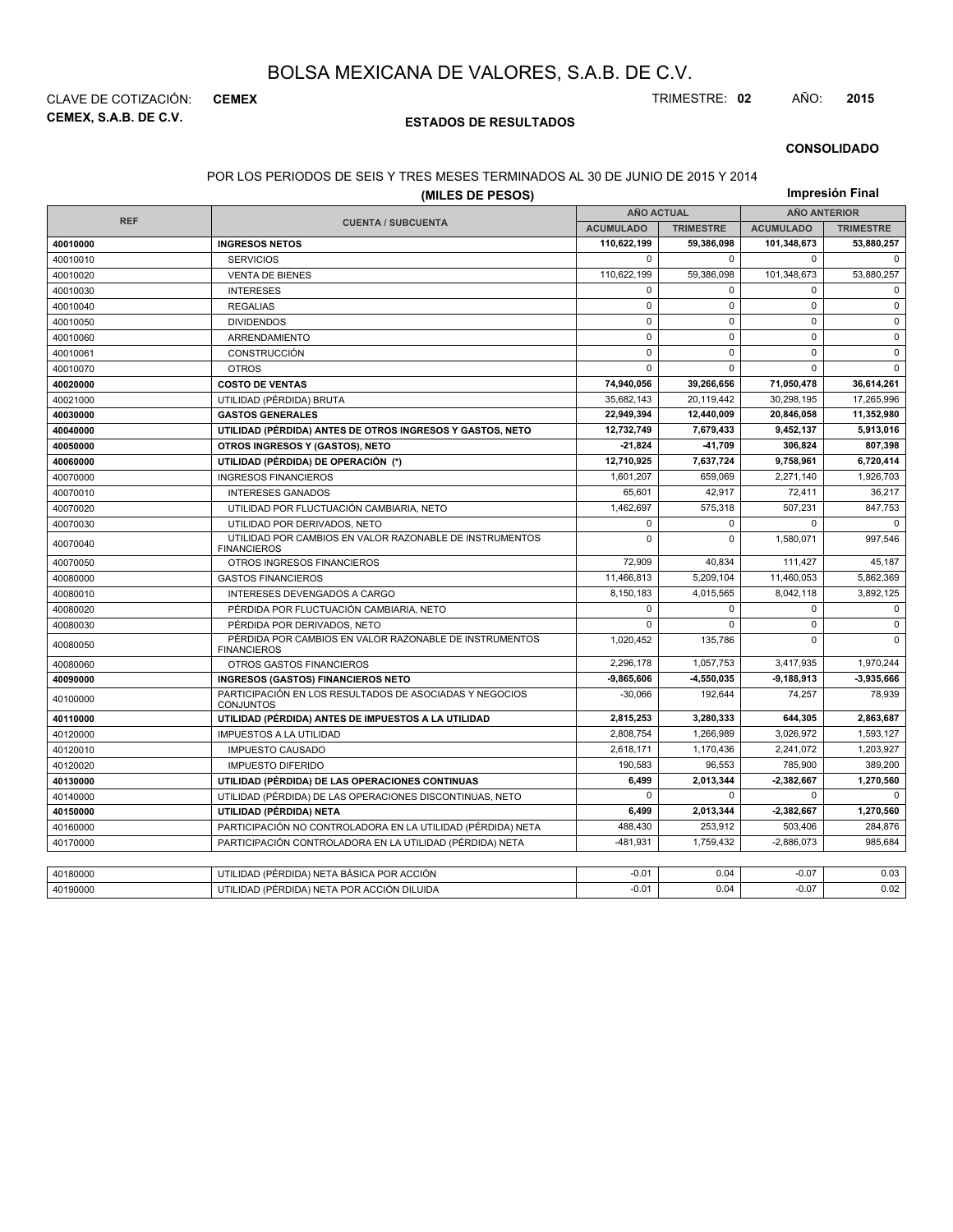**CEMEX, S.A.B. DE C.V.** CLAVE DE COTIZACIÓN: **CEMEX** TRIMESTRE: **02** AÑO: **2015**

### **ESTADOS DEL RESULTADO INTEGRAL (NETOS DE IMPUESTOS)**

#### **CONSOLIDADO**

#### POR LOS PERIODOS DE SEIS Y TRES MESES TERMINADOS AL 30 DE JUNIO DE 2015 Y 2014

**(MILES DE PESOS)**

**Impresión Final**

2,550,920 5,271,563 -3,081,640 315,875

| (MILES DE PESOS) |                                                                                                 |                      |                   |                  | <b>IIIIDI COLUITTIII</b> |
|------------------|-------------------------------------------------------------------------------------------------|----------------------|-------------------|------------------|--------------------------|
| <b>REF</b>       |                                                                                                 |                      | <b>AÑO ACTUAL</b> |                  | <b>AÑO ANTERIOR</b>      |
|                  | <b>CUENTA / SUBCUENTA</b>                                                                       | <b>ACUMULADO</b>     | <b>TRIMESTRE</b>  | <b>ACUMULADO</b> | <b>TRIMESTRE</b>         |
| 40200000         | UTILIDAD (PÉRDIDA) NETA                                                                         | 6.499                | 2.013.344         | 2.382.667        | 1.270.560                |
|                  | <b>PARTIDAS QUE NO SERAN RECLASIFICADAS A RESULTADOS</b>                                        |                      |                   |                  |                          |
| 40210000         | GANANCIAS POR REVALUACIÓN DE PROPIEDADES                                                        | $\Omega$             | $\Omega$          | $\Omega$         | $\Omega$                 |
| 40220000         | GANANCIAS (PÉRDIDAS) ACTUARIALES POR OBLIGACIONES LABORALES                                     | $\Omega$<br>$\Omega$ |                   |                  |                          |
| 40220100         | PARTICIPACIÓN EN RESULTADOS POR REVALUACIÓN DE PROPIEDADES DE<br>ASOCIADAS Y NEGOCIOS CONJUNTOS | $\Omega$             |                   | $\Omega$         | $\Omega$                 |
|                  | <b>PARTIDAS QUE PUEDEN SER RECLASIFICADAS SUBSECUENTEMENTE A</b><br><b>RESULTADOS</b>           |                      |                   |                  |                          |
| 40230000         | RESULTADO POR CONVERSIÓN DE MONEDAS EXTRANJERAS                                                 | 3,142,352            | 3,566,881         | $-933,769$       | $-1,209,355$             |
| 40240000         | CAMBIOS EN LA VALUACIÓN DE ACTIVOS FINANCIEROS DISPONIBLES PARA<br><b>SU VENTA</b>              | $\Omega$             | O                 | <sup>0</sup>     | $\Omega$                 |
| 40250000         | CAMBIOS EN LA VALUACIÓN DE INSTRUMENTOS FINANCIEROS DERIVADOS                                   | $\Omega$             | $\Omega$          | $\Omega$         | $\Omega$                 |
| 40260000         | CAMBIOS EN EL VALOR RAZONABLE DE OTROS ACTIVOS                                                  | n                    | $\Omega$          | $\Omega$         | $\Omega$                 |
| 40270000         | PARTICIPACIÓN EN OTROS RESULTADOS INTEGRALES DE ASOCIADAS Y<br>NEGOCIOS CONJUNTOS               | $\Omega$             | $\Omega$          | $\Omega$         | $\Omega$                 |
| 40280000         | <b>OTROS RESULTADOS INTEGRALES</b>                                                              | $-109,500$           | $-54,750$         | 738,202          | 539,546                  |
| 40290000         | TOTAL DE OTROS RESULTADOS INTEGRALES                                                            | 3,032,852            | 3,512,131         | $-195.567$       | $-669,809$               |
|                  |                                                                                                 |                      |                   |                  |                          |
| 40300000         | UTILIDAD (PÉRDIDA) INTEGRAL                                                                     | 3,039,351            | 5,525,475         | 2,578,234        | 600,751                  |
| 40320000         | UTILIDAD (PÉRDIDA) INTEGRAL ATRIBUIBLE A LA PARTICIPACIÓN NO<br>CONTROLADORA                    | 488.431              | 253.912           | 503,406          | 284.876                  |

<sup>40310000</sup> UTILIDAD (PÉRDIDA) INTEGRAL ATRIBUIBLE A LA PARTICIPACIÓN CONTROLADORA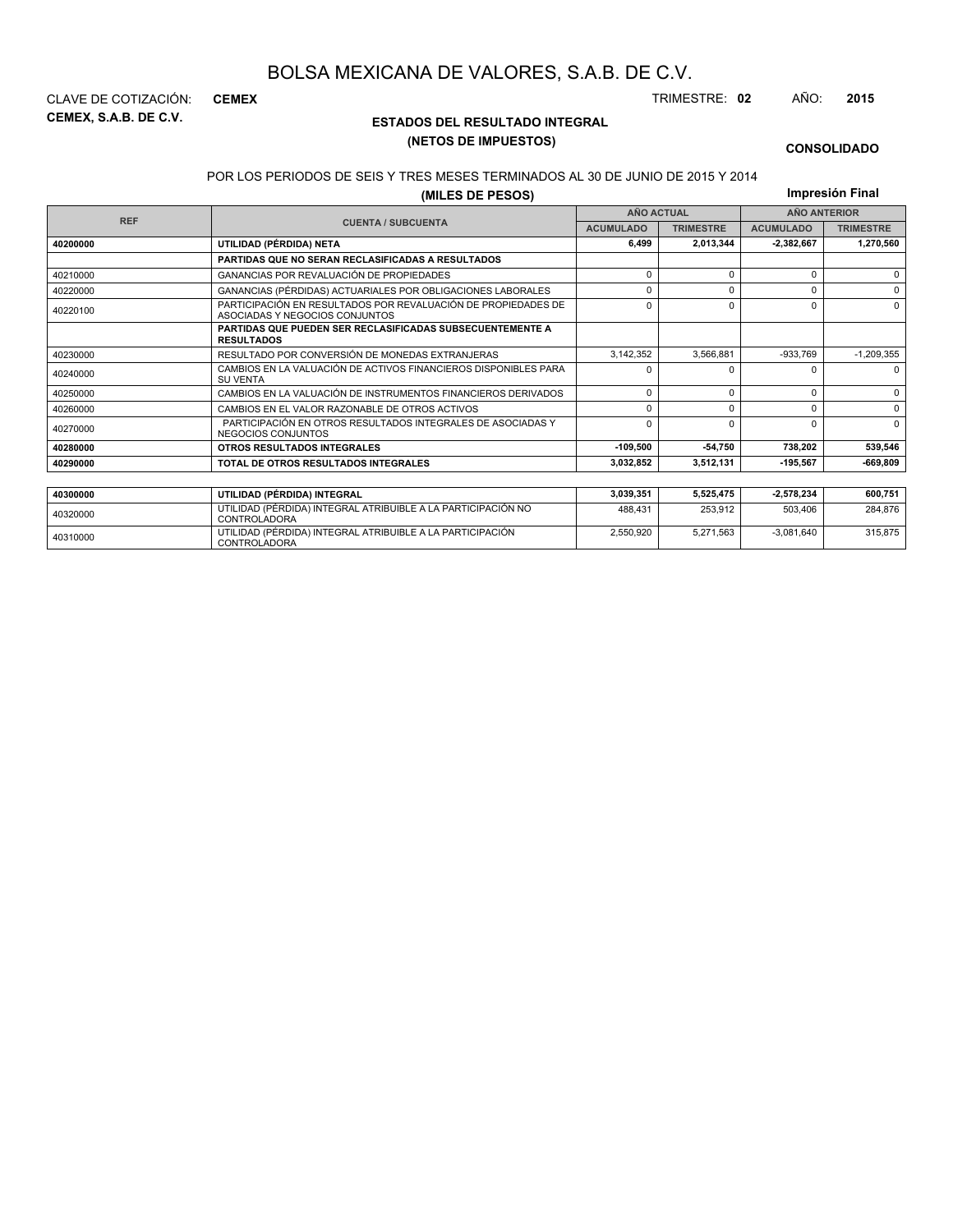**CEMEX, S.A.B. DE C.V.** CLAVE DE COTIZACIÓN: **CEMEX** TRIMESTRE: **02** AÑO: **2015**

### **ESTADOS DE RESULTADOS DATOS INFORMATIVOS**

### **CONSOLIDADO**

#### POR LOS PERIODOS DE SEIS Y TRES MESES TERMINADOS AL 30 DE JUNIO DE 2015 Y 2014

| (MILES DE PESOS) |                                       |                  |                  |                  | Impresión Final  |
|------------------|---------------------------------------|------------------|------------------|------------------|------------------|
|                  |                                       | ANO ACTUAL       |                  | AÑO ANTERIOR     |                  |
| <b>REF</b>       | <b>CUENTA / SUBCUENTA</b>             | <b>ACUMULADO</b> | <b>TRIMESTRE</b> | <b>ACUMULADO</b> | <b>TRIMESTRE</b> |
| 92000010         | DEPRECIACIÓN Y AMORTIZACIÓN OPERATIVA | 7.337.118        | 3.822.614        | 7.180.702        | 3,647,434        |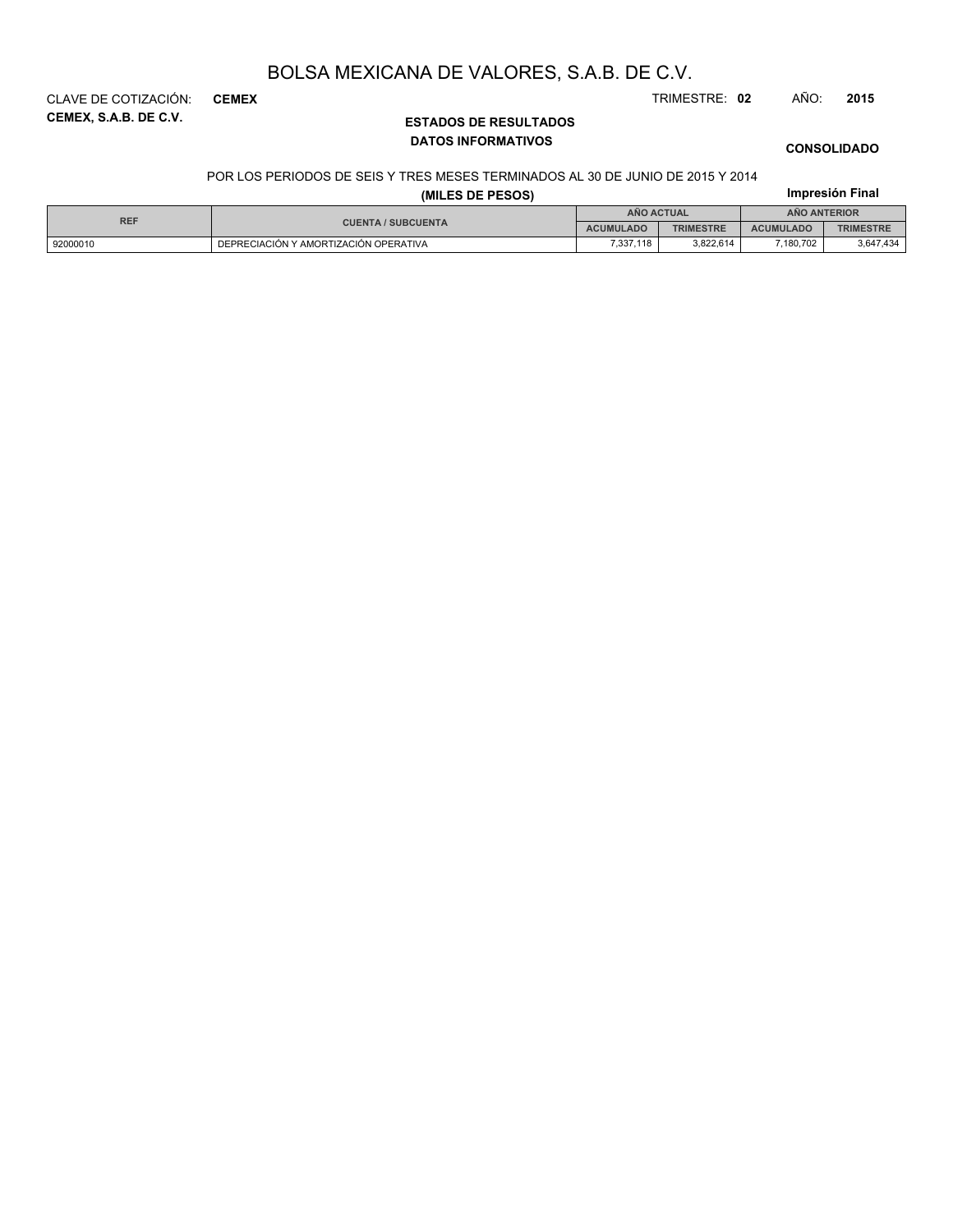**CEMEX, S.A.B. DE C.V.** CLAVE DE COTIZACIÓN: **CEMEX** TRIMESTRE: **02** AÑO: **2015**

**ESTADOS DE RESULTADOS DATOS INFORMATIVOS (12 MESES)**

**CONSOLIDADO**

#### POR LOS PERIODOS DE DOCE MESES TERMINADOS EL 30 DE JUNIO DE 2015 Y 2014

**(MILES DE PESOS)**

| <b>REF</b> |                                                              | <b>AÑO</b>    |                 |  |
|------------|--------------------------------------------------------------|---------------|-----------------|--|
|            | <b>CUENTA / SUBCUENTA</b>                                    | <b>ACTUAL</b> | <b>ANTERIOR</b> |  |
| 92000030   | INGRESOS NETOS (**)                                          | 219,296,047   | 204,531,533     |  |
| 92000040   | UTILIDAD (PÉRDIDA) DE OPERACIÓN (**)                         | 20.007.305    | 17,223,582      |  |
| 92000060   | UTILIDAD (PÉRDIDA) NETA (**)                                 | $-3,290,949$  | $-7,093,421$    |  |
| 92000050   | PARTICIPACIÓN CONTROLADORA EN LA UTILIDAD (PÉRDIDA) NETA(**) | $-4,378,691$  | $-8,255,242$    |  |
| 92000070   | DEPRECIACIÓN Y AMORTIZACIÓN OPERATIVA (**)                   | 14.613.502    | 14,553,537      |  |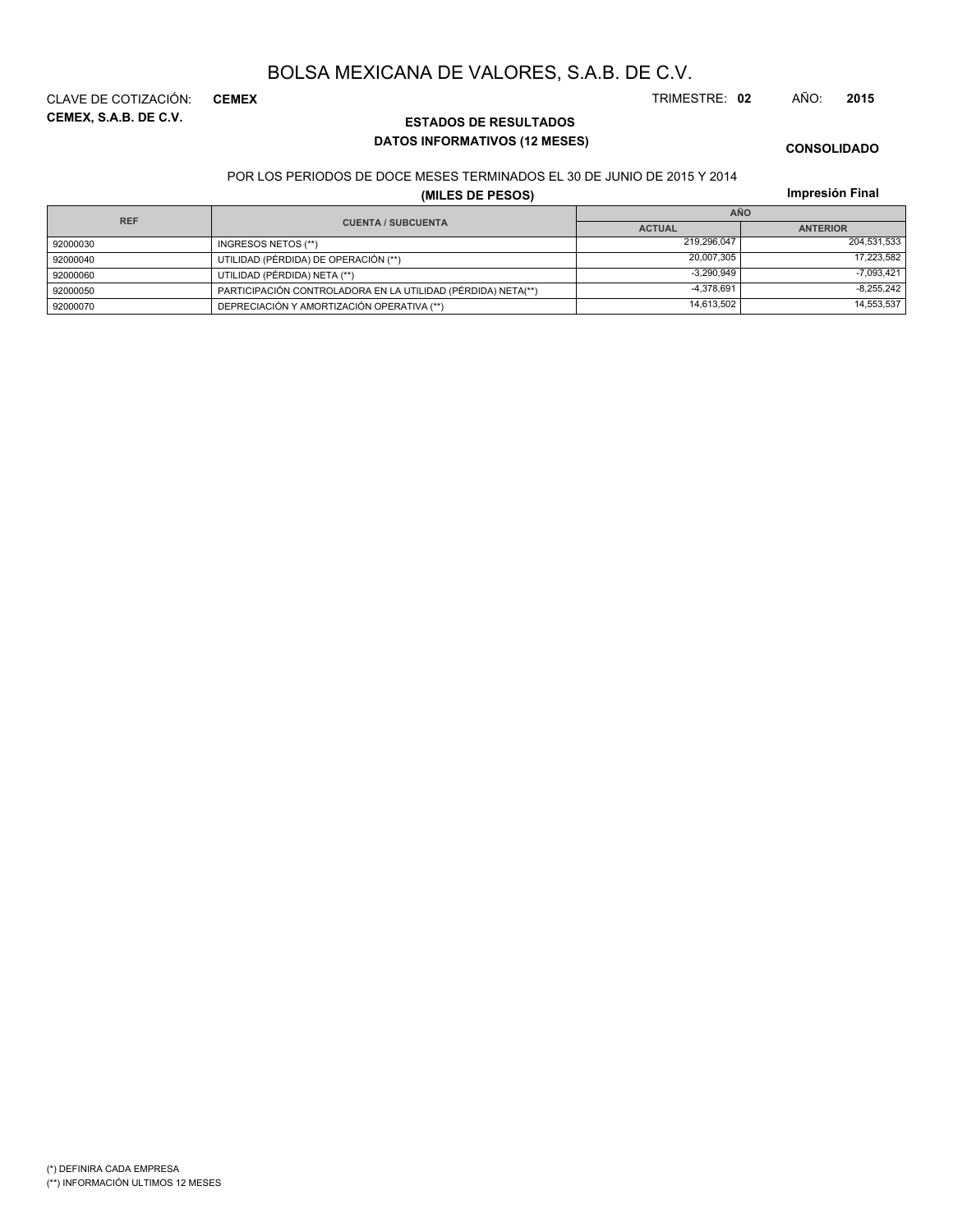**CEMEX, S.A.B. DE C.V.**CLAVE DE COTIZACIÓN:**CEMEX**

# : **CEMEX** TRIMESTRE:

TRIMESTRE: 02 AÑO: **<sup>2015</sup>**

### **ESTADOS DE CAMBIOS EN EL CAPITALCONTABLE(MILES DE PESOS)**

### **CONSOLIDADO**

|                                                                     |                       |                                       |                                                         | <b>APORTACIONES</b>                                         |                                           |                 | UTILIDADES O PÉRDIDAS<br><b>ACUMULADAS</b>                               | <b>OTROS</b><br><b>RESULTADOS</b>                                        |                                             |                                                          |                                            |
|---------------------------------------------------------------------|-----------------------|---------------------------------------|---------------------------------------------------------|-------------------------------------------------------------|-------------------------------------------|-----------------|--------------------------------------------------------------------------|--------------------------------------------------------------------------|---------------------------------------------|----------------------------------------------------------|--------------------------------------------|
| <b>CONCEPTOS</b>                                                    | <b>CAPITAL SOCIAL</b> | <b>ACCIONES</b><br><b>RECOMPRADAS</b> | <b>PRIMA EN</b><br><b>EMISIÓN DE</b><br><b>ACCIONES</b> | <b>PARA FUTUROS</b><br><b>AUMENTOS DE</b><br><b>CAPITAL</b> | <b>OTRO CAPITAL</b><br><b>CONTRIBUIDO</b> | <b>RESERVAS</b> | <b>UTILIDADES</b><br><b>RETENIDAS</b><br>(PÉRDIDAS<br><b>ACUMULADAS)</b> | <b>INTEGRALES</b><br><b>ACUMULADOS</b><br>(NETOS DE<br><b>IMPUESTOS)</b> | <b>PARTICIPACIÓN</b><br><b>CONTROLADORA</b> | <b>PARTICIPACIÓN</b><br><b>NO</b><br><b>CONTROLADORA</b> | <b>TOTAL DE CAPITAL</b><br><b>CONTABLE</b> |
| SALDO INICIAL AL 1 DE ENERO DEL 2014                                | 4,142,845             |                                       | 84,800,214                                              |                                                             |                                           | $\Omega$        | 29,399,123                                                               | 15,036,730                                                               | 133,378,912                                 | 14,938,878                                               | 148,317,790                                |
| AJUSTES RETROSPECTIVOS                                              |                       |                                       |                                                         |                                                             |                                           |                 |                                                                          |                                                                          | $\Omega$                                    | $\Omega$                                                 |                                            |
| APLICACIÓN DE OTROS RESULTADOS<br>INTEGRALES A UTILIDADES RETENIDAS |                       |                                       |                                                         |                                                             |                                           |                 |                                                                          |                                                                          | $\Omega$                                    |                                                          |                                            |
| CONSTITUCIÓN DE RESERVAS                                            |                       |                                       |                                                         |                                                             |                                           |                 |                                                                          |                                                                          | C                                           |                                                          |                                            |
| DIVIDENDOS DECRETADOS                                               |                       |                                       |                                                         |                                                             |                                           |                 |                                                                          |                                                                          | -C                                          |                                                          |                                            |
| (DISMINUCIÓN) AUMENTOS DE CAPITAL                                   | 7,153                 |                                       | 13,920,740                                              |                                                             |                                           |                 | $-7,618,000$                                                             | $-469,002$                                                               | 5,840,891                                   | $\Omega$                                                 | 5,840,891                                  |
| RECOMPRA DE ACCIONES                                                |                       |                                       |                                                         |                                                             |                                           |                 |                                                                          |                                                                          | $\Omega$                                    | $\Omega$                                                 |                                            |
| (DISMINUCIÓN) AUMENTO EN PRIMA EN<br><b>EMISIÓN DE ACCIONES</b>     |                       |                                       |                                                         |                                                             |                                           |                 |                                                                          |                                                                          | -C                                          | $\Omega$                                                 |                                            |
| (DISMINUCIÓN) AUMENTO DE LA<br>PARTICIPACIÓN NO CONTROLADORA        |                       |                                       |                                                         |                                                             |                                           |                 |                                                                          | $-207,010$                                                               | $-207,010$                                  | 19,713                                                   | $-187,297$                                 |
| OTROS MOVIMIENTOS                                                   |                       |                                       |                                                         |                                                             |                                           |                 |                                                                          |                                                                          | $^{\circ}$                                  | $-43,442$                                                | $-43,442$                                  |
| <b>RESULTADO INTEGRAL</b>                                           |                       |                                       |                                                         |                                                             |                                           |                 | $-2,886,073$                                                             | $-195,567$                                                               | $-3,081,640$                                | 503,406                                                  | $-2,578,234$                               |
| SALDO FINAL AL 30 DE JUNIO DEL 2014                                 | 4,149,998             |                                       | 98,720,954                                              | $\mathbf{r}$                                                | $\mathbf{0}$                              | $\mathbf{0}$    | 18,895,050                                                               | 14,165,151                                                               | 135,931,153                                 | 15,418,555                                               | 151,349,708                                |
| SALDO INICIAL AL 1 DE ENERO DEL 2015                                | 4,150,998             |                                       | 101,216,214                                             |                                                             |                                           |                 | 14,998,290                                                               | 10,737,869                                                               | 131,103,371                                 | 17,067,970                                               | 148, 171, 341                              |
| AJUSTES RETROSPECTIVOS                                              |                       |                                       |                                                         |                                                             |                                           |                 |                                                                          |                                                                          | $\Omega$                                    | $\Omega$                                                 | $\Omega$                                   |
| APLICACIÓN DE OTROS RESULTADOS<br>INTEGRALES A UTILIDADES RETENIDAS |                       |                                       |                                                         |                                                             |                                           |                 |                                                                          |                                                                          | $\Omega$                                    | $\Omega$                                                 |                                            |
| CONSTITUCIÓN DE RESERVAS                                            |                       |                                       |                                                         |                                                             |                                           |                 |                                                                          |                                                                          | $\Omega$                                    | $\Omega$                                                 |                                            |
| DIVIDENDOS DECRETADOS                                               |                       |                                       |                                                         |                                                             |                                           |                 |                                                                          |                                                                          | $\mathbf 0$                                 |                                                          |                                            |
| (DISMINUCIÓN) AUMENTOS DE CAPITAL                                   | 7,479                 |                                       | 13,976,500                                              |                                                             |                                           |                 | $-7,620,000$                                                             | $-2,097,864$                                                             | 4,266,115                                   |                                                          | 4,266,115                                  |
| RECOMPRA DE ACCIONES                                                |                       |                                       |                                                         |                                                             |                                           |                 |                                                                          |                                                                          |                                             |                                                          |                                            |
| (DISMINUCIÓN) AUMENTO EN PRIMA EN<br><b>EMISIÓN DE ACCIONES</b>     |                       |                                       |                                                         |                                                             |                                           |                 |                                                                          |                                                                          | -C                                          |                                                          |                                            |
| (DISMINUCIÓN) AUMENTO DE LA<br>PARTICIPACIÓN NO CONTROLADORA        |                       |                                       |                                                         |                                                             |                                           |                 |                                                                          | $-209,575$                                                               | $-209,575$                                  | 505,699                                                  | 296,124                                    |
| OTROS MOVIMIENTOS                                                   |                       |                                       |                                                         |                                                             |                                           |                 |                                                                          |                                                                          | 0                                           | 356,370                                                  | 356,370                                    |
| RESULTADO INTEGRAL                                                  |                       |                                       |                                                         |                                                             |                                           |                 | $-481,931$                                                               | 3,032,851                                                                | 2,550,920                                   | 488,431                                                  | 3,039,351                                  |
| SALDO FINAL AL 30 DE JUNIO DEL 2015                                 | 4,158,477             |                                       | 115,192,714                                             |                                                             |                                           |                 | 6,896,359                                                                | 11,463,281                                                               | 137,710,831                                 | 18,418,470                                               | 156,129,301                                |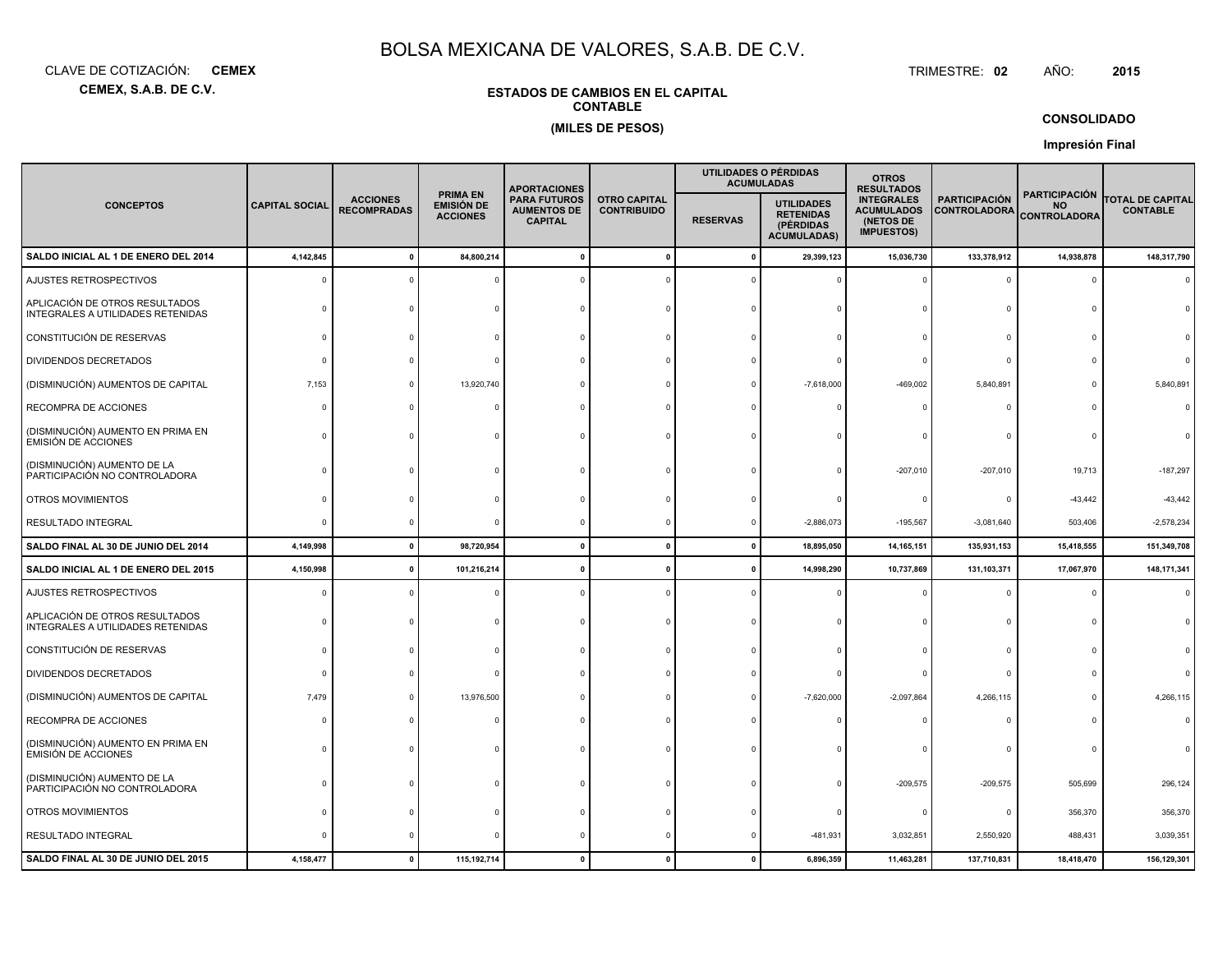CLAVE DE COTIZACIÓN: **CEMEX**

**INDIRECTO) CEMEX, S.A.B. DE C.V.**

# **ESTADOS DE FLUJOS DE EFECTIVO (METODO**

POR LOS PERIODOS DE SEIS MESES TERMINADOS EL 30 DE JUNIO DE 2015 Y

2014

**CONSOLIDADO**

TRIMESTRE: **02** AÑO: **2015**

### **(MILES DE PESOS) Impresión Final**

| <b>REF</b>                           | <b>CUENTA/SUBCUENTA</b>                                                                         | <b>AÑO ACTUAL</b> | AÑO ANTERIOR   |
|--------------------------------------|-------------------------------------------------------------------------------------------------|-------------------|----------------|
|                                      |                                                                                                 | <b>IMPORTE</b>    | <b>IMPORTE</b> |
| <b>ACTIVIDADES DE OPERACIÓN</b>      |                                                                                                 |                   |                |
| 50010000                             | UTILIDAD (PÉRDIDA) NETA ANTES DE IMPUESTOS A LA UTILIDAD                                        | 2,815,253         | 644,305        |
| 50020000                             | +(-) PARTIDAS SIN IMPACTO EN EL EFECTIVO                                                        | 972               | 824            |
| 50020010                             | + ESTIMACIÓN DEL PERIODO                                                                        | $\Omega$          | $\mathbf 0$    |
| 50020020                             | +PROVISIÓN DEL PERIODO                                                                          | 0                 | $\mathbf 0$    |
| 50020030                             | + (-) OTRAS PARTIDAS NO REALIZADAS                                                              | 972               | 824            |
| 50030000                             | +(-) PARTIDAS RELACIONADAS CON ACTIVIDADES DE INVERSIÓN                                         | 7,617,107         | 5,667,227      |
| 50030010                             | + DEPRECIACIÓN Y AMORTIZACIÓN DEL PERIODO                                                       | 7,337,118         | 7,180,702      |
| 50030020                             | (-) + UTILIDAD O PERDIDA EN VENTA DE PROPIEDADES PLANTA Y EQUIPO                                | $-303,370$        | $-1,341,742$   |
| 50030030                             | +(-) PÉRDIDA (REVERSIÓN) POR DETERIORO                                                          | 691,830           | 88,934         |
| 50030040                             | (-)+PARTICIPACIÓN EN ASOCIADAS Y NEGOCIOS CONJUNTOS                                             | 30,066            | $-74,257$      |
| 50030050                             | (-)DIVIDENDOS COBRADOS                                                                          | $-27$             | $-2,572$       |
| 50030060                             | (-)INTERESES A FAVOR                                                                            | $-138,510$        | $-183,838$     |
| 50030070                             | (-)FLUCTUACIÓN CAMBIARIA                                                                        | 0                 | $\mathbf 0$    |
|                                      |                                                                                                 |                   | $\Omega$       |
| 50030080                             | (-) +OTRAS PARTIDAS                                                                             | $\mathbf 0$       |                |
| 50040000                             | +(-) PARTIDAS RELACIONADAS CON ACTIVIDADES DE FINANCIAMIENTO                                    | 10,004,117        | 9,372,751      |
| 50040010                             | (+)INTERESES DEVENGADOS A CARGO                                                                 | 10,446,362        | 11,460,053     |
| 50040020                             | (+)FLUCTUACIÓN CAMBIARIA                                                                        | $-1,462,697$      | $-507.231$     |
| 50040030                             | (+)OPERACIONES FINANCIERAS DE DERIVADOS                                                         | 1,020,452         | $-1,580,071$   |
| 50040040                             | + (-) OTRAS PARTIDAS                                                                            | $\Omega$          | $\mathbf 0$    |
| 50050000                             | FLUJO DERIVADO DEL RESULTADO ANTES DE IMPUESTOS A LA UTILIDAD                                   | 20,437,449        | 15,685,107     |
| 50060000                             | FLUJOS GENERADOS O UTILIZADOS EN LA OPERACIÓN                                                   | $-11,026,804$     | $-9,586,851$   |
| 50060010                             | + (-) DECREMENTO (INCREMENTO) EN CLIENTES                                                       | $-5,449,255$      | $-3,476,171$   |
| 50060020                             | + (-) DECREMENTO (INCREMENTO) EN INVENTARIOS                                                    | $-1,237,336$      | $-557,767$     |
| 50060030                             | + (-) DECREMENTO (INCREMENTO) EN OTRAS CUENTAS POR COBRAR Y OTROS ACTIVOS<br><b>CIRCULANTES</b> | $-2,129,363$      | 772,987        |
| 50060040                             | + (-) INCREMENTO (DECREMENTO) EN PROVEEDORES                                                    | 3,277,963         | $-275,650$     |
| 50060050                             | + (-) INCREMENTO (DECREMENTO) EN OTROS PASIVOS                                                  | 687,154           | $-198,005$     |
| 50060060                             | + (-)IMPUESTOS A LA UTILIDAD PAGADOS O DEVUELTOS                                                | $-6, 175, 967$    | $-5,852,245$   |
| 50070000                             | FLUJOS NETOS DE EFECTIVO DE ACTIVIDADES DE OPERACIÓN                                            | 9,410,645         | 6,098,256      |
| <b>ACTIVIDADES DE INVERSIÓN</b>      |                                                                                                 |                   |                |
| 50080000                             | FLUJOS NETOS DE EFECTIVO DE ACTIVIDADES DE INVERSIÓN                                            | $-6,501,736$      | $-1,190,171$   |
| 50080010                             | (-)INVERSIONES CON CARÁCTER PERMANENTE                                                          | $\mathbf 0$       | $\mathbf 0$    |
| 50080020                             | +DISPOSICIONES DE INVERSIONES CON CARÁCTER PERMANENTE                                           | 2,860,360         | 166,857        |
| 50080030                             | (-)INVERSION EN PROPIEDADES, PLANTA Y EQUIPO                                                    | $-4,722,395$      | $-3,197,045$   |
| 50080040                             | +VENTA DE PROPIEDADES, PLANTA Y EQUIPO                                                          | 956,363           | 2,183,117      |
| 50080050                             | (-) INVERSIONES TEMPORALES                                                                      | $-804,001$        | $-140,892$     |
| 50080060                             | +DISPOSICION DE INVERSIONES TEMPORALES                                                          | 0                 | $\Omega$       |
| 50080070                             | (-)INVERSION EN ACTIVOS INTANGIBLES                                                             | $-664,044$        | $-386.513$     |
|                                      |                                                                                                 | $\Omega$          |                |
| 50080080                             | +DISPOSICION DE ACTIVOS INTANGIBLES                                                             |                   | 0              |
| 50080090                             | (-)ADQUISICIONES DE NEGOCIOS                                                                    | $-3.722.042$      | $\mathsf 0$    |
| 50080100                             | +DISPOSICIONES DE NEGOCIOS                                                                      | 0                 | $\mathbf 0$    |
| 50080110                             | +DIVIDENDOS COBRADOS                                                                            | 27                | 2,572          |
| 50080120                             | +INTERESES COBRADOS                                                                             | 122,836           | 173,411        |
| 50080130                             | +(-) DECREMENTO (INCREMENTO) ANTICIPOS Y PRESTAMOS A TERCEROS                                   | $-882,987$        | 8,322          |
| 50080140                             | + (-) OTRAS PARTIDAS                                                                            | 354,147           | $\mathbf 0$    |
| <b>ACTIVIDADES DE FINANCIAMIENTO</b> |                                                                                                 |                   |                |
| 50090000                             | FLUJOS NETOS DE EFECTIVO DE ACTIVIDADES DE FINANCIAMIENTO                                       | $-7,774,364$      | $-10,521,534$  |
| 50090010                             | + FINANCIAMIENTOS BANCARIOS                                                                     | $-96,576$         | $-910,562$     |
| 50090020                             | + FINANCIAMIENTOS BURSÁTILES                                                                    | 0                 | $\mathbf 0$    |
| 50090030                             | + OTROS FINANCIAMIENTOS                                                                         | 79,407            | 2,396,725      |
| 50090040                             | (-) AMORTIZACIÓN DE FINANCIAMIENTOS BANCARIOS                                                   | 0                 | $\mathbf 0$    |
| 50090050                             | (-) AMORTIZACIÓN DE FINANCIAMIENTOS BURSÁTILES                                                  | 0                 | 0              |
| 50090060                             | (-) AMORTIZACIÓN DE OTROS FINANCIAMIENTOS                                                       | 0                 | $\mathbf 0$    |
| 50090070                             | + (-) INCREMENTO (DECREMENTO) EN EL CAPITAL SOCIAL                                              | 0                 | 0              |
| 50090080                             | (-) DIVIDENDOS PAGADOS                                                                          | 0                 | 0              |
| 50090090                             | + PRIMA EN EMISIÓN DE ACCIONES                                                                  | 0                 | $\mathbf 0$    |
| 50090100                             | + APORTACIONES PARA FUTUROS AUMENTOS DE CAPITAL                                                 | 0                 | $\mathbf 0$    |
| 50090110                             | (-)INTERESES PAGADOS                                                                            | $-8,460,430$      | -8,576,751     |
| 50090120                             | (-)RECOMPRA DE ACCIONES                                                                         | 0                 | $\mathbf 0$    |
| 50090130                             | + (-) OTRAS PARTIDAS                                                                            | 703,235           | $-3,430,946$   |
|                                      |                                                                                                 |                   |                |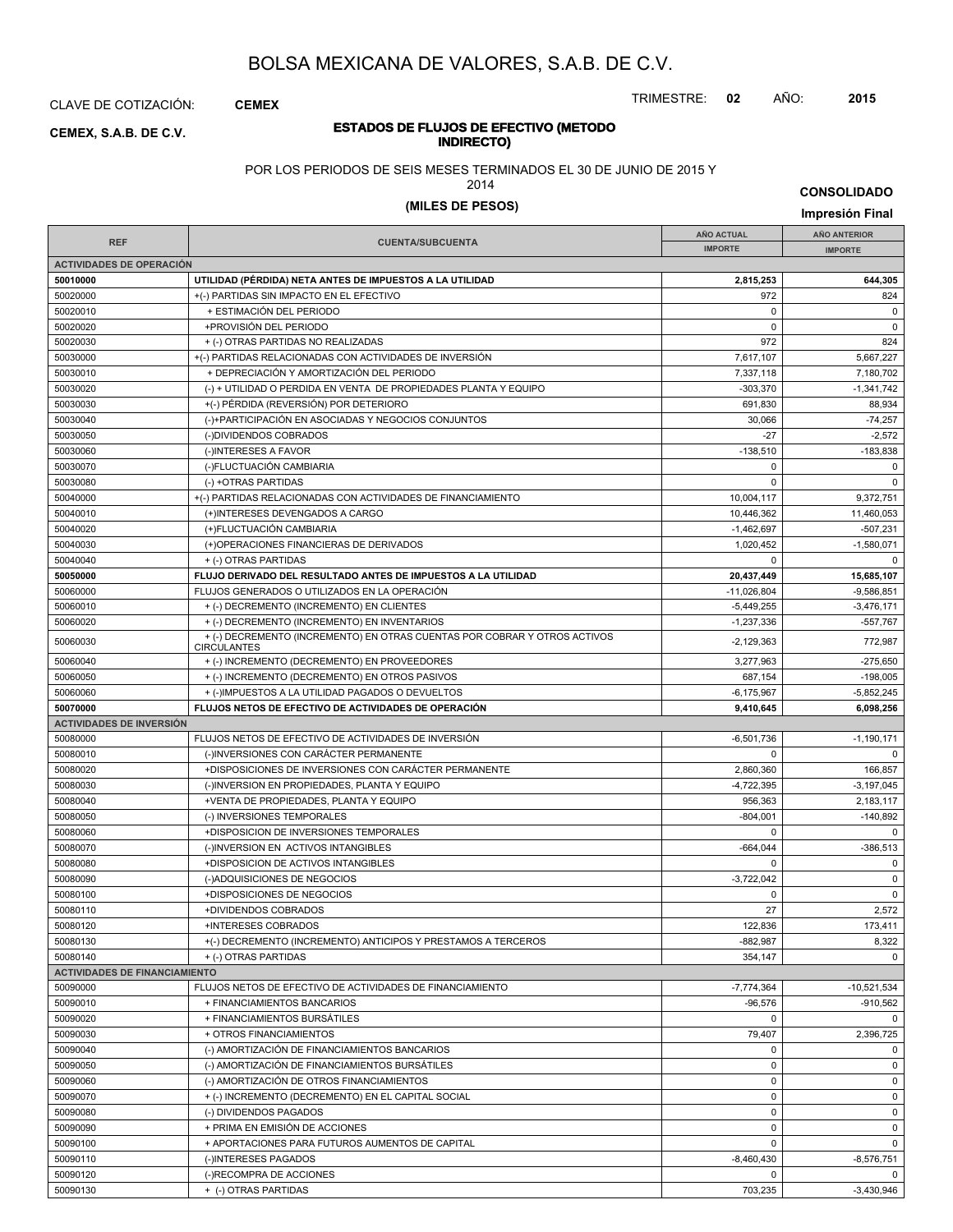CLAVE DE COTIZACIÓN: **CEMEX**

**INDIRECTO) CEMEX, S.A.B. DE C.V.**

# **ESTADOS DE FLUJOS DE EFECTIVO (METODO**

POR LOS PERIODOS DE SEIS MESES TERMINADOS EL 30 DE JUNIO DE 2015 Y

2014

### **(MILES DE PESOS) Impresión Final**

| <b>REF</b><br><b>CUENTA/SUBCUENTA</b> |                                                                 | AÑO ACTUAL     | AÑO ANTERIOR |
|---------------------------------------|-----------------------------------------------------------------|----------------|--------------|
|                                       | <b>IMPORTE</b>                                                  | <b>IMPORTE</b> |              |
| 50100000                              | INCREMENTO (DISMINUCION) DE EFECTIVO Y EQUIVALENTES DE EFECTIVO | $-4.865.455$   | -5,613,449   |
| 50110000                              | CAMBIOS EN EL VALOR DEL EFECTIVO Y EQUIVALENTES DE EFECTIVO     |                | 0            |
| 50120000                              | EFECTIVO Y EQUIVALENTES DE EFECTIVO AL PRINCIPIO DEL PERIODO    | 12.589.375     | 15.176.489   |
| 50130000                              | EFECTIVO Y EQUIVALENTES DE EFECTIVO AL FINAL DEL PERIODO        | 7.723.920      | 9,563,040    |

**CONSOLIDADO**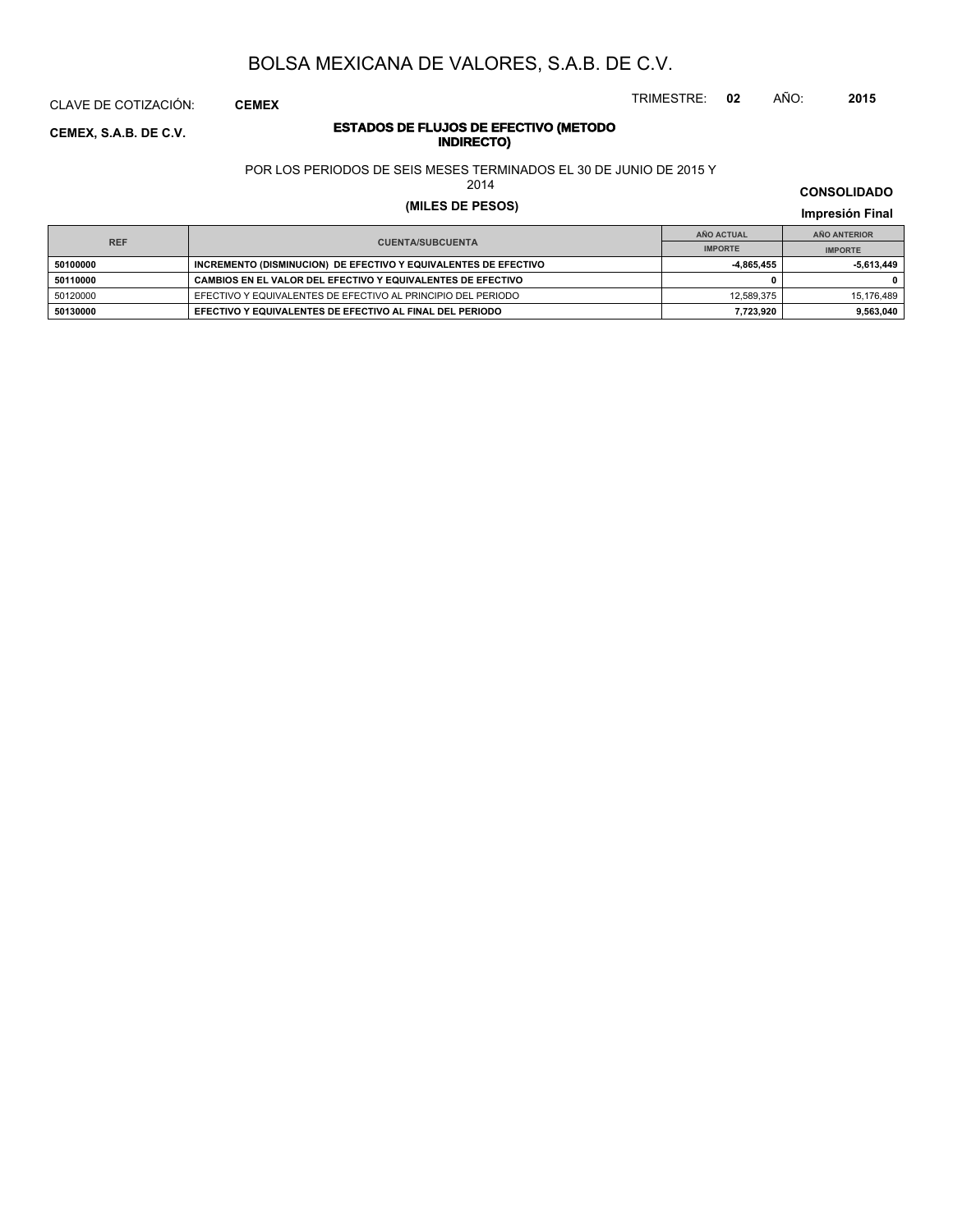CLAVE DE COTIZACIÓN: **CEMEX**

**CEMEX, S.A.B. DE C.V.**

#### **COMENTARIOS Y ANALISIS DE LA ADMINISTRACIÓN SOBRE LOS RESULTADOS DE OPERACIÓN Y SITUACIÓN FINANCIERA DE LA COMPAÑÍA**

TRIMESTRE: **02** AÑO: **2015**

 $1/11$ **CONSOLIDADO PAGINA** 

**Impresión Final**

### RESULTADOS OPERATIVOS Y FINANCIEROS DESTACADOS

LAS VENTAS NETAS CONSOLIDADAS EN EL SEGUNDO TRIMESTRE DE 2015 DISMINUYERON A 3,839 MILLONES DE DÓLARES, REPRESENTANDO UN DESCENSO DE 8%, Ó UN INCREMENTO DE 5% EN FORMA COMPARABLE PARA LAS OPERACIONES EXISTENTES AJUSTADAS POR LAS FLUCTUACIONES CAMBIARIAS COMPARADO CON EL SEGUNDO SEMESTRE DEL 2014. EL AUMENTO EN LAS VENTAS NETAS CONSOLIDADAS FUE RESULTADO DE MAYORES PRECIOS DE NUESTROS PRODUCTOS, EN MONEDA LOCAL, EN LA MAYORÍA DE NUESTRAS OPERACIONES, ASÍ COMO MAYORES VOLÚMENES EN LA MAYORÍA DE NUESTROS PRODUCTOS EN MÉXICO, ESTADOS UNIDOS Y NUESTRAS REGIONES DE NORTE DE EUROPA Y ASIA. EL COSTO DE VENTAS COMO PORCENTAJE DE VENTAS NETAS DISMINUYÓ EN 1.9PP DURANTE EL SEGUNDO TRIMESTRE DE 2015 COMPARADO CON EL MISMO PERIODO DEL AÑO ANTERIOR, DE 68% A 66.1%. LA DISMINUCIÓN FUE PRINCIPALMENTE IMPULSADA POR NUESTRAS INICIATIVAS DE REDUCCIÓN DE COSTOS. GASTOS DE OPERACIÓN COMO PORCENTAJE DE VENTAS NETAS DISMINUYERON EN 0.2PP DURANTE EL SEGUNDO TRIMESTRE DEL 2015 EN RELACIÓN AL MISMO PERIODO DEL AÑO ANTERIOR, DE 21.1% A 20.9%. LA DISMINUCIÓN FUE PRINCIPALMENTE IMPULSADA POR NUESTRAS INICIATIVAS DE REDUCCIÓN DE COSTOS QUE FUERON PARCIALMENTE CONTRARRESTADAS POR MAYORES GASTOS DE DISTRIBUCIÓN. EL FLUJO DE OPERACIÓN (OPERATING EBITDA) AUMENTÓ EN 1% A 744 MILLONES DE DÓLARES Ó 13% DE FORMA COMPARABLE PARA LAS OPERACIONES EXISTENTES AJUSTADAS POR TIPO DE CAMBIO DURANTE EL SEGUNDO TRIMESTRE DE 2015 EN COMPARACIÓN CON EL MISMO PERIODO DEL AÑO ANTERIOR. EL AUMENTO SE DEBE PRINCIPALMENTE A MAYORES CONTRIBUCIONES DE LOS ESTADOS UNIDOS, MÉXICO Y LA REGIÓN ASIA.

EL MARGEN DE FLUJO DE OPERACIÓN AUMENTÓ EN 1.7PP, DE 17.7% EN EL SEGUNDO TRIMESTRE DE 2014 A 19.4% ESTE TRIMESTRE. LA GANANCIA (PÉRDIDA) EN INSTRUMENTOS FINANCIEROS PARA EL TRIMESTRE FUE UNA PÉRDIDA DE 9 MILLONES DE DÓLARES, DEBIDA PRINCIPALMENTE A LOS DERIVADOS RELACIONADOS A LAS ACCIONES DE CEMEX. EL RESULTADO POR FLUCTUACIÓN CAMBIARIA PARA EL TRIMESTRE FUE UNA GANANCIA DE 37 MILLONES DE DÓLARES, DEBIDA PRINCIPALMENTE A LA FLUCTUACIÓN DEL PESO MEXICANO RESPECTO AL DÓLAR. LA UTILIDAD (PÉRDIDA) NETA DE LA PARTICIPACIÓN CONTROLADORA FUE UNA GANANCIA DE 114 MILLONES DE DÓLARES EN EL SEGUNDO TRIMESTRE DE 2015 COMPARADA CON UNA GANANCIA DE 76 MILLONES DE DÓLARES EN EL MISMO TRIMESTRE DE 2014. LA MAYOR GANANCIA TRIMESTRAL REFLEJA PRINCIPALMENTE MAYOR RESULTADO DE OPERACIÓN ANTES DE OTROS GASTOS, NETO, MENOR GASTO FINANCIERO, MAYOR GANANCIA EN PARTICIPACIÓN DE ASOCIADAS Y MENORES IMPUESTOS A LA UTILIDAD, PARCIALMENTE CONTRARRESTADA POR OTROS GASTOS, NETO, UNA PÉRDIDA EN INSTRUMENTOS FINANCIEROS Y UNA MENOR GANANCIA POR FLUCTUACIÓN CAMBIARIA. LA DEUDA TOTAL MÁS NOTAS PERPETUAS DISMINUYÓ 774 MILLONES DE DÓLARES DURANTE EL

## RESULTADOS OPERATIVOS

### MÉXICO

TRIMESTRE.

EN MÉXICO, LOS VOLÚMENES DE CEMENTO GRIS DOMÉSTICO AUMENTARON EN 4% DURANTE EL TRIMESTRE RESPECTO AL MISMO PERIODO DEL AÑO ANTERIOR, MIENTRAS QUE EL VOLUMEN DE CONCRETO AUMENTÓ EN 2% EN EL MISMO PERIODO. DURANTE LOS PRIMEROS SEIS MESES DEL AÑO, LOS VOLÚMENES DE CEMENTO GRIS DOMÉSTICO AUMENTARON EN 8% Y LOS VOLÚMENES DE CONCRETO AUMENTARON EN 5% EN RELACIÓN AL PERIODO COMPARABLE DEL AÑO ANTERIOR. LA DEMANDA POR NUESTROS PRODUCTOS SE BENEFICIÓ POR LA MAYOR ACTIVIDAD EN TODOS LOS SECTORES, ESPECIALMENTE EN LOS SECTORES INDUSTRIAL Y COMERCIAL Y RESIDENCIAL FORMAL. EL SECTOR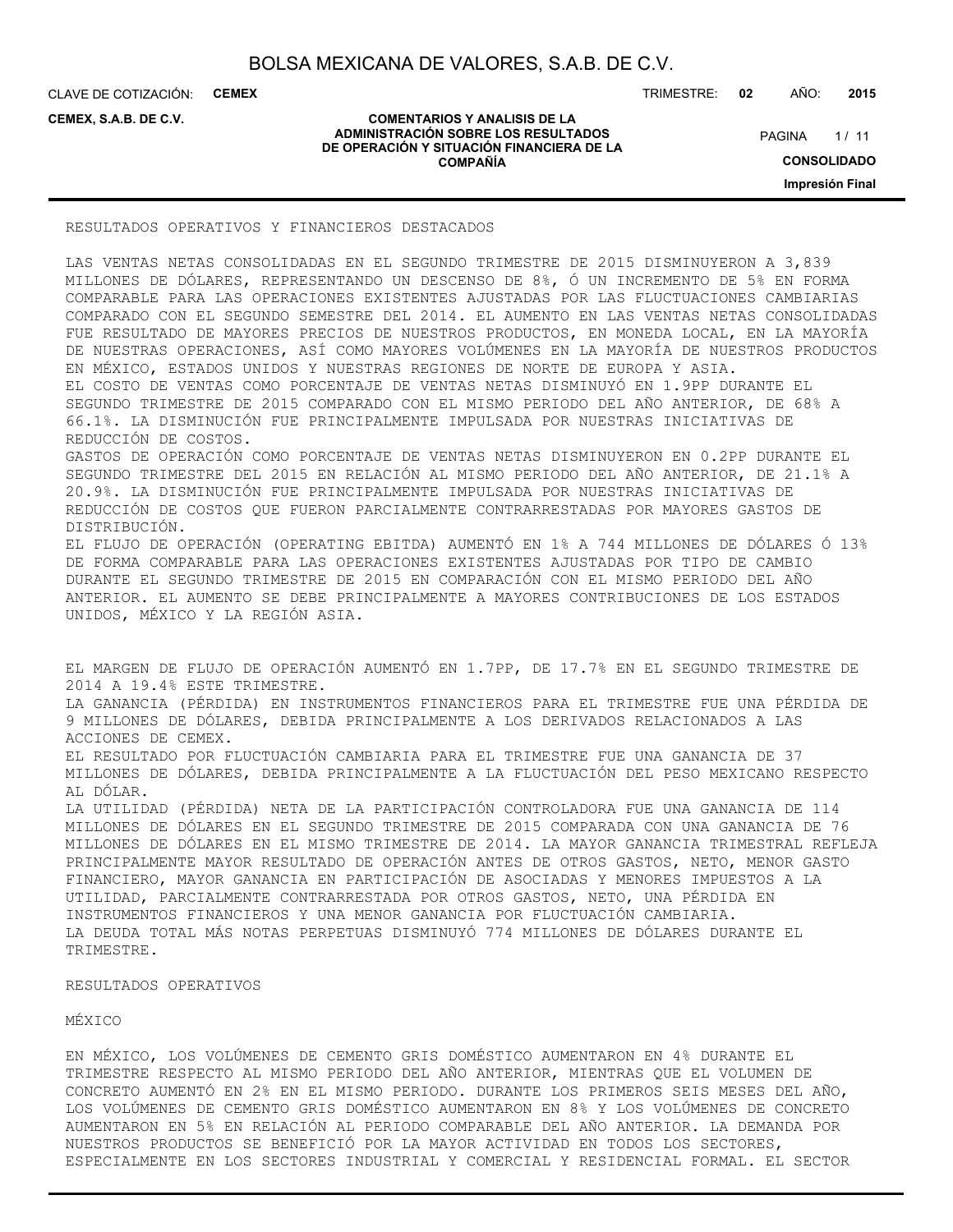CLAVE DE COTIZACIÓN: **CEMEX**

TRIMESTRE: **02** AÑO: **2015**

#### **CEMEX, S.A.B. DE C.V.**

#### **COMENTARIOS Y ANALISIS DE LA ADMINISTRACIÓN SOBRE LOS RESULTADOS DE OPERACIÓN Y SITUACIÓN FINANCIERA DE LA COMPAÑÍA**

 $2/11$ **PAGINA** 

**CONSOLIDADO**

**Impresión Final**

INDUSTRIAL Y COMERCIAL FUE RESPALDADO POR LA FORTALEZA DEL CONSUMO PRIVADO Y LA CONFIANZA DEL CONSUMIDOR. EL CRECIMIENTO DEL SECTOR RESIDENCIAL FORMAL FUE SOPORTADO POR EL INCREMENTO EN CRÉDITOS DE VIVIENDA PROPORCIONADOS POR AMBOS, INSTITUTOS PÚBLICOS Y SECTOR BANCARIO Y LA ACELERACIÓN EN LA ENTREGA DE SUBSIDIOS. LOS PRINCIPALES IMPULSORES DEL SECTOR AUTOCONSTRUCCIÓN, INCLUIDAS LAS REMESAS, EMPLEO Y CONFIANZA DEL CONSUMIDOR TAMBIÉN CONTINUARON MEJORANDO.

#### ESTADOS UNIDOS

EN ESTADOS UNIDOS, LOS VOLÚMENES DE CEMENTO GRIS DOMÉSTICO DISMINUYERON EN 1%, MIENTRAS QUE LOS VOLÚMENES DE CONCRETO Y AGREGADOS AUMENTARON EN 10% Y 3%, RESPECTIVAMENTE, DURANTE EL SEGUNDO TRIMESTRE DE 2015 CON RESPECTO AL MISMO PERIODO DEL AÑO PASADO. DE FORMA COMPARABLE, AJUSTANDO POR LA ADQUISICIÓN DE PLANTAS DE CONCRETO EN CALIFORNIA, LOS VOLÚMENES DE CONCRETO AUMENTARON EN 7% COMPARADO CON EL MISMO PERÍODO DEL AÑO ANTERIOR. DURANTE LOS PRIMEROS SEIS MESES DEL AÑO Y COMPARADO CON EL MISMO PERÍODO DEL AÑO ANTERIOR, LOS VOLÚMENES DE CEMENTO GRIS DOMÉSTICO SE MANTUVIERON ESTABLES, MIENTRAS QUE LOS VOLÚMENES DE AGREGADOS Y LOS VOLÚMENES COMPARABLES DE CONCRETO AUMENTARON EN 3% Y 10%, RESPECTIVAMENTE. POR SEGUNDO TRIMESTRE CONSECUTIVO, MALAS CONDICIONES CLIMÁTICAS Y MENOR DEMANDA DE CEMENTO PARA POZOS PETROLEROS AFECTARON LOS VOLÚMENES DE CEMENTO. EL CRECIMIENTO DE LA CONSTRUCCIÓN EN EL SEGUNDO TRIMESTRE FUE SOPORTADO POR LOS SECTORES RESIDENCIAL E INDUSTRIAL Y COMERCIAL. EL SECTOR RESIDENCIAL SE MANTUVO POSITIVO IMPULSADO POR FUNDAMENTOS SÓLIDOS TALES COMO ALTA DEMANDA ACUMULADA, NIVELES BAJOS DE INVENTARIOS Y BUENA CREACIÓN DE EMPLEO. PARA LA PRIMERA MITAD DEL AÑO COMPARADO CON EL AÑO ANTERIOR, LOS INICIOS DE VIVIENDA MULTIFAMILIAR Y UNIFAMILIAR AUMENTARON 14% Y 9%, RESPECTIVAMENTE. EL DESEMPEÑO DEL SECTOR INDUSTRIAL Y COMERCIAL FUE POSITIVO, SOPORTADO POR LA MANUFACTURA, OFICINAS, ALOJAMIENTO Y CONSTRUCCIÓN COMERCIAL. LA DEMANDA DE CEMENTO DEL SECTOR INFRAESTRUCTURA PERMANECIÓ RELATIVAMENTE SIN CAMBIO DURANTE EL TRIMESTRE, AFECTADA POR LA INCERTIDUMBRE SOBRE EL PROGRAMA FEDERAL DE CARRETERAS, EL CUAL EXPIRA AL FINAL DE JULIO.

#### NORTE DE EUROPA

NUESTROS VOLÚMENES DE CEMENTO GRIS DOMÉSTICO EN LA REGIÓN NORTE DE EUROPA AUMENTARON EN 6% DURANTE EL SEGUNDO TRIMESTRE DEL 2015 Y AUMENTARON EN 4% DURANTE LOS PRIMEROS SEIS MESES DEL AÑO EN RELACIÓN A LOS PERIODOS COMPARABLES DEL 2014. DE FORMA COMPARABLE AJUSTANDO POR LAS TRANSACCIONES CON HOLCIM CERRADAS AL INICIO DEL PRIMER TRIMESTRE, LOS VOLÚMENES DE CEMENTO GRIS DOMÉSTICO AUMENTARON EN 17% DURANTE EL SEGUNDO TRIMESTRE DEL 2015 Y AUMENTARON EN 17% DURANTE LOS PRIMEROS SEIS MESES DEL AÑO EN RELACIÓN A LOS PERIODOS COMPARABLES DEL 2014. EN ALEMANIA, NUESTROS VOLÚMENES DE CEMENTO GRIS DOMÉSTICO DISMINUYERON EN 42% Y 47% DURANTE EL SEGUNDO TRIMESTRE Y LOS PRIMEROS SEIS MESES DEL AÑO, RESPECTIVAMENTE, CON RESPECTO A LOS MISMOS PERIODOS DEL AÑO ANTERIOR. LOS VOLÚMENES COMPARABLES CRECIERON EN 13% Y 10% DURANTE EL SEGUNDO TRIMESTRE Y LOS PRIMEROS SEIS MESES DEL AÑO, RESPECTIVAMENTE, CON RESPECTO A LOS MISMOS PERÍODOS DEL AÑO PASADO. EL SECTOR

RESIDENCIAL SE MANTUVO COMO EL PRINCIPAL IMPULSOR DEL CONSUMO DE CEMENTO DURANTE EL PRIMER TRIMESTRE A PESAR DE LAS LIMITACIONES POR EL LADO DE LA OFERTA, TALES COMO DISPONIBILIDAD DE TERRENOS Y LÍMITES REGULATORIOS IMPUESTOS A LOS INCREMENTOS DE LAS RENTAS. EL SECTOR SE BENEFICIÓ DEL BAJO DESEMPLEO, BAJAS TASAS HIPOTECARIAS, PODER ADQUISITIVO CRECIENTE Y MAYOR INMIGRACIÓN. EL SECTOR INFRAESTRUCTURA CONTINUÓ MOSTRANDO SIGNOS DE RECUPERACIÓN.

EN POLONIA, EL VOLUMEN DE CEMENTO GRIS DOMÉSTICO PARA NUESTRAS OPERACIONES AUMENTÓ EN 43% DURANTE EL TRIMESTRE Y EN 38% DURANTE LOS PRIMEROS SEIS MESES DEL AÑO CON RESPECTO A LOS PERIODOS COMPARABLES DEL 2014. MIENTRAS QUE NUESTRA POSICIÓN DE MERCADO SE MANTUVO ESTABLE DURANTE LOS ÚLTIMOS CUATRO TRIMESTRES, EL CRECIMIENTO DE VOLUMEN REFLEJA NUESTROS ESFUERZOS PARA FORTALECER NUESTRA PRESENCIA EN EL MERCADO DURANTE LA SEGUNDA MITAD DEL AÑO PASADO, DESDE UN NIVEL HISTÓRICAMENTE BAJO EN EL SEGUNDO TRIMESTRE DEL 2014. NUESTRAS OPERACIONES DE CONCRETO TAMBIÉN SE BENEFICIARON POR EL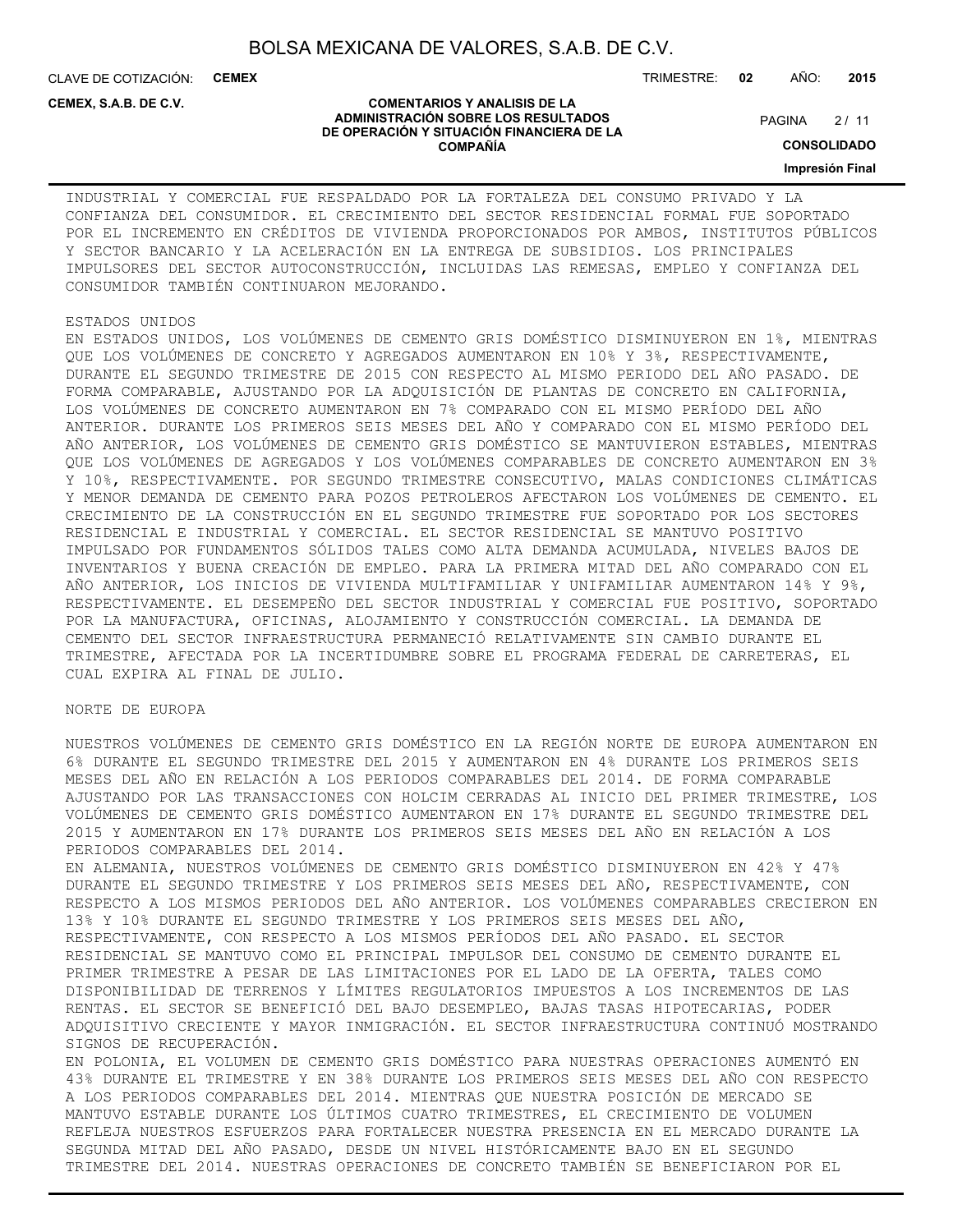CLAVE DE COTIZACIÓN: **CEMEX**

**CEMEX, S.A.B. DE C.V.**

TRIMESTRE: **02** AÑO: **2015**

 $3/11$ **PAGINA** 

#### **COMENTARIOS Y ANALISIS DE LA ADMINISTRACIÓN SOBRE LOS RESULTADOS DE OPERACIÓN Y SITUACIÓN FINANCIERA DE LA COMPAÑÍA**

**CONSOLIDADO**

**Impresión Final**

INICIO DE IMPORTANTES PROYECTOS DE INFRAESTRUCTURA, INCLUIDOS CARRETERAS, ASÍ COMO DESARROLLOS RESIDENCIALES EN ÁREAS METROPOLITANAS – AÚN CUANDO OBSERVAMOS ALGUNOS RETRASOS EN LOS PROYECTOS.

EN NUESTRAS OPERACIONES EN FRANCIA, LOS VOLÚMENES DE CONCRETO Y AGREGADOS DISMINUYERON EN 7% Y 2%, RESPECTIVAMENTE, DURANTE EL SEGUNDO TRIMESTRE DE 2015 CON RESPECTO AL PERIODO COMPARABLE DEL AÑO ANTERIOR. DURANTE LOS PRIMEROS SEIS MESES DEL AÑO, LOS VOLÚMENES DE CONCRETO Y AGREGADOS DISMINUYERON EN 11% Y 5%, RESPECTIVAMENTE, CONTRA EL MISMO PERIODO DEL AÑO ANTERIOR. DURANTE LA PRIMERA MITAD DEL AÑO, HUBO UN INCREMENTO EN LA ACTIVIDAD DE LOS VOLÚMENES DE TRADING DE AGREGADOS. LOS VOLÚMENES FUERON AFECTADOS POR LA CONTINUA DEBILIDAD MACROECONÓMICA. LAS VENTAS DE VIVIENDA HAN MEJORADO COMO RESULTADO DE LAS INICIATIVAS DEL GOBIERNO QUE INCLUYEN EL PROGRAMA DE COMPRA-RENTA DE VIVIENDA Y UN PAQUETE DE ESTÍMULOS.

EN EL REINO UNIDO, LOS VOLÚMENES DE CEMENTO GRIS DOMÉSTICO Y AGREGADOS AUMENTARON, COMPARADO CON EL MISMO PERIODO DEL AÑO ANTERIOR, EN 8% Y 2%, RESPECTIVAMENTE, MIENTRAS QUE LOS VOLÚMENES DE CONCRETO DISMINUYERON 1% DURANTE EL SEGUNDO TRIMESTRE DEL 2015. PARA LOS PRIMEROS SEIS MESES DEL AÑO NUESTROS VOLÚMENES DE CEMENTO GRIS DOMÉSTICO Y AGREGADOS, AUMENTARON EN 13% Y 4%, RESPECTIVAMENTE, MIENTRAS QUE EL VOLUMEN DE CONCRETO DISMINUYÓ EN 2% EN RELACIÓN CON EL PERIODO COMPARABLE DEL AÑO ANTERIOR. LA DISMINUCIÓN EN LOS VOLÚMENES DE CONCRETO REFLEJA NUESTRO ENFOQUE EN RENTABILIDAD. EL SECTOR RESIDENCIAL FUE EL PRINCIPAL IMPULSOR DE LA DEMANDA DURANTE EL TRIMESTRE. MEJORES CONDICIONES DE NEGOCIOS CONTRIBUYERON AL CRECIMIENTO DEL SECTOR INDUSTRIAL Y COMERCIAL. DURANTE EL TRIMESTRE TAMBIÉN HUBO MAYOR DEMANDA DE CEMENTO EN PROYECTOS DE INFRAESTRUCTURA, ESPECIALMENTE EN EL SURESTE DE INGLATERRA.

#### MEDITERRÁNEO

NUESTROS VOLÚMENES DE CEMENTO GRIS DOMÉSTICO EN LA REGIÓN MEDITERRÁNEO DISMINUYERON EN 11% Y EN 8% DURANTE EL SEGUNDO TRIMESTRE Y LOS PRIMEROS SEIS MESES DEL 2015, RESPECTIVAMENTE, COMPARADOS CON LOS MISMOS PERIODOS DEL 2014. DE FORMA COMPARABLE AJUSTANDO POR LA TRANSACCIONES CON HOLCIM CERRADAS AL PRINCIPIO DEL PRIMER TRIMESTRE, LOS VOLÚMENES DE CEMENTO GRIS DOMÉSTICO DISMINUYERON EN 17% Y EN 14% DURANTE EL SEGUNDO TRIMESTRE Y LOS PRIMEROS SEIS MESES DEL AÑO, RESPECTIVAMENTE, CON RESPECTO A LOS MISMOS PERIODOS DEL 2014.

EN EGIPTO, NUESTROS VOLÚMENES DE CEMENTO GRIS DOMÉSTICO DISMINUYERON EN 23% DURANTE EL SEGUNDO TRIMESTRE DEL 2015 Y DISMINUYERON EN 18% DURANTE LOS PRIMEROS SEIS MESES DEL AÑO, EN RELACIÓN A LOS MISMOS PERÍODOS DEL AÑO PASADO. LA DISMINUCIÓN EN LOS VOLÚMENES DE CEMENTO ES EL RESULTADO DE MENOR ACTIVIDAD POR EL RAMADÁN, QUE FUE 12 DÍAS ANTES ESTE AÑO, Y UNA BASE ALTA DEL AÑO PASADO. DURANTE EL TRIMESTRE, HUBO MAYOR ACTIVIDAD EN LOS SECTORES RESIDENCIAL FORMAL E INFRAESTRUCTURA.

EN ESPAÑA, NUESTROS VOLÚMENES DE CEMENTO GRIS DOMÉSTICO AUMENTARON EN 37% Y NUESTROS VOLÚMENES DE CONCRETO DISMINUYERON EN 15% CON RESPECTO AL MISMO PERIODO DEL AÑO ANTERIOR DURANTE EL TRIMESTRE. DE FORMA COMPARABLE, LOS VOLÚMENES DE CEMENTO DISMINUYERON 7% DURANTE EL TRIMESTRE Y EN 8% DURANTE LOS PRIMEROS SEIS MESES DEL AÑO, COMPARADO CON LOS MISMOS PERIODOS DEL 2014. LA DISMINUCIÓN EN LOS VOLÚMENES DE CEMENTO COMPARABLES ES EL RESULTADO DE UNA COMPARACIÓN CON UN SEGUNDO TRIMESTRE DEL 2014 MUY FUERTE, EN EL CUAL TENÍAMOS UNA MAYOR POSICIÓN DE MERCADO RESULTADO DE LA DINÁMICA DEL MERCADO. EL SECTOR DE INFRAESTRUCTURA SE ESTÁ BENEFICIANDO DE MENOR PRESIÓN POR MEDIDAS DE AUSTERIDAD FISCAL Y DE CONDICIONES FAVORABLES DE FINANCIAMIENTO. EL INCREMENTO EN PERMISOS PARA CONSTRUCCIÓN DE VIVIENDA EN LO QUE VA DEL AÑO ES IMPULSADO POR MEJORES CONDICIONES DE CRÉDITO, INGRESO Y NIVELES DE EMPLEO.

### AMÉRICA DEL SUR, CENTRAL Y EL CARIBE

NUESTROS VOLÚMENES DE CEMENTO GRIS DOMÉSTICO EN LA REGIÓN PERMANECIERON SIN CAMBIO DURANTE EL SEGUNDO TRIMESTRE DE 2015 Y DISMINUYERON EN 3% DURANTE LOS PRIMEROS SEIS MESES DEL AÑO EN RELACIÓN A LOS PERIODOS COMPARABLES DEL AÑO ANTERIOR.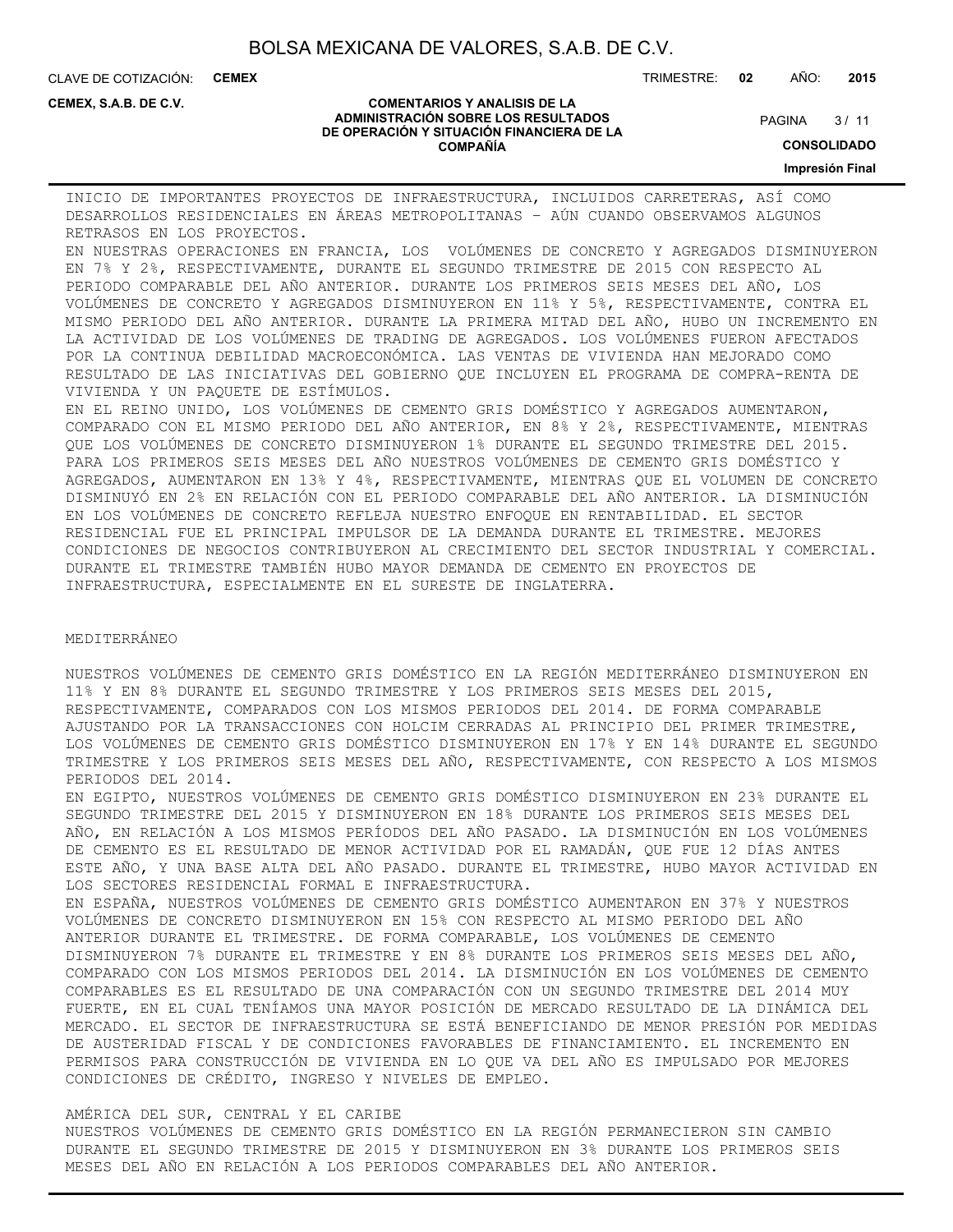CLAVE DE COTIZACIÓN: **CEMEX**

**CEMEX, S.A.B. DE C.V.**

TRIMESTRE: **02** AÑO: **2015**

#### **COMENTARIOS Y ANALISIS DE LA ADMINISTRACIÓN SOBRE LOS RESULTADOS DE OPERACIÓN Y SITUACIÓN FINANCIERA DE LA COMPAÑÍA**

 $4/11$ **PAGINA** 

**CONSOLIDADO**

### **Impresión Final**

EN COLOMBIA, DURANTE EL SEGUNDO TRIMESTRE NUESTROS VOLÚMENES DE CEMENTO GRIS DOMÉSTICO DISMINUYERON EN 7%, MIENTRAS QUE NUESTROS VOLÚMENES DE CONCRETO AUMENTARON EN 3% Y NUESTROS VOLÚMENES DE AGREGADOS PERMANECIERON ESTABLES, COMPARANDO CON EL SEGUNDO TRIMESTRE DE 2014. PARA LOS PRIMEROS SEIS MESES DEL 2015, NUESTROS VOLÚMENES DE CEMENTO DISMINUYERON EN 11%, MIENTRAS QUE NUESTROS VOLÚMENES DE CONCRETO Y AGREGADOS AUMENTARON EN 4% Y 2%, RESPECTIVAMENTE, EN RELACIÓN AL MISMO PERIODO DEL 2014. LOS VOLÚMENES DE CEMENTO DURANTE EL SEGUNDO TRIMESTRE AUMENTARON EN 11% DE FORMA SECUENCIAL, REFLEJANDO UNA RECUPERACIÓN PARCIAL DE LA PARTICIPACIÓN DE MERCADO PERDIDA EN EL PRIMER TRIMESTRE COMO RESULTADO DE NUESTRO INCREMENTO DE PRECIOS.

ASIA

NUESTRO VOLUMEN DE CEMENTO GRIS DOMÉSTICO PARA LA REGIÓN DE ASIA AUMENTÓ EN 19% Y EN 17% DURANTE EL SEGUNDO TRIMESTRE Y LOS PRIMEROS SEIS MESES DEL 2015, RESPECTIVAMENTE, CON RESPECTO A LOS PERIODOS COMPARABLES DEL AÑO ANTERIOR. EN LAS FILIPINAS, NUESTROS VOLÚMENES DE CEMENTO GRIS DOMÉSTICO AUMENTARON EN 25% Y EN 23% DURANTE EL SEGUNDO TRIMESTRE Y LOS PRIMEROS SEIS MESES DEL AÑO DEL 2015, RESPECTIVAMENTE, EN RELACIÓN A LOS PERIODOS COMPARABLES DEL AÑO ANTERIOR. EL VOLUMEN DURANTE EL TRIMESTRE SE BENEFICIÓ DE LA MAYOR ACTIVIDAD EN LOS SECTORES RESIDENCIAL E INDUSTRIAL Y COMERCIAL, ASÍ COMO LA MAYOR HABILIDAD PARA SERVIR A NUESTROS MERCADOS POR MEDIO DE LA INTRODUCCIÓN DE LA NUEVA MOLIENDA DE CEMENTO AL FINAL DEL SEGUNDO TRIMESTRE DEL AÑO PASADO. EL SECTOR INDUSTRIAL Y COMERCIAL CONTINUÓ CON SU ÍMPETU DE CRECIMIENTO IMPULSADO POR LA MAYOR DEMANDA DE ESPACIOS DE OFICINA. EL SECTOR RESIDENCIAL SE MANTUVO CON FUERZA PORQUE LOS DESARROLLADORES CONTINUARON EXPANDIENDO PROYECTOS RESIDENCIALES SOPORTADOS POR LA INFLACIÓN ESTABLE, BAJAS TASAS HIPOTECARIAS, MAYORES REMESAS, ASÍ COMO MAYOR DEMANDA DE VIVIENDA POR EXTRANJEROS.

### FLUJO DE OPERACIÓN Y FLUJO DE EFECTIVO LIBRE

DURANTE EL TRIMESTRE, UTILIZAMOS LA RESERVA DE CAJA POR 588 MILLONES DE DÓLARES CREADA EN EL PRIMER TRIMESTRE Y EL RETIRO DE UNA PORCIÓN DEL TRAMO REVOLVENTE DE NUESTRO CRÉDITO BANCARIO 2014 PARA PAGAR EL REMANENTE DE LAS OBLIGACIONES SENIOR GARANTIZADAS 2020 Y LAS OBLIGACIONES SENIOR GARANTIZADAS A TASA FLOTANTE LAS CUALES VENCÍAN EN SEPTIEMBRE 2015.

EL FLUJO LIBRE DE CAJA DEL TRIMESTRE, MÁS LOS RECURSOS DE LA TERMINACIÓN DE UNA PORCIÓN DE LOS CAPPED CALLS 2016, FUERON UTILIZADOS PRINCIPALMENTE PARA RESTABLECER NUESTRA CAJA.

NUESTRA DEUDA DURANTE EL TRIMESTRE REFLEJA LA CONVERSIÓN DE UNA PORCIÓN DE NUESTROS CONVERTIBLES 2016 EN ADS'S ASÍ COMO UN EFECTO DE CONVERSIÓN NEGATIVO POR 72 MILLONES DE DÓLARES.

### INFORMACIÓN SOBRE DEUDA Y NOTAS PERPETUAS

(1) INCLUYE CONVERTIBLES Y ARRENDAMIENTOS FINANCIEROS, DE ACUERDO A LAS NORMAS INTERNACIONALES DE INFORMACIÓN FINANCIERA (NIIF). (2) LA DEUDA FONDEADA CONSOLIDADA AL 30 DE JUNIO DE 2015 ES DE 14,298 MILLONES DE DÓLARES DE ACUERDO A NUESTRAS OBLIGACIONES CONTRACTUALES DEL CONTRATO DE FINANCIAMIENTO. (3) FLUJO DE OPERACIÓN CALCULADO DE ACUERDO A NIIF. (4) GASTO POR INTERÉS CALCULADO DE ACUERDO A NUESTRAS OBLIGACIONES CONTRACTUALES DEL

CONTRATO DE FINANCIAMIENTO.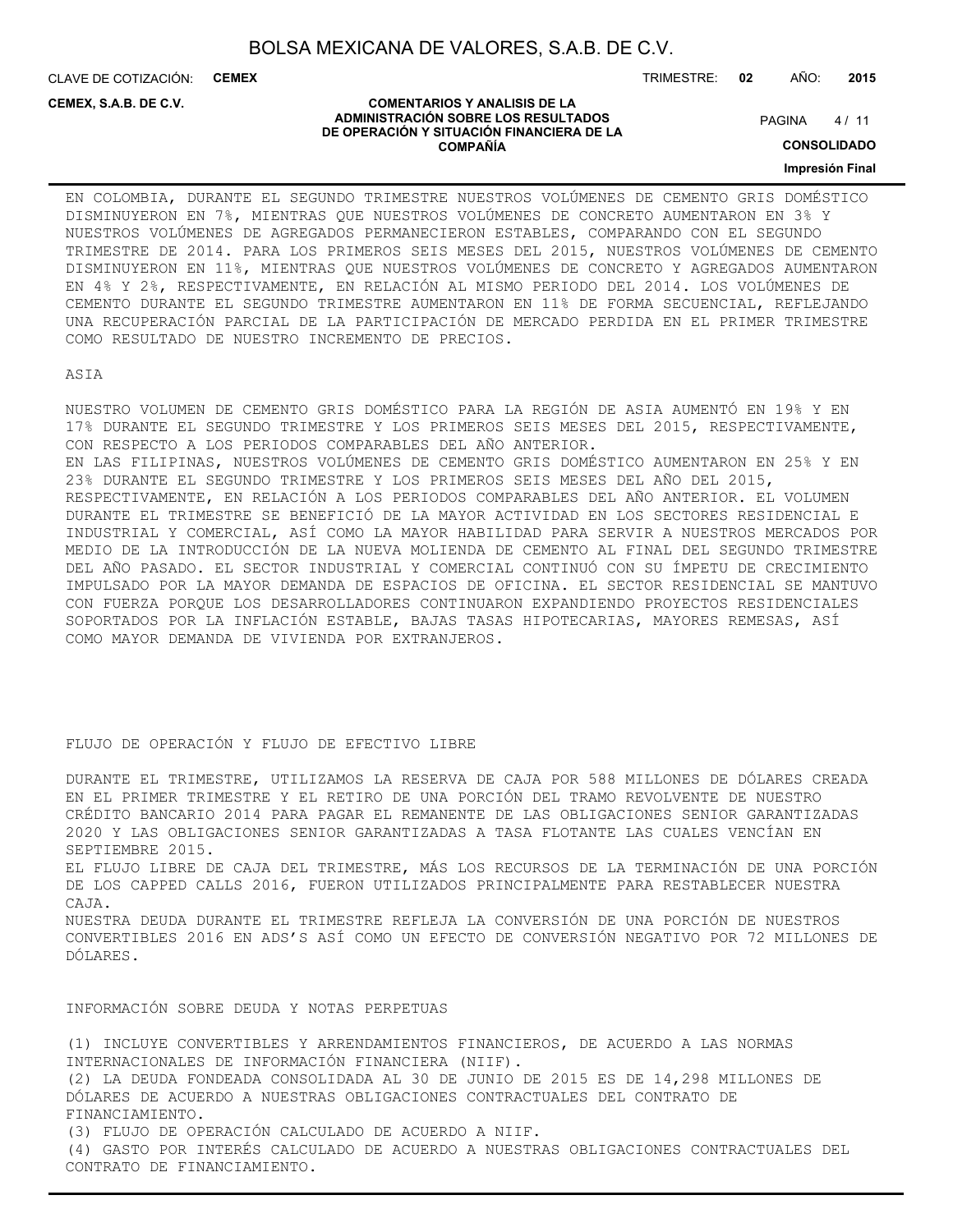CLAVE DE COTIZACIÓN: **CEMEX**

**CEMEX, S.A.B. DE C.V.**

TRIMESTRE: **02** AÑO: **2015**

 $5/11$ **PAGINA** 

**COMENTARIOS Y ANALISIS DE LA ADMINISTRACIÓN SOBRE LOS RESULTADOS DE OPERACIÓN Y SITUACIÓN FINANCIERA DE LA COMPAÑÍA**

**CONSOLIDADO Impresión Final**

INFORMACIÓN SOBRE CAPITAL

PLANES DE COMPENSACIÓN A LARGO PLAZO PARA EJECUTIVOS AL 30 DE JUNIO DE 2015, EJECUTIVOS Y EMPLEADOS TENÍAN OPCIONES SOBRE UN TOTAL DE 1,410,250 CPOS, CON UN PRECIO DE EJERCICIO PROMEDIO DE 1.91 DÓLARES POR CPO. EN EL 2005, CEMEX COMENZÓ A OFRECER A SUS EJECUTIVOS UN NUEVO PROGRAMA DE COMPENSACIÓN EN BASE A ACCIONES. AL 30 DE JUNIO DE 2015, LOS EJECUTIVOS EN ESTOS PROGRAMAS TENÍAN UN TOTAL DE 31,232,170 CPOS RESTRINGIDOS, REPRESENTANDO EL 0.2% DEL TOTAL DE CPOS EN CIRCULACIÓN A DICHA FECHA.

### INSTRUMENTOS DERIVADOS

EL VALOR DE MERCADO ESTIMADO DE LOS INSTRUMENTOS DERIVADOS ARRIBA MENCIONADOS REPRESENTA EL VALOR ESTIMADO DE LIQUIDACIÓN DE DICHOS INSTRUMENTOS A LA FECHA DE VALUACIÓN. DICHA VALUACIÓN ESTÁ DETERMINADA POR MEDIO DEL RESULTADO ESTIMADO DE LIQUIDACIÓN O MEDIANTE COTIZACIÓN DE PRECIOS DE MERCADO, LOS CUALES PUEDEN FLUCTUAR EN EL TIEMPO. LOS VALORES DE MERCADO Y MONTOS NOMINALES DE LOS INSTRUMENTOS DERIVADOS NO REPRESENTAN CANTIDADES DE EFECTIVO INTERCAMBIADAS POR LAS PARTES INVOLUCRADAS; LAS CANTIDADES EN EFECTIVO SE DETERMINARÁN AL TERMINAR LOS CONTRATOS CONSIDERANDO LOS VALORES NOMINALES DE LOS MISMOS, ASÍ COMO LOS DEMÁS TÉRMINOS DE LOS INSTRUMENTOS DERIVADOS. LOS VALORES DE MERCADO NO DEBEN SER VISTOS EN FORMA AISLADA SINO QUE DEBEN SER ANALIZADOS CON RELACIÓN AL VALOR DE MERCADO DE LOS INSTRUMENTOS DE LOS CUALES SE ORIGINAN Y DE LA REDUCCIÓN TOTAL EN EL RIESGO DE CEMEX.

NOTA: DE ACUERDO CON LAS NIIF, LAS COMPAÑÍAS DEBEN RECONOCER TODOS LOS INSTRUMENTOS FINANCIEROS DERIVADOS EN EL BALANCE GENERAL COMO ACTIVOS O PASIVOS, A SU VALOR DE MERCADO ESTIMADO, CON LOS CAMBIOS EN DICHO VALOR RECONOCIDOS EN EL ESTADO DE RESULTADOS DEL PERIODO EN QUE OCURREN, EXCEPTO CUANDO DICHAS OPERACIONES SON CONTRATADAS CON FINES DE COBERTURA, EN CUYO CASO LOS CAMBIOS DEL VALOR DE MERCADO ESTIMADO DE DICHOS INSTRUMENTOS DERIVADOS RELACIONADOS SON RECONOCIDOS TEMPORALMENTE EN EL CAPITAL Y LUEGO RECLASIFICADOS AL ESTADO DE RESULTADOS COMPENSANDO LOS EFECTOS DEL INSTRUMENTO CUBIERTO CONFORME LOS EFECTOS DE DICHO INSTRUMENTO SON RECONOCIDOS EN EL ESTADO DE RESULTADOS. AL 30 DE JUNIO DE 2015, EN RELACIÓN AL RECONOCIMIENTO DEL VALOR RAZONABLE ESTIMADO DE SU PORTAFOLIO DE DERIVADOS, CEMEX RECONOCIÓ INCREMENTOS EN SUS ACTIVOS Y PASIVOS, LOS CUALES RESULTARON EN UN ACTIVO NETO DE 167 MILLONES DE DÓLARES, INCLUYENDO UN PASIVO POR 29 MILLONES DE DÓLARES CORRESPONDIENTES A UN DERIVADO IMPLÍCITO RELACIONADO CON NUESTRAS OBLIGACIONES FORZOSAMENTE CONVERTIBLES, QUE EN FUNCIÓN DE NUESTROS ACUERDOS DE DEUDA, SON PRESENTADOS NETOS DEL ACTIVO ASOCIADO CON LOS INSTRUMENTOS FINANCIEROS DERIVADOS. LOS MONTOS NOMINALES DE LOS INSTRUMENTOS DERIVADOS CORRESPONDEN EN GRAN MEDIDA A LOS MONTOS DE LOS ACTIVOS, PASIVOS O TRANSACCIONES DE CAPITAL QUE DICHOS DERIVADOS CUBREN.

(1) EXCLUYE UN CONTRATO DE INTERCAMBIO ("SWAP") DE TASAS DE INTERÉS RELACIONADO A NUESTROS CONTRATOS DE ENERGÍA A LARGO PLAZO. AL 30 DE JUNIO DE 2015, EL MONTO NOCIONAL DE DICHO CONTRATO DE INTERCAMBIO ERA DE 161 MILLONES DE DÓLARES Y TENÍA UN VALOR DE MERCADO POSITIVO DE APROXIMADAMENTE 30 MILLONES DE DÓLARES.

(2) NETO DE EFECTIVO DEPOSITADO COMO GARANTÍA EN NUESTRAS POSICIONES ABIERTAS. LOS DEPÓSITOS EN GARANTÍA FUERON DE 9 MILLONES DE DÓLARES AL 30 DE JUNIO DE 2015 Y 6 MILLONES DE DÓLARES AL 30 DE JUNIO DE 2014.

(3) SEGÚN REQUIERE LAS NIIF, EL VALOR DE MERCADO ESTIMADO AL 30 DE JUNIO DE 2015 Y 2014 INCLUYE UN PASIVO DE 29 MILLONES DE DÓLARES Y 47 MILLONES DE DÓLARES, RESPECTIVAMENTE, RELACIONADO A UN DERIVADO IMPLÍCITO EN LAS OBLIGACIONES FORZOSAMENTE CONVERTIBLES DE CEMEX.

OTRAS ACTIVIDADES

REFINANCIAMIENTO DEL CONTRATO DE FINANCIAMIENTO 2012 AL 21 DE JULIO DEL 2015, CEMEX HA RECIBIDO COMPROMISOS DE FONDEO POR APROXIMADAMENTE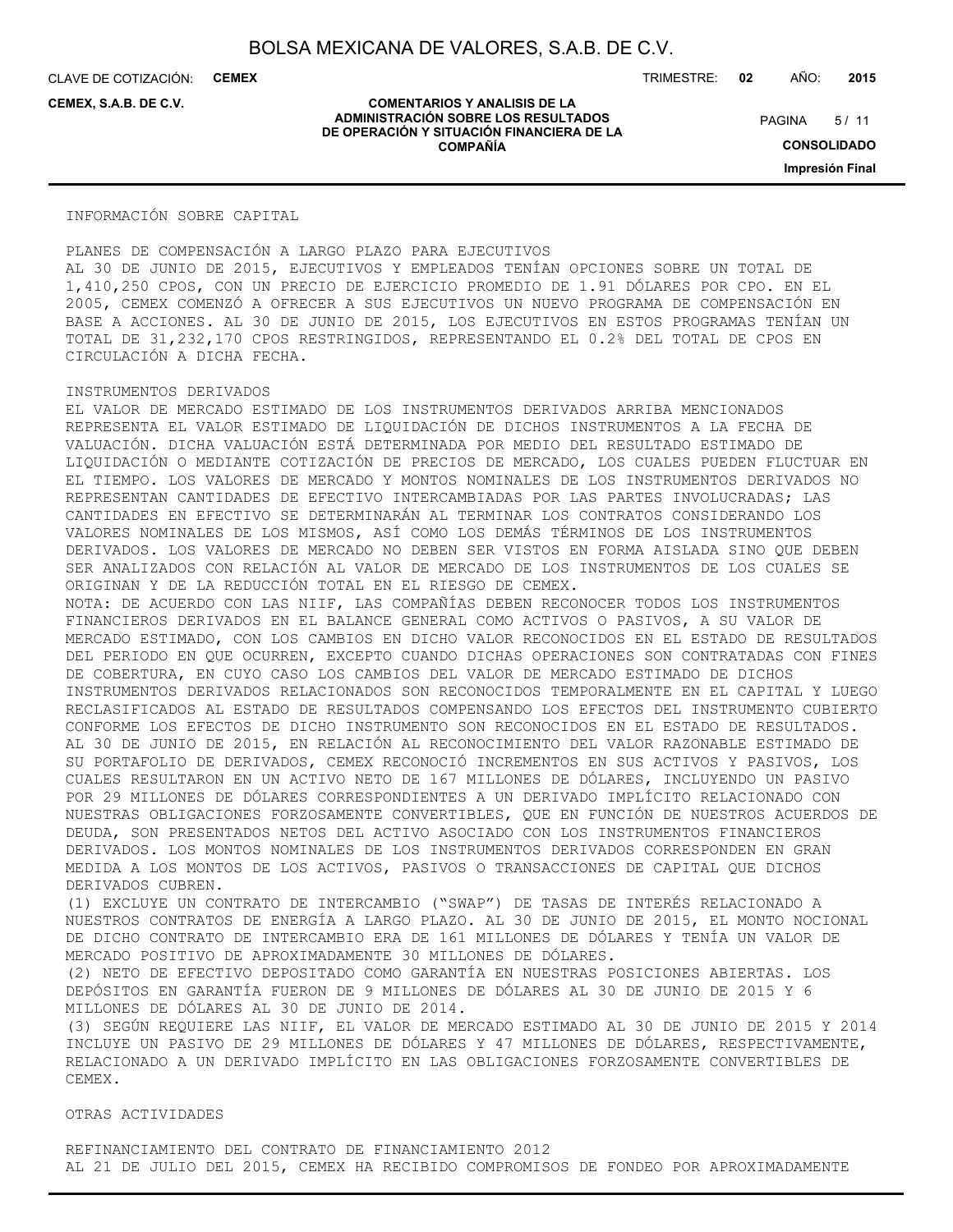CLAVE DE COTIZACIÓN: **CEMEX**

**CEMEX, S.A.B. DE C.V.**

TRIMESTRE: **02** AÑO: **2015**

#### **COMENTARIOS Y ANALISIS DE LA ADMINISTRACIÓN SOBRE LOS RESULTADOS DE OPERACIÓN Y SITUACIÓN FINANCIERA DE LA COMPAÑÍA**

 $6/11$ **PAGINA** 

**CONSOLIDADO**

**Impresión Final**

1,954 MILLONES DE DÓLARES DE 19 INSTITUCIONES FINANCIERAS QUE HAN ACORDADO PARTICIPAR EN NUEVOS TRAMOS DEL CONTRATO DE CRÉDITO CELEBRADO POR CEMEX EL 29 DE SEPTIEMBRE, 2014, SEGÚN SE HA ENMENDADO (EL "CONTRATO DE CRÉDITO"). LOS RECURSOS DE ESTA TRANSACCIÓN SE ESPERA SEAN USADOS PARA PAGAR EN SU TOTALIDAD LOS APROXIMADAMENTE 1,937 MILLONES DE DÓLARES REMANENTES BAJO EL CONTRATO DE FINANCIAMIENTO CELEBRADO POR CEMEX EL 17 DE SEPTIEMBRE, 2012, SEGÚN SE HA ENMENDADO (EL "CONTRATO DE FINANCIAMIENTO"). TODOS LOS NUEVOS TRAMOS SE ESPERA TENGAN UN 10% DE AMORTIZACIÓN ANUAL EN 2018 Y 2019 Y UN PAGO FINAL EN 2020. EL CALENDARIO DE AMORTIZACIÓN PARA LOS TRAMOS EXISTENTES BAJO EL CONTRATO DE CRÉDITO SE ESPERA PERMANEZCA SIN CAMBIO. CON ESTA TRANSACCIÓN CEMEX ESPERA CONSOLIDAR DE MANERA SUSTANCIAL TODA SU DEUDA BANCARIA DE LARGO PLAZO EN EL CONTRATO DE CRÉDITO. UNA VEZ QUE ESTA TRANSACCIÓN SE HAGA EFECTIVA, SE ESPERA QUE EL CONTRATO DE CRÉDITO ALCANCE UN MONTO AGREGADO DE COMPROMISOS DE FONDEO DE APROXIMADAMENTE 3,801 MILLONES DE DÓLARES, INCLUYENDO APROXIMADAMENTE 621 MILLONES DE EUROS Y APROXIMADAMENTE 3,127 MILLONES DE DÓLARES, DE LOS CUALES APROXIMADAMENTE 712 MILLONES DE DÓLARES SE ESPERA ESTÉN EN UN TRAMO DE CRÉDITO REVOLVENTE. LOS TÉRMINOS BAJO EL CONTRATO DE CRÉDITO SE ESPERA PERMANEZCAN SUSTANCIALMENTE IGUALES Y SE ESPERA QUE INCLUYAN UN MARGEN APLICABLE SOBRE LIBOR DE ENTRE 250 Y 400 PUNTOS BASE, DEPENDIENDO DE LA RAZÓN DE APALANCAMIENTO CONSOLIDADO DE CEMEX; ACTUALMENTE, EL MARGEN APLICABLE EN EL CONTRATO DE CRÉDITO, CONSIDERANDO LA RAZÓN DE APALANCAMIENTO DE CEMEX, ES DE 350 PUNTOS BASE Y REPRESENTA UNA MEJORA EN COMPARACIÓN CON EL MARGEN DE 450 PUNTOS BASE APLICABLE EN EL CONTRATO DE FINANCIAMIENTO. LOS MISMOS GARANTES Y EL PAQUETE DE COLATERALES SE ESPERA APLIQUEN PARA LOS COMPROMISOS ADICIONALES DE CONFORMIDAD CON EL CONTRATO DE CRÉDITO. EL LÍMITE DE APALANCAMIENTO INCLUIDO EN EL CONTRATO DE CRÉDITO ENMENDADO SERÁ DE 6.0X HASTA MARZO 2016 Y DISMINUIRÁ GRADUALMENTE A 4.0X EN JUNIO 2019. CEMEX ESPERA QUE LA TRANSACCIÓN SE CIERRE EN LAS PRÓXIMAS SEMANAS, SUJETO A LA EJECUCIÓN DE LOS DOCUMENTOS FINALES Y AL CUMPLIMIENTO DE CIERTAS CONDICIONES. SIN EMBARGO CEMEX NO PUEDE ASEGURAR QUE ESTA TRANSACCIÓN SE LLEVE A CABO CONFORME A LOS TÉRMINOS ESTABLECIDOS O EN LO ABSOLUTO. CEMEX ANTICIPA QUE OTROS BANCOS E INSTITUCIONES FINANCIERAS PODRÁN INTEGRARSE AL CONTRATO DE CRÉDITO EN UNA FECHA POSTERIOR, UNA VEZ QUE ÉSTOS COMPLETEN SUS PROCESOS DE APROBACIÓN. CEMEX ANUNCIÓ ACUERDOS PARA INTERCAMBIAR APROXIMADAMENTE 626 MILLONES DE DÓLARES EN OBLIGACIONES CONVERTIBLES SUBORDINADAS CON CUPÓN DE 3.25% CON VENCIMIENTO EN 2016 POR NUEVAS OBLIGACIONES CONVERTIBLES SUBORDINADAS CON CUPÓN DE 3.72% CON VENCIMIENTO EN 2020 Y ADSS EN MAYO 21, 2015, CEMEX ANUNCIÓ QUE CELEBRÓ UNA SERIE DE ACUERDOS DE INTERCAMBIO PRIVADOS CON CIERTOS INVERSIONISTAS INSTITUCIONALES POR MEDIO DE LOS CUALES DICHOS INVERSIONISTAS INTERCAMBIARON APROXIMADAMENTE 626 MILLONES DE DÓLARES EN MONTO PRINCIPAL DE LAS OBLIGACIONES CONVERTIBLES SUBORDINADAS CON CUPÓN DE 3.25% CON VENCIMIENTO EN 2016 EMITIDAS POR CEMEX (LAS "OBLIGACIONES EXISTENTES") Y EN PODER DE DICHOS INVERSIONISTAS POR (I) 321 MILLONES DE DÓLARES EN MONTO PRINCIPAL DE LAS NUEVAS OBLIGACIONES CONVERTIBLES SUBORDINADAS CON CUPÓN DE 3.72% CON VENCIMIENTO EN 2020 (LAS "NUEVAS OBLIGACIONES") EMITIDAS POR CEMEX Y (II) APROXIMADAMENTE 42 MILLONES DE AMERICAN DEPOSITARY SHARES DE CEMEX ("ADSS"). ESTAS OPERACIONES DE INTERCAMBIO NO INCLUYERON EL PAGO POR PARTE DE CEMEX DE DINERO ALGUNO. POSTERIOR AL CIERRE DE ESTAS OPERACIONES DE INTERCAMBIO, APROXIMADAMENTE 352 MILLONES DE DÓLARES DEL MONTO PRINCIPAL AGREGADO DE LAS OBLIGACIONES EXISTENTES PERMANECEN EN CIRCULACIÓN. LAS OBLIGACIONES EXISTENTES NO SON EXIGIBLES (SALVO POR RAZONES FISCALES) ANTES DE SU VENCIMIENTO EN MARZO DE 2016. LOS TÉRMINOS DE LAS NUEVAS OBLIGACIONES SON SUSTANCIALMENTE SIMILARES A LOS DE LAS OBLIGACIONES CONVERTIBLES SUBORDINADAS CON VENCIMIENTO EN 2020 EMITIDAS POR CEMEX EL 13 DE MARZO DE 2015, INCLUYENDO LA FECHA DE VENCIMIENTO, EL TIPO DE INTERÉS, LAS FECHAS DE PAGO DE INTERESES, EL PRECIO DE CONVERSIÓN INICIAL Y EL FACTOR DE CONVERSIÓN INICIAL. LAS NUEVAS OBLIGACIONES SERÁN CONVERTIBLES EN ADSS EN BASE A UN FACTOR DE CONVERSIÓN INICIAL DE 84.0044 ADSS POR CADA 1,000 DÓLARES DE MONTO PRINCIPAL DE NUEVAS OBLIGACIONES, LO QUE ES EQUIVALENTE A UN PRECIO DE CONVERSIÓN INICIAL DE APROXIMADAMENTE \$11.9041 DÓLARES POR ADS. DE CONFORMIDAD CON LOS TÉRMINOS DE LAS NUEVAS OBLIGACIONES, EL FACTOR DE CONVERSIÓN Y EL PRECIO DE CONVERSIÓN ESTARÁN SUJETOS A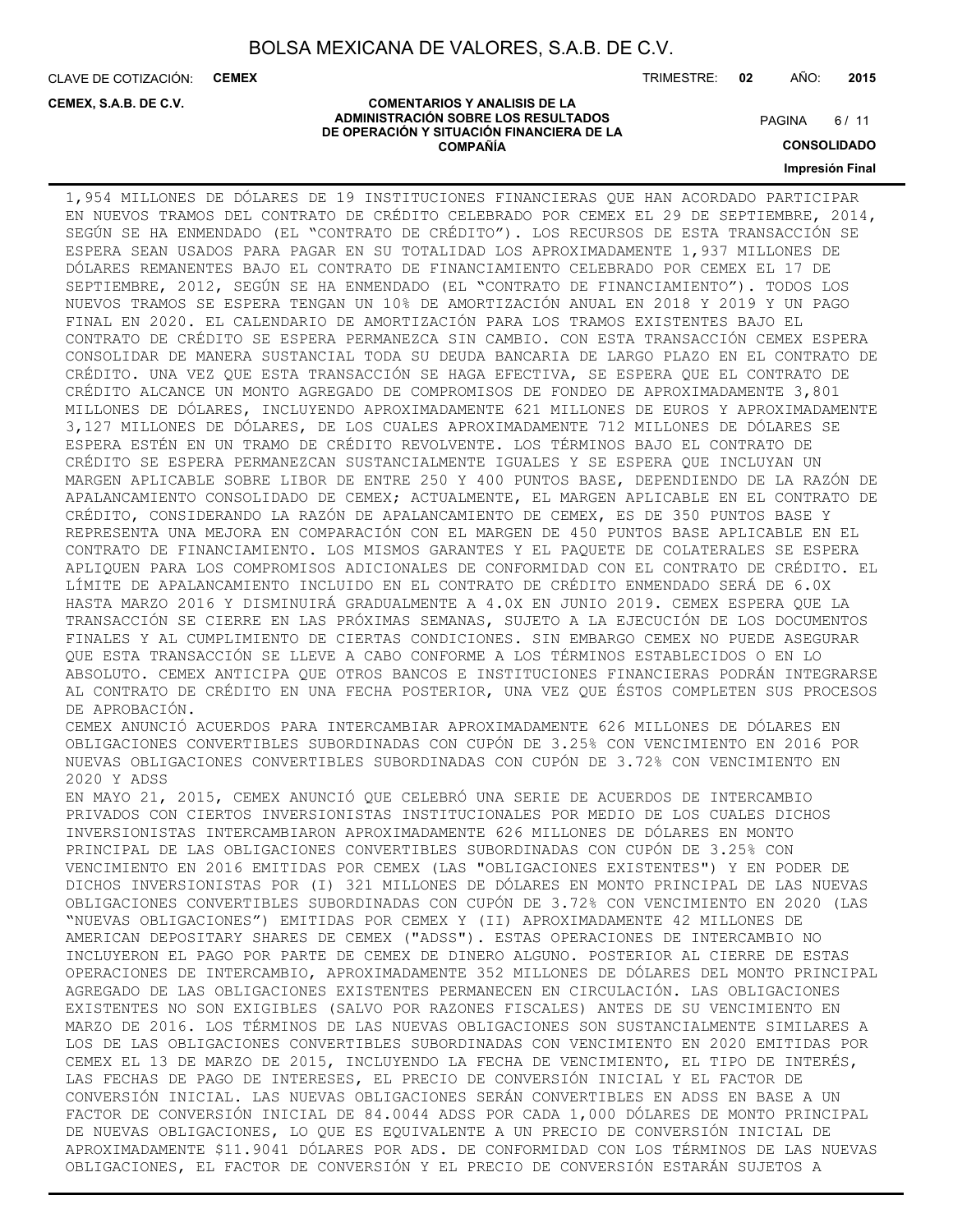CLAVE DE COTIZACIÓN: **CEMEX**

**CEMEX, S.A.B. DE C.V.**

TRIMESTRE: **02** AÑO: **2015**

#### **COMENTARIOS Y ANALISIS DE LA ADMINISTRACIÓN SOBRE LOS RESULTADOS DE OPERACIÓN Y SITUACIÓN FINANCIERA DE LA COMPAÑÍA**

 $7/11$ **PAGINA** 

**CONSOLIDADO**

**Impresión Final**

### AJUSTES EN CIERTOS EVENTOS, TALES COMO DISTRIBUCIONES DE DIVIDENDOS O DIVISIÓN DE ACCIONES. LAS NUEVAS OBLIGACIONES FUERON EMITIDAS EL 28 DE MAYO DE 2015 Y LA FECHA DE LIQUIDACIÓN FINAL DE LAS OPERACIONES DE INTERCAMBIO FUE EL 8 DE JUNIO DE 2015. LAS NUEVAS OBLIGACIONES Y LOS ADSS SE EMITIERON EN BASE A ACUERDOS DE INTERCAMBIO PRIVADOS Y DICHA EMISIÓN ESTÁ EXENTA DE REGISTRO CONFORME A LA SECCIÓN 3(A)(9) DE LA LEY DE VALORES DE 1933 DE ESTADOS UNIDOS, SEGÚN MODIFICADA.

CEMEX ANUNCIÓ NUEVA INVERSIÓN POR 300 MILLONES DE DÓLARES EN FILIPINAS EN MAYO 14, 2015, CEMEX ANUNCIÓ QUE REALIZARÁ UNA NUEVA INVERSIÓN POR 300 MILLONES DE DÓLARES EN LAS FILIPINAS. LA NUEVA INVERSIÓN INCLUIRÁ LA CONSTRUCCIÓN DE UNA NUEVA LÍNEA INTEGRADA DE PRODUCCIÓN DE CEMENTO DE 1.5 MILLONES DE TONELADAS EN SU PLANTA SOLID, EN LUZÓN. ESTO DUPLICARÁ LA CAPACIDAD DE LA PLANTA SOLID Y REPRESENTARÁ UN AUMENTO DEL 25% EN LA CAPACIDAD DE CEMENTO DE LA COMPAÑÍA EN LAS FILIPINAS. CON LA VISITA DE FERNANDO GONZÁLEZ OLIVIERI, DIRECTOR GENERAL DE CEMEX, Y SU EQUIPO EJECUTIVO A FILIPINAS, EN LA QUE DESTACÓ UN ENCUENTRO CON EL PRESIDENTE BENIGNO S. AQUINO III, CEMEX ENFATIZÓ SU COMPROMISO CONTINUO CON EL CRECIMIENTO DEL PAÍS. A PRINCIPIOS MAYO, CEMEX FILIPINAS INAUGURÓ OFICIALMENTE LA EXPANSIÓN DE CAPACIDAD EN SU PLANTA DE APO EN CEBU, LA PLANTA CEMENTERA MÁS GRANDE DEL PAÍS, ASÍ COMO UNA RED DE CENTROS LOGÍSTICOS EN VISAYAS Y MINDANAO. LA INAUGURACIÓN DE LAS NUEVAS INSTALACIONES COINCIDIÓ CON LA CELEBRACIÓN DEL DÍA DEL TRABAJO Y FUE IGUALMENTE DISTINGUIDA POR EL PRESIDENTE AQUINO Y VARIOS DE LOS MIEMBROS DE SU GABINETE. LOS 80 MILLONES DE DÓLARES INVERTIDOS PERMITIERON INCREMENTAR EN 40% LA CAPACIDAD DE PRODUCCIÓN DE CEMENTO DE LA PLANTA DE APO DE CEMEX Y MEJORAR LAS CAPACIDADES DE DISTRIBUCIÓN CON TERMINALES ADICIONALES EN ILOILO Y DAVAO. ADICIONALMENTE, CEMEX FILIPINAS HA ESTABLECIDO UNA PLANTA DE ENERGÍA DE CALOR RESIDUAL CON VALOR DE 18.6 MILLONES DE DÓLARES QUE PERMITIRÁ CAPTURAR EL EXCESO DE CALOR EN UNA DE SUS INSTALACIONES DE PRODUCCIÓN DE CEMENTO PARA PRODUCIR ELECTRICIDAD. HASTA LA FECHA, CEMEX FILIPINAS YA ESTÁ UTILIZANDO COMBUSTIBLES ALTERNOS, TALES COMO CÁSCARAS DE ARROZ Y COMBUSTIBLE DERIVADO DE RESIDUOS (RDF) COMO PARTE DE SU MEZCLA DE COMBUSTIBLE PARA REDUCIR SUS COSTOS DE ENERGÍA.

### CEMEX ANUNCIA VALOR DE SUSCRIPCIÓN DE NUEVOS CPOS

EN ABRIL 30, 2015, CEMEX ANUNCIÓ QUE, COMO RESULTADO DE LA APLICACIÓN DE LAS UTILIDADES RETENIDAS AL INCREMENTO DE CAPITAL APROBADO EN LA ASAMBLEA GENERAL ORDINARIA DE ACCIONISTAS DE CEMEX CELEBRADA EL PASADO 26 DE MARZO DE 2015, LOS ACCIONISTAS DE CEMEX RECIBIRÁN NUEVAS ACCIONES DE LA SIGUIENTE MANERA: 1 CEMEX CPO NUEVO POR CADA 25 CPOS DE LOS QUE SEA TITULAR O, EN SU CASO, 3 ACCIONES NUEVAS A SER EMITIDAS POR CADA 75 ACCIONES DE LAS ACTUALMENTE EN CIRCULACIÓN. TENEDORES DE AMERICAN DEPOSITARY SHARES (ADSS) DE CEMEX RECIBIRÁN 1 CEMEX ADS NUEVO POR CADA 25 ADSS DE LOS QUE SEA TITULAR. NO SE HARÁ ENTREGA DE EFECTIVO EN NINGÚN CASO, NI TRATÁNDOSE DE FRACCIONES RESPECTO DE LAS CUALES NO SE PUEDAN EMITIR ACCIONES NUEVAS. LA ENTREGA DE LOS NUEVOS CPOS O DE LAS ACCIONES, SEGÚN CORRESPONDA, SE REALIZÓ A PARTIR DEL 4 DE MAYO DE 2015. SÓLO TENEDORES DE ACCIONES, CPOS O ADSS REGISTRADOS AL 30 DE ABRIL DE 2015 (FECHA DE REGISTRO) RECIBIERON NUEVAS ACCIONES COMO RESULTADO DEL INCREMENTO DE CAPITAL. LOS NUEVOS ADSS A SER ENTREGADOS FUERON DISTRIBUIDOS EL O ALREDEDOR DEL 8 DE MAYO DE 2015. CADA ADS REPRESENTA 10 CPOS. EL VALOR DE SUSCRIPCIÓN FUE \$15.2344 PESOS POR CEMEX CPO. LAS ACCIONES FUERON SUSCRITAS Y EXHIBIDAS A UN VALOR APROXIMADO DE \$5.0781 PESOS POR ACCIÓN, DE LOS CUALES \$0.00277661 PESOS IRÁN A NUESTRO CAPITAL SOCIAL Y EL RESTO A PRIMA POR SUSCRIPCIÓN DE CAPITAL, Y QUEDARÁN PAGADAS ÍNTEGRAMENTE MEDIANTE AFECTACIÓN DE LA CUENTA DE UTILIDADES RETENIDAS. LOS ACCIONISTAS DE CEMEX NO TUVIERON QUE HACER NINGÚN PAGO RESPECTO A LA EMISIÓN DE LAS ACCIONES NUEVAS.

#### OTRA INFORMACIÓN

REFORMA FISCAL 2010 Y 2014 EN MÉXICO EN NOVIEMBRE DE 2009, SE APROBARON REFORMAS EN MATERIA DE IMPUESTO SOBRE LA RENTA EN MÉXICO EFECTIVAS A PARTIR DEL 1 DE ENERO DE 2010 , QUE ENTRE OTRAS COSAS, MODIFICARON EL RÉGIMEN DE CONSOLIDACIÓN FISCAL REQUIRIENDO A LAS EMPRESAS DE DETERMINAR LOS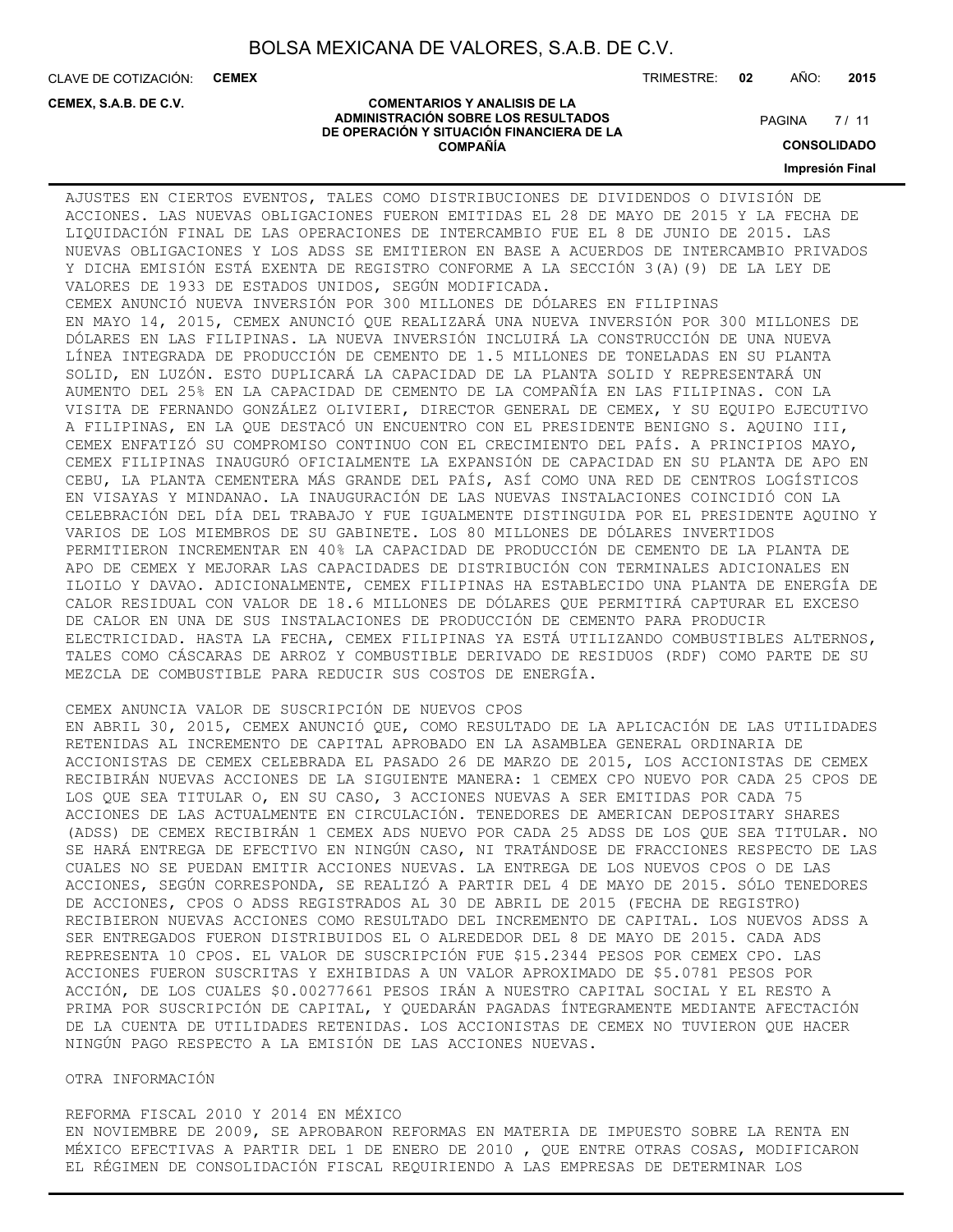CLAVE DE COTIZACIÓN: **CEMEX**

**CEMEX, S.A.B. DE C.V.**

TRIMESTRE: **02** AÑO: **2015**

#### **COMENTARIOS Y ANALISIS DE LA ADMINISTRACIÓN SOBRE LOS RESULTADOS DE OPERACIÓN Y SITUACIÓN FINANCIERA DE LA COMPAÑÍA**

 $8/11$ **PAGINA** 

**CONSOLIDADO**

**Impresión Final**

IMPUESTOS A LA UTILIDAD A PARTIR DE 1999 COMO SI LA CONSOLIDACIÓN FISCAL NO HUBIERA EXISTIDO, ESPECÍFICAMENTE DETERMINANDO GRAVAMEN SOBRE: A) LA DIFERENCIA ENTRE LA SUMA DEL CAPITAL FISCAL DE LAS CONTROLADAS Y EL CAPITAL FISCAL DEL CONSOLIDADO; B) LOS DIVIDENDOS DE LAS CONTROLADAS A CEMEX, S.A.B. DE C.V.; Y C) OTRAS TRANSACCIONES QUE REPRESENTARON TRANSFERENCIAS DE RECURSOS ENTRE LAS EMPRESAS DEL CONSOLIDADO. EN DICIEMBRE DE 2010, MEDIANTE RESOLUCIÓN MISCELÁNEA, LA AUTORIDAD FISCAL OTORGÓ LA OPCIÓN DE DIFERIR LA DETERMINACIÓN Y PAGO DEL IMPUESTO SOBRE LA DIFERENCIA EN EL CAPITAL MENCIONADA ANTERIORMENTE, HASTA LA DESINCORPORACIÓN DE LA CONTROLADA O CEMEX, S.A.B. DE C.V. ELIMINE LA CONSOLIDACIÓN FISCAL. LOS PASIVOS POR IMPUESTOS A LA UTILIDAD ASOCIADOS A LAS PÉRDIDAS FISCALES APROVECHADAS EN LA CONSOLIDACIÓN DE LAS CONTROLADAS EN MÉXICO NO SE COMPENSAN EN EL BALANCE GENERAL CON LOS ACTIVOS POR IMPUESTOS A LA UTILIDAD DIFERIDOS. LA REALIZACIÓN DE LOS ACTIVOS ESTÁ SUJETA A LA GENERACIÓN DE RENTA GRAVABLE EN LAS ENTIDADES CONTROLADAS QUE GENERARON LAS PÉRDIDAS EN EL PASADO. ADICIONALMENTE, EN DICIEMBRE 2013 SE APROBARON NUEVAS REFORMAS EN MATERIA DE IMPUESTO SOBRE LA RENTA EN MÉXICO EFECTIVAS A PARTIR DEL 1 DE ENERO DE 2014, QUE ENTRE OTRAS COSAS, REEMPLAZARON AL RÉGIMEN DE CONSOLIDACIÓN FISCAL CON UN NUEVO RÉGIMEN DE INTEGRACIÓN FISCAL AL CUAL CEMEX S.A.B. DE C.V. NO ACCEDERÁ. EN CONSECUENCIA, A PARTIR DE 2014 CADA ENTIDAD MEXICANA DETERMINARÁ SUS IMPUESTOS CON BASE EN SUS RESULTADOS INDIVIDUALES MIENTRAS QUE EL PASIVO POR LA SALIDA DEL RÉGIMEN DE CONSOLIDACIÓN FISCAL AL 31 DE DICIEMBRE DE 2013 SE PAGARÁ EN UN PERIODO DE 10 AÑOS. EL PASIVO POR LA SALIDA DEL RÉGIMEN DE CONSOLIDACIÓN FISCAL AL 31 DE DICIEMBRE DE 2013 FUE DE DE \$1,901 MILLONES DE DÓLARES, CON BASE EN UN TIPO DE CAMBIO DE PS13.05 POR DÓLAR AL 31 DE DICIEMBRE DE 2013.

LOS CAMBIOS EN EL PASIVO DE CEMEX, S.A.B. DE C.V. POR LA CONSOLIDACIÓN FISCAL EN MÉXICO EN 2014 SON COMO SIGUE (MILLONES DE DÓLARES APROXIMADOS):

| 2014                      |           |      |
|---------------------------|-----------|------|
| SALDO AL INICIO DEL AÑO   | $$1,683*$ |      |
| ACTUALIZACIÓN DEL PERIODO |           | \$65 |
| PAGOS DURANTE EL PERIODO  | (5294)    |      |
| SALDO AL FINAL DEL AÑO    | \$1,454   |      |

\* CON BASE EN UN TIPO DE CAMBIO DE PS14.74 POR DÓLAR AL 31 DE DICIEMBRE DE 2014.

AL 31 DE DICIEMBRE DE 2014, LA AMORTIZACIÓN ESTIMADA DEL PASIVO POR IMPUESTOS POR PAGAR RESULTANTE DE ESTOS CAMBIOS EN LA CONSOLIDACIÓN FISCAL EN MÉXICO ES (MONTOS EN MILLONES DE DÓLARES APROXIMADOS):

| 2015 | $$350**$         |         |       |
|------|------------------|---------|-------|
| 2016 | \$293            |         |       |
| 2017 | \$291            |         |       |
| 2018 | \$215            |         |       |
|      | 2019 EN ADELANTE |         | \$305 |
|      |                  | \$1,454 |       |

\*\* ESTE IMPORTE YA HA SIDO PAGADO.

CAPPED CALLS

EN RELACIÓN A LOS CAPPED CALLS COMPRADOS POR CEMEX CON EL PRODUCTO DE SUS OBLIGACIONES CONVERTIBLES SUBORDINADAS EMITIDAS EN MARZO DEL 2011 Y CON VENCIMIENTO EN MARZO 2016, DURANTE ABRIL Y MAYO DEL 2015 SE ENMENDÓ UNA PORCIÓN DE LOS CAPPED CALLS CON EL PROPÓSITO DE CERRAR LA POSICIÓN. COMO RESULTADO, DURANTE ABRIL Y MAYO CEMEX RECIBIÓ 41 MILLONES DE DÓLARES EN EFECTIVO, EQUIVALENTE A LA TERMINACIÓN DEL 32.4% DEL MONTO NOCIONAL TOTAL DE LOS CAPPED CALLS.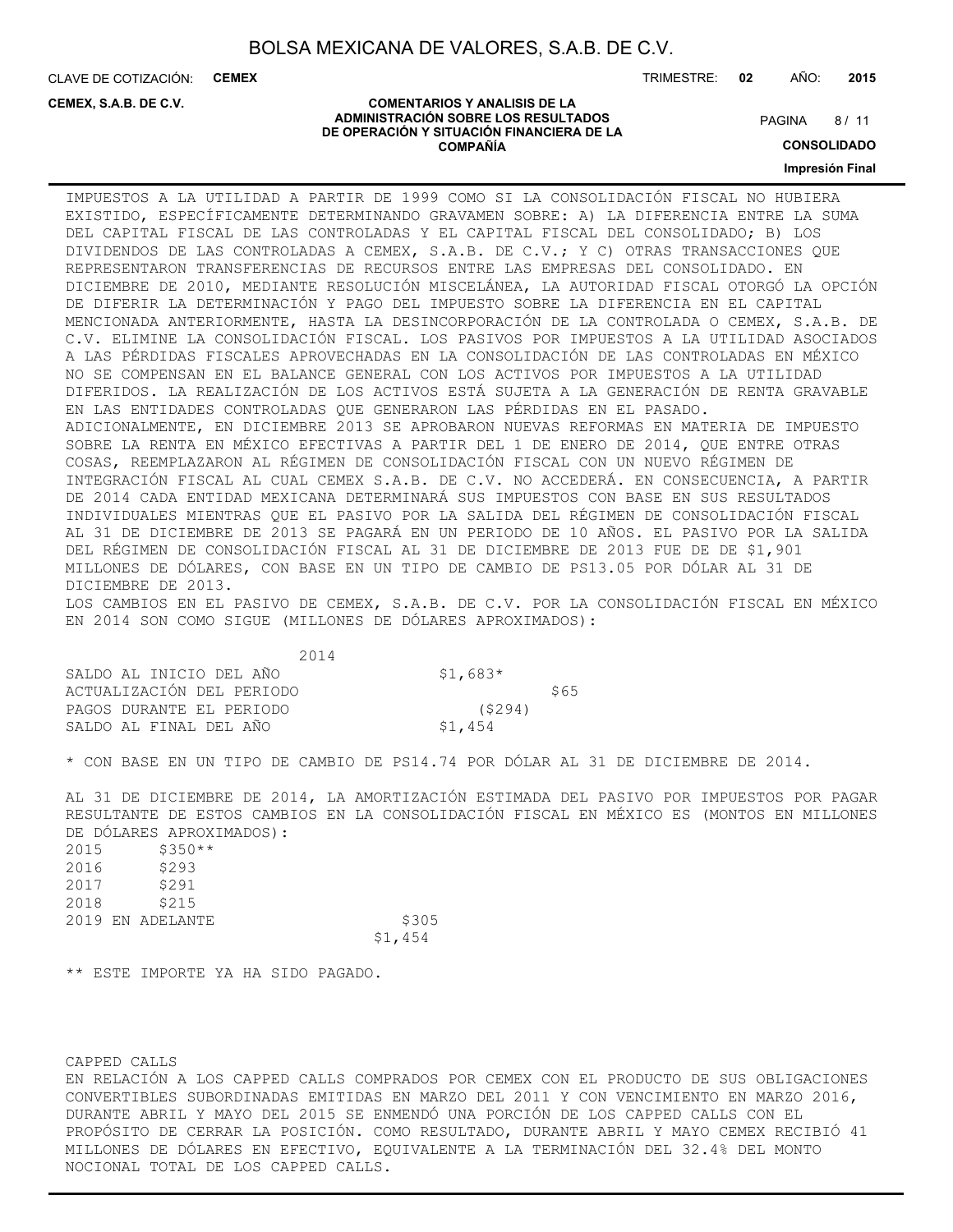**COMENTARIOS Y ANALISIS DE LA ADMINISTRACIÓN SOBRE LOS RESULTADOS DE OPERACIÓN Y SITUACIÓN FINANCIERA DE LA COMPAÑÍA**

CLAVE DE COTIZACIÓN: **CEMEX**

**CEMEX, S.A.B. DE C.V.**

TRIMESTRE: **02** AÑO: **2015**

 $9/11$ **PAGINA** 

**CONSOLIDADO**

**Impresión Final**

#### DEFINICIONES Y OTROS PROCEDIMIENTOS

METODOLOGÍA DE CONVERSIÓN, CONSOLIDACIÓN Y PRESENTACIÓN DE RESULTADOS DE ACUERDO CON LAS NIIF, A PARTIR DEL 1 DE ENERO DE 2008, CEMEX CONVIERTE LOS ESTADOS FINANCIEROS DE SUBSIDIARIAS EN EL EXTRANJERO UTILIZANDO LOS TIPOS DE CAMBIO A LA FECHA DE REPORTE PARA LAS CUENTAS DEL BALANCE GENERAL, Y LOS TIPOS DE CAMBIO DE CADA MES PARA LAS CUENTAS DEL ESTADO DE RESULTADOS. CEMEX REPORTA SUS RESULTADOS CONSOLIDADOS EN PESOS MEXICANOS.

PARA CONVENIENCIA DEL LECTOR, A PARTIR DEL 30 DE JUNIO DE 2008 LAS CANTIDADES EN DÓLARES DE LOS ESTADOS FINANCIEROS CONSOLIDADOS SE DETERMINARON CONVIRTIENDO LOS MONTOS EN PESOS NOMINALES AL CIERRE DE CADA TRIMESTRE UTILIZANDO EL TIPO DE CAMBIO PROMEDIO PESO / DÓLAR PARA CADA TRIMESTRE. LOS TIPOS DE CAMBIO UTILIZADOS PARA CONVERTIR LOS RESULTADOS DEL SEGUNDO TRIMESTRE DE 2015 Y DEL SEGUNDO TRIMESTRE DE 2014 FUERON DE 15.47 Y 12.97 PESOS POR DÓLAR, RESPECTIVAMENTE.

LAS CANTIDADES POR PAÍS SON PRESENTADAS EN DÓLARES PARA CONVENIENCIA DEL LECTOR. LAS CANTIDADES EN DÓLARES PARA MÉXICO, AL 30 DE JUNIO DE 2015 Y AL 30 DE JUNIO DE 2014 PUEDEN SER RECONVERTIDAS A SU MONEDA LOCAL MULTIPLICANDO LAS CANTIDADES EN DÓLARES POR LOS TIPOS DE CAMBIO PROMEDIO CORRESPONDIENTES PARA 2015 Y 2014 MOSTRADOS EN LA TABLA PRESENTADA ABAJO.

#### INTEGRACIÓN DE REGIONES

LA REGIÓN NORTE DE EUROPA INCLUYE LAS OPERACIONES EN AUSTRIA, REPÚBLICA CHECA, FRANCIA, ALEMANIA, HUNGRÍA, IRLANDA, LETONIA, POLONIA, Y EL REINO UNIDO, ASÍ COMO OPERACIONES DE TRADING EN VARIOS PAÍSES NÓRDICOS. LA REGIÓN MEDITERRÁNEO INCLUYE LAS OPERACIONES EN CROACIA, EGIPTO, ISRAEL, ESPAÑA Y LOS EMIRATOS ÁRABES UNIDOS. LA REGIÓN AMÉRICA DEL SUR, CENTRAL Y EL CARIBE INCLUYE LAS OPERACIONES DE CEMEX EN ARGENTINA, BAHAMAS, BRASIL, COLOMBIA, COSTA RICA, REPÚBLICA DOMINICANA, EL SALVADOR, GUATEMALA, HAITÍ, JAMAICA, NICARAGUA, PANAMÁ, PERÚ Y PUERTO RICO, ASÍ COMO NUESTRAS OPERACIONES DE TRADING EN EL CARIBE. LA REGIÓN ASIA INCLUYE LAS OPERACIONES EN BANGLADESH, CHINA, MALASIA, FILIPINAS, TAIWÁN Y TAILANDIA. DEFINICIONES CAPITAL DE TRABAJO EQUIVALE A CUENTAS POR COBRAR OPERATIVAS (INCLUYENDO OTROS ACTIVOS CIRCULANTES RECIBIDOS COMO PAGO EN ESPECIE) MÁS INVENTARIOS HISTÓRICOS MENOS CUENTAS POR PAGAR OPERATIVAS. DEUDA NETA EQUIVALE A LA DEUDA TOTAL (DEUDA TOTAL MÁS BONOS CONVERTIBLES Y ARRENDAMIENTOS FINANCIEROS) MENOS EFECTIVO E INVERSIONES TEMPORALES. FLUJO DE OPERACIÓN EQUIVALE AL RESULTADO DE OPERACIÓN ANTES DE OTROS GASTOS, NETO, MÁS DEPRECIACIÓN Y AMORTIZACIÓN OPERATIVA.

FLUJO DE EFECTIVO LIBRE SE CALCULA COMO FLUJO DE OPERACIÓN MENOS GASTO POR INTERÉS NETO, INVERSIONES EN ACTIVO FIJO DE MANTENIMIENTO Y ESTRATÉGICAS, CAMBIO EN CAPITAL DE TRABAJO, IMPUESTOS PAGADOS, Y OTRAS PARTIDAS EN EFECTIVO (OTROS GASTOS NETOS MENOS VENTA DE ACTIVOS NO OPERATIVOS OBSOLETOS Y/O SUSTANCIALMENTE DEPRECIADOS EL PAGO DE CUPONES DE NUESTROS INSTRUMENTOS PERPETUOS).

INVERSIONES EN ACTIVO FIJO ESTRATÉGICO INVERSIONES REALIZADAS CON EL PROPÓSITO DE INCREMENTAR LA RENTABILIDAD DE LA COMPAÑÍA. ESTAS INVERSIONES INCLUYEN ACTIVO FIJO DE EXPANSIÓN, LAS CUALES ESTÁN DISEÑADAS PARA MEJORAR LA RENTABILIDAD DE LA EMPRESA POR MEDIO DE INCREMENTO DE CAPACIDAD, ASÍ COMO INVERSIONES EN ACTIVO FIJO PARA MEJORAR EL MARGEN DE OPERACIÓN, LAS CUALES SE ENFOCAN A LA REDUCCIÓN DE COSTOS. INVERSIONES EN ACTIVO FIJO DE MANTENIMIENTO INVERSIONES LLEVADAS A CABO CON EL PROPÓSITO DE ASEGURAR LA CONTINUIDAD OPERATIVA DE LA COMPAÑÍA. ESTAS INCLUYEN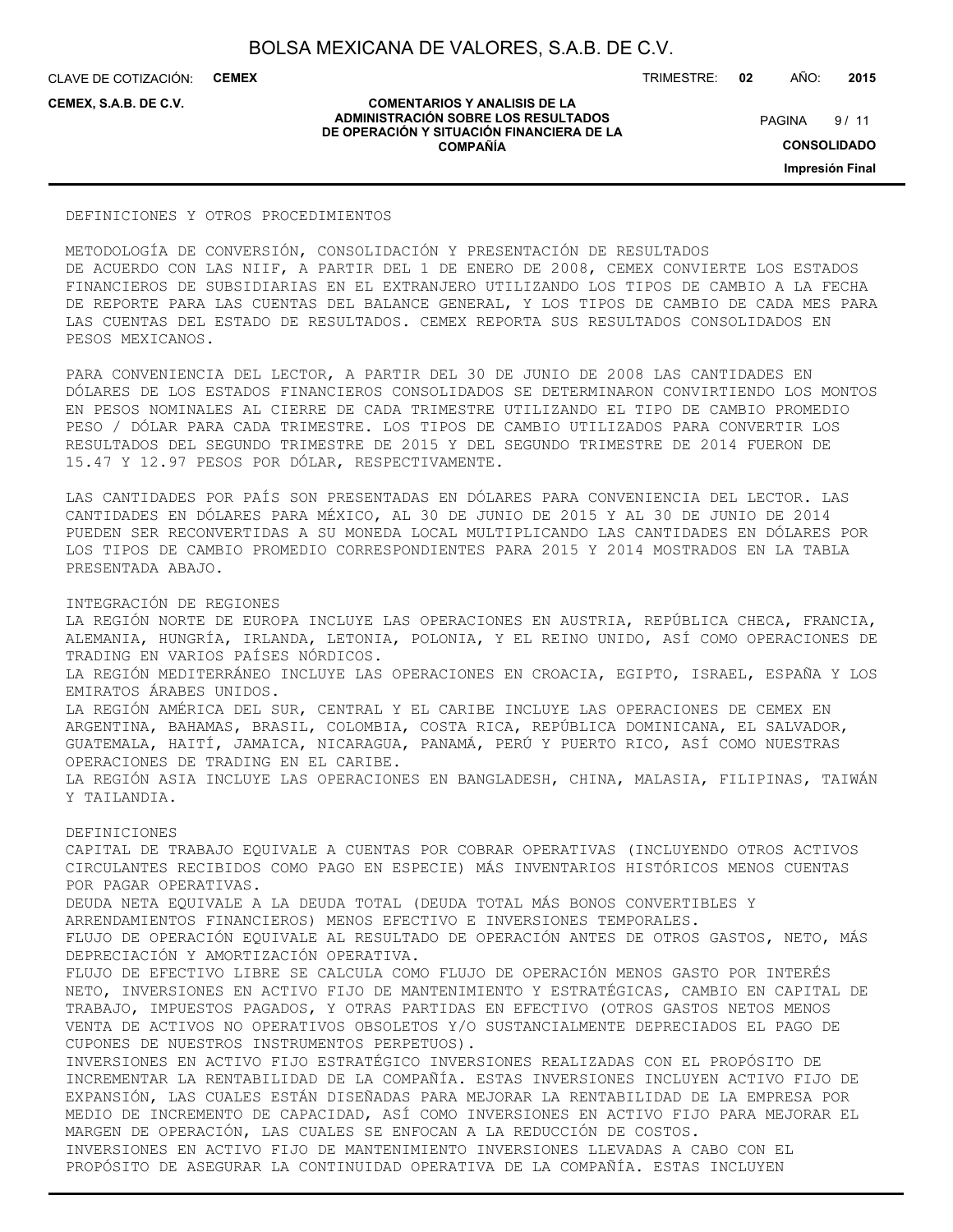CLAVE DE COTIZACIÓN: **CEMEX** TRIMESTRE: **02** AÑO: **2015**

**CEMEX, S.A.B. DE C.V.**

#### **COMENTARIOS Y ANALISIS DE LA ADMINISTRACIÓN SOBRE LOS RESULTADOS DE OPERACIÓN Y SITUACIÓN FINANCIERA DE LA COMPAÑÍA**

PAGINA 10 / 11

**CONSOLIDADO**

**Impresión Final**

INVERSIONES EN ACTIVO FIJO, LAS CUALES SE REQUIEREN PARA REEMPLAZAR ACTIVOS OBSOLETOS O MANTENER LOS NIVELES ACTUALES DE OPERACIÓN, ASÍ COMO INVERSIONES EN ACTIVO FIJO, LAS CUALES SE REQUIEREN PARA CUMPLIR CON REGULACIONES GUBERNAMENTALES O POLÍTICAS DE LA EMPRESA.

PP EQUIVALE A PUNTOS PORCENTUALES PRECIOS TODAS LAS REFERENCIAS A INICIATIVAS DE PRECIOS, INCREMENTO DE PRECIOS O DISMINUCIONES SE REFIEREN A NUESTROS PRECIOS PARA NUESTROS PRODUCTOS.

#### UTILIDAD POR CPO

PARA EL CÁLCULO DE UTILIDAD POR CPO, EL NÚMERO PROMEDIO DE CPOS UTILIZADO FUE DE 13,440 MILLONES PARA EL SEGUNDO TRIMESTRE DE 2015; 13,335 MILLONES PARA LOS PRIMEROS SEIS MESES DEL 2015; 13,042 MILLONES PARA EL SEGUNDO TRIMESTRE DE 2014 Y 12,918 MILLONES PARA LOS PRIMEROS SEIS MESES DEL 2014.

DE ACUERDO A LA NIC 33 UTILIDAD POR ACCIÓN, EL PROMEDIO PONDERADO DE ACCIONES EN CIRCULACIÓN SE DETERMINÓ CONSIDERANDO EL NÚMERO DE DÍAS DENTRO DEL PERIODO CONTABLE EN QUE ESTUVIERON EN CIRCULACIÓN LAS ACCIONES, INCLUYENDO LAS QUE SE DERIVARON DE EVENTOS CORPORATIVOS QUE MODIFICARON LA ESTRUCTURA DE CAPITAL DURANTE EL PERIODO, TALES COMO AUMENTO EN EL NÚMERO DE ACCIONES QUE INTEGRAN EL CAPITAL SOCIAL POR OFERTA PÚBLICA Y DIVIDENDOS EN ACCIONES O CAPITALIZACIÓN DE UTILIDADES ACUMULADAS ASÍ COMO LAS ACCIONES POTENCIALMENTE DILUTIVAS (DERIVADAS DE OPCIONES DE COMPRA, OPCIONES RESTRINGIDAS DE COMPRA Y LAS ACCIONES DEL BONO CONVERTIBLE MANDATORIO). LAS ACCIONES EMITIDAS COMO RESULTADO DE DIVIDENDOS EN ACCIONES, CAPITALIZACIÓN DE UTILIDADES Y ACCIONES DILUTIVAS SON CONSIDERADAS COMO SI SE HUBIERAN EMITIDO AL PRINCIPIO DEL PERIODO.

CASAS DE BOLSA O INSTITUCIONES DE CRÉDITO QUE DAN COBERTURA DE ANÁLISIS A LOS VALORES EMITIDOS POR CEMEX S.A.B. DE C.V.

INSTITUCIÓN ANALISTA ACTINVER RAMON ORTIZ BANORTE - IXE JOSÉ ITZAMNA ESPITIA BARCLAYS CAPITAL BENJAMIN THEURER BB&T ADAM THALHIMER BBVA RESEARCH FRANCISCO CHÁVEZ BNP PARIBAS YASSINE TOUAHRI BOFA - MERRILL LYNCH CARLOS PEYRELONGUE BTG PACTUAL GORDON LEE CITIGROUP DAN MCGOEY CREDIT SUISSE VANESSA QUIROGA DEUTSCHE BANK ESTEBAN POLIDURA GBM LILIAN OCHOA GOLDMAN SACHS JORG FRIEDEMANN HSBC JONATHAN BRANDT INTERACCIONES JOSÉ HELUE MENA INTERCAM ALEJANDRA MARCOS INVEX JOSÉ ANTONIO CEBEIRA ITAU MARCOS ASSUMPCAO JEFFERIES MIKE BETTS JP MORGAN ADRIAN HUERTA LONGBOW GARIK SHMOIS MONEX FERNANDO BOLAÑOS MORGAN STANLEY NIKOLAJ LIPPMANN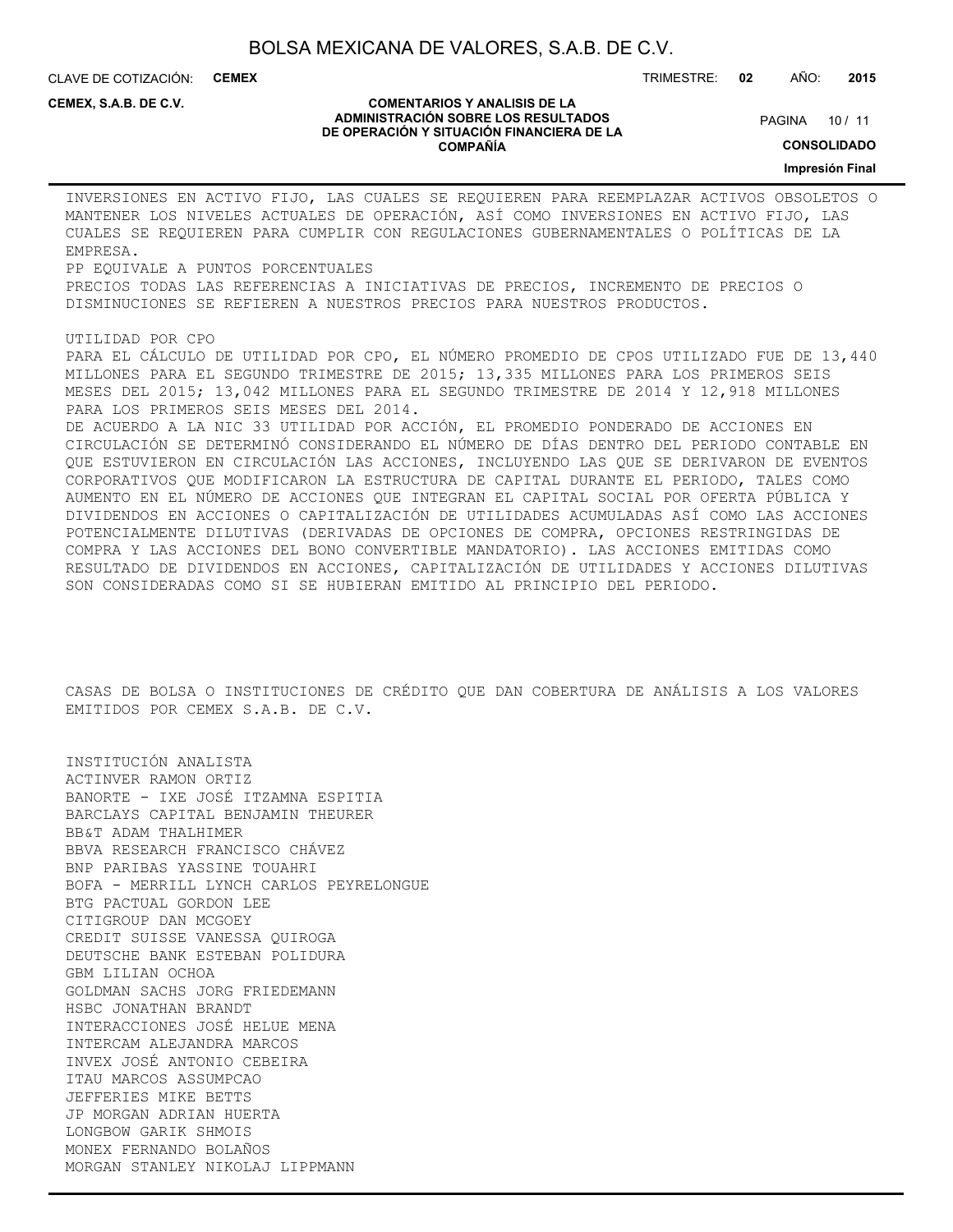CLAVE DE COTIZACIÓN: **CEMEX**

**CEMEX, S.A.B. DE C.V.**

TRIMESTRE: **02** AÑO: **2015**

PAGINA 11 / 11

**CONSOLIDADO**

**Impresión Final**

**COMENTARIOS Y ANALISIS DE LA ADMINISTRACIÓN SOBRE LOS RESULTADOS DE OPERACIÓN Y SITUACIÓN FINANCIERA DE LA COMPAÑÍA**

SCOTIABANK FRANCISCO SUAREZ STERNE AGEE TODD VENCIL UBS MARIMAR TORREBLANCA VECTOR JORGE PLACIDO BANORTE-IXE IDALIA CÉSPEDES BARCLAYS ERIKO MIYAZAKI-ROSS BBVA JOSE BERNAL BOFA - MERRILL LYNCH ANNE MILNE CITIGROUP ERIC OLLOM CREDIT AGRICOLE RAFAEL ELIAS-LINERO CREDIT SUISSE JAMIE NICHOLSON CREDITSIGHTS ANDREW BELTON J.P. MORGAN JACOB STEINFELD SANTANDER AARON HOLSBERG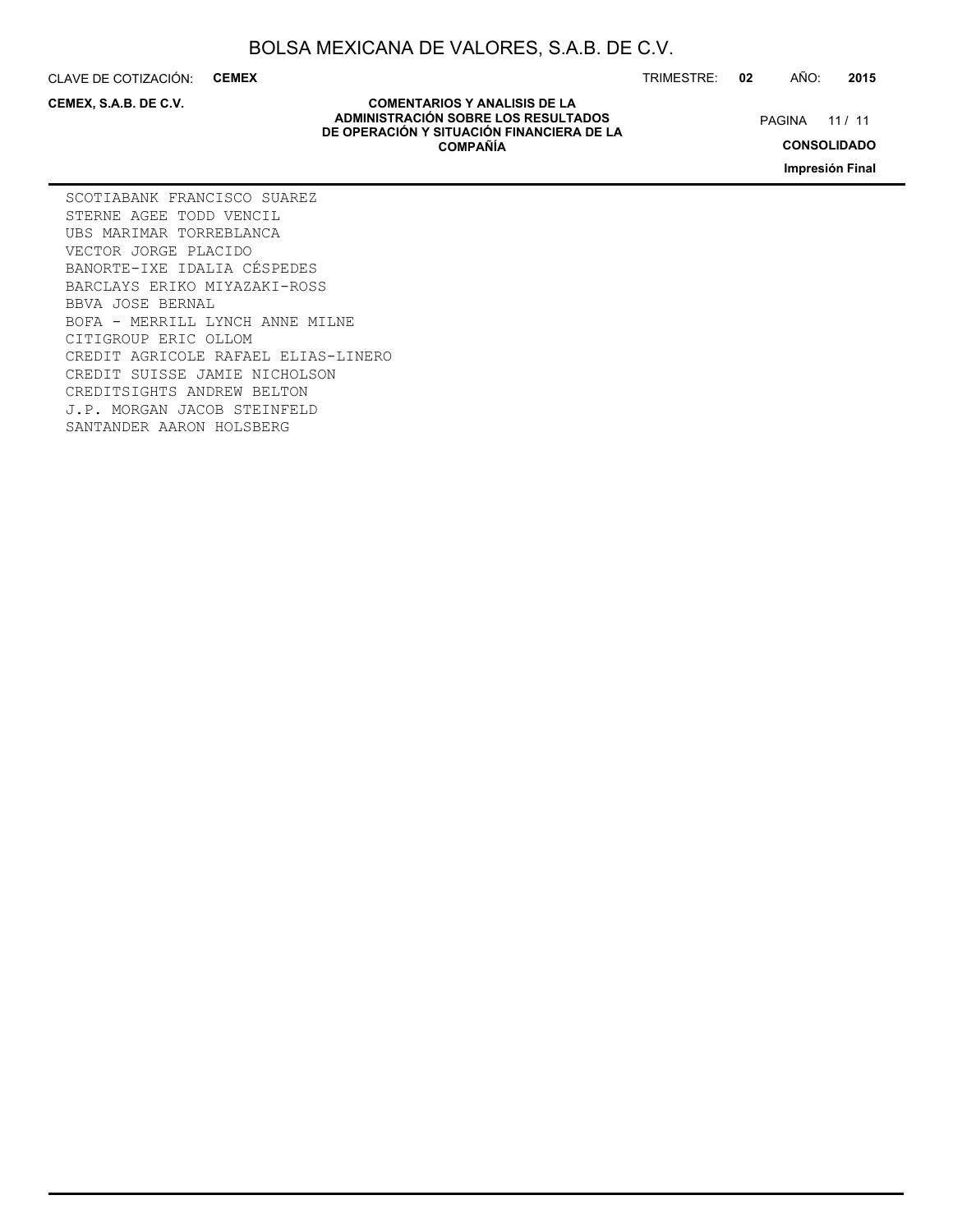CLAVE DE COTIZACIÓN: TRIMESTRE: **02** AÑO: **2015 CEMEX**

**CEMEX, S.A.B. DE C.V.**

**NOTAS COMPLEMENTARIAS A LA INFORMACIÓN FINANCIERA**

PAGINA 1/23

**CONSOLIDADO**

**Impresión Final**

### 1) DESCRIPCIÓN DE LA EMPRESA

CEMEX, S.A.B. DE C.V., SOCIEDAD ANÓNIMA BURSÁTIL DE CAPITAL VARIABLE (S.A.B. DE C.V.) ORGANIZADA BAJO LAS LEYES DE LOS ESTADOS UNIDOS MEXICANOS, O MÉXICO, ES UNA CONTROLADORA DE COMPAÑÍAS CUYAS ACTIVIDADES PRINCIPALES SE ORIENTAN A LA INDUSTRIA DE LA CONSTRUCCIÓN, MEDIANTE LA PRODUCCIÓN, COMERCIALIZACIÓN, DISTRIBUCIÓN Y VENTA DE CEMENTO, CONCRETO, AGREGADOS Y OTROS MATERIALES PARA LA CONSTRUCCIÓN. EN ADICIÓN, CON EL FIN DE FACILITAR LA ADQUISICIÓN DE FINANCIAMIENTO, Y LLEVAR A CABO EN FORMA MÁS EFICIENTE SUS OPERACIONES EN MÉXICO, CONSIDERANDO QUE EXISTEN EFICIENCIAS Y OPORTUNIDADES DE MEJORA AL CAMBIAR DE UNA PLATAFORMA EN LA QUE LOS CLIENTES ERAN ATENDIDOS DESDE DIFERENTES ENTIDADES DE ACUERDO A LA LÍNEA DE NEGOCIO (CEMENTO, CONCRETO, AGREGADOS), A UNA PLATAFORMA EN LA QUE LOS CLIENTES, CLASIFICADOS POR SEGMENTO DE USUARIO FINAL (DISTRIBUIDOR, CONSTRUCTOR, FABRICANTE) AHORA SON ATENDIDOS POR UNA ENTIDAD ÚNICA. EN LA PRIMERA ETAPA, A PARTIR DE 2014, CEMEX, S.A.B. DE C.V. INTEGRÓ Y LLEVA A CABO TODOS SUS NEGOCIOS Y ACTIVIDADES OPERATIVAS DEL SECTOR DE CEMENTO EN MÉXICO. DURANTE LA SEGUNDA FASE EN 2015, CEMEX, S.A.B. DE C.V., INTEGRARÁ LAS ACTIVIDADES PRODUCTIVAS, COMERCIALES, DE PROMOCIÓN Y ADMINISTRATIVAS RELACIONADAS CON LA VENTA DE CONCRETO, AGREGADOS Y OTROS MATERIALES DE CONSTRUCCIÓN EN MÉXICO.

CEMEX, S.A.B. DE C.V. FUE FUNDADA EN 1906 Y SE REGISTRÓ EN EL REGISTRO PÚBLICO DE LA PROPIEDAD Y COMERCIO EN MONTERREY, N.L., MÉXICO EN 1920 POR UN PERIODO DE 99 AÑOS. EN 2002, ESTE PERIODO SE EXTENDIÓ HASTA EL AÑO 2100. LAS ACCIONES DE CEMEX, S.A.B. DE C.V. ESTÁN LISTADAS EN LA BOLSA MEXICANA DE VALORES ("BMV") Y SE COTIZAN EN FORMA DE CERTIFICADOS DE PARTICIPACIÓN ORDINARIA ("CPOS"). CADA CPO REPRESENTA DOS ACCIONES SERIE "A" Y UNA ACCIÓN SERIE "B", REPRESENTATIVAS DEL CAPITAL SOCIAL. ASIMISMO, LAS ACCIONES DE CEMEX, S.A.B. DE C.V. SE INTERCAMBIAN EN LA BOLSA DE VALORES DE NUEVA YORK ("NYSE") EN LA FORMA DE AMERICAN DEPOSITARY SHARES ("ADS") BAJO EL SÍMBOLO "CX". CADA ADS REPRESENTA DIEZ CPOS.

EN ESTAS NOTAS A LOS ESTADOS FINANCIEROS, CUANDO SE UTILIZAN LOS TÉRMINOS "CEMEX, S.A.B. DE C.V." Y/O "LA CONTROLADORA", SE REFIERE A CEMEX, S.A.B. DE C.V. SIN SUS SUBSIDIARIAS CONSOLIDADAS. CUANDO SE UTILIZAN LOS TÉRMINOS "LA COMPAÑÍA" O "CEMEX", SE ESTÁ HACIENDO REFERENCIA A CEMEX, S.A.B. DE C.V. EN CONJUNTO CON SUS SUBSIDIARIAS CONSOLIDADAS. LA EMISIÓN DE ESTOS ESTADOS FINANCIEROS CONSOLIDADOS FUE AUTORIZADA POR LA ADMINISTRACIÓN DE CEMEX, S.A.B. DE C.V. EL 16 DE JULIO DE 2015.

#### 2) PRINCIPALES POLÍTICAS CONTABLES

### 2A) BASES DE PRESENTACIÓN Y REVELACIÓN

DE ACUERDO CON LOS REQUERIMIENTOS DE LA COMISIÓN NACIONAL BANCARIA Y DE VALORES ("CNBV"), LOS ESTADOS FINANCIEROS CONSOLIDADOS AL 30 DE JUNIO DE 2015 Y 2014 Y POR LOS AÑOS TERMINADOS AL 31 DE DICIEMBRE DE 2014, 2013 Y 2012, FUERON PREPARADOS DE ACUERDO CON LAS NORMAS INTERNACIONALES DE INFORMACIÓN FINANCIERA ("IFRS" POR SUS SIGLAS EN INGLÉS), TAL COMO LAS EMITE EL CONSEJO INTERNACIONAL DE NORMAS DE CONTABILIDAD ("IASB" POR SUS SIGLAS EN INGLÉS).

EL 27 DE ABRIL DE 2012, CEMEX EMITIÓ SUS PRIMEROS ESTADOS FINANCIEROS BAJO LAS IFRS AL 31 DE DICIEMBRE DE 2011 Y 2010 Y AL 1 DE ENERO DE 2010, Y POR LOS AÑOS TERMINADOS AL 31 DE DICIEMBRE DE 2011 Y 2010 (NO INCLUIDOS EN ESTE REPORTE), EN LOS QUE CEMEX DETALLA LAS OPCIONES SELECCIONADAS EN LA MIGRACIÓN A LAS IFRS Y LOS EFECTOS QUE DICHA MIGRACIÓN TUVO EN (I) EL BALANCE INICIAL BAJO IFRS AL 1 DE ENERO DE 2010, CON BASE EN LA IFRS 1, PRIMERA ADOPCIÓN DE LAS IFRS ("IFRS 1"), (II) LOS BALANCES DE CEMEX AL 31 DE DICIEMBRE DE 2011 Y 2010, Y (III) LOS ESTADOS DE RESULTADOS, LOS ESTADOS DE PÉRDIDA INTEGRAL Y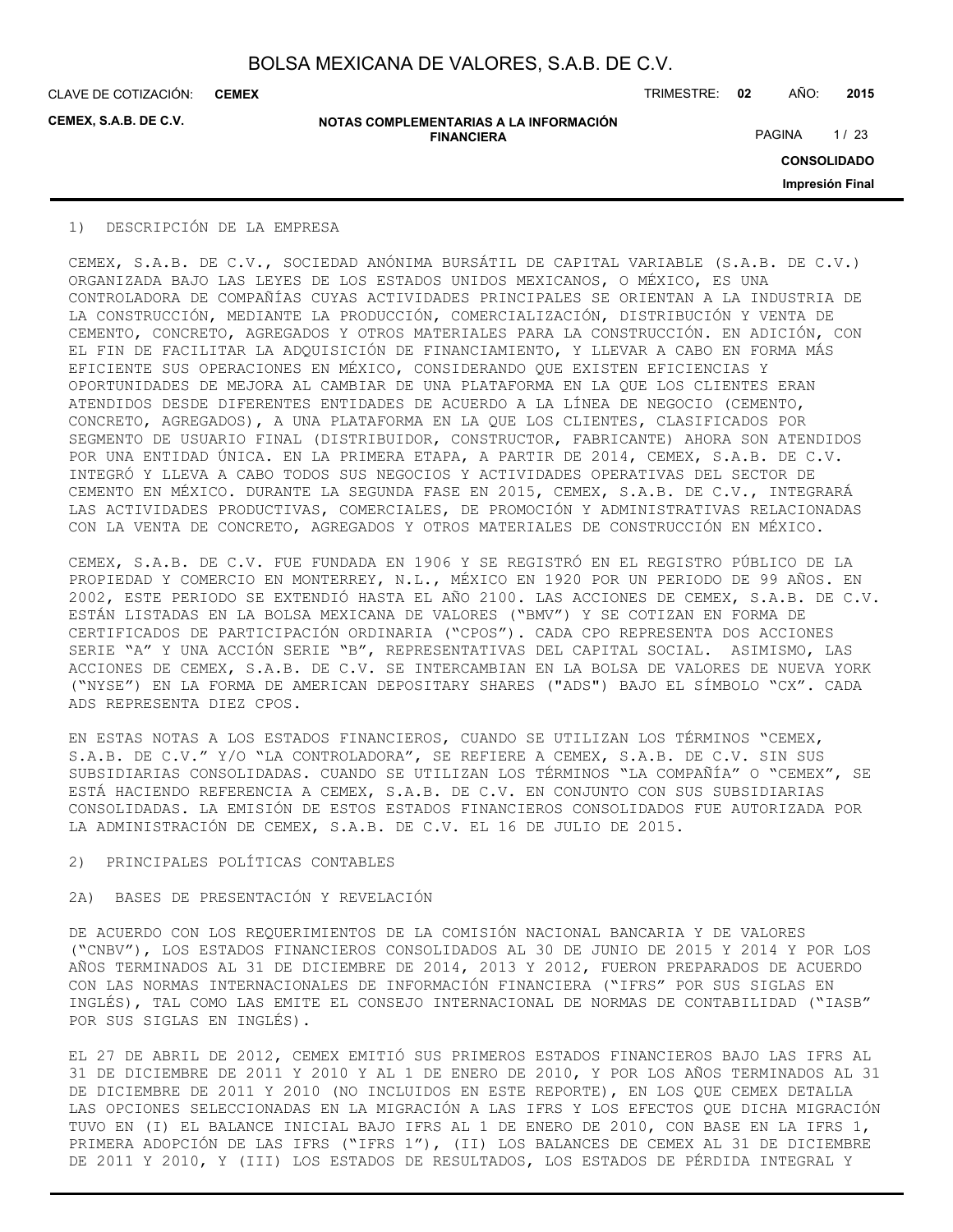CLAVE DE COTIZACIÓN: TRIMESTRE: **02** AÑO: **2015 CEMEX**

**CEMEX, S.A.B. DE C.V.**

#### **NOTAS COMPLEMENTARIAS A LA INFORMACIÓN FINANCIERA**

PAGINA 2/23

**CONSOLIDADO**

#### **Impresión Final**

LOS ESTADOS DE FLUJOS DE EFECTIVO POR LOS AÑOS TERMINADOS EL 31 DE DICIEMBRE DE 2011 Y 2010, EN CADA CASO, EN COMPARACIÓN CON LAS CIFRAS PREVIAMENTE REPORTADAS BAJO NORMAS MEXICANAS DE INFORMACIÓN FINANCIERA.

BASES DE PRESENTACIÓN Y REVELACIÓN - CONTINÚA

### ESTADOS DE RESULTADOS

EN LOS ESTADOS DE RESULTADOS, CEMEX INCLUYE EL RENGLÓN TITULADO "RESULTADO DE OPERACIÓN ANTES DE OTROS GASTOS, NETO" POR CONSIDERAR QUE ES UNA CIFRA RELEVANTE PARA LA ADMINISTRACIÓN COMO SE DETALLA EN LA NOTA 4. DE ACUERDO CON LAS IFRS, EN TANTO QUE EXISTEN RENGLONES QUE SE INCLUYEN REGULARMENTE EN LOS ESTADOS DE RESULTADOS, COMO VENTAS NETAS, COSTOS Y GASTOS DE OPERACIÓN E INGRESOS Y GASTOS FINANCIEROS, ENTRE OTROS, LA INCLUSIÓN DE CIERTOS SUBTOTALES COMO EL "RESULTADO DE OPERACIÓN ANTES DE OTROS GASTOS, NETO" Y LA FORMA DE REPORTAR DICHO ESTADO DE RESULTADOS, VARÍA SIGNIFICATIVAMENTE POR INDUSTRIA Y COMPAÑÍA, ATENDIENDO A SUS NECESIDADES ESPECÍFICAS.

EL RENGLÓN DE "OTROS GASTOS, NETO" EN LOS ESTADOS DE RESULTADOS SE INTEGRA PRINCIPALMENTE POR INGRESOS Y GASTOS QUE NO ESTÁN DIRECTAMENTE RELACIONADOS CON LAS ACTIVIDADES PRINCIPALES DE CEMEX, O BIEN QUE SON DE NATURALEZA INUSUAL Y/O NO RECURRENTE, COMO SON LAS PÉRDIDAS POR DETERIORO DE ACTIVOS DE LARGA VIDA, LOS RESULTADOS EN VENTA DE ACTIVO Y LOS COSTOS POR REESTRUCTURA, ENTRE OTROS (NOTA 6).

### ESTADOS DE UTILIDAD (PÉRDIDA) INTEGRAL

POR LOS AÑOS TERMINADOS AL 31 DE DICIEMBRE DE 2014, 2013 Y 2012, CON BASE EN LA IAS 1, PRESENTACIÓN DE LOS ESTADOS FINANCIEROS, CEMEX PRESENTA LOS CONCEPTOS DE LA UTILIDAD (PÉRDIDA) INTEGRAL DEL PERIODO, AGRUPADOS EN AQUELLOS QUE, DE ACUERDO CON OTRAS IFRS: A) NO SERÁN RECLASIFICADOS POSTERIORMENTE AL ESTADO DE RESULTADOS; Y B) SERÁN RECLASIFICADOS POSTERIORMENTE AL ESTADO DE RESULTADOS AL CUMPLIRSE CON LAS CONDICIONES ESPECÍFICAS.

#### ESTADOS DE FLUJOS DE EFECTIVO

LOS ESTADOS DE FLUJOS DE EFECTIVO PRESENTAN LAS ENTRADAS Y SALIDAS DE EFECTIVO, EXCLUYENDO LOS EFECTOS CAMBIARIOS NO REALIZADOS, ASÍ COMO LAS SIGUIENTES TRANSACCIONES QUE NO REPRESENTARON EL ORIGEN O LA APLICACIÓN DE EFECTIVO:

• EN 2014, LA REDUCCIÓN EN DEUDA POR \$6,483, LA REDUCCIÓN EN OTRAS RESERVAS DE CAPITAL POR \$618, EL CRECIMIENTO EN CAPITAL SOCIAL POR \$4 Y EL CRECIMIENTO EN LA PRIMA EN COLOCACIÓN DE ACCIONES POR \$8,046, EN RELACIÓN CON LAS CONVERSIONES ANTICIPADAS DE NOTAS CONVERTIBLES SUBORDINADAS CON VENCIMIENTO EN 2015 Y CUPÓN DE 4.875% (LAS "NOTAS CONVERTIBLES 2015") POR UN VALOR NOMINAL DE APROXIMADAMENTE US\$511, EJECUTADAS EN DIFERENTES FECHAS DURANTE EL AÑO, MEDIANTE LAS CUALES SE RECONOCIERON DENTRO DEL RENGLÓN DE OTROS PRODUCTOS (GASTOS) FINANCIEROS, NETO, PRIMAS POR LA INDUCCIÓN DE LA CONVERSIÓN REPRESENTANDO GASTOS POR APROXIMADAMENTE \$828 (NOTA 16B);

• EN 2014, 2013 Y 2012, LOS AUMENTOS EN CAPITAL SOCIAL Y PRIMA EN COLOCACIÓN DE ACCIONES ASOCIADOS CON: (I) LA CAPITALIZACIÓN DE UTILIDADES RETENIDAS POR \$7,618, \$5,991 Y \$4,138, RESPECTIVAMENTE (NOTA 20A), Y (II) LOS CPOS EMITIDOS BAJO EL PROGRAMA DE COMPENSACIÓN A EJECUTIVOS POR \$765, \$551, \$486, RESPECTIVAMENTE (NOTA 20A);

• EN 2014, 2013 Y 2012, LOS INCREMENTOS EN ACTIVO FIJO POR APROXIMADAMENTE \$108, \$141 Y \$2,025, RESPECTIVAMENTE, UNA DISMINUCIÓN EN LA DEUDA DE APROXIMADAMENTE \$827, UN DECREMENTO DE APROXIMADAMENTE \$657 Y UN INCREMENTO DE APROXIMADAMENTE \$1,401, RESPECTIVAMENTE, ASOCIADOS A LA CONTRATACIÓN DE ARRENDAMIENTOS FINANCIEROS (NOTA 16B);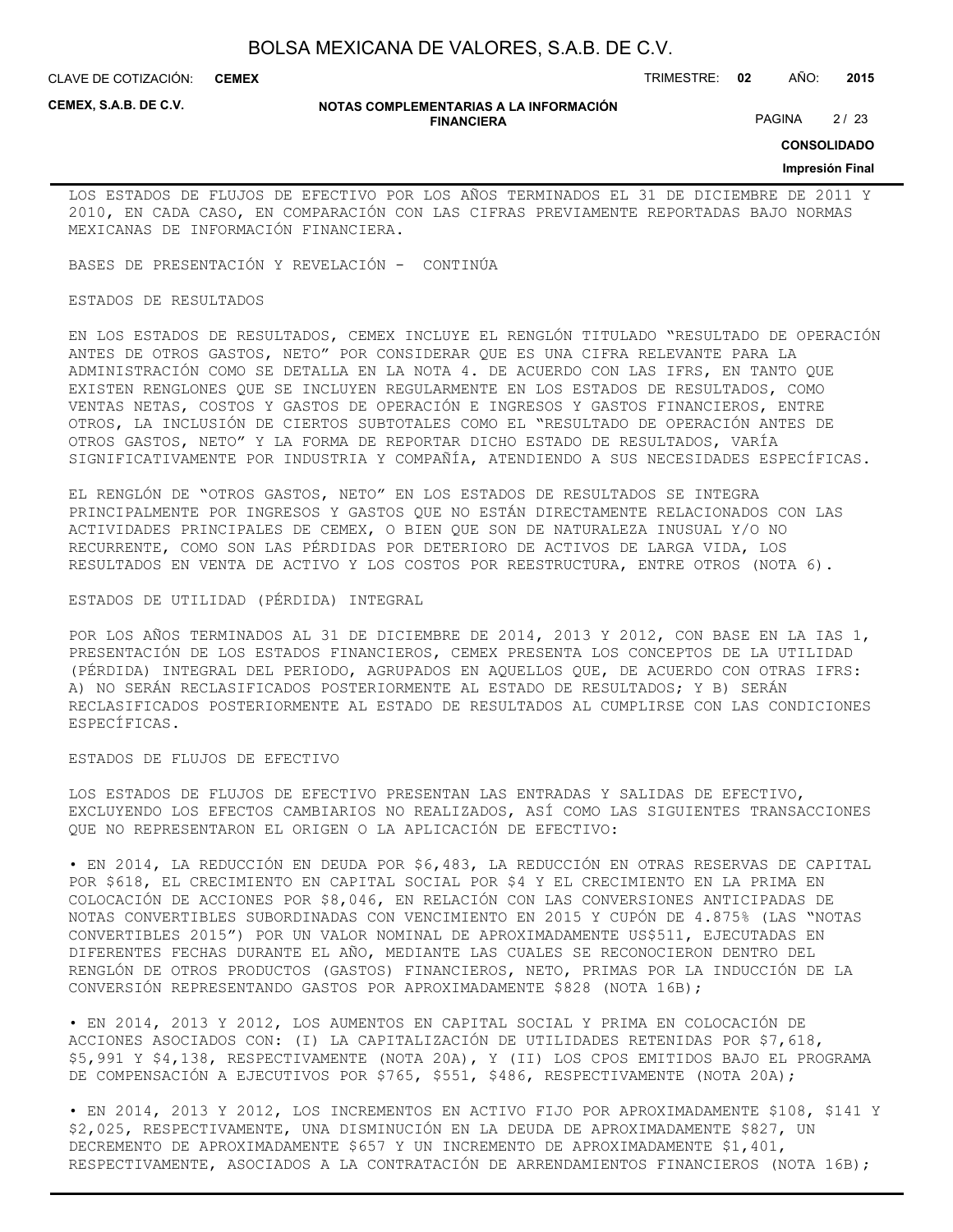CLAVE DE COTIZACIÓN: TRIMESTRE: **02** AÑO: **2015 CEMEX**

**CEMEX, S.A.B. DE C.V.**

#### **NOTAS COMPLEMENTARIAS A LA INFORMACIÓN FINANCIERA**

PAGINA 3/23

**CONSOLIDADO**

**Impresión Final**

• EN 2013, EL AUMENTO EN LA INVERSIÓN EN ASOCIADAS POR \$712, RELACIONADO CON EL ACUERDO CONJUNTO DE CEMEX EN CONCRETE SUPPLY CO., LLC (NOTA 13A). COMO PARTE DEL ACUERDO CEMEX APORTO EFECTIVO POR APROXIMADAMENTE US\$4 MILLONES;

• EN 2013, UN DECREMENTO EN OTROS PASIVOS NO CIRCULANTES POR APROXIMADAMENTE \$4,325 ANTES DE IMPUESTOS DIFERIDOS POR APROXIMADAMENTE \$1,298, EN RELACIÓN AL CAMBIO DE MONEDA FUNCIONAL DE LA CONTROLADORA (NOTA 16B);

• EN 2012, EL INTERCAMBIO DE APROXIMADAMENTE US\$452 (48%) DEL ENTONCES MONTO AGREGADO DE NOTAS PERPETUAS, Y DE APROXIMADAMENTE €470 (53%) DEL ENTONCES MONTO VIGENTE DE LAS NOTAS 4.75% DENOMINADAS EN EUROS Y VENCIMIENTO EN 2014, POR NUEVAS NOTAS DENOMINADAS EN EUROS POR €179 Y NUEVAS NOTAS DENOMINADAS EN DÓLARES POR US\$704. ESTOS INTERCAMBIOS RESULTARON EN EL AUMENTO NETO EN LA DEUDA POR \$4,111, Y EN LA REDUCCIÓN EN LA PARTICIPACIÓN NO CONTROLADORA EN CAPITAL POR \$5,808, Y EL AUMENTO EN LA PARTICIPACIÓN CONTROLADORA EN CAPITAL POR \$1,680.

### 2B) BASES DE CONSOLIDACIÓN

CON BASE EN LA IFRS 10, ESTADOS FINANCIEROS CONSOLIDADOS, LOS ESTADOS FINANCIEROS CONSOLIDADOS INCLUYEN LOS DE CEMEX, S.A.B. DE C.V. Y AQUELLOS DE LAS ENTIDADES, INCLUYENDO VEHÍCULOS PARA PROPÓSITOS ESPECIALES ("VPES"), EN QUE LA CONTROLADORA EJERCE CONTROL, POR MEDIO DEL CUAL, LA TENEDORA ESTÁ EXPUESTA, O TIENE DERECHOS, A RENDIMIENTOS VARIABLES DE SU RELACIÓN CON LA ENTIDAD, Y ESTÁ EN POSICIÓN DE AFECTAR DICHOS RENDIMIENTOS A TRAVÉS DE SU PODER SOBRE LA ENTIDAD. ENTRE OTROS FACTORES, EL CONTROL SE EVIDENCIA CUANDO LA TENEDORA: A) TIENE DIRECTAMENTE O A TRAVÉS DE SUBSIDIARIAS, MÁS DEL 50% DEL CAPITAL SOCIAL DE LA ENTIDAD; B) TIENE EL PODER, DIRECTA O INDIRECTAMENTE, PARA GOBERNAR LAS POLÍTICAS ADMINISTRATIVAS, FINANCIERAS Y DE OPERACIÓN DE UNA ENTIDAD; O C) ES EL PRINCIPAL RECEPTOR DE LOS RIESGOS Y BENEFICIOS DE UNA VPE. LOS SALDOS Y OPERACIONES ENTRE PARTES RELACIONADAS SE ELIMINARON EN LA CONSOLIDACIÓN.

CON BASE EN LA IAS 28, INVERSIONES EN ASOCIADAS, LAS INVERSIONES EN ASOCIADAS SE RECONOCEN INICIALMENTE AL COSTO, Y SE VALÚAN POR EL MÉTODO DE PARTICIPACIÓN CUANDO CEMEX EJERCE INFLUENCIA SIGNIFICATIVA, LA CUAL SE PRESUME GENERALMENTE CON UNA PARTICIPACIÓN MÍNIMA DE 20%, A MENOS QUE SE DEMUESTRE EN CASOS INUSUALES QUE CON UN PORCENTAJE MENOR SE TIENE INFLUENCIA SIGNIFICATIVA. EL MÉTODO DE PARTICIPACIÓN ADICIONA AL COSTO DE ADQUISICIÓN, LA PROPORCIÓN QUE LE CORRESPONDE A LA CONTROLADORA EN EL CAPITAL, LOS RESULTADOS Y, EN SU CASO, LOS EFECTOS DE INFLACIÓN DE LA EMISORA, POSTERIORES A SU FECHA DE COMPRA. CON BASE EN LA IFRS 11, ACUERDOS CONJUNTOS, LOS ESTADOS FINANCIEROS DE NEGOCIOS CONJUNTOS, QUE SON LOS ACUERDOS CONJUNTOS EN LOS QUE CEMEX Y OTROS ACCIONISTAS EJERCEN EL CONTROL CONJUNTAMENTE, Y TIENEN DERECHOS SOBRE LOS ACTIVOS NETOS DEL MISMO, SON RECONOCIDOS POR EL MÉTODO DE PARTICIPACIÓN, EN TANTO QUE, LOS ESTADOS FINANCIEROS DE LAS OPERACIONES CONJUNTAS, EN LAS QUE, LAS PARTES QUE EJERCEN CONTROL COMÚN EN EL ACUERDO TIENEN DERECHOS SOBRE LOS ACTIVOS, Y OBLIGACIONES POR LOS PASIVOS DEL ACUERDO, SON CONSOLIDADOS LÍNEA POR LÍNEA PROPORCIONALMENTE. EL MÉTODO DE PARTICIPACIÓN SE SUSPENDE CUANDO EL VALOR EN LIBROS DE LA INVERSIÓN, INCLUYENDO ALGÚN INTERÉS DE LARGO PLAZO EN LA ASOCIADA O NEGOCIO CONJUNTO, LLEGA A CERO, A MENOS QUE CEMEX HUBIERA INCURRIDO O GARANTIZADO OBLIGACIONES ADICIONALES DE LA ASOCIADA O NEGOCIO CONJUNTO.

OTRAS INVERSIONES DE NATURALEZA PERMANENTE DONDE CEMEX TIENE UNA PARTICIPACIÓN MENOR AL 20% Y/O NO SE TIENE INFLUENCIA SIGNIFICATIVA SON RECONOCIDAS A SU COSTO HISTÓRICO.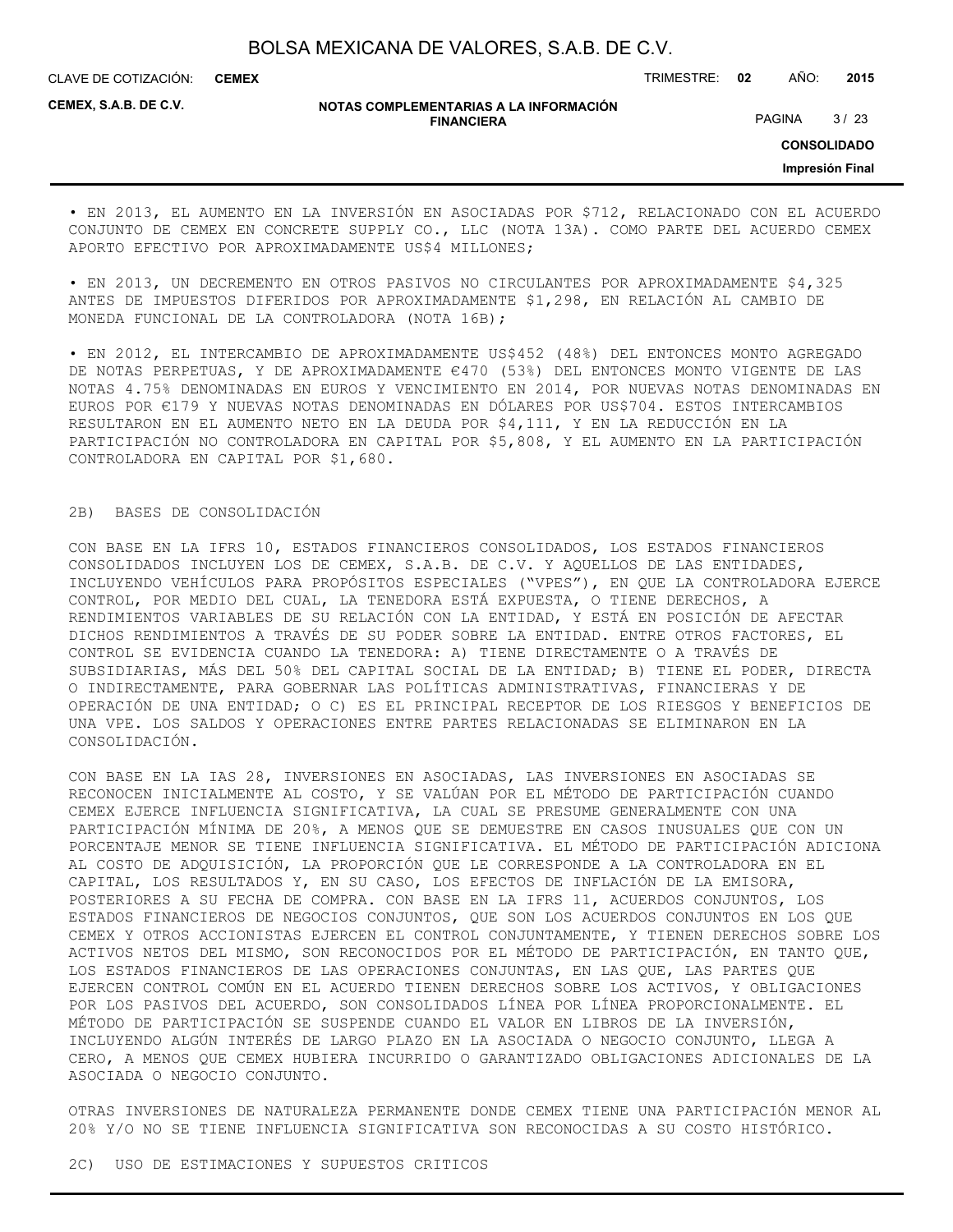**CEMEX**

CLAVE DE COTIZACIÓN: TRIMESTRE: **02** AÑO: **2015**

**CEMEX, S.A.B. DE C.V.**

| NOTAS COMPLEMENTARIAS A LA INFORMACIÓN |
|----------------------------------------|
| <b>FINANCIERA</b>                      |

PAGINA 4/23

**CONSOLIDADO**

**Impresión Final**

LA PREPARACIÓN DE LOS ESTADOS FINANCIEROS DE ACUERDO CON LAS IFRS REQUIERE QUE LA ADMINISTRACIÓN EFECTÚE ESTIMACIONES Y SUPOSICIONES QUE AFECTAN LOS SALDOS DE ACTIVOS Y PASIVOS Y LA REVELACIÓN DE ACTIVOS Y PASIVOS CONTINGENTES A LA FECHA DE REPORTE, ASÍ COMO LOS INGRESOS Y GASTOS DEL PERIODO. ESTOS SUPUESTOS SON REVISADOS CONTINUAMENTE UTILIZANDO LA INFORMACIÓN DISPONIBLE. LOS RESULTADOS REALES PUEDEN DIFERIR DE ESTAS ESTIMACIONES.

LOS CONCEPTOS PRINCIPALES SUJETOS A ESTIMACIONES Y SUPOSICIONES INCLUYEN, ENTRE OTROS, LOS ANÁLISIS DE DETERIORO DE ACTIVOS DE LARGA VIDA, LAS ESTIMACIONES DE VALUACIÓN DE CUENTAS POR COBRAR E INVENTARIOS, EL RECONOCIMIENTO DE ACTIVOS POR IMPUESTOS A LA UTILIDAD DIFERIDOS, ASÍ COMO LA VALUACIÓN DE INSTRUMENTOS FINANCIEROS Y LOS ACTIVOS Y PASIVOS RELATIVOS A OBLIGACIONES LABORALES. SE REQUIERE UN ALTO JUICIO DE LA ADMINISTRACIÓN PARA VALUAR APROPIADAMENTE ESTOS ACTIVOS Y PASIVOS.

2D) TRANSACCIONES EN MONEDA EXTRANJERA Y CONVERSIÓN DE ESTADOS FINANCIEROS DE EMPRESAS EXTRANJERAS

CON BASE EN LA IAS 21, LOS EFECTOS DE CAMBIOS EN MONEDAS EXTRANJERAS ("IAS 21"), LAS TRANSACCIONES EN MONEDA EXTRANJERA SE REGISTRAN INICIALMENTE EN LA MONEDA FUNCIONAL AL TIPO DE CAMBIO VIGENTE A LA FECHA EN QUE SE EFECTÚAN. LOS ACTIVOS Y PASIVOS MONETARIOS EN MONEDA EXTRANJERA SE CONVIERTEN A LA MONEDA FUNCIONAL AL TIPO DE CAMBIO VIGENTE A LA FECHA DE LOS ESTADOS FINANCIEROS Y LAS FLUCTUACIONES CAMBIARIAS RESULTANTES SE RECONOCEN EN LOS RESULTADOS DEL EJERCICIO, CON EXCEPCIÓN DE LAS FLUCTUACIONES GENERADAS POR: 1) DEUDA EN MONEDA EXTRANJERA ASOCIADOS CON LA ADQUISICIÓN DE SUBSIDIARIAS EXTRANJERAS; Y 2) SALDOS ENTRE PARTES RELACIONADAS EN MONEDA EXTRANJERA, CUYA LIQUIDACIÓN NO ESTÁ PLANEADA Y NO SE PREVÉ EN EL FUTURO PREVISIBLE, POR LO QUE, DICHOS SALDOS TIENEN CARACTERÍSTICAS DE INVERSIÓN PERMANENTE. ESTAS FLUCTUACIONES CAMBIARIAS SE REGISTRAN DENTRO DE "OTRAS RESERVAS DE CAPITAL" COMO PARTE DEL RESULTADO POR CONVERSIÓN (NOTA 20B) HASTA QUE SE DISPONGA LA INVERSIÓN NETA EN EL EXTRANJERO, EN TAL MOMENTO EL MONTO ACUMULADO SERÁ RECICLADO A TRAVÉS DEL ESTADO DE RESULTADOS COMO PARTE DE LA GANANCIA O PÉRDIDA EN LA VENTA.

LOS ESTADOS FINANCIEROS DE LAS SUBSIDIARIAS EXTRANJERAS, DETERMINADOS EN SU MONEDA FUNCIONAL, SE CONVIERTEN A PESOS AL TIPO DE CAMBIO DE CIERRE DEL AÑO PARA LAS CUENTAS DE BALANCE, Y A LOS TIPOS DE CAMBIO DE CADA MES DENTRO DEL PERIODO PARA LAS CUENTAS DE RESULTADOS. LA MONEDA FUNCIONAL ES AQUELLA EN LA CUAL CADA ENTIDAD CONSOLIDADA TIENE SU PRINCIPAL GENERACIÓN Y EROGACIÓN DE EFECTIVO. EL CORRESPONDIENTE AJUSTE POR CONVERSIÓN SE INCLUYE DENTRO DE "OTRAS RESERVAS DE CAPITAL" Y SE PRESENTA EN EL ESTADO DE UTILIDAD (PÉRDIDA) INTEGRAL DEL PERIODO COMO PARTE DEL RESULTADO POR CONVERSIÓN (NOTA 20B) HASTA QUE SE DISPONGA LA INVERSIÓN NETA EN EL EXTRANJERO.

TRANSACCIONES EN MONEDA EXTRANJERA Y CONVERSIÓN DE ESTADOS FINANCIEROS DE EMPRESAS EXTRANJERAS - CONTINÚA

CON BASE EN LA IAS 21, Y CONSIDERANDO CAMBIOS A PARTIR DEL 1 DE ENERO DE 2013 EN LA POSICIÓN MONETARIA NETA EN MONEDAS EXTRANJERAS DE LA CONTROLADORA, PRINCIPALMENTE: A) UNA DISMINUCIÓN SIGNIFICATIVA EN LOS PASIVOS POR IMPUESTOS DENOMINADOS EN PESOS MEXICANOS; B) UN INCREMENTO SIGNIFICATIVO EN SU DEUDA COMO EN LAS OTRAS OBLIGACIONES FINANCIERAS DENOMINADAS EN DÓLARES Y C) EL INCREMENTO EN LOS GASTOS ADMINISTRATIVOS DENOMINADOS EN DÓLARES CON EMPRESAS DEL GRUPO ASOCIADOS A LA EXTERNALIZACIÓN CON IBM DE LAS PRINCIPALES ACTIVIDADES DE PROCESAMIENTOS DE DATOS (NOTA 23C), A PARTIR DEL 1 DE ENERO DE 2013, CEMEX, S.A.B DE C.V., LA COMPAÑÍA CONTROLADORA SOBRE BASE INDIVIDUAL, CAMBIÓ PROSPECTIVAMENTE SU MONEDA FUNCIONAL DEL PESO MEXICANO AL DÓLAR DE LOS ESTADOS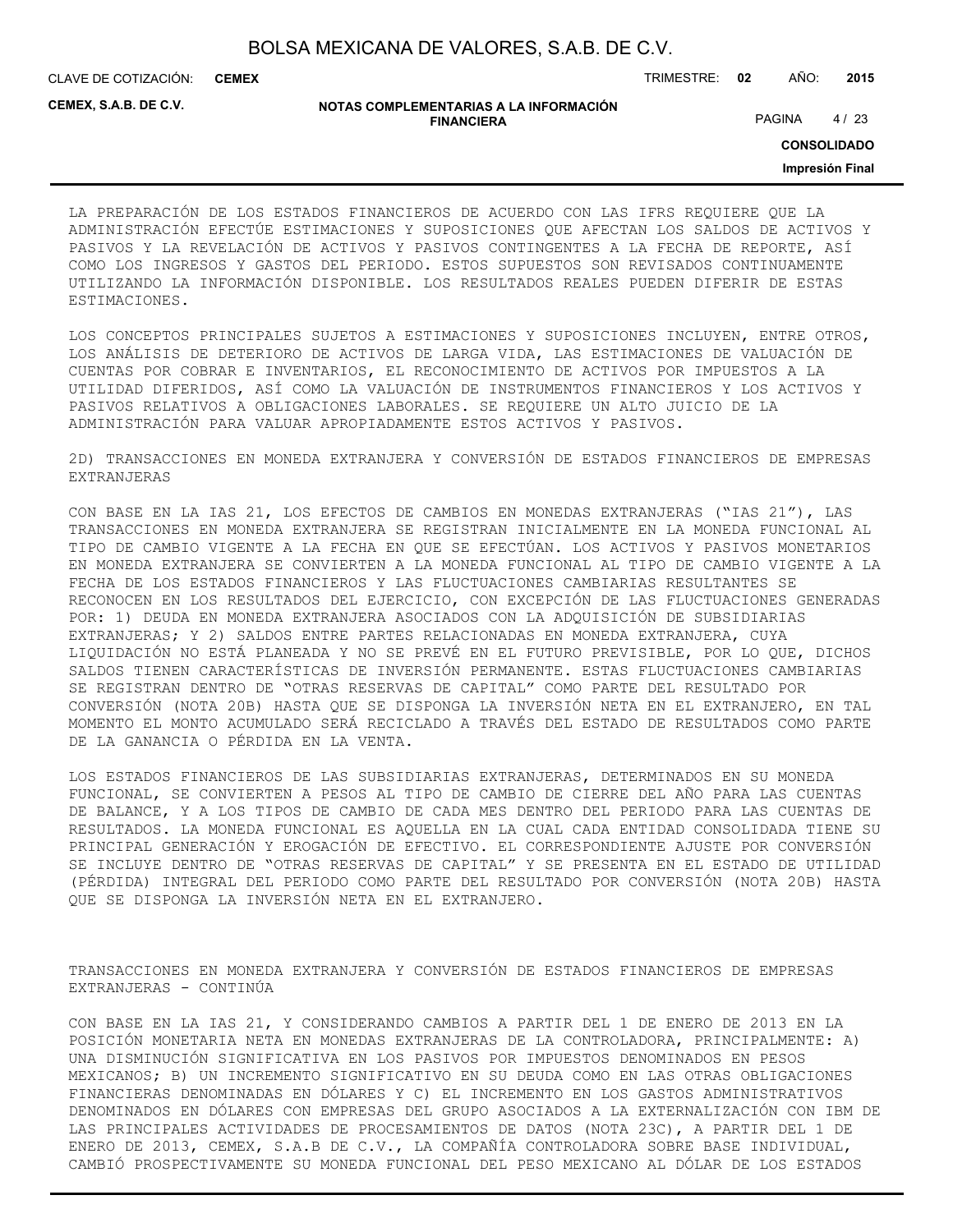**CEMEX**

CLAVE DE COTIZACIÓN: TRIMESTRE: **02** AÑO: **2015**

**CEMEX, S.A.B. DE C.V.**

#### **NOTAS COMPLEMENTARIAS A LA INFORMACIÓN FINANCIERA**

PAGINA 5/23

**CONSOLIDADO**

### **Impresión Final**

UNIDOS. LOS EFECTOS PRINCIPALES EN 2013 DE ESTE CAMBIO EN LOS ESTADOS FINANCIEROS INDIVIDUALES DE LA CONTROLADORA COMENZANDO EL 1 DE ENERO DE 2013 COMPARADO CON AÑOS ANTERIORES SON: I) TODAS LAS TRANSACCIONES, INGRESOS Y GASTOS EN CUALQUIER MONEDA SE RECONOCEN EN DÓLARES A LOS TIPOS DE CAMBIO VIGENTES EN LAS FECHAS DE SU EJECUCIÓN; II) LOS SALDOS MONETARIOS DE CEMEX, S.A.B. DE C.V. DENOMINADOS EN DÓLARES NO GENERARÁN FLUCTUACIONES CAMBIARIAS, MIENTRAS QUE LOS SALDOS EN PESOS, ASÍ COMO LOS SALDOS EN OTRAS MONEDAS DISTINTAS AL DÓLAR GENERAN AHORA FLUCTUACIONES CAMBIARIAS A TRAVÉS DEL ESTADO DE RESULTADOS, Y III) LA OPCIÓN DE CONVERSIÓN IMPLÍCITA EN LAS NOTAS OBLIGATORIAMENTE CONVERTIBLES DE LA CONTROLADORA DENOMINADAS EN PESOS MEXICANOS AHORA ES TRATADA COMO UN INSTRUMENTO DERIVADO INDEPENDIENTE CON CAMBIOS EN EL VALOR DE MERCADO A TRAVÉS DEL ESTADO DE RESULTADOS (NOTAS 16B Y 16D), LAS OPCIONES DE CONVERSIÓN IMPLÍCITAS EN LAS NOTAS OPCIONALMENTE CONVERTIBLES DE LA CONTROLADORA DENOMINADAS EN DÓLARES DEJARON DE SER TRATADAS COMO INSTRUMENTOS DERIVADOS INDEPENDIENTES, RECONOCIENDO SU VALOR DE MERCADO COMO COMPONENTE DE CAPITAL (NOTAS 16B Y 16D). CON BASE EN LAS IFRS, LOS ESTADOS FINANCIEROS DE PERIODOS ANTERIORES NO FUERON RECALCULADOS. EN ADICIÓN, COMO RESULTADO DE LA AMPLIACIÓN EN EL GIRO Y LAS ACTIVIDADES DE LA CONTROLADORA EN 2014 COMO SE MENCIONA EN LA NOTA 1, Y EL CORRESPONDIENTE INCREMENTO EN OPERACIONES Y SALDOS EN PESOS MEXICANOS, CONSIDERANDO LA GUÍA DE LA IAS 21, PARA FINES DE LA DEFINICIÓN DE SU MONEDA FUNCIONAL Y DE MANERA PROSPECTIVA, A PARTIR DEL 1 DE ABRIL DE 2014, LA CONTROLADORA CUENTA CON DOS DIVISIONES, UNA FINANCIERA Y DE TENENCIA DE ACCIONES DE SUBSIDIARIAS, CUYA MONEDA FUNCIONAL ES EL DÓLAR, Y OTRA CORRESPONDIENTE A SUS OPERACIONES EN MÉXICO, CUYA MONEDA FUNCIONAL ES EL PESO MEXICANO. LA DEUDA, LAS NOTAS CONVERTIBLES Y LAS TRANSACCIONES DE LA CONTROLADORA DISTINTAS A SUS OPERACIONES EN MÉXICO, SON PARTE DE LA DIVISIÓN CUYA MONEDA FUNCIONAL ES EL DÓLAR, MOTIVO POR EL CUAL, NO EXISTIERON EFECTOS DURANTE EL 2014 ASOCIADOS A CAMBIOS EN MONEDA FUNCIONAL DERIVADOS DE LA AMPLIACIÓN DE OPERACIONES DE LA CONTROLADORA EN MÉXICO Y LA RESULTANTE DIVISIÓN CUYA MONEDA FUNCIONAL ES EL PESO MEXICANO. LOS CAMBIOS ANTES MENCIONADOS EN LA MONEDA FUNCIONAL DE LA CONTROLADORA EN 2014 Y 2013, NO TUVIERON NINGÚN IMPACTO EN LAS MONEDAS FUNCIONALES DEL RESTO DE LAS ENTIDADES CONSOLIDADAS. LA MONEDA DE REPORTE DE LOS ESTADOS FINANCIEROS INDIVIDUALES Y CONSOLIDADOS CONTINÚA SIENDO EL PESO MEXICANO.

DURANTE LOS PERIODOS QUE SE REPORTAN, CEMEX NO TUVO NINGUNA SUBSIDIARIA OPERANDO EN UNA ECONOMÍA HIPERINFLACIONARIA, LA CUAL SE CONSIDERA GENERALMENTE CUANDO LA INFLACIÓN ACUMULADA EN LOS ÚLTIMOS TRES AÑOS SE APROXIMA O SOBREPASA EL 100%. EN UNA ECONOMÍA HIPERINFLACIONARIA, LAS PARTIDAS DEL ESTADO DE RESULTADOS DE LA SUBSIDIARIA SE EXPRESARÍAN A VALORES CONSTANTES A LA FECHA DE REPORTE, EN CUYO CASO, TANTO EL BALANCE GENERAL COMO EL ESTADOS DE RESULTADOS SE CONVERTIRÍAN A PESOS UTILIZANDO LOS TIPOS DE CAMBIO DE CIERRE DEL AÑO.

LOS ESTADOS FINANCIEROS DE SUBSIDIARIAS EXTRANJERAS SE CONVIERTEN DE SU MONEDA FUNCIONAL A DÓLARES Y POSTERIORMENTE A PESOS. LOS TIPOS DE CAMBIO DE LA TABLA ANTERIOR REPRESENTAN LOS TIPOS DE CAMBIO INFERIDOS DE ESTA METODOLOGÍA. EL TIPO DE CAMBIO PESO AL DÓLAR, ES EL PROMEDIO DE LOS TIPOS DE CAMBIO DE MERCADO A LOS QUE ACCEDE CEMEX PARA LA LIQUIDACIÓN DE SUS TRANSACCIONES EN DICHA MONEDA. EN NINGÚN CASO EXISTEN DIFERENCIAS SIGNIFICATIVAS ENTRE LOS TIPOS DE CAMBIO UTILIZADOS POR CEMEX Y AQUELLOS QUE PUBLICA EL BANCO DE MÉXICO.

2E) EFECTIVO Y EQUIVALENTES DE EFECTIVO (NOTA 8)

INCLUYE LOS MONTOS DE EFECTIVO EN CAJA Y LOS EQUIVALENTES DE EFECTIVO, REPRESENTADOS POR INVERSIONES DE CORTO PLAZO, DE GRAN LIQUIDEZ, FÁCILMENTE CONVERTIBLES EN EFECTIVO Y QUE ESTÁN SUJETOS A RIESGOS POCO IMPORTANTES DE CAMBIOS EN SU VALOR, INCLUYENDO INVERSIONES DISPONIBLES A LA VISTA, LAS CUALES GENERAN RENDIMIENTOS Y TIENEN VENCIMIENTOS HASTA DE TRES MESES A PARTIR DE SU FECHA DE ADQUISICIÓN. LAS INVERSIONES QUE DEVENGAN INTERESES SE RECONOCEN AL COSTO MÁS LOS INTERESES ACUMULADOS. OTRAS INVERSIONES FÁCILMENTE CONVERTIBLES EN EFECTIVO SE PRESENTAN A SU VALOR RAZONABLE. LAS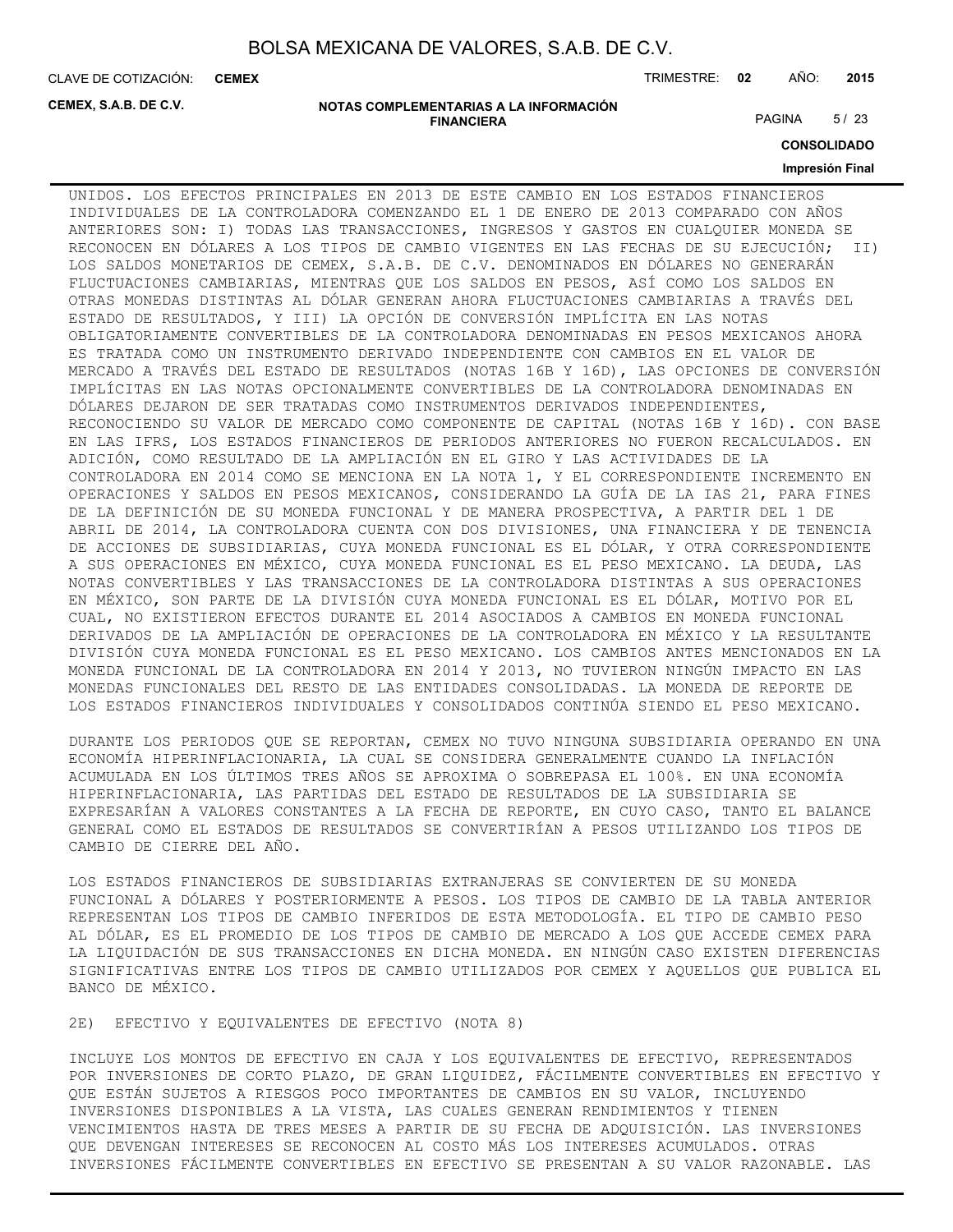CLAVE DE COTIZACIÓN: TRIMESTRE: **02** AÑO: **2015 CEMEX**

**CEMEX, S.A.B. DE C.V.**

**NOTAS COMPLEMENTARIAS A LA INFORMACIÓN FINANCIERA**

PAGINA 6/23

**CONSOLIDADO**

#### **Impresión Final**

PÉRDIDAS O GANANCIAS POR CAMBIOS EN VALUACIÓN Y LOS INTERESES GANADOS SE INCLUYEN EN EL ESTADO DE RESULTADOS COMO PARTE DE OTROS (GASTOS) PRODUCTOS FINANCIEROS, NETO.

EL SALDO DE EFECTIVO Y EQUIVALENTES DE EFECTIVO EN EL BALANCE GENERAL INCLUYE LOS MONTOS DE EFECTIVO O INVERSIONES RESTRINGIDOS, REPRESENTADOS POR DEPÓSITOS EN CUENTAS DE MARGEN QUE GARANTIZAN DIVERSAS OBLIGACIONES DE CEMEX, SIEMPRE Y CUANDO LA RESTRICCIÓN SE LIBERE EN UN PLAZO DE TRES MESES O MENOS A LA FECHA DEL BALANCE GENERAL. CUANDO LA RESTRICCIÓN ES MAYOR A TRES MESES, ESTOS SALDOS DE EFECTIVO Y EQUIVALENTES DE EFECTIVO RESTRINGIDOS NO SE CONSIDERAN EQUIVALENTES DE EFECTIVO Y SE INCLUYEN DENTRO DE "OTRAS CUENTAS POR COBRAR" DE CORTO O LARGO PLAZO, SEGÚN CORRESPONDA. CUANDO EXISTEN ACUERDOS DE COMPENSACIÓN DE SALDOS, ESTOS SALDOS DE EFECTIVO Y EQUIVALENTES DE EFECTIVO RESTRINGIDOS SE PRESENTAN COMPENSANDO LOS PASIVOS DE CEMEX CON LAS CONTRAPARTES.

#### 2F) CLIENTES Y OTRAS CUENTAS POR COBRAR A CORTO PLAZO (NOTAS 9, 10)

DE ACUERDO CON LA IAS 39, INSTRUMENTOS FINANCIEROS: RECONOCIMIENTO Y VALUACIÓN ("IAS 39"), LOS CONCEPTOS DENTRO DE ESTE RUBRO SON CLASIFICADOS COMO DE "PRÉSTAMOS Y CUENTAS POR COBRAR" SIN COSTO EXPLÍCITO, LOS CUALES SE RECONOCEN A SU COSTO AMORTIZADO, ES DECIR, EL VALOR PRESENTE NETO DEL MONTO POR COBRAR O POR PAGAR A LA FECHA DE LA TRANSACCIÓN. POR SU NATURALEZA DE CORTO PLAZO, CEMEX RECONOCE ESTAS CUENTAS INICIALMENTE A SU VALOR ORIGINAL DE FACTURACIÓN MENOS UN ESTIMADO DE CUENTAS INCOBRABLES. LA RESERVA POR CUENTAS INCOBRABLES, ASÍ COMO EL DETERIORO DE OTRAS CUENTAS POR COBRAR DE CORTO PLAZO SE RECONOCEN CON CARGO A LOS GASTOS DE ADMINISTRACIÓN Y VENTA.

LA CARTERA VENDIDA BAJO PROGRAMAS PARA LA MONETIZACIÓN DE CARTERA DE CLIENTES, EN LOS CUALES CEMEX MANTIENE ALGÚN INTERÉS RESIDUAL EN LA CARTERA VENDIDA EN CASO DE FALTA DE COBRO, ASÍ COMO UN ENVOLVIMIENTO CONTINUO CON DICHOS ACTIVOS, NO SE CONSIDERA COMO VENDIDA Y SE MANTIENE EN EL BALANCE GENERAL.

2G) INVENTARIOS (NOTA 11)

LOS INVENTARIOS SE VALÚAN A SU COSTO O SU VALOR NETO DE REALIZACIÓN, EL MENOR. EL COSTO DE LOS INVENTARIOS INCLUYE DESEMBOLSOS INCURRIDOS EN LA COMPRA DE LOS MISMOS, COSTOS DE PRODUCCIÓN O CONVERSIÓN Y OTROS COSTOS INCURRIDOS PARA TENERLOS EN SU ACTUAL CONDICIÓN Y UBICACIÓN. LOS INVENTARIOS SE ANALIZAN PARA DETERMINAR SI, POR LA OCURRENCIA DE EVENTOS INTERNOS, COMO PUEDEN SER DAÑOS FÍSICOS, O EXTERNOS, COMO PUEDEN SER CAMBIOS TECNOLÓGICOS O CONDICIONES DE MERCADO, ALGUNA PORCIÓN DEL SALDO HA QUEDADO OBSOLETO O SE HA DETERIORADO. CUANDO SE PRESENTA UN CASO DE DETERIORO, SE DISMINUYE EL SALDO DEL INVENTARIO A SU VALOR NETO DE REALIZACIÓN, EN TANTO QUE, CUANDO SE PRESENTA UNA SITUACIÓN DE OBSOLESCENCIA, SE INCREMENTA LA RESERVA DE VALUACIÓN; EN AMBOS CASOS CONTRA LOS RESULTADOS DEL EJERCICIO. LOS ANTICIPOS A PROVEEDORES DE INVENTARIO SE PRESENTAN DENTRO DE CUENTAS POR COBRAR DE CORTO PLAZO.

2H) OTRAS INVERSIONES Y CUENTAS POR COBRAR A LARGO PLAZO (NOTA 13B)

COMO PARTE DE LA CATEGORÍA DE "PRÉSTAMOS Y CUENTAS POR COBRAR" BAJO IAS 39, LOS SALDOS POR COBRAR DE LARGO PLAZO, ASÍ COMO LAS INVERSIONES CLASIFICADAS COMO CONSERVADAS A VENCIMIENTO SE RECONOCEN INICIALMENTE A SU COSTO AMORTIZADO. LOS CAMBIOS EN EL VALOR PRESENTE NETO SE RECONOCEN EN EL ESTADO DE RESULTADOS DENTRO DE OTROS INGRESOS (GASTOS) FINANCIEROS, NETO.

LAS INVERSIONES EN INSTRUMENTOS FINANCIEROS CONSERVADOS CON FINES DE NEGOCIACIÓN Y LAS INVERSIONES DISPONIBLES PARA LA VENTA, CLASIFICADAS BAJO IAS 39, SE RECONOCEN A SU VALOR RAZONABLE ESTIMADO, EN EL PRIMER CASO A TRAVÉS DEL ESTADO DE RESULTADOS DENTRO DE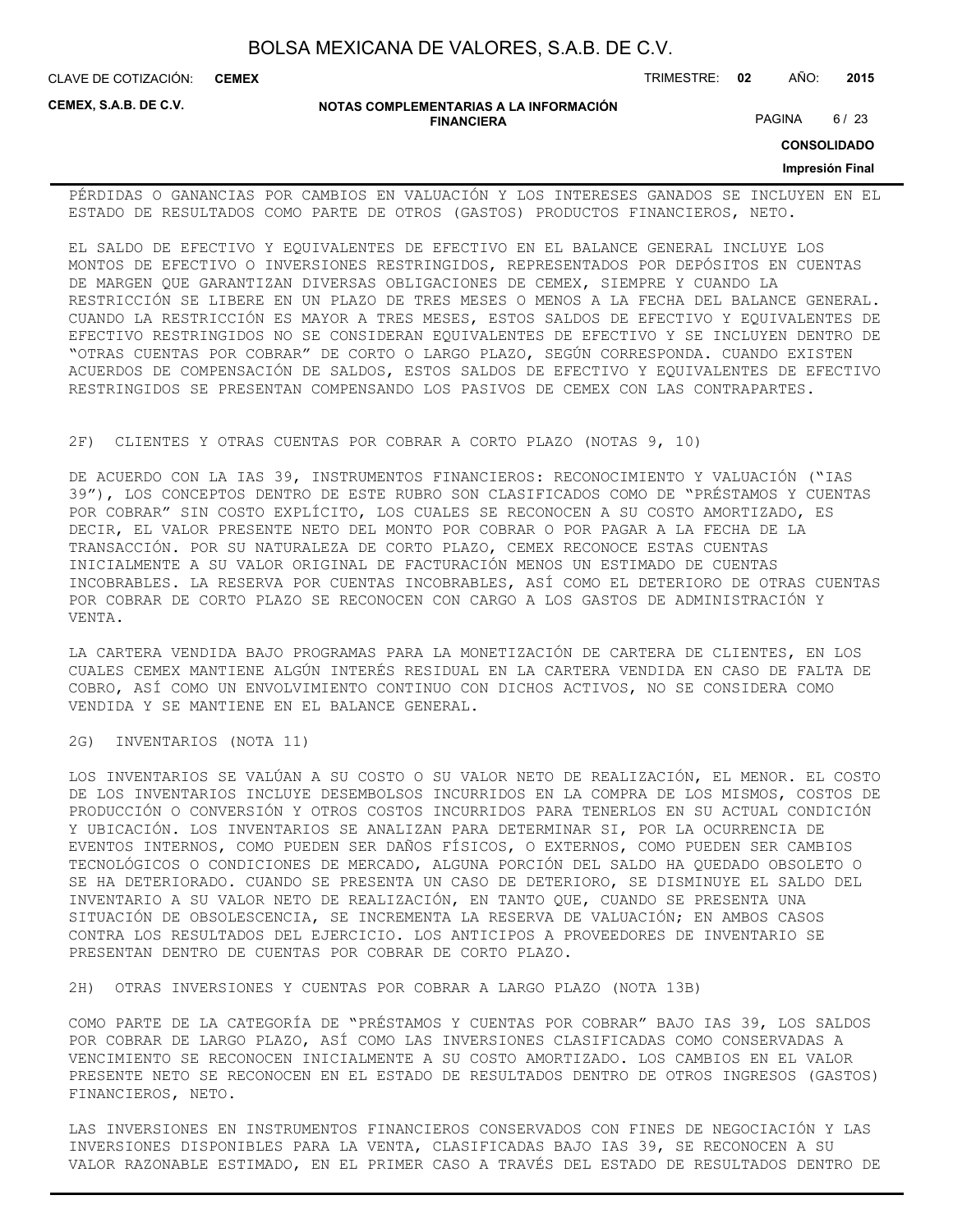**CEMEX**

CLAVE DE COTIZACIÓN: TRIMESTRE: **02** AÑO: **2015**

**CEMEX, S.A.B. DE C.V.**

#### **NOTAS COMPLEMENTARIAS A LA INFORMACIÓN FINANCIERA**

PAGINA 7/23

**CONSOLIDADO**

#### **Impresión Final**

OTROS PRODUCTOS (GASTOS) FINANCIEROS, NETO, Y EN EL ÚLTIMO CASO, LOS CAMBIOS EN VALUACIÓN SE RECONOCEN EN LA UTILIDAD (PÉRDIDA) INTEGRAL DEL PERIODO DENTRO DE OTRAS RESERVAS DE CAPITAL HASTA EL MOMENTO DE SU DISPOSICIÓN, EN EL CUAL, EL EFECTO ACUMULADO EN CAPITAL ES RECLASIFICADO A OTROS INGRESOS (GASTOS) FINANCIEROS, NETO. ESTAS INVERSIONES SE EVALÚAN POR DETERIORO ANTE LA OCURRENCIA DE UN CAMBIO ADVERSO SIGNIFICATIVO, O AL MENOS UNA VEZ AL AÑO DURANTE EL ÚLTIMO TRIMESTRE.

2I) PROPIEDADES, MAQUINARIA Y EQUIPO (NOTA 14)

LAS PROPIEDADES, MAQUINARIA Y EQUIPO SE RECONOCEN A SU COSTO DE ADQUISICIÓN O CONSTRUCCIÓN, SEGÚN CORRESPONDA, MENOS SU DEPRECIACIÓN ACUMULADA Y PÉRDIDAS POR DETERIORO ACUMULADAS. LA DEPRECIACIÓN DE LOS ACTIVOS FIJOS SE RECONOCE COMO PARTE DE LOS COSTOS Y GASTOS DE OPERACIÓN (NOTA 5), Y SE CALCULA POR EL MÉTODO DE LÍNEA RECTA, CON BASE EN LAS VIDAS ÚTILES ESTIMADAS, EXCEPTO POR LAS RESERVAS MINERALES, LAS CUALES SON AGOTADAS CON BASE EN EL MÉTODO DE UNIDADES DE PRODUCCIÓN.

AL 30 DE JUNIO DE 2015, LAS VIDAS ÚTILES MÁXIMAS PROMEDIO POR CATEGORÍA DE ACTIVOS FIJOS SON COMO SIGUE: AÑOS EDIFICIOS ADMINISTRATIVOS 34 EDIFICIOS INDUSTRIALES 33 MAQUINARIA Y EQUIPO EN PLANTA 18 CAMIONES REVOLVEDORES Y VEHÍCULOS DE MOTOR 7 EQUIPO DE OFICINA Y OTROS ACTIVOS 6

CEMEX CAPITALIZA, COMO PARTE DEL COSTO DE LOS ACTIVOS FIJOS, EL GASTO FINANCIERO DE LA DEUDA EXISTENTE DURANTE LA CONSTRUCCIÓN O INSTALACIÓN DE ACTIVOS FIJOS SIGNIFICATIVOS, UTILIZANDO EL SALDO PROMEDIO DE LAS INVERSIONES EN PROCESO EN EL PERIODO Y LA TASA DE INTERÉS CORPORATIVA PROMEDIO DEL PERÍODO.

### PROPIEDADES, MAQUINARIA Y EQUIPO – CONTINÚA

CON BASE EN LA IFRIC 20, COSTOS DE DESCAPOTE EN LA FASE DE PRODUCCIÓN DE UNA CANTERA ("IFRIC 20"), LOS COSTOS DE REMOCIÓN DE DESPERDICIO O, COSTOS DE DESCAPOTE, QUE SE INCURREN EN UNA CANTERA DURANTE LA FASE DE PRODUCCIÓN QUE RESULTAN EN MEJOR ACCESO A LAS RESERVAS MINERALES SON RECONOCIDOS COMO PARTE DE LOS VALORES EN LIBROS DE LAS CANTERAS CORRESPONDIENTES. LOS MONTOS CAPITALIZADOS SON AMORTIZADOS DURANTE LA VIDA ÚTIL ESTIMADA DE LOS MATERIALES EXPUESTOS CON BASE EN EL MÉTODO DE UNIDADES PRODUCIDAS. HASTA EL 31 DE DICIEMBRE DE 2012, SOLO LOS COSTOS DEL PRIMER DESCAPOTE SE CAPITALIZABAN, EN TANTO QUE, LOS COSTOS DE DESCAPOTE RECURRENTES EN LA MISMA CANTERA SE RECONOCÍAN EN LOS RESULTADOS AL INCURRIRSE, POR LO CUAL, EL ESTADO DE RESULTADOS POR DEL AÑO 2012 INCLUIDO COMO PARTE DE ESTOS ESTADOS FINANCIEROS FUE REFORMULADOS COMO RESULTADO DE LA ADOPCIÓN DE LA IFRIC 20. LOS EFECTOS NO FUERON SIGNIFICATIVOS.

LOS COSTOS INCURRIDOS EN ACTIVOS FIJOS QUE RESULTAN EN BENEFICIOS ECONÓMICOS FUTUROS, COMO INCREMENTAR SU VIDA ÚTIL, CAPACIDAD OPERATIVA O SEGURIDAD, Y LOS COSTOS INCURRIDOS PARA MITIGAR O PREVENIR DAÑOS AL MEDIO AMBIENTE, SE CAPITALIZAN COMO PARTE DEL VALOR EN LIBROS DE LOS ACTIVOS RELACIONADOS. LOS COSTOS CAPITALIZADOS SE DEPRECIAN EN LA VIDA ÚTIL REMANENTE DE DICHOS ACTIVOS. EL MANTENIMIENTO PERIÓDICO DE LOS ACTIVOS FIJOS, SE RECONOCEN EN LOS RESULTADOS CONFORME SE INCURRE. LOS ANTICIPOS A PROVEEDORES DE ACTIVO FIJO SE PRESENTAN DENTRO DE CUENTAS POR COBRAR DE LARGO PLAZO.

2J) ADQUISICIONES DE NEGOCIOS, CRÉDITO MERCANTIL, OTROS ACTIVOS INTANGIBLES Y CARGOS DIFERIDOS (NOTA 15)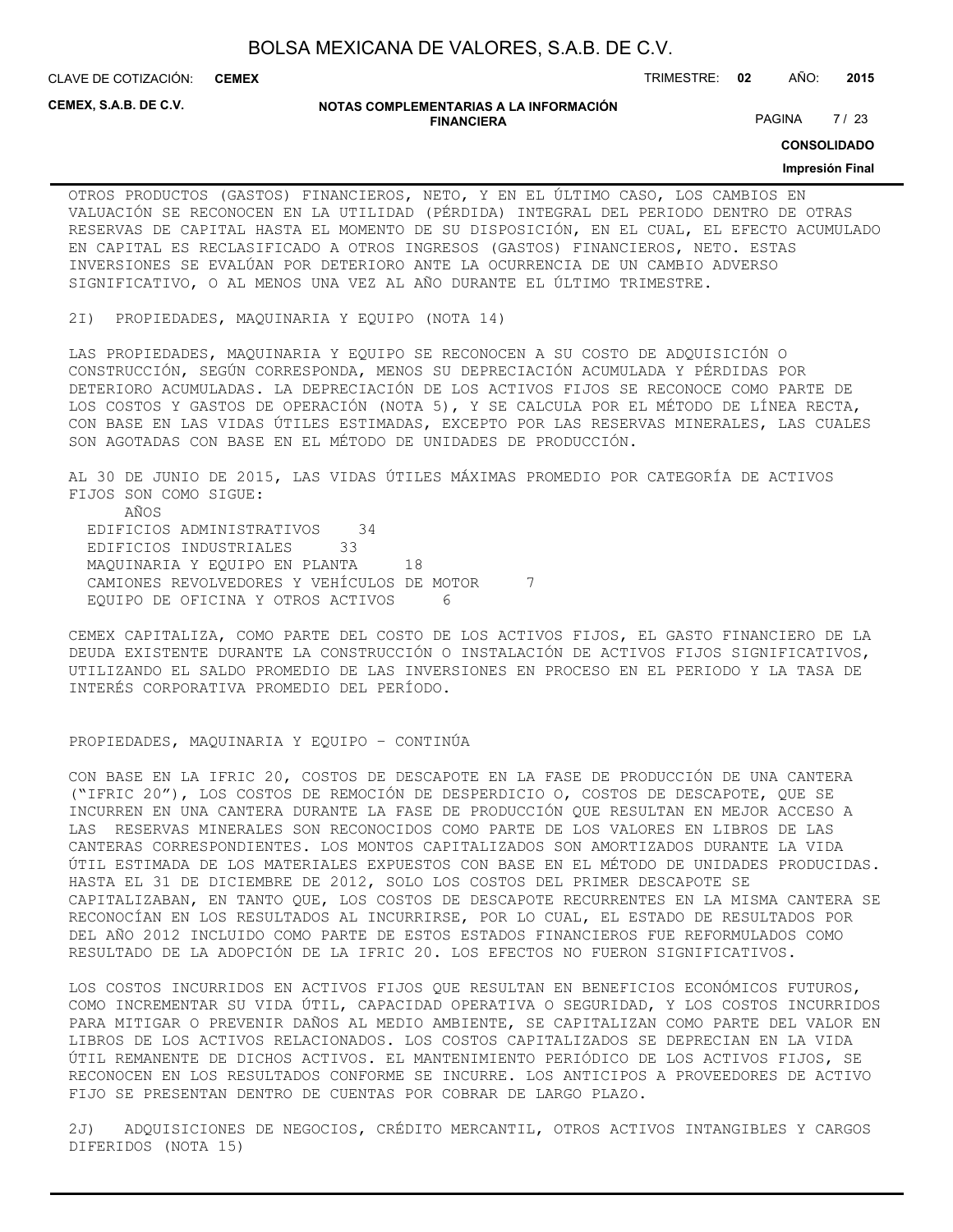CLAVE DE COTIZACIÓN: TRIMESTRE: **02** AÑO: **2015 CEMEX**

**CEMEX, S.A.B. DE C.V.**

#### **NOTAS COMPLEMENTARIAS A LA INFORMACIÓN FINANCIERA**

PAGINA 8/23

**CONSOLIDADO**

### **Impresión Final**

LAS ADQUISICIONES DE NEGOCIOS SE RECONOCEN MEDIANTE EL MÉTODO DE COMPRA, ASIGNANDO EL PRECIO PAGADO PARA TOMAR EL CONTROL DE LA ENTIDAD A LOS ACTIVOS ADQUIRIDOS Y PASIVOS ASUMIDOS CON BASE EN SUS VALORES RAZONABLES A LA FECHA DE ADQUISICIÓN. LOS ACTIVOS INTANGIBLES ADQUIRIDOS SE IDENTIFICAN Y RECONOCEN A SU VALOR RAZONABLE. LA PORCIÓN DEL PRECIO DE COMPRA NO ASIGNADA REPRESENTA EL CRÉDITO MERCANTIL, EL CUAL NO SE AMORTIZA Y QUEDA SUJETO A EVALUACIONES PERIÓDICAS POR DETERIORO (NOTA 2K), PUEDE AJUSTARSE POR ALGUNA CORRECCIÓN DEL VALOR DE LOS ACTIVOS ADQUIRIDOS Y/O PASIVOS ASUMIDOS DENTRO DE LOS DOCE MESES POSTERIORES A LA COMPRA. LOS GASTOS ASOCIADOS A LA COMPRA SE RECONOCEN EN EL ESTADO DE RESULTADOS CONFORME SE INCURREN.

CEMEX CAPITALIZA LOS ACTIVOS INTANGIBLES ADQUIRIDOS, ASÍ COMO LOS COSTOS DIRECTOS INCURRIDOS EN EL DESARROLLO DE ACTIVOS INTANGIBLES, CUANDO SE IDENTIFICAN BENEFICIOS FUTUROS ASOCIADOS Y SE TIENE EVIDENCIA DEL CONTROL SOBRE LOS BENEFICIOS. LOS ACTIVOS INTANGIBLES SE RECONOCEN A SU COSTO DE ADQUISICIÓN O DESARROLLO, SEGÚN APLIQUE. DICHOS ACTIVOS SE CLASIFICAN COMO DE VIDA DEFINIDA O COMO DE VIDA INDEFINIDA, ESTOS ÚLTIMOS NO SE AMORTIZAN AL NO PODERSE PRECISAR LA TERMINACIÓN DEL PERIODO DE OBTENCIÓN DE BENEFICIOS. LA AMORTIZACIÓN DE LOS ACTIVOS INTANGIBLES DE VIDA DEFINIDA SE CALCULA CON BASE AL MÉTODO DE LÍNEA RECTA Y SE RECONOCE COMO PARTE DE LOS COSTOS Y GASTOS DE OPERACIÓN (NOTA 5).

LOS GASTOS PREOPERATIVOS SE RECONOCEN EN LOS RESULTADOS DEL PERIODO EN QUE SE INCURREN. LOS COSTOS ASOCIADOS CON ACTIVIDADES DE INVESTIGACIÓN Y DESARROLLO ("ACTIVIDADES DE I&D"), ASOCIADAS A LA CREACIÓN DE PRODUCTOS Y SERVICIOS, ASÍ COMO AL DESARROLLO DE PROCESOS, EQUIPOS Y MÉTODOS QUE OPTIMICEN LA EFICIENCIA OPERACIONAL Y REDUZCAN COSTOS, SE RECONOCEN EN LOS RESULTADOS DE OPERACIÓN CONFORME SE INCURREN. LAS ÁREAS DE TECNOLOGÍA Y DE ENERGÍA EN CEMEX LLEVAN A CABO SUBSTANCIALMENTE TODAS LAS ACTIVIDADES DE I&D COMO PARTE DE SUS FUNCIONES COTIDIANAS. EN 2014, 2013 Y 2012, EL GASTO TOTAL COMBINADO DE ESTAS ÁREAS FUE DE APROXIMADAMENTE \$538 (US\$36), \$494 (US\$38) Y \$514 (US\$40), RESPECTIVAMENTE. LOS COSTOS DE DESARROLLO SE CAPITALIZAN SOLO SI CUMPLEN LA DEFINICIÓN DE ACTIVO INTANGIBLE MENCIONADA ANTERIORMENTE.

LOS COSTOS DIRECTOS ASOCIADOS CON LA FASE DE DESARROLLO DE APLICACIONES DE INFORMÁTICA (SOFTWARE) PARA USO INTERNO SE CAPITALIZAN Y SE AMORTIZAN A LOS RESULTADOS DE OPERACIÓN DURANTE LA VIDA ÚTIL DE LAS APLICACIONES, QUE EN PROMEDIO SE ESTIMA EN ALREDEDOR DE 5 AÑOS.

LOS COSTOS DE ACTIVIDADES DE EXPLORACIÓN COMO SON EL PAGO DE DERECHOS PARA EXPLORAR, ESTUDIOS TOPOGRÁFICOS Y GEOLÓGICOS, ASÍ COMO PERFORACIONES, ENTRE OTROS CONCEPTOS INCURRIDOS PARA EVALUAR LA VIABILIDAD TÉCNICA Y COMERCIAL DE EXTRAER RECURSOS MINERALES, LOS CUALES NO SON SIGNIFICATIVOS EN CEMEX, SE CAPITALIZAN CUANDO SE IDENTIFICAN BENEFICIOS ECONÓMICOS FUTUROS ASOCIADOS A DICHAS ACTIVIDADES. CUANDO COMIENZA LA EXTRACCIÓN, ESTOS COSTOS SE AMORTIZAN DURANTE LA VIDA ÚTIL DE LA CANTERA CON BASE EN LAS TONELADAS DE MATERIALES QUE SE ESTIMA EXTRAER. EN CASO DE NO MATERIALIZARSE LOS BENEFICIOS ECONÓMICOS, CUALQUIER COSTO DE EXPLORACIÓN CAPITALIZADO ES SUJETO DE DETERIORO.

LOS PERMISOS Y LICENCIAS DE EXTRACCIÓN TIENEN VIDAS ÚTILES MÁXIMAS ENTRE LOS 30 Y 100 AÑOS. AL 30 DE JUNIO DE 2015, EXCEPTO POR LOS PERMISOS Y LICENCIAS Y/O SALVO MENCIÓN EN CONTRARIO, CEMEX AMORTIZA SUS ACTIVOS INTANGIBLES EN LÍNEA RECTA DURANTE SUS VIDAS ÚTILES QUE SE ENCUENTRAN EN UN RANGO DE 3 A 20 AÑOS.

### 2K) DETERIORO DE ACTIVOS DE LARGA VIDA (NOTAS 14, 15)

PROPIEDADES, MAQUINARIA Y EQUIPO, ACTIVOS INTANGIBLES DE VIDA DEFINIDA Y OTRAS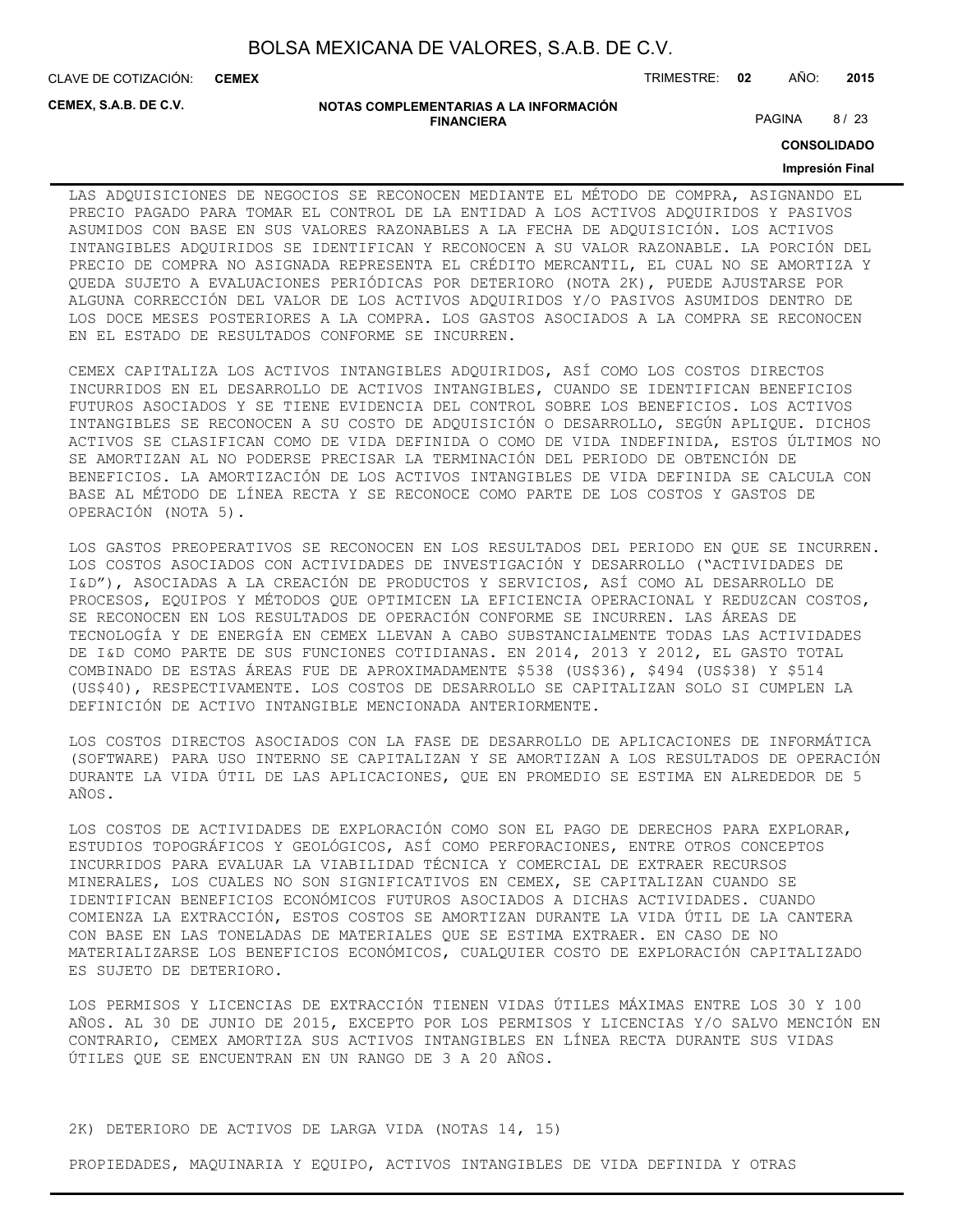**CEMEX**

CLAVE DE COTIZACIÓN: TRIMESTRE: **02** AÑO: **2015**

**CEMEX, S.A.B. DE C.V.**

**NOTAS COMPLEMENTARIAS A LA INFORMACIÓN FINANCIERA**

PAGINA 9/23

**CONSOLIDADO**

**Impresión Final**

### INVERSIONES

LAS PROPIEDADES, MAQUINARIA Y EQUIPO, LOS ACTIVOS INTANGIBLES DE VIDA DEFINIDA Y LAS INVERSIONES, SE ANALIZAN POR DETERIORO ANTE LA OCURRENCIA DE UN EVENTO ADVERSO SIGNIFICATIVO, CAMBIOS EN EL MEDIO AMBIENTE OPERATIVO DEL NEGOCIO, CAMBIOS EN UTILIZACIÓN O TECNOLOGÍA, ASÍ COMO BAJA EN LAS EXPECTATIVAS DE RESULTADOS DE OPERACIÓN PARA CADA UNIDAD GENERADORA DE EFECTIVO; PARA DETERMINAR SI SU VALOR EN LIBROS NO SERÁ RECUPERADO. EN ESTOS CASOS, SE RECONOCE UNA PÉRDIDA POR DETERIORO EN LOS RESULTADOS DEL PERIODO DENTRO DEL RUBRO DE "OTROS GASTOS, NETO". LA PÉRDIDA POR DETERIORO RESULTA POR EL EXCESO DEL VALOR EN LIBROS DEL ACTIVO SOBRE SU VALOR DE RECUPERACIÓN, REPRESENTADO POR EL MAYOR ENTRE EL VALOR RAZONABLE DEL ACTIVO, MENOS COSTOS DE VENTA, Y SU VALOR DE USO, CORRESPONDIENTE ESTE ÚLTIMO AL VALOR PRESENTE NETO DE LOS FLUJOS DE EFECTIVO ESTIMADOS QUE SON RELATIVOS A DICHO ACTIVO POR SU USO O SU EVENTUAL DISPOSICIÓN.

SE REQUIERE UN ALTO JUICIO DE LA ADMINISTRACIÓN PARA DETERMINAR APROPIADAMENTE EL VALOR RAZONABLE DE ESTOS ACTIVOS, LOS SUPUESTOS PRINCIPALES UTILIZADOS PARA DESARROLLAR ESTOS ESTIMADOS SON LA TASA DE DESCUENTO QUE REFLEJA EL RIESGO DE LOS FLUJOS FUTUROS ASOCIADOS CON LOS ACTIVOS Y LA ESTIMACIÓN DE LOS INGRESOS FUTUROS. ESTOS SUPUESTOS SON EVALUADOS PARA SU RAZONABILIDAD COMPARANDO DICHAS TASAS DE DESCUENTO CON LA INFORMACIÓN DE MERCADO DISPONIBLE, ASÍ COMO COMPARANDO CON LAS EXPECTATIVAS DEL CRECIMIENTO DE LA INDUSTRIA EMITIDAS POR TERCEROS COMO AGENCIAS GUBERNAMENTALES, DE LA INDUSTRIA O CÁMARAS DE COMERCIO.

CRÉDITO MERCANTIL Y ACTIVOS INTANGIBLES DE VIDA INDEFINIDA

EL CRÉDITO MERCANTIL Y OTROS ACTIVOS INTANGIBLES DE VIDA INDEFINIDA SE EVALÚAN POR DETERIORO ANTE CAMBIOS ADVERSOS SIGNIFICATIVOS O AL MENOS UNA VEZ AL AÑO DURANTE EL ÚLTIMO TRIMESTRE, CALCULANDO EL VALOR DE RECUPERACIÓN DE LOS GRUPOS DE UNIDADES GENERADORAS DE EFECTIVO ("UGES") A LAS CUALES SE HAN ASIGNADO LOS SALDOS DEL CRÉDITO MERCANTIL, EL CUAL CONSISTE EN EL MAYOR ENTRE EL VALOR RAZONABLE DE DICHO GRUPO DE UGES, MENOS COSTOS DE VENTA, Y SU VALOR EN USO, REPRESENTADO POR EL VALOR PRESENTE DE LOS FLUJOS DE EFECTIVO RELATIVOS A LAS UGES A QUE REFIEREN EL CRÉDITO MERCANTIL ASIGNADO. OTROS ACTIVOS INTANGIBLES DE VIDA INDEFINIDA SE ANALIZAN AL NIVEL DE LA UGE O DEL GRUPO DE UGES, DEPENDIENDO SU ASIGNACIÓN. CEMEX DETERMINA FLUJOS DE EFECTIVO DESCONTADOS GENERALMENTE POR PERIODOS DE 5 AÑOS. EN OCASIONES, CUANDO CON BASE EN LA EXPERIENCIA LOS RESULTADOS ACTUALES DE UNA UNIDAD GENERADORA DE EFECTIVO NO REFLEJAN FIELMENTE SU DESEMPEÑO HISTÓRICO, Y PARA LA CUAL EXISTEN VARIABLES ECONÓMICAS EXTERNAS QUE PERMITEN DETERMINAR RAZONABLEMENTE UNA MEJORA EN SUS RESULTADOS DE OPERACIÓN EN EL MEDIANO PLAZO, LA ADMINISTRACIÓN UTILIZA PROYECCIONES DE FLUJOS DE EFECTIVO POR PERIODOS DE HASTA 10 AÑOS, EN LA MEDIDA, COMO SE INDICÓ, QUE SE CUENTA CON PRONÓSTICOS FINANCIEROS DETALLADOS Y CONFIABLES, Y QUE CEMEX CONFÍA Y PUEDE DEMOSTRAR SU HABILIDAD CON BASE EN LA EXPERIENCIA, QUE PUEDE PROYECTAR FLUJOS DE EFECTIVO CON PRECISIÓN SOBRE UN PERIODO MAYOR. EL NÚMERO DE AÑOS ADICIONALES AL PERIODO GENERAL DE 5 AÑOS DE FLUJOS DE EFECTIVO PROYECTADOS HASTA 10 AÑOS SE DETERMINA EN LA MEDIDA EN QUE EL DESEMPEÑO FUTURO PROMEDIO ASEMEJA EL DESEMPEÑO PROMEDIO HISTÓRICO. SI EL VALOR DE USO EN ALGÚN GRUPO DE UGES A LA CUAL SE HAN ASIGNADO SALDOS DE CRÉDITO MERCANTIL ES INFERIOR A SU VALOR NETO EN LIBROS, CEMEX DETERMINA EL VALOR RAZONABLE DE DICHO GRUPO DE UGES UTILIZANDO ALGÚN MÉTODO AMPLIAMENTE ACEPTADO EN EL MERCADO PARA VALUAR ENTIDADES, COMO SON EL DE MÚLTIPLOS DE FLUJO DE OPERACIÓN Y EL VALOR DE TRANSACCIONES EQUIVALENTES, ENTRE OTROS. SE RECONOCE UNA PÉRDIDA POR DETERIORO DENTRO DE OTROS GASTOS, NETO, CUANDO EL VALOR NETO EN LIBROS DEL GRUPO DE UGES A LA CUAL SE HAN ASIGNADO SALDOS DE CRÉDITO MERCANTIL EXCEDE SU VALOR DE RECUPERACIÓN. LAS PÉRDIDAS POR DETERIORO DEL CRÉDITO MERCANTIL NO SE REVERSAN EN PERIODOS POSTERIORES.

LOS SEGMENTOS GEOGRÁFICOS OPERATIVOS REPORTADOS (NOTA 4), REPRESENTAN LOS GRUPOS DE UGES DE CEMEX A LAS CUALES SE HAN ASIGNADO LOS SALDOS DEL CRÉDITO MERCANTIL PARA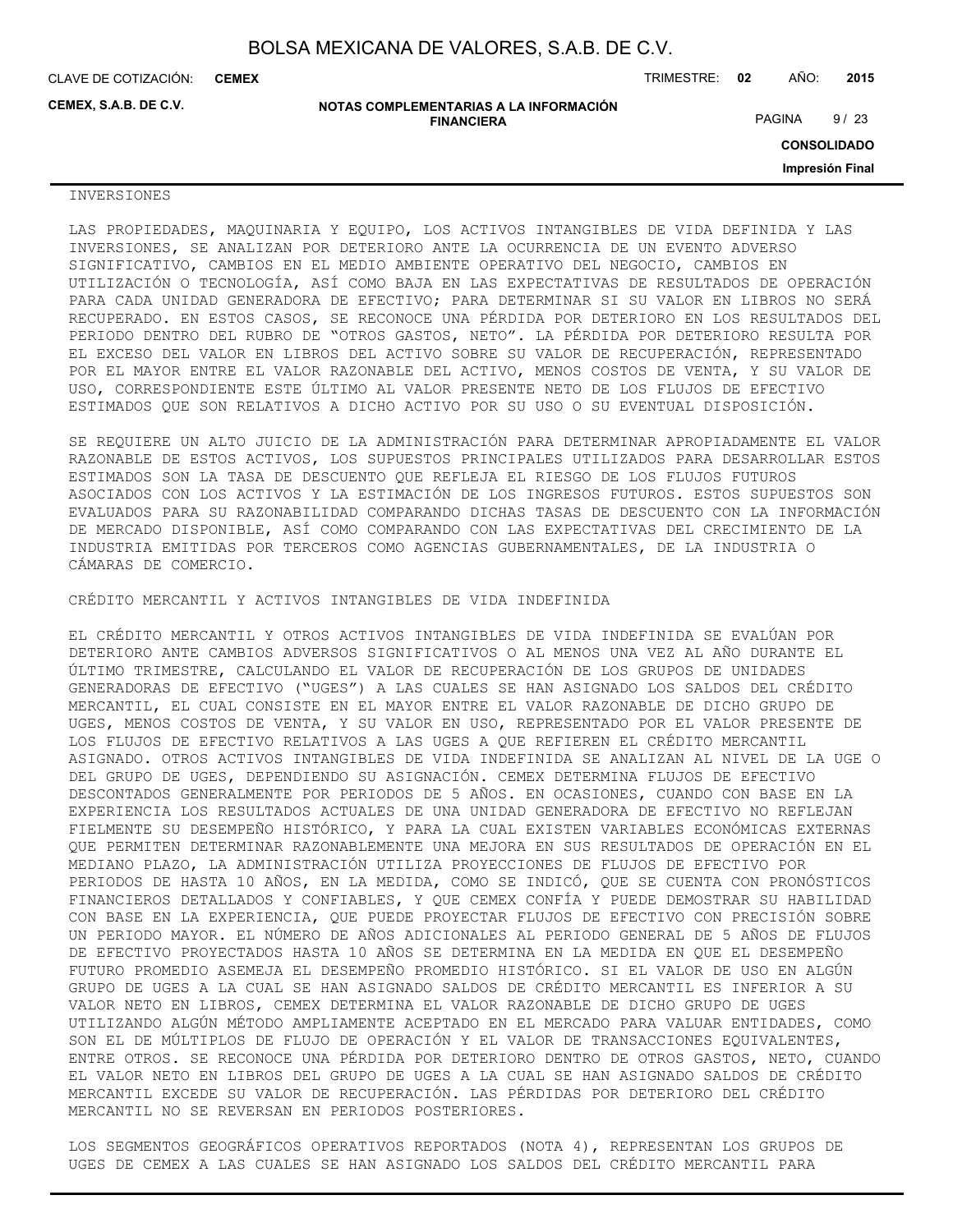CLAVE DE COTIZACIÓN: TRIMESTRE: **02** AÑO: **2015 CEMEX**

**CEMEX, S.A.B. DE C.V.**

#### **NOTAS COMPLEMENTARIAS A LA INFORMACIÓN FINANCIERA**

PAGINA 10 / 23

**CONSOLIDADO**

#### **Impresión Final**

PROPÓSITO DE LA EVALUACIÓN DE DETERIORO DEL CRÉDITO MERCANTIL. PARA LLEGAR A ESTA CONCLUSIÓN, CEMEX CONSIDERÓ: A) QUE DESPUÉS DE LA ADQUISICIÓN, EL CRÉDITO MERCANTIL SE ASIGNÓ AL NIVEL DEL SEGMENTO GEOGRÁFICO OPERATIVO; B) QUE LOS COMPONENTES OPERATIVOS QUE INTEGRAN EL SEGMENTO REPORTADO TIENEN CARACTERÍSTICAS ECONÓMICAS SIMILARES; C) QUE LOS SEGMENTOS REPORTADOS SON UTILIZADOS EN CEMEX PARA ORGANIZAR Y EVALUAR SUS ACTIVIDADES EN EL SISTEMA DE INFORMACIÓN INTERNO; D) LA NATURALEZA HOMOGÉNEA DE LOS ARTÍCULOS QUE SE PRODUCEN Y COMERCIALIZAN EN CADA COMPONENTE OPERATIVO, LOS CUALES SON TODOS UTILIZADOS POR LA INDUSTRIA DE LA CONSTRUCCIÓN; E) LA INTEGRACIÓN VERTICAL EN LA CADENA DE VALOR DE LOS PRODUCTOS DE CADA COMPONENTE; F) EL TIPO DE CLIENTES, LOS CUALES SON SIMILARES EN TODOS LOS COMPONENTES; G) LA INTEGRACIÓN OPERATIVA DE LOS COMPONENTES; Y H) QUE LA COMPENSACIÓN A EMPLEADOS SE BASA EN LOS RESULTADOS AGREGADOS DEL SEGMENTO GEOGRÁFICO. EN ADICIÓN, EL PAÍS REPRESENTA EL NIVEL MÁS BAJO DENTRO DE CEMEX AL CUAL EL CRÉDITO MERCANTIL ES MONITOREADO INTERNAMENTE POR LA ADMINISTRACIÓN.

#### DETERIORO DE ACTIVOS DE LARGA VIDA – CONTINÚA

LAS EVALUACIONES DE DETERIORO SON MUY SENSIBLES, ENTRE OTROS FACTORES, A LAS ESTIMACIONES DE LOS PRECIOS FUTUROS DE LOS PRODUCTOS, LA EVOLUCIÓN DE LOS GASTOS DE OPERACIÓN, LAS TENDENCIAS ECONÓMICAS LOCALES E INTERNACIONALES EN LA INDUSTRIA DE LA CONSTRUCCIÓN, LAS EXPECTATIVAS DE CRECIMIENTO DE LARGO PLAZO EN LOS DISTINTOS MERCADOS, ASÍ COMO A LAS TASAS DE DESCUENTO Y DE CRECIMIENTO EN LA PERPETUIDAD UTILIZADAS. PARA FINES DE ESTIMAR LOS PRECIOS FUTUROS, CEMEX UTILIZA, EN LA MEDIDA DE SU DISPONIBILIDAD, DATOS HISTÓRICOS MÁS EL INCREMENTO O DISMINUCIÓN ESPERADA DE ACUERDO CON LA INFORMACIÓN EMITIDA POR FUENTES EXTERNAS CONFIABLES, COMO LAS CÁMARAS DE LA CONSTRUCCIÓN O DE PRODUCTORES DE CEMENTO Y/O EXPECTATIVAS ECONÓMICAS GUBERNAMENTALES. LOS GASTOS DE OPERACIÓN SE MIDEN NORMALMENTE COMO UNA PROPORCIÓN CONSTANTE DE LOS INGRESOS, CON BASE EN LA EXPERIENCIA. NO OBSTANTE, DICHOS GASTOS DE OPERACIÓN SON REVISADOS CONSIDERANDO FUENTES DE INFORMACIÓN EXTERNA CON RELACIÓN A INSUMOS QUE SE COMPORTAN DE ACUERDO CON PRECIOS INTERNACIONALES, COMO GAS Y PETRÓLEO. CEMEX UTILIZA TASAS DE DESCUENTO ANTES DE IMPUESTOS PARA CADA GRUPO DE UGES A LAS QUE SE HA ASIGNADO EL CRÉDITO MERCANTIL, LAS CUALES SE APLICAN PARA DESCONTAR FLUJOS DE EFECTIVO ANTES DE IMPUESTOS. LOS FLUJOS DE EFECTIVO NO DESCONTADOS, SON MUY SENSIBLES A LA TASA DE CRECIMIENTO EN LA PERPETUIDAD UTILIZADA. ASIMISMO, LOS FLUJOS DE EFECTIVO DESCONTADOS SON MUY SENSIBLES A LA TASA DE DESCUENTO UTILIZADA. A MAYOR TASA DE CRECIMIENTO EN LA PERPETUIDAD, MAYORES SON LOS FLUJOS DE EFECTIVO NO DESCONTADOS POR GRUPO DE UGES. POR EL CONTRARIO, A MAYOR TASA DE DESCUENTO UTILIZADA, MENORES SON LOS FLUJOS DE EFECTIVO DESCONTADOS RELACIONADOS.

2L) PASIVOS FINANCIEROS, INSTRUMENTOS FINANCIEROS DERIVADOS Y MEDICIONES DE VALOR RAZONABLE (NOTA 16)

**DEUDA** 

LOS PRÉSTAMOS BANCARIOS Y DOCUMENTOS POR PAGAR SE RECONOCEN A SU COSTO AMORTIZADO. LOS INTERESES DEVENGADOS ASOCIADOS SE RECONOCEN EN EL BALANCE GENERAL DENTRO DE "OTRAS CUENTAS Y GASTOS ACUMULADOS POR PAGAR" CONTRA EL GASTO FINANCIERO. DURANTE LOS AÑOS QUE SE REPORTAN, CEMEX NO MANTUVO PASIVOS FINANCIEROS RECONOCIDOS VOLUNTARIAMENTE A VALOR RAZONABLE O ASOCIADOS A COBERTURAS DE VALOR RAZONABLE CON INSTRUMENTOS FINANCIEROS DERIVADOS. LOS COSTOS DIRECTOS INCURRIDOS EN LA EMISIÓN O CONTRATACIÓN DE DEUDA, ASÍ COMO EN REFINANCIAMIENTOS O MODIFICACIONES NO SUSTANCIALES A CONTRATOS DE CRÉDITO QUE NO REPRESENTAN LA EXTINCIÓN DE LA DEUDA, POR CONSIDERAR: A) QUE LOS TÉRMINOS ECONÓMICOS RELEVANTES DEL NUEVO INSTRUMENTO NO SON SIGNIFICATIVAMENTE DISTINTOS A LOS DEL INSTRUMENTO QUE REEMPLAZA, Y B) LA PROPORCIÓN EN QUE LOS TENEDORES FINALES DEL NUEVO INSTRUMENTO SON LOS MISMOS QUE LOS DEL INSTRUMENTO REEMPLAZADO, AJUSTAN EL VALOR EN LIBROS DE LA DEUDA RELACIONADA Y SE AMORTIZAN AL GASTO FINANCIERO UTILIZANDO LA TASA DE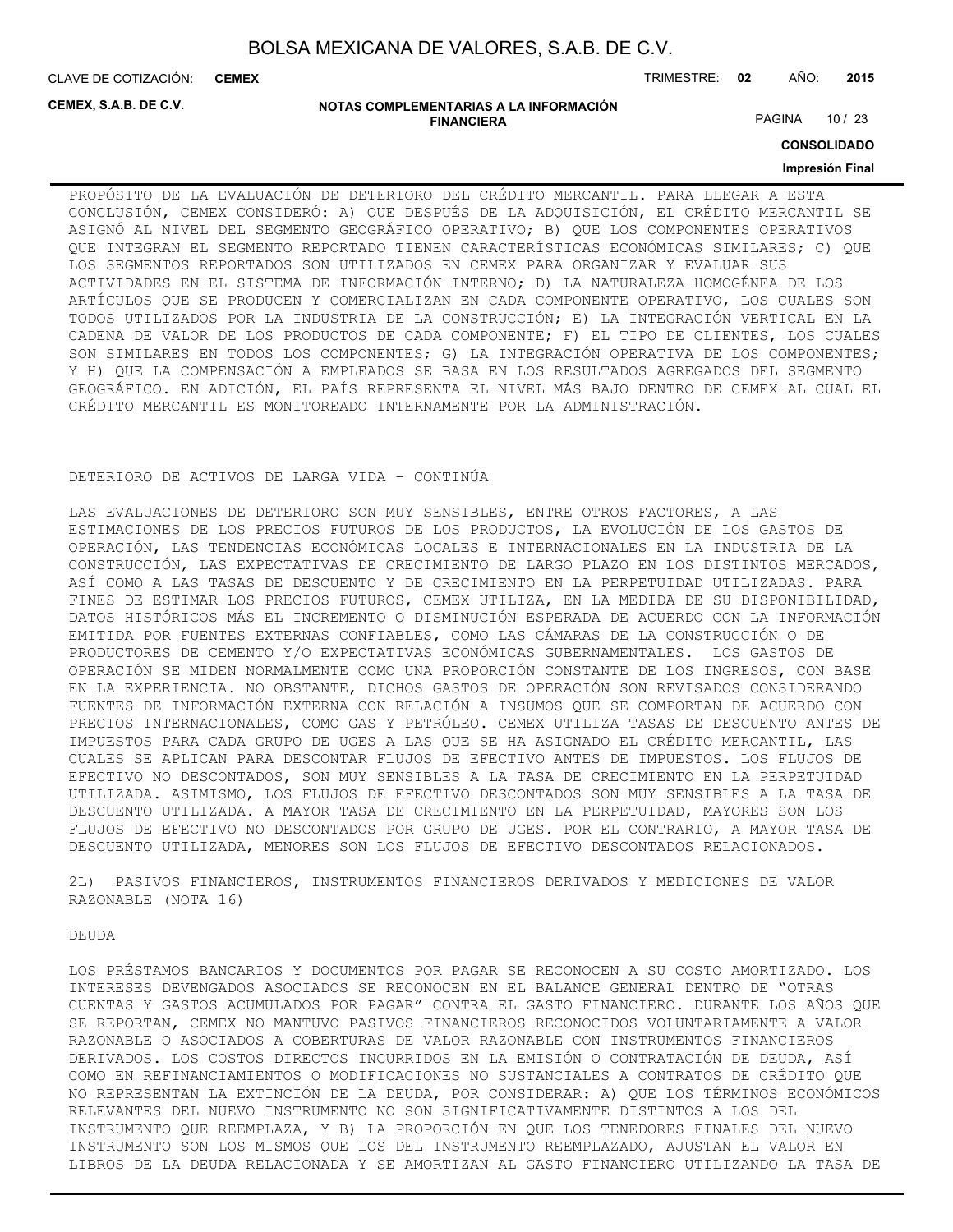CLAVE DE COTIZACIÓN: TRIMESTRE: **02** AÑO: **2015 CEMEX**

**CEMEX, S.A.B. DE C.V.**

#### **NOTAS COMPLEMENTARIAS A LA INFORMACIÓN FINANCIERA**

PAGINA 11 / 23

**CONSOLIDADO**

### **Impresión Final**

INTERÉS EFECTIVA EN LA VIGENCIA DE CADA TRANSACCIÓN. ESTOS COSTOS INCLUYEN COMISIONES Y HONORARIOS PROFESIONALES. LOS COSTOS INCURRIDOS EN LA EXTINCIÓN DE DEUDA, ASÍ COMO EN REFINANCIAMIENTOS O MODIFICACIONES A CONTRATOS DE CRÉDITO CUANDO EL NUEVO INSTRUMENTO ES SUBSTANCIALMENTE DISTINTO AL ANTERIOR CON BASE EN UN ANÁLISIS CUALITATIVO Y CUANTITATIVO, SE RECONOCEN EN EL GASTO FINANCIERO CONFORME SE INCURREN.

### ARRENDAMIENTOS CAPITALIZABLES

LOS ARRENDAMIENTOS CAPITALIZABLES, EN LOS CUALES CEMEX RETIENE SUSTANCIALMENTE TODOS LOS RIESGOS Y BENEFICIOS ASOCIADOS A LA PROPIEDAD DEL ACTIVO, SE RECONOCEN COMO PASIVOS FINANCIEROS CONTRA UN ACTIVO FIJO RELACIONADO, POR EL MONTO MENOR ENTRE EL VALOR DE MERCADO DEL ACTIVO ARRENDADO Y EL VALOR PRESENTE NETO DE LOS PAGOS MÍNIMOS FUTUROS, USANDO LA TASA DE INTERÉS IMPLÍCITA EN EL CONTRATO CUANDO ES DETERMINABLE, O EN SU LUGAR LA TASA DE INTERÉS INCREMENTAL. ENTRE OTROS ELEMENTOS DE JUICIO, LOS FACTORES PRINCIPALES PARA DETERMINAR UN ARRENDAMIENTO CAPITALIZABLE SON: A) SI LA PROPIEDAD DEL ACTIVO SE TRANSFIERE A CEMEX AL TÉRMINO DEL PLAZO; B) SI CEMEX TIENE LA OPCIÓN PARA ADQUIRIR EL ACTIVO AL TÉRMINO DEL PLAZO A PRECIO MUY REDUCIDO; C) SI EL PLAZO DEL CONTRATO CUBRE LA MAYOR PARTE DE LA VIDA ÚTIL DEL ACTIVO; Y/O D) SI EL VALOR PRESENTE NETO DE LOS PAGOS MÍNIMOS REPRESENTA SUSTANCIALMENTE TODO EL VALOR RAZONABLE DEL ACTIVO AL INICIO DEL ARRENDAMIENTO.

### INSTRUMENTOS FINANCIEROS CON CARACTERÍSTICAS DE PASIVO Y CAPITAL

CON BASE EN LA IAS 32, INSTRUMENTOS FINANCIEROS: PRESENTACIÓN ("IAS 32") Y LA IAS 39, CUANDO UN INSTRUMENTO FINANCIERO CONTIENE COMPONENTES TANTO DE PASIVO COMO DE CAPITAL, COMO EN UNA NOTA CONVERTIBLE A SU VENCIMIENTO EN UN NÚMERO FIJO DE ACCIONES DE CEMEX Y LA MONEDA EN QUE SE DENOMINA EL INSTRUMENTO ES LA MISMA QUE LA MONEDA FUNCIONAL DEL EMISOR, CADA COMPONENTE SE RECONOCE POR SEPARADO EN EL BALANCE GENERAL CON BASE EN LOS ELEMENTOS ESPECÍFICOS DE CADA TRANSACCIÓN. EN EL CASO DE INSTRUMENTOS OBLIGATORIAMENTE CONVERTIBLES EN ACCIONES DEL EMISOR, EL COMPONENTE DE PASIVO REPRESENTA EL VALOR PRESENTE NETO DE LOS PAGOS DE INTERÉS SOBRE EL PRINCIPAL UTILIZANDO UNA TASA DE INTERÉS DE MERCADO, SIN ASUMIR CONVERSIÓN ANTICIPADA, Y SE RECONOCE DENTRO DE "OTRAS OBLIGACIONES FINANCIERAS", EN TANTO QUE EL COMPONENTE DE CAPITAL REPRESENTA LA DIFERENCIA ENTRE EL MONTO DEL PRINCIPAL Y EL COMPONENTE DE PASIVO, Y SE RECONOCE DENTRO DE "OTRAS RESERVAS DE CAPITAL" NETO DE COMISIONES. EN INSTRUMENTOS OPCIONALMENTE CONVERTIBLES POR UN MONTO FIJO DE ACCIONES, EL COMPONENTE DE DEUDA REPRESENTA LA DIFERENCIA EN EL MONTO PRINCIPAL Y EL VALOR RAZONABLE DE LA PRIMA POR LA OPCIÓN DE CONVERSIÓN, LA CUAL REFLEJA EL COMPONENTE DE CAPITAL (NOTA 2P). CUANDO LA TRANSACCIÓN SE DENOMINA EN UNA MONEDA DISTINTA A LA MONEDA FUNCIONAL DEL EMISOR, LA OPCIÓN DE CONVERSIÓN SE SEPARA DEL INSTRUMENTO CONVERTIBLE Y SE RECONOCE COMO UN INSTRUMENTO FINANCIERO DERIVADO A VALOR RAZONABLE TRAVÉS DEL ESTADO DE RESULTADOS. PASIVOS FINANCIEROS, INSTRUMENTOS FINANCIEROS DERIVADOS Y MEDICIONES DE VALOR RAZONABLE – CONTINÚA

LAS IFRS NO PROPORCIONAN GUÍA PARA EL TRATAMIENTO DE LOS EFECTOS ASOCIADOS AL CAMBIO EN LA CLASIFICACIÓN DE UN PASIVO FINANCIERO SIMPLE QUE SE CONVIERTE EN UN INSTRUMENTO COMPUESTO CON UN COMPONENTE DE PASIVO Y OTRO DE CAPITAL, O VICEVERSA, COMO RESULTADO DEL CAMBIO DE LA MONEDA FUNCIONAL DEL EMISOR. POR LO ANTERIOR, CONSIDERANDO LA GUÍA DE LA IAS 32 PARA INSTRUMENTOS DE VENTA E INSTRUMENTOS QUE IMPONEN A LA ENTIDAD LA OBLIGACIÓN DE ENTREGAR UN MONTO PRO RATA DE LOS ACTIVOS NETOS DE LA ENTIDAD EN CASO DE LIQUIDACIÓN, POR ANALOGÍA, A PARTIR DE LA FECHA DEL CAMBIO EN LA MONEDA FUNCIONAL, LA POLÍTICA CONTABLE DE CEMEX ES LA DE RECLASIFICAR EL PASIVO FINANCIERO AL CAPITAL, O EL COMPONENTE DE CAPITAL AL PASIVO FINANCIERO, SEGÚN CORRESPONDA, SIN RECONOCER PÉRDIDAS O GANANCIAS. CUALQUIER EFECTO RESULTANTE DE LA RECLASIFICACIÓN SE RECONOCE DENTRO DE "OTRAS RESERVAS DE CAPITAL".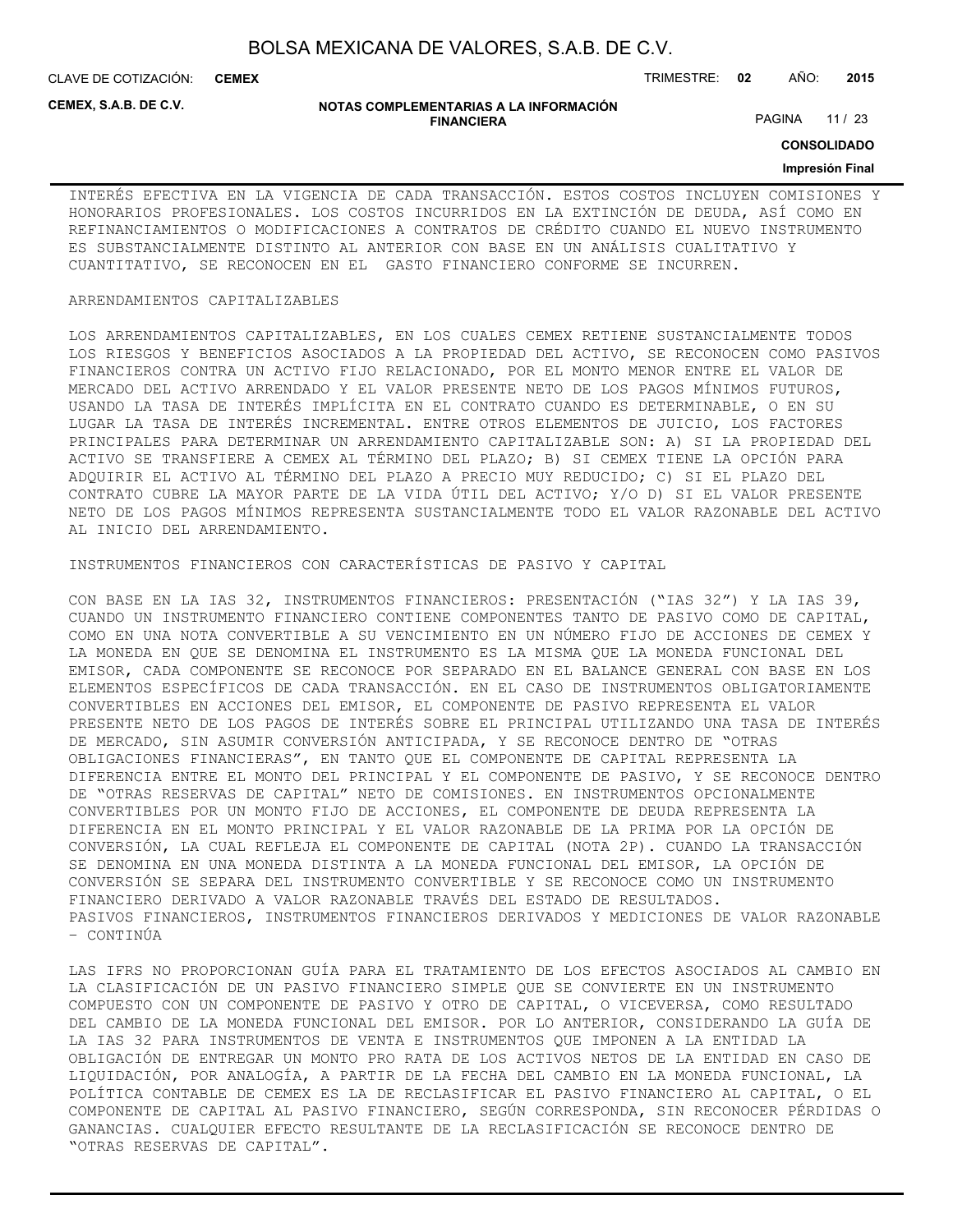CLAVE DE COTIZACIÓN: TRIMESTRE: **02** AÑO: **2015 CEMEX**

**CEMEX, S.A.B. DE C.V.**

**NOTAS COMPLEMENTARIAS A LA INFORMACIÓN FINANCIERA**

PAGINA 12 / 23

**CONSOLIDADO**

**Impresión Final**

#### INSTRUMENTOS FINANCIEROS DERIVADOS

CEMEX RECONOCE TODOS LOS INSTRUMENTOS DERIVADOS COMO ACTIVOS O PASIVOS EN EL BALANCE GENERAL A SU VALOR RAZONABLE ESTIMADO, Y SUS CAMBIOS EN LOS RESULTADOS DEL PERIODO EN QUE OCURREN DENTRO DE "OTROS GASTOS FINANCIEROS, NETO", EXCEPTO POR LOS CAMBIOS EN EL VALOR RAZONABLE DE INSTRUMENTOS DERIVADOS ASOCIADOS A COBERTURAS DE FLUJOS DE EFECTIVO, EN LAS CUALES, DICHOS CAMBIOS EN EL VALOR RAZONABLE SE RECONOCEN EN EL CAPITAL CONTABLE, Y SE RECLASIFICAN A LOS RESULTADOS EN LA MEDIDA EN QUE SE DEVENGAN LOS INTERESES DE LA DEUDA, EN EL CASO DE INSTRUMENTOS DE INTERCAMBIO DE TASAS DE INTERÉS, O CUANDO SE REALIZA EL CONSUMO DEL PRODUCTO SUBYACENTE EN EL CASO DE CONTRATOS PARA LA COMPRA DE INSUMOS. ASIMISMO, EN COBERTURAS DE LA INVERSIÓN NETA EN SUBSIDIARIAS EXTRANJERAS, LOS CAMBIOS EN EL VALOR RAZONABLE SE RECONOCEN EN EL CAPITAL COMO PARTE DEL RESULTADO POR CONVERSIÓN (NOTA 2D), Y EN LOS RESULTADOS HASTA LA DISPOSICIÓN DE LA INVERSIÓN EN EL EXTRANJERO. DURANTE LOS AÑOS QUE SE REPORTAN, CEMEX NO HA DESIGNADO INSTRUMENTOS DERIVADOS EN COBERTURAS DE VALOR RAZONABLE. LOS INSTRUMENTOS DERIVADOS SE NEGOCIAN CON INSTITUCIONES CON SUFICIENTE CAPACIDAD FINANCIERA, POR LO QUE SE CONSIDERA QUE EL RIESGO DE INCUMPLIMIENTO DE LAS OBLIGACIONES ACORDADAS POR LAS CONTRAPARTES ES MÍNIMO.

LOS INTERESES DEVENGADOS EN INSTRUMENTOS DERIVADOS DE TASAS DE INTERÉS, EN LO APLICABLE, SE RECONOCEN EN EL GASTO FINANCIERO COMO PARTE DE LA TASA DE INTERÉS EFECTIVA DE LA DEUDA RELACIONADA.

CEMEX REVISA SUS DISTINTOS CONTRATOS PARA IDENTIFICAR DERIVADOS IMPLÍCITOS. AQUELLOS QUE SON IDENTIFICADOS SE EVALÚAN PARA DETERMINAR SI REQUIEREN SER SEPARADOS DEL CONTRATO ANFITRIÓN, Y SER RECONOCIDOS EN EL BALANCE GENERAL DE FORMA INDEPENDIENTE, APLICANDO LAS MISMAS REGLAS DE VALUACIÓN QUE A LOS DEMÁS INSTRUMENTOS DERIVADOS.

OPCIONES OTORGADAS PARA LA COMPRA DE PARTICIPACIONES NO CONTROLADORAS Y ASOCIADAS

REPRESENTAN ACUERDOS MEDIANTE LOS CUALES CEMEX SE COMPROMETE A ADQUIRIR EN CASO QUE LA CONTRAPARTE EJERZA SU DERECHO A VENDER, EN UNA FECHA FUTURA MEDIANTE UNA FÓRMULA DE PRECIO PREDETERMINADA O A VALOR DE MERCADO, LAS ACCIONES DE UNA PARTICIPACIÓN NO CONTROLADORA EN UNA SUBSIDIARIA DE CEMEX O DE UNA ASOCIADA. EN EL CASO DE UNA OPCIÓN OTORGADA PARA ADQUIRIR LA PARTICIPACIÓN NO CONTROLADORA EN UNA SUBSIDIARIA, Y CONSIDERANDO QUE CEMEX TENGA QUE LIQUIDAR LA OBLIGACIÓN EN EFECTIVO O MEDIANTE LA ENTREGA DE OTRO ACTIVO FINANCIERO CEMEX RECONOCE UN PASIVO POR EL VALOR PRESENTE DEL MONTO DE LIQUIDACIÓN A LA FECHA DE LOS ESTADOS FINANCIEROS CONTRA LA PARTICIPACIÓN CONTROLADORA DENTRO DEL CAPITAL CONTABLE. NO SE RECONOCE UN PASIVO POR UNA OPCIÓN OTORGADA PARA LA COMPRA DE UNA PARTICIPACIÓN NO CONTROLADORA CUANDO EL PRECIO DE LIQUIDACIÓN SE DETERMINA A VALOR DE MERCADO EN LA FECHA DE EJERCICIO Y CEMEX TIENE LA ALTERNATIVA DE LIQUIDAR CON SUS PROPIAS ACCIONES.

EN EL CASO DE UNA OPCIÓN OTORGADA PARA ADQUIRIR UNA ASOCIADA, CEMEX RECONOCERÍA UN PASIVO CONTRA UNA PÉRDIDA EN EL ESTADO DE RESULTADOS EN EL MOMENTO EN QUE EL PRECIO DE COMPRA ESTIMADO ESTABLECIDO EN LA OPCIÓN SEA SUPERIOR QUE EL VALOR RAZONABLE DE LOS ACTIVOS NETOS QUE DEBIERAN SER ADQUIRIDOS POR CEMEX SI LA CONTRAPARTE EJERCE SU DERECHO A VENDER.

#### MEDICIONES DE VALOR RAZONABLE

CEMEX APLICA LOS LINEAMIENTOS DE LA IFRS 13, MEDICIÓN DEL VALOR RAZONABLE ("IFRS 13") PARA DETERMINAR EL VALOR RAZONABLE DE ACTIVOS FINANCIEROS Y PASIVOS FINANCIEROS RECONOCIDOS O REVELADOS A VALOR RAZONABLE. LA IFRS 13 NO REQUIERE VALORES RAZONABLES EN ADICIÓN A AQUELLOS YA REQUERIDOS O PERMITIDOS POR OTRAS IFRS, Y NO PRETENDE ESTABLECER NORMAS DE VALUACIÓN O AFECTAR LAS PRÁCTICAS DE VALUACIÓN FUERA DEL REPORTE FINANCIERO.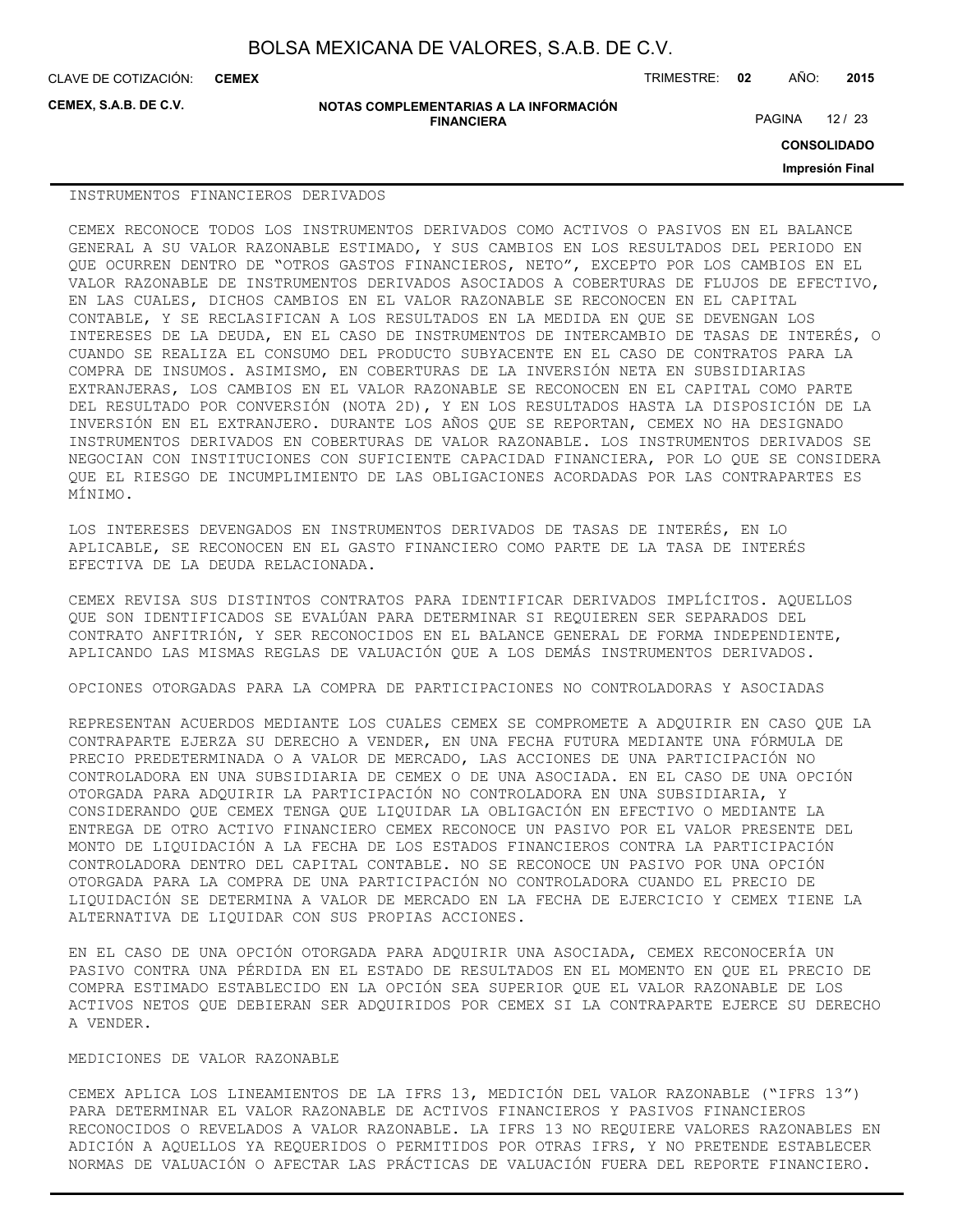CLAVE DE COTIZACIÓN: TRIMESTRE: **02** AÑO: **2015 CEMEX**

**CEMEX, S.A.B. DE C.V.**

#### **NOTAS COMPLEMENTARIAS A LA INFORMACIÓN FINANCIERA**

PAGINA 13 / 23

**CONSOLIDADO**

### **Impresión Final**

BAJO IFRS 13, EL VALOR RAZONABLE REPRESENTA UN "PRECIO DE VENTA", EL CUAL SE RECIBIRÍA POR VENDER UN ACTIVO O SE PAGARÍA POR TRANSFERIR UN PASIVO EN UNA TRANSACCIÓN ORDENADA ENTRE PARTICIPANTES DEL MERCADO A LA FECHA DE VALUACIÓN, CONSIDERANDO EL RIESGO DE CRÉDITO DE LA CONTRAPARTE EN LA VALUACIÓN.

PASIVOS FINANCIEROS, INSTRUMENTOS FINANCIEROS DERIVADOS Y MEDICIONES DE VALOR RAZONABLE – CONTINÚA

EL CONCEPTO DE PRECIO DE VENTA SE BASA EN EL SUPUESTO DE QUE HAY UN MERCADO Y PARTICIPANTES EN ESTE PARA EL ACTIVO O PASIVO ESPECÍFICO. CUANDO NO HAY MERCADO Y/O PARTICIPANTES PARA FORMAR EL MERCADO, LA IFRS 13 ESTABLECE UNA JERARQUÍA DE VALOR RAZONABLE QUE JERARQUIZA LOS DATOS DE ENTRADA EN LAS TÉCNICAS DE VALUACIÓN USADAS PARA DETERMINAR EL VALOR RAZONABLE. LA JERARQUÍA DA MAYOR PRIORIDAD A LOS PRECIOS COTIZADOS SIN AJUSTAR EN MERCADOS ACTIVOS PARA ACTIVOS O PASIVOS IDÉNTICOS (MEDICIÓN DE NIVEL 1) Y LA MENOR PRIORIDAD A LOS CÁLCULOS QUE TIENEN QUE VER CON DATOS DE ENTRADA SIGNIFICATIVOS PERO NO OBSERVABLES (MEDICIÓN DE NIVEL 3). LOS TRES NIVELES DE JERARQUIZACIÓN SON COMO SIGUE:

• LOS DATOS DE NIVEL 1 SON PRECIOS COTIZADOS EN MERCADO ACTIVOS (SIN AJUSTAR) PARA ACTIVOS Y PASIVOS IDÉNTICOS, QUE CEMEX TIENE LA HABILIDAD DE NEGOCIAR A LA FECHA DE LA MEDICIÓN. UN PRECIO COTIZADO EN UN MERCADO ACTIVO PROVEE LA EVIDENCIA MÁS CONFIABLE DE VALOR RAZONABLE Y SE UTILIZA SIN AJUSTES PARA DETERMINAR EL VALOR RAZONABLE SIEMPRE QUE ESTÉ DISPONIBLE.

• LOS DATOS DE NIVEL 2 SON DATOS DISTINTOS A PRECIOS COTIZADOS EN MERCADOS ACTIVOS, QUE SON OBSERVABLES DIRECTA O INDIRECTAMENTE PARA EL ACTIVO O PASIVO Y QUE SE UTILIZAN PRINCIPALMENTE PARA DETERMINAR EL VALOR RAZONABLE DE ACCIONES, INVERSIONES Y PRÉSTAMOS QUE NO SE INTERCAMBIAN ACTIVAMENTE. LOS DATOS DE NIVEL 2 INCLUYEN PRECIOS DE ACCIONES, CIERTAS TASAS DE INTERÉS Y CURVAS DE RENDIMIENTO, VOLATILIDAD IMPLÍCITA, MÁRGENES DE CRÉDITO, Y OTROS DATOS OBTENIDOS, INCLUYENDO DATOS EXTRAPOLADOS DE OTROS DATOS OBSERVABLES. EN AUSENCIA DE DATOS DE NIVEL 1, CEMEX DETERMINA VALORES RAZONABLES, MEDIANTE LA INTERACCIÓN DE LOS DATOS DE NIVEL 2 APLICABLES, EL NÚMERO DE INSTRUMENTOS Y/O LOS DEMÁS TÉRMINOS RELEVANTES DE LOS CONTRATOS, SEGÚN APLIQUE.

• LOS DATOS DE NIVEL 3 SON AQUELLOS QUE NO SON OBSERVABLES PARA EL ACTIVO O PASIVO. CEMEX UTILIZA ESTOS DATOS PARA DETERMINAR EL VALOR RAZONABLE, CUANDO NO EXISTEN DATOS DE NIVEL 1 O NIVEL 2, EN MODELOS DE VALUACIÓN COMO EL BLACK-SCHOLES, EL MODELO BINOMIAL, LOS FLUJOS DE EFECTIVO DESCONTADOS O LOS MÚLTIPLOS DE FLUJO DE OPERACIÓN, INCLUYENDO VARIABLES DE RIESGO CONSISTENTES CON LAS QUE UTILIZARÍAN LOS PARTICIPANTES DEL MERCADO.

### 2M) PROVISIONES

CEMEX RECONOCE PROVISIONES CUANDO TIENE UNA OBLIGACIÓN LEGAL O ASUMIDA RESULTANTE DE EVENTOS PASADOS, CUYA RESOLUCIÓN PUEDE IMPLICAR LA SALIDA DE EFECTIVO U OTROS RECURSOS. EN LA NOTA 24A SE DETALLAN ALGUNOS PROCEDIMIENTOS SIGNIFICATIVOS QUE DAN ORIGEN A UNA PORCIÓN DE LOS SALDOS DE OTROS PASIVOS Y PROVISIONES CIRCULANTES Y NO CIRCULANTES DE CEMEX. LAS PROVISIONES NO CIRCULANTES INCLUYEN LA MEJOR ESTIMACIÓN DE LOS FLUJOS DE EFECTIVO QUE SE ESPERA LIQUIDAR EN UN PLAZO MAYOR A 12 MESES CUANDO SE HA DETERMINADO UNA RESPONSABILIDAD A CEMEX.

REESTRUCTURA (NOTA 17)

CEMEX RECONOCE PROVISIONES POR REESTRUCTURAS CUANDO LOS PLANES DE LA REESTRUCTURA HAN SIDO APROPIADAMENTE FINALIZADOS Y AUTORIZADOS POR LA ADMINISTRACIÓN, Y HAN SIDO COMUNICADOS A LOS TERCEROS INVOLUCRADOS Y/O AFECTADOS ANTES DE LA FECHA DE LOS ESTADOS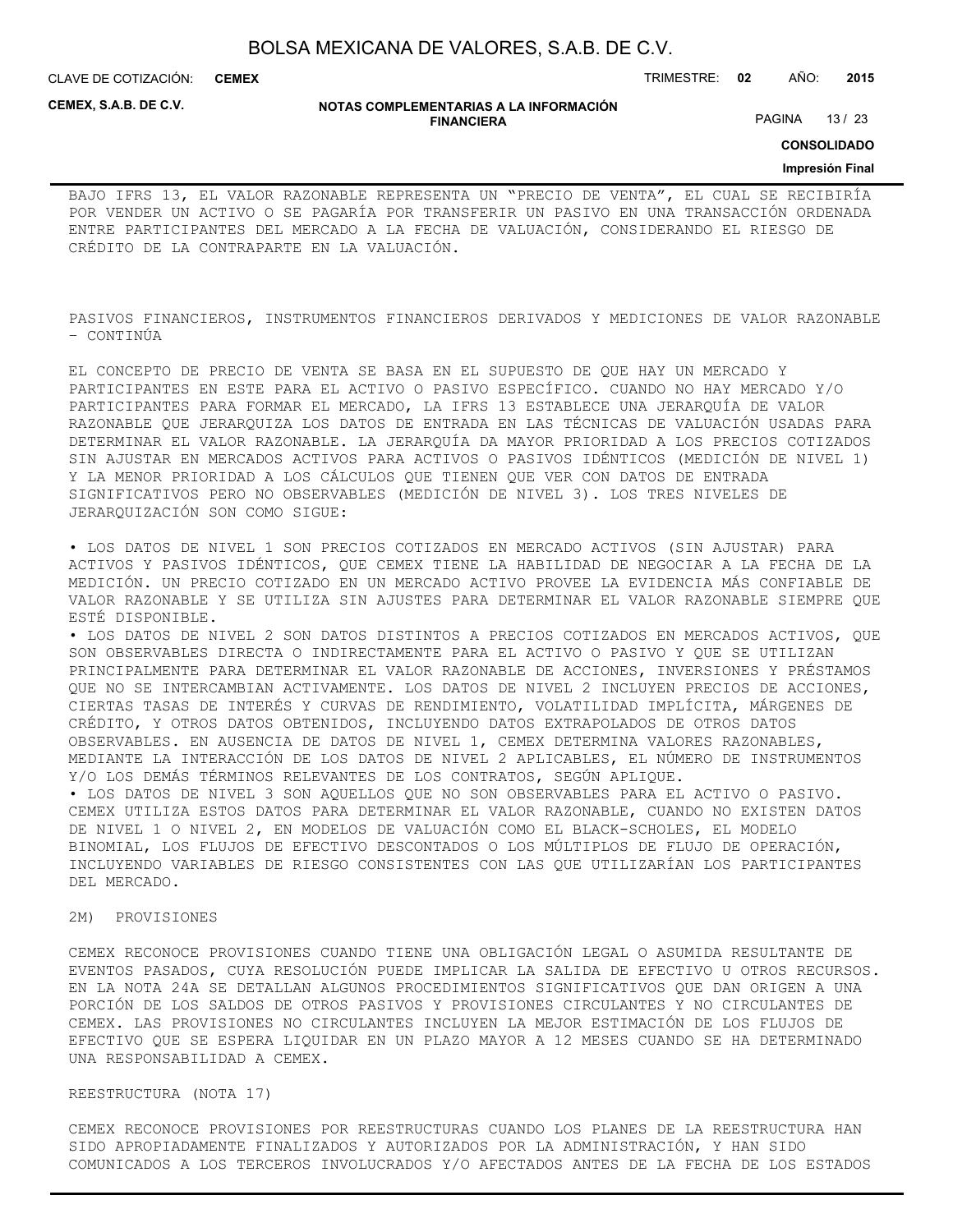CLAVE DE COTIZACIÓN: TRIMESTRE: **02** AÑO: **2015 CEMEX**

**CEMEX, S.A.B. DE C.V.**

#### **NOTAS COMPLEMENTARIAS A LA INFORMACIÓN FINANCIERA**

PAGINA 14 / 23

**CONSOLIDADO**

#### **Impresión Final**

FINANCIEROS. ESTAS PROVISIONES PUEDEN INCLUIR COSTOS NO RELACIONADOS CON LAS ACTIVIDADES CONTINUAS DE CEMEX.

OBLIGACIONES POR EL RETIRO DE ACTIVOS (NOTA 17)

LAS OBLIGACIONES INELUDIBLES, LEGALES O ASUMIDAS, PARA RESTAURAR SITIOS OPERATIVOS POR EL RETIRO DE ACTIVOS AL TÉRMINO DE SU VIDA ÚTIL, SE VALÚAN AL VALOR PRESENTE NETO DE LOS FLUJOS DE EFECTIVO QUE SE ESTIMA INCURRIR EN LA RESTAURACIÓN, Y SE RECONOCEN INICIALMENTE COMO PARTE DEL VALOR EN LIBROS DE LOS ACTIVOS RELACIONADOS. EL INCREMENTO EN EL ACTIVO SE DEPRECIA DURANTE SU VIDA ÚTIL REMANENTE. EL INCREMENTO DEL PASIVO POR EL PASO DEL TIEMPO SE RECONOCE EN "OTROS GASTOS FINANCIEROS, NETO". LOS AJUSTES AL PASIVO POR CAMBIOS EN LAS ESTIMACIONES SE RECONOCEN EN EL ACTIVO FIJO Y SE MODIFICA LA DEPRECIACIÓN PROSPECTIVAMENTE. ESTAS OBLIGACIONES SE RELACIONAN PRINCIPALMENTE CON LOS COSTOS FUTUROS DE DEMOLICIÓN, LIMPIEZA Y REFORESTACIÓN, PARA DEJAR EN DETERMINADAS CONDICIONES LAS CANTERAS, LAS TERMINALES MARÍTIMAS, ASÍ COMO OTROS SITIOS PRODUCTIVOS AL TÉRMINO DE SU OPERACIÓN.

COSTOS RELACIONADOS CON REMEDIACIÓN DEL MEDIO AMBIENTE (NOTAS 17 Y 24)

LAS PROVISIONES ASOCIADAS CON DAÑOS AL MEDIO AMBIENTE REPRESENTAN EL COSTO ESTIMADO FUTURO DE LA REMEDIACIÓN, LAS CUALES SE RECONOCEN A SU VALOR NOMINAL CUANDO NO SE TIENE CLARIDAD DEL MOMENTO DEL DESEMBOLSO, O CUANDO EL EFECTO ECONÓMICO POR EL PASO DEL TIEMPO NO ES SIGNIFICATIVO, DE OTRA FORMA, SE RECONOCEN A SU VALOR PRESENTE NETO. LOS REEMBOLSOS DE PARTE DE COMPAÑÍAS ASEGURADORAS SE RECONOCEN COMO ACTIVO SÓLO CUANDO SE TIENE TOTAL CERTEZA DE SU RECUPERACIÓN, Y EN SU CASO, DICHO ACTIVO NO SE COMPENSA CON LA PROVISIÓN POR COSTOS DE REMEDIACIÓN.

PROVISIONES – CONTINÚA

CONTINGENCIAS Y COMPROMISOS (NOTAS 23 Y 24)

LAS OBLIGACIONES O PÉRDIDAS ASOCIADAS CON CONTINGENCIAS SE RECONOCEN COMO PASIVO CUANDO EXISTE UNA OBLIGACIÓN PRESENTE RESULTANTE DE EVENTOS PASADOS Y ES PROBABLE QUE LOS EFECTOS SE MATERIALICEN Y SE PUEDEN CUANTIFICAR RAZONABLEMENTE; DE OTRA FORMA, SE REVELAN CUALITATIVAMENTE EN LOS ESTADOS FINANCIEROS. LOS EFECTOS DE COMPROMISOS DE LARGO PLAZO ESTABLECIDOS CON TERCEROS, COMO ES EL CASO DE CONTRATOS DE SUMINISTRO CON PROVEEDORES O CLIENTES, SE RECONOCEN EN LOS ESTADOS FINANCIEROS CONSIDERANDO LA SUSTANCIA DE LOS ACUERDOS CON BASE EN LO INCURRIDO O DEVENGADO. LOS COMPROMISOS RELEVANTES SE REVELAN EN LAS NOTAS A LOS ESTADOS FINANCIEROS. NO SE RECONOCEN INGRESOS, UTILIDADES O ACTIVOS CONTINGENTES, AUNQUE SU REALIZACIÓN ES VIRTUALMENTE CIERTA.

2N) BENEFICIOS A LOS EMPLEADOS AL RETIRO (NOTA 18)

PLANES DE PENSIONES DE CONTRIBUCIÓN DEFINIDA

LOS COSTOS DE ESTOS PLANES SE RECONOCEN EN LOS RESULTADOS DE OPERACIÓN EN LA MEDIDA EN QUE SE INCURREN. LOS PASIVOS POR DICHOS PLANES SE LIQUIDAN MEDIANTE APORTACIONES A LAS CUENTAS DE RETIRO DE LOS EMPLEADOS, NO GENERÁNDOSE OBLIGACIONES PROSPECTIVAS.

PLANES DE PENSIONES DE BENEFICIO DEFINIDO, OTROS BENEFICIOS POSTERIORES AL RETIRO Y BENEFICIOS AL TÉRMINO DE LA RELACIÓN LABORAL

CON BASE EN LA IAS 19, BENEFICIOS A LOS EMPLEADOS ("IAS 19"), LOS COSTOS DE LOS BENEFICIOS DE LOS EMPLEADOS POR: A) PLANES DE PENSIONES DE BENEFICIO DEFINIDO; Y B) OTROS BENEFICIOS POSTERIORES AL RETIRO, COMO GASTOS MÉDICOS, SEGUROS DE VIDA Y PRIMAS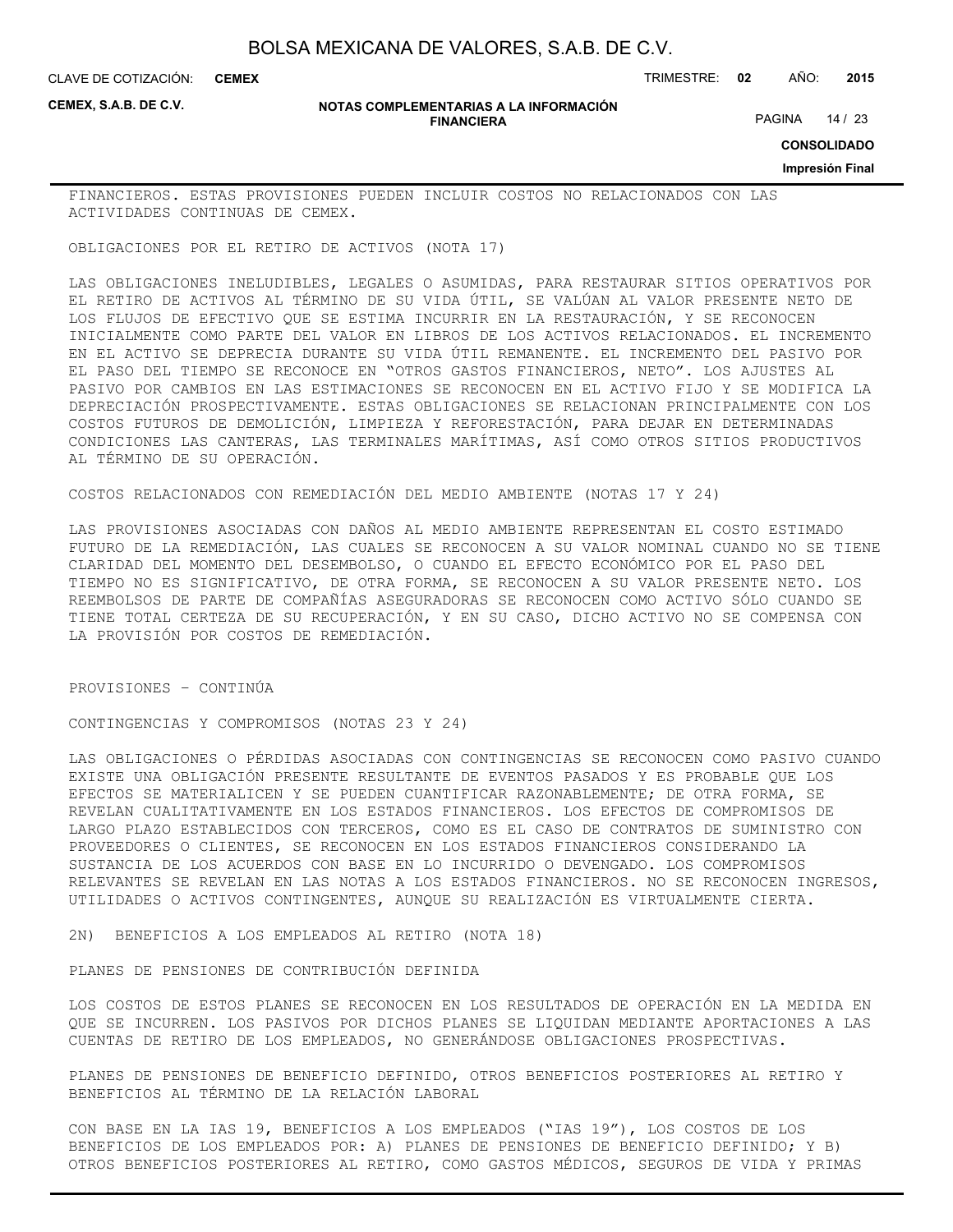**CEMEX**

CLAVE DE COTIZACIÓN: TRIMESTRE: **02** AÑO: **2015**

**CEMEX, S.A.B. DE C.V.**

#### **NOTAS COMPLEMENTARIAS A LA INFORMACIÓN FINANCIERA**

PAGINA 15 / 23

**CONSOLIDADO**

### **Impresión Final**

DE ANTIGÜEDAD, TANTO POR LEY COMO POR OFRECIMIENTO DE CEMEX, SE RECONOCEN DURANTE LA PRESTACIÓN DE LOS SERVICIOS CON BASE EN CÁLCULOS ACTUARIALES DEL VALOR PRESENTE DE LAS OBLIGACIONES CON LA ASESORÍA DE ACTUARIOS EXTERNOS. EN ALGUNOS PLANES DE PENSIONES CEMEX HA CREADO FONDOS IRREVOCABLES PARA CUBRIR EL PAGO DE LAS OBLIGACIONES ("ACTIVOS DEL PLAN"). ESTOS ACTIVOS DEL PLAN SE VALÚAN A SU VALOR RAZONABLE ESTIMADO A LA FECHA DE LOS ESTADOS FINANCIEROS. LOS SUPUESTOS ACTUARIALES Y LA POLÍTICA CONTABLE CONSIDERAN: A) EL USO DE TASAS NOMINALES, B) SE UTILIZA LA MISMA TASA PARA LA DETERMINACIÓN DEL RETORNO ESPERADO DE LOS ACTIVOS DEL PLAN Y PARA EL DESCUENTO DEL PASIVO POR BENEFICIOS A VALOR PRESENTE; C) SE RECONOCE EL COSTO FINANCIERO NETO SOBRE EL PASIVO NETO POR PENSIONES (PASIVO MENOS ACTIVOS DEL PLAN), Y D) SE RECONOCEN LAS GANANCIAS O PÉRDIDAS ACTUARIALES DEL PERIODO, RESULTANTES DE DIFERENCIAS ENTRE LAS HIPÓTESIS ACTUARIALES PROYECTADAS Y REALES AL FINAL DEL PERIODO, ASÍ COMO LA DIFERENCIA ENTRE EL RENDIMIENTO ESPERADO Y REAL DE LOS ACTIVOS DEL PLAN, DENTRO DE LA UTILIDAD O PÉRDIDA INTEGRAL EN EL CAPITAL CONTABLE. HASTA EL 31 DE DICIEMBRE DE 2012, LAS TASAS DE RENDIMIENTO ESPERADO DE LOS ACTIVOS DE LOS PLANES SE DETERMINABAN CON BASE EN PRECIOS DE MERCADOS VIGENTES A LA FECHA DEL CÁLCULO, APLICABLES AL PERIODO EN EL QUE SE ESTIMABA PAGAR LA OBLIGACIÓN. COMO RESULTADO DE LA ADOPCIÓN DE LAS MODIFICACIONES A LA IAS 19 AL 1 DE ENERO DE 2013, CEMEX REFORMULÓ EL ESTADO DE RESULTADOS POR EL AÑO TERMINADO AL 31 DE DICIEMBRE DE 2012. LOS EFECTOS NO FUERON SIGNIFICATIVOS.

EL COSTO LABORAL, RESULTANTE DEL AUMENTO EN LA OBLIGACIÓN POR LOS BENEFICIOS GANADOS POR LOS EMPLEADOS EN EL AÑO, SE RECONOCE EN LOS COSTOS Y GASTOS DE OPERACIÓN. EL COSTO FINANCIERO NETO SE RECONOCE DENTRO DE "OTROS GASTOS FINANCIEROS, NETO".

LAS MODIFICACIONES A LOS PLANES QUE AFECTAN EL COSTO DE SERVICIOS PASADOS, SE RECONOCEN EN LOS RESULTADOS DE OPERACIÓN DURANTE LOS AÑOS DE SERVICIO EN QUE LAS MODIFICACIONES SEAN EFECTIVAS A LOS EMPLEADOS, O EN FORMA INMEDIATA SI LOS CAMBIOS ESTÁN TOTALMENTE LIBERADOS. ASIMISMO, LOS EFECTOS POR EVENTOS DE EXTINCIÓN Y/O LIQUIDACIÓN DE OBLIGACIONES EN EL PERIODO, ASOCIADOS CON MODIFICACIONES QUE REDUCEN SIGNIFICATIVAMENTE EL COSTO DE LOS SERVICIOS FUTUROS Y/O QUE REDUCEN SIGNIFICATIVAMENTE LA POBLACIÓN SUJETA A LOS BENEFICIOS, RESPECTIVAMENTE, SE RECONOCE EN LOS RESULTADOS DE OPERACIÓN.

LOS BENEFICIOS AL TÉRMINO DE LA RELACIÓN LABORAL, NO ASOCIADOS A UN EVENTO DE REESTRUCTURA, COMO SON LAS INDEMNIZACIONES LEGALES SE RECONOCEN DENTRO DE LOS RESULTADOS DE OPERACIÓN DEL PERÍODO EN QUE SE INCURREN.

### 2O) IMPUESTOS A LA UTILIDAD (NOTA 19)

CON BASE EN LA IAS 12, IMPUESTOS A LA UTILIDAD ("IAS 12"), EL EFECTO EN RESULTADOS POR IMPUESTOS A LA UTILIDAD RECONOCE LOS IMPORTES CAUSADOS EN EL EJERCICIO, ASÍ COMO LOS IMPUESTOS A LA UTILIDAD DIFERIDOS, DETERMINADOS DE ACUERDO CON LA LEGISLACIÓN FISCAL APLICABLE A CADA SUBSIDIARIA. LOS IMPUESTOS A LA UTILIDAD DIFERIDOS CONSOLIDADOS REPRESENTAN LA SUMA DEL EFECTO DE CADA SUBSIDIARIA, APLICANDO LAS TASAS DE IMPUESTO VIGENTES AL TOTAL DE DIFERENCIAS TEMPORALES ENTRE LOS VALORES CONTABLES Y FISCALES DE LOS ACTIVOS Y PASIVOS, CONSIDERANDO LAS PÉRDIDAS FISCALES POR AMORTIZAR Y OTROS CRÉDITOS FISCALES E IMPUESTOS POR RECUPERAR, EN LA MEDIDA QUE ES PROBABLE QUE EXISTA RENTA GRAVABLE EN EL FUTURO CONTRA LA CUAL PUEDAN UTILIZARSE. AL CIERRE DEL PERIODO QUE SE REPORTA, EL CÁLCULO DE IMPUESTOS A LA UTILIDAD DIFERIDOS REFLEJA LOS EFECTOS QUE RESULTAN DE LA MANERA EN QUE CEMEX ESPERA RECUPERAR O LIQUIDAR EL SALDO EN LIBROS DE SUS ACTIVOS Y PASIVOS. LOS IMPUESTOS A LA UTILIDAD DIFERIDOS DEL PERIODO REPRESENTAN LA DIFERENCIA, ENTRE LOS SALDOS DE IMPUESTOS A LA UTILIDAD DIFERIDOS AL INICIO Y AL FINAL DEL PERIODO. LOS ACTIVOS Y PASIVOS POR IMPUESTOS A LA UTILIDAD DIFERIDOS RELATIVOS A DISTINTAS JURISDICCIONES TRIBUTARIAS NO SE COMPENSAN. LAS PARTIDAS QUE SE RECONOCEN DENTRO DEL CAPITAL O COMO PARTE DE LA UTILIDAD O PÉRDIDA INTEGRAL DEL PERIODO DE ACUERDO CON LAS IFRS, SE REGISTRAN NETAS DE IMPUESTOS A LA UTILIDAD CAUSADOS Y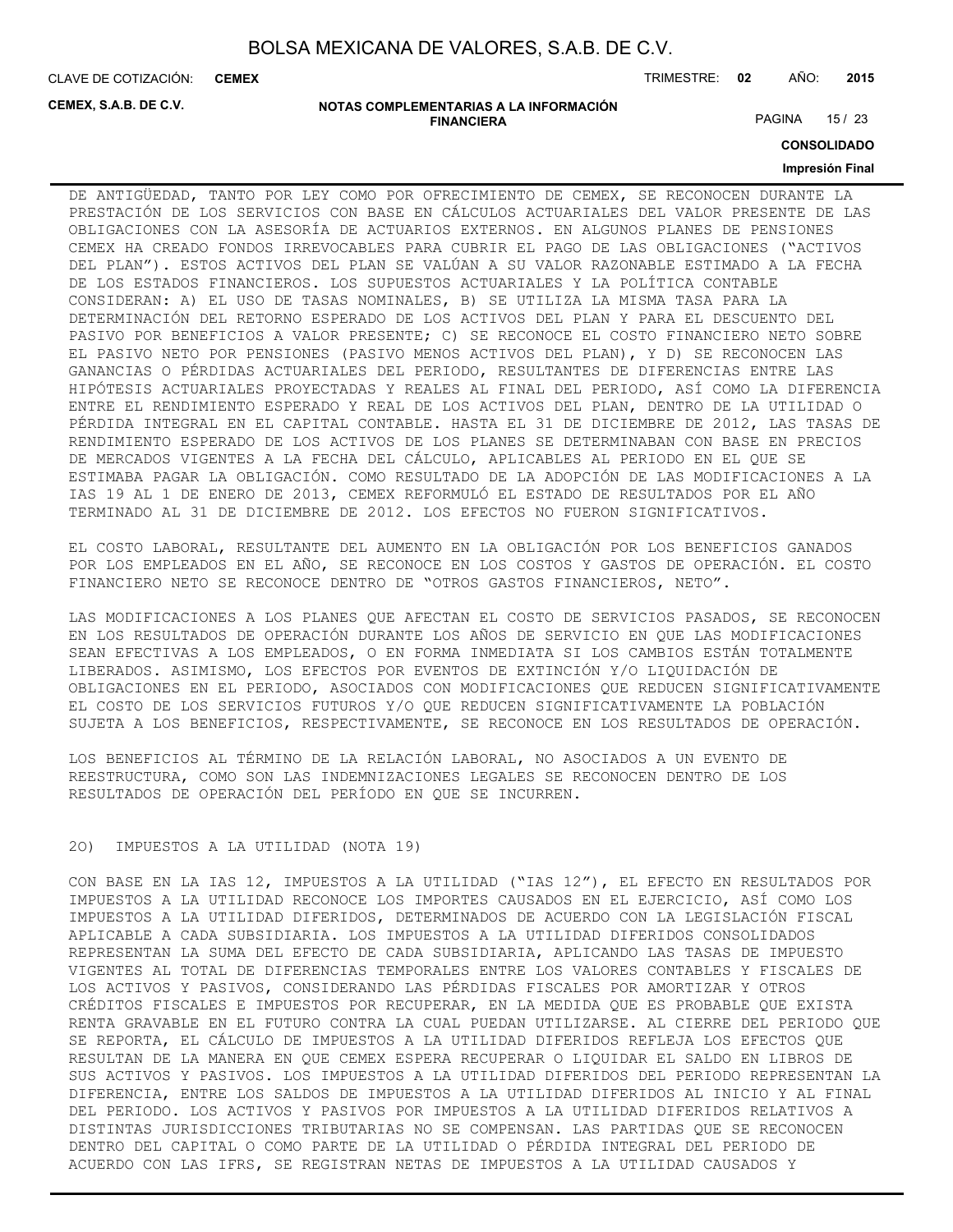CLAVE DE COTIZACIÓN: TRIMESTRE: **02** AÑO: **2015 CEMEX**

**CEMEX, S.A.B. DE C.V.**

#### **NOTAS COMPLEMENTARIAS A LA INFORMACIÓN FINANCIERA**

PAGINA 16 / 23

**CONSOLIDADO**

### **Impresión Final**

DIFERIDOS. EL EFECTO POR CAMBIOS EN LAS TASAS DE IMPUESTO VIGENTES SE RECONOCE EN EL PERIODO EN EL QUE ES OFICIAL EL CAMBIO DE TASA.

LOS ACTIVOS POR IMPUESTO DIFERIDOS SON ANALIZADOS A CADA FECHA DE REPORTE, Y SE REDUCEN, EN LA MEDIDA QUE SE CONSIDERA QUE NO SERÁ POSIBLE REALIZAR LOS BENEFICIOS RELACIONADOS. DENTRO DE DICHOS ANÁLISIS, CEMEX ANALIZA EL TOTAL DE PÉRDIDAS FISCALES INCLUIDAS EN LAS DECLARACIONES DE IMPUESTOS EN CADA PAÍS, QUE SE CONSIDERA NO SERÁN RECHAZADAS POR LAS AUTORIDADES CON BASE EN LA EVIDENCIA DISPONIBLE, ASÍ COMO LA PROBABILIDAD DE RECUPERARLAS ANTES DE SU VENCIMIENTO MEDIANTE LA GENERACIÓN DE RENTA GRAVABLE FUTURA. CUANDO SE CONSIDERA QUE ES ALTA LA PROBABILIDAD DE QUE LA AUTORIDAD FISCAL RECHACE EL MONTO DEL ACTIVO POR IMPUESTOS A LA UTILIDAD, CEMEX REDUCE EL MONTO DEL ACTIVO. CUANDO SE CONSIDERA QUE NO SERÁ POSIBLE UTILIZAR UN ACTIVO POR IMPUESTOS DIFERIDOS ANTES DE SU EXPIRACIÓN, CEMEX NO RECONOCE DICHO ACTIVO. AMBOS CASOS RESULTAN EN GASTO POR IMPUESTOS A LA UTILIDAD ADICIONAL EN EL PERIODO EN QUE SE EFECTÚE LA DETERMINACIÓN. PARA DETERMINAR LA PROBABILIDAD DE QUE LOS ACTIVOS POR IMPUESTOS A LA UTILIDAD SE REALIZARÁN, CEMEX CONSIDERA TODA LA EVIDENCIA NEGATIVA Y POSITIVA DISPONIBLE, INCLUYENDO ENTRE OTROS FACTORES, LAS CONDICIONES DEL MERCADO, LOS ANÁLISIS DE LA INDUSTRIA, LOS PLANES DE EXPANSIÓN, LAS PROYECCIONES DE RENTA GRAVABLE, EL VENCIMIENTO DE LAS PÉRDIDAS FISCALES, LA ESTRUCTURA DE IMPUESTOS Y LOS CAMBIOS ESPERADOS EN LA MISMA, LAS ESTRATEGIAS FISCALES Y LA REVERSIÓN FUTURA DE LAS DIFERENCIAS TEMPORALES. ASIMISMO, CADA PERIODO, CEMEX ANALIZA LAS VARIACIONES ENTRE SUS RESULTADOS REALES CONTRA LOS ESTIMADOS, PARA DETERMINAR SI DICHAS VARIACIONES AFECTAN LOS MONTOS DE DICHOS ACTIVOS, Y EN SU CASO, HACER LOS AJUSTES NECESARIOS CON BASE EN LA INFORMACIÓN RELEVANTE DISPONIBLE, LOS CUALES SE RECONOCEN EN LOS RESULTADOS DEL PERIODO EN QUE EFECTÚE LA DETERMINACIÓN. LOS EFECTOS DE IMPUESTOS A LA UTILIDAD DE POSICIONES FISCALES INCIERTAS SE RECONOCEN CUANDO ES MÁS-PROBABLE-QUE-NO QUE LA POSICIÓN SERÁ SUSTENTADA EN SUS MERITOS TÉCNICOS Y ASUMIENDO QUE LAS AUTORIDADES VAN A REVISAR CADA POSICIÓN Y TIENEN TOTAL CONOCIMIENTO

DE LA INFORMACIÓN RELEVANTE. ESTAS POSICIONES SE VALÚAN CON BASE EN UN MODELO ACUMULADO DE PROBABILIDAD. CADA POSICIÓN SE CONSIDERA INDIVIDUALMENTE, SIN MEDIR SU RELACIÓN CON OTRO PROCEDIMIENTO FISCAL. EL INDICADOR DE MÁS-PROBABLE-QUE-NO REPRESENTA UNA AFIRMACIÓN DE PARTE DE LA ADMINISTRACIÓN QUE CEMEX TIENE DERECHO A LOS BENEFICIOS ECONÓMICOS DE LA POSICIÓN FISCAL. SI UNA POSICIÓN FISCAL NO SE CONSIDERA MÁS-PROBABLE-QUE-NO DE SER SUSTENTADA, NO SE RECONOCEN LOS BENEFICIOS DE LA POSICIÓN. CEMEX RECONOCE LOS INTERESES Y MULTAS ASOCIADOS A BENEFICIOS FISCALES NO RECONOCIDOS COMO PARTE DEL GASTO POR IMPUESTOS A LA UTILIDAD EN LOS ESTADOS DE RESULTADOS CONSOLIDADOS.

#### 2P) CAPITAL CONTABLE

CAPITAL SOCIAL Y PRIMA EN COLOCACIÓN DE ACCIONES (NOTA 20A)

ESTOS RUBROS REPRESENTAN EL VALOR DE LAS APORTACIONES EFECTUADAS POR LOS ACCIONISTAS, E INCLUYEN LOS INCREMENTOS RELACIONADOS CON LA CAPITALIZACIÓN DE UTILIDADES RETENIDAS Y LOS PROGRAMAS DE COMPENSACIÓN A EJECUTIVOS EN CPOS, Y LA DISMINUCIÓN GENERADA POR LA RESTITUCIÓN DE UTILIDADES RETENIDAS.

### OTRAS RESERVAS DE CAPITAL (NOTA 20B)

AGRUPA LOS EFECTOS ACUMULADOS DE LAS PARTIDAS Y TRANSACCIONES QUE SE RECONOCEN TEMPORAL O PERMANENTEMENTE EN EL CAPITAL CONTABLE, E INCLUYE LOS ELEMENTOS PRESENTADOS EN EL ESTADO DE UTILIDAD (PÉRDIDA) INTEGRAL, EL CUAL REFLEJA LOS EFECTOS EN EL CAPITAL CONTABLE EN EL PERIODO QUE NO CONSTITUYERON APORTACIONES DE, O DISTRIBUCIONES A LOS ACCIONISTAS. LAS PARTIDAS MÁS IMPORTANTES DENTRO DE "OTRAS RESERVAS DE CAPITAL" DURANTE LOS PERIODOS QUE SE REPORTAN SON LAS SIGUIENTES: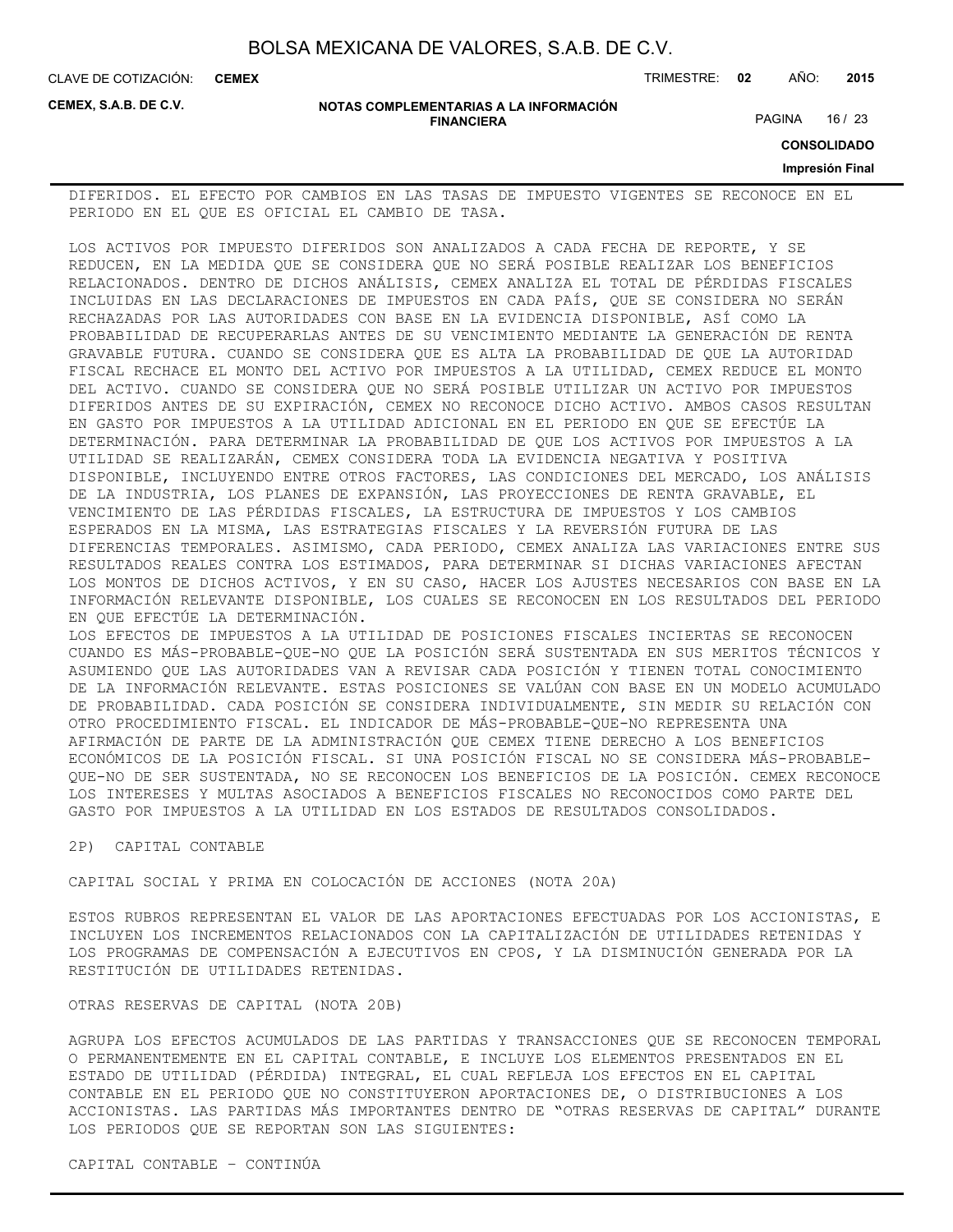CLAVE DE COTIZACIÓN: TRIMESTRE: **02** AÑO: **2015 CEMEX**

**CEMEX, S.A.B. DE C.V.**

**NOTAS COMPLEMENTARIAS A LA INFORMACIÓN FINANCIERA**

PAGINA 17 / 23

**CONSOLIDADO**

**Impresión Final**

PARTIDAS DE "OTRAS RESERVAS DE CAPITAL" DENTRO DE LA PÉRDIDA INTEGRAL:

• EL RESULTADO POR CONVERSIÓN DE LOS ESTADOS FINANCIEROS DE SUBSIDIARIAS EXTRANJERAS, NETO DE: A) LAS FLUCTUACIONES CAMBIARIAS DE DEUDA EN MONEDA EXTRANJERA IDENTIFICADA CON LA ADQUISICIÓN DE SUBSIDIARIAS EN EL EXTRANJERO; Y B) LAS FLUCTUACIONES CAMBIARIAS DE SALDOS ENTRE PARTES RELACIONADAS EN MONEDA EXTRANJERA QUE TIENEN NATURALEZA DE INVERSIÓN DE LARGO PLAZO (NOTA 2D);

• LA PORCIÓN EFECTIVA DE LOS EFECTOS POR VALUACIÓN Y REALIZACIÓN DE INSTRUMENTOS FINANCIEROS DERIVADOS DE COBERTURA SOBRE FLUJOS DE EFECTIVO, QUE SE RECONOCEN TEMPORALMENTE EN EL CAPITAL (NOTA 2L);

• LOS CAMBIOS EN VALUACIÓN DURANTE LA TENENCIA DE INVERSIONES DISPONIBLES PARA LA VENTA Y HASTA SU DISPOSICIÓN (NOTA 2H); Y

• LOS EFECTOS DE IMPUESTOS A LA UTILIDAD CAUSADOS Y DIFERIDOS DEL PERIODO, PROVENIENTES DE PARTIDAS CUYOS EFECTOS SE RECONOCEN DIRECTAMENTE EN EL CAPITAL.

PARTIDAS DE "OTRAS RESERVAS DE CAPITAL" FUERA DE LA PÉRDIDA INTEGRAL:

• EFECTOS RELATIVOS A LA PARTICIPACIÓN CONTROLADORA POR CAMBIOS O TRANSACCIONES QUE AFECTAN A LA TENENCIA DE LA PARTICIPACIÓN NO CONTROLADORA EN LAS SUBSIDIARIAS CONSOLIDADAS DE CEMEX;

• EFECTOS ATRIBUIBLES A LA PARTICIPACIÓN CONTROLADORA POR INSTRUMENTOS FINANCIEROS EMITIDOS POR ENTIDADES CONSOLIDADAS QUE CALIFICAN COMO INSTRUMENTOS DE CAPITAL, COMO ES EL CASO DEL CUPÓN QUE PAGAN LAS NOTAS PERPETUAS;

• EL COMPONENTE DE CAPITAL DETERMINADO AL MOMENTO DE LA EMISIÓN O CLASIFICACIÓN DE NOTAS CONVERTIBLES OBLIGATORIAMENTE U OPCIONALMENTE EN ACCIONES DE LA CONTROLADORA (NOTA 16B) Y QUE CALIFICAN BAJO IFRS COMO INSTRUMENTOS FINANCIEROS CON CARACTERÍSTICAS DE PASIVO Y CAPITAL (NOTA 2L). AL MOMENTO DE LA CONVERSIÓN, ESTE MONTO SERÁ RECLASIFICADO A LOS RUBROS DE CAPITAL SOCIAL Y PRIMA EN COLOCACIÓN DE ACCIONES; Y • LA CANCELACIÓN DE LOS CPOS QUE SE ENCUENTRAN EN LA TESORERÍA DE LA CONTROLADORA Y DE LAS SUBSIDIARIAS.

UTILIDADES RETENIDAS (NOTA 20C)

REPRESENTA LOS RESULTADOS NETOS ACUMULADOS DE LOS PERIODOS CONTABLES ANTERIORES, NETO DE: A) LOS DIVIDENDOS DECRETADOS A LOS ACCIONISTAS; B) LA CAPITALIZACIÓN DE UTILIDADES RETENIDAS; C) LOS EFECTOS GENERADOS POR LA ADOPCIÓN INICIAL DE LAS IFRS EN CEMEX AL 1 DE ENERO DE 2010; Y D) EN SU CASO, LA RESTITUCIÓN DE UTILIDADES RETENIDAS PROVENIENTE DE OTRO RENGLÓN DENTRO DE CAPITAL CONTABLE.

PARTICIPACIÓN NO CONTROLADORA Y NOTAS PERPETUAS (NOTA 20D)

INCLUYE LA PARTICIPACIÓN NO CONTROLADORA EN LOS RESULTADOS Y EL CAPITAL DE SUBSIDIARIAS CONSOLIDADAS, ASÍ COMO EL VALOR NOMINAL A LA FECHA DE LOS ESTADOS FINANCIEROS DE LAS NOTAS PERPETUAS EMITIDAS POR ENTIDADES CONSOLIDADAS QUE CALIFICAN COMO INSTRUMENTOS DE CAPITAL POR: A) NO EXISTIR LA OBLIGACIÓN CONTRACTUAL DE ENTREGAR EFECTIVO U OTRO ACTIVO FINANCIERO; B) NO TENER FECHA ESTABLECIDA DE PAGO; Y C) TENER LA OPCIÓN UNILATERAL DE DIFERIR INDETERMINADAMENTE LOS PAGOS DE INTERÉS O DIVIDENDO PREFERENTE.

2Q) RECONOCIMIENTO DE INGRESOS (NOTA 3)

LAS VENTAS NETAS CONSOLIDADAS REPRESENTAN EL VALOR, ANTES DE IMPUESTOS SOBRE VENTAS, DE LOS INGRESOS POR PRODUCTOS Y SERVICIOS VENDIDOS POR CEMEX COMO PARTE DE SUS ACTIVIDADES ORDINARIAS, DESPUÉS DE LA ELIMINACIÓN DE TRANSACCIONES ENTRE PARTES RELACIONADAS, Y SE CUANTIFICAN AL VALOR RAZONABLE DE LA CONTRAPRESTACIÓN EN EFECTIVO RECIBIDA, O POR COBRAR, DISMINUYENDO CUALQUIER DESCUENTO O REEMBOLSO POR VOLUMEN OTORGADO SOBRE LA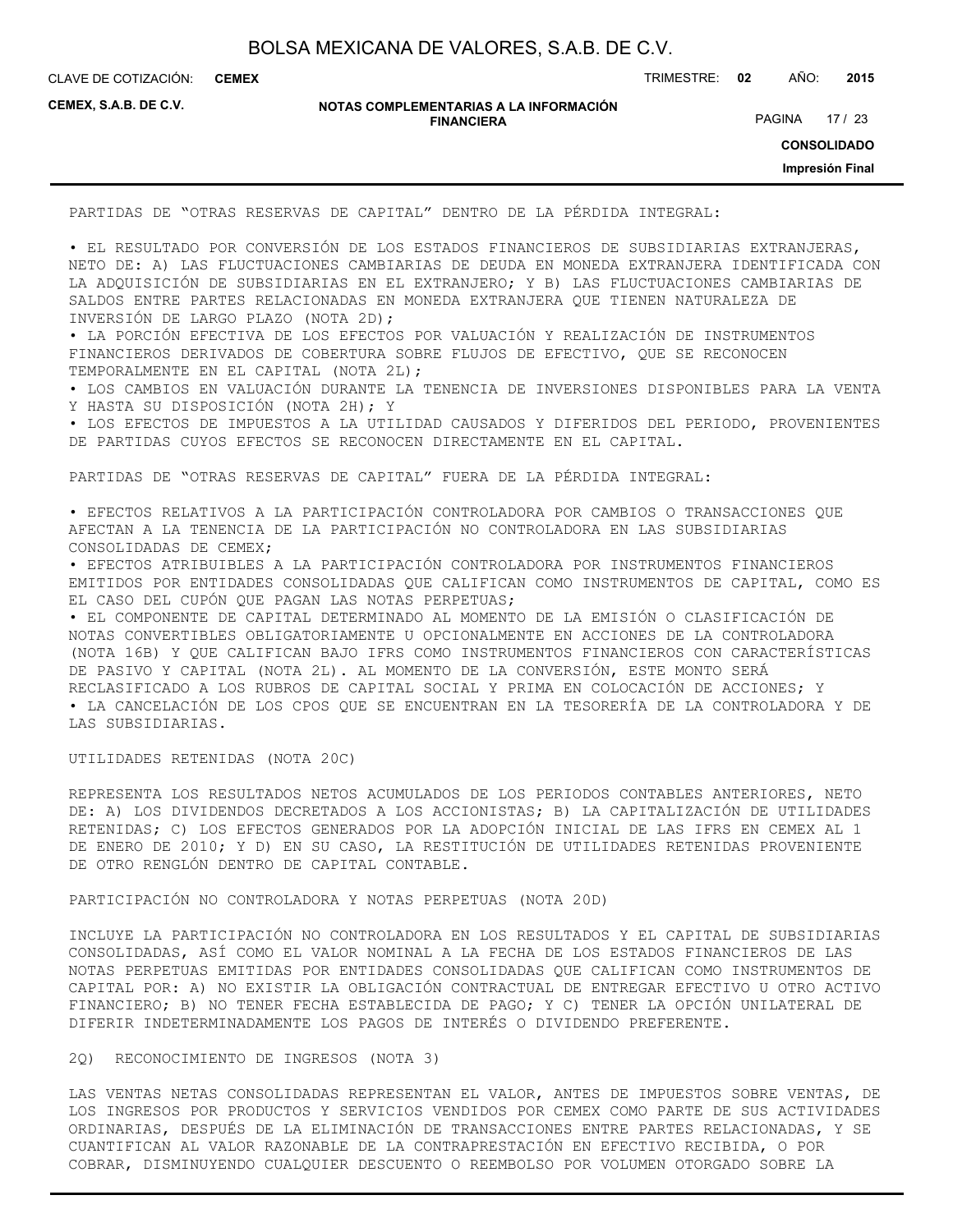CLAVE DE COTIZACIÓN: TRIMESTRE: **02** AÑO: **2015 CEMEX**

**CEMEX, S.A.B. DE C.V.**

**NOTAS COMPLEMENTARIAS A LA INFORMACIÓN FINANCIERA**

PAGINA 18 / 23

**CONSOLIDADO**

**Impresión Final**

### VENTA.

LOS INGRESOS POR VENTAS DE BIENES Y SERVICIOS SE RECONOCEN UNA VEZ REALIZADA LA ENTREGA DEL BIEN O LA PRESTACIÓN DEL SERVICIO RELACIONADO Y NO EXISTE NINGUNA CONDICIÓN O INCERTIDUMBRE QUE PUDIERA IMPLICAR SU REVERSIÓN, Y LOS CLIENTES HAN ASUMIDO EL RIESGO DE PÉRDIDAS. LOS INGRESOS POR ACTIVIDADES DE COMERCIALIZACIÓN, EN LAS CUALES CEMEX ADQUIERE PRODUCTOS TERMINADOS DE UN TERCERO Y LOS VENDE SUBSECUENTEMENTE A OTRO TERCERO, SE RECONOCEN EN UNA BASE BRUTA, CONSIDERANDO QUE CEMEX ASUME EL RIESGO DE PROPIEDAD SOBRE LOS PRODUCTOS COMPRADOS Y NO ACTÚA COMO AGENTE O COMISIONISTA.

LOS INGRESOS Y COSTOS ASOCIADOS CON CONTRATOS DE CONSTRUCCIÓN DE ACTIVOS SE RECONOCEN EN LOS RESULTADOS DEL PERIODO EN QUE SE DESARROLLAN LOS TRABAJOS CON BASE EN EL PORCENTAJE O GRADO DE AVANCE DE OBRA AL CIERRE DEL PERIODO, CONSIDERANDO QUE: A) SE HAN ACORDADO LOS DERECHOS DE CADA CONTRAPARTE RESPECTO DEL ACTIVO QUE SE CONSTRUYE; B) SE HA FIJADO EL PRECIO QUE SERÁ INTERCAMBIADO; C) SE HAN ESTABLECIDO LA FORMA Y TÉRMINOS PARA SU LIQUIDACIÓN; D) SE TIENE UN CONTROL EFECTIVO DE LOS COSTOS INCURRIDOS Y POR INCURRIR PARA COMPLETAR EL ACTIVO; Y E) ES PROBABLE QUE SE RECIBIRÁN LOS BENEFICIOS ASOCIADOS AL CONTRATO.

#### RECONOCIMIENTO DE INGRESOS - CONTINÚA

EL PORCENTAJE DE AVANCE DE LOS CONTRATOS DE CONSTRUCCIÓN REPRESENTA LA PROPORCIÓN DE LOS COSTOS DEL CONTRATO INCURRIDOS POR EL TRABAJO EJECUTADO HASTA LA FECHA SOBRE DE LOS COSTOS TOTALES ESTIMADOS DEL CONTRATO, O EL AVANCE FÍSICO DE LA OBRA MEDIANTE MUESTREOS SOBRE EL TRABAJO DEL CONTRATO, EL QUE MEJOR REFLEJE EL PORCENTAJE DE AVANCE BAJO LAS CIRCUNSTANCIAS PARTICULARES. LOS PAGOS POR AVANCE Y LOS ANTICIPOS RECIBIDOS DE CLIENTES NO REPRESENTAN EL TRABAJO DESARROLLADO Y SE RECONOCEN COMO ANTICIPOS DE CLIENTES DE CORTO O LARGO PLAZO, SEGÚN CORRESPONDA.

2R) COSTO DE VENTAS, GASTOS DE ADMINISTRACIÓN Y VENTA Y GASTOS DE DISTRIBUCIÓN

EL COSTO DE VENTAS REPRESENTA EL COSTO DE PRODUCCIÓN DE LOS INVENTARIOS AL MOMENTO DE SU VENTA, INCLUYENDO LA DEPRECIACIÓN, AMORTIZACIÓN Y AGOTAMIENTO DE LOS ACTIVOS PRODUCTIVOS Y LOS GASTOS DE ALMACENAJE EN LAS PLANTAS PRODUCTORAS. EL COSTO DE VENTAS EXCLUYE LOS GASTOS DEL PERSONAL, EQUIPO Y SERVICIOS ASOCIADOS A LAS ACTIVIDADES DE VENTA, ASÍ COMO LOS GASTOS DE ALMACENAJE EN LOS PUNTOS DE VENTA, LOS CUALES SE INCLUYEN EN LOS GASTOS DE ADMINISTRACIÓN Y VENTA. EL COSTO DE VENTAS INCLUYE LOS GASTOS DE FLETE DE MATERIAS PRIMAS EN LAS PLANTAS Y LOS GASTOS DE ENTREGA DE CEMEX EN EL NEGOCIO DE CONCRETO, NO OBSTANTE, EL COSTO DE VENTAS EXCLUYE LOS GASTOS DE FLETE DE PRODUCTOS TERMINADOS ENTRE PLANTAS Y PUNTOS DE VENTA Y ENTRE LOS PUNTOS DE VENTA Y LAS UBICACIONES DE LOS CLIENTES, LOS CUALES SE RECONOCEN EN EL RENGLÓN DE GASTOS DE DISTRIBUCIÓN. EN 2014, 2013 Y 2012, LOS GASTOS DE VENTA, INCLUIDOS EN EL RUBRO DE GASTOS DE ADMINISTRACIÓN Y VENTA, ASCENDIERON A \$6,218, \$8,120, \$7,946, RESPECTIVAMENTE.

2S) PAGOS A EJECUTIVOS BASADOS EN ACCIONES (NOTA 21)

CON BASE EN LA IFRS 2, PAGOS BASADOS EN ACCIONES ("IFRS 2"), LOS INSTRUMENTOS BASADOS EN ACCIONES DE LA CONTROLADORA Y/O ALGUNA SUBSIDIARIA OTORGADOS A EJECUTIVOS SE CALIFICAN COMO INSTRUMENTOS DE CAPITAL, CUANDO LOS SERVICIOS RECIBIDOS SE LIQUIDAN ENTREGANDO ACCIONES; O COMO INSTRUMENTOS DE PASIVO, CUANDO CEMEX SE COMPROMETE A LIQUIDAR EL VALOR INTRÍNSECO DEL INSTRUMENTO AL SER EJERCIDO, EL CUAL REPRESENTA LA APRECIACIÓN ENTRE EL PRECIO DE MERCADO DE LA ACCIÓN Y EL PRECIO DE EJERCICIO DEL INSTRUMENTO. EL COSTO DE LOS INSTRUMENTOS DE CAPITAL REFLEJA SU VALOR RAZONABLE AL MOMENTO QUE SE OTORGAN, Y SE RECONOCE EN LOS RESULTADOS DURANTE EL PERIODO EN QUE LOS EJECUTIVOS DEVENGAN LOS DERECHOS DE EJERCICIO. LOS INSTRUMENTOS DE PASIVO SE RECONOCEN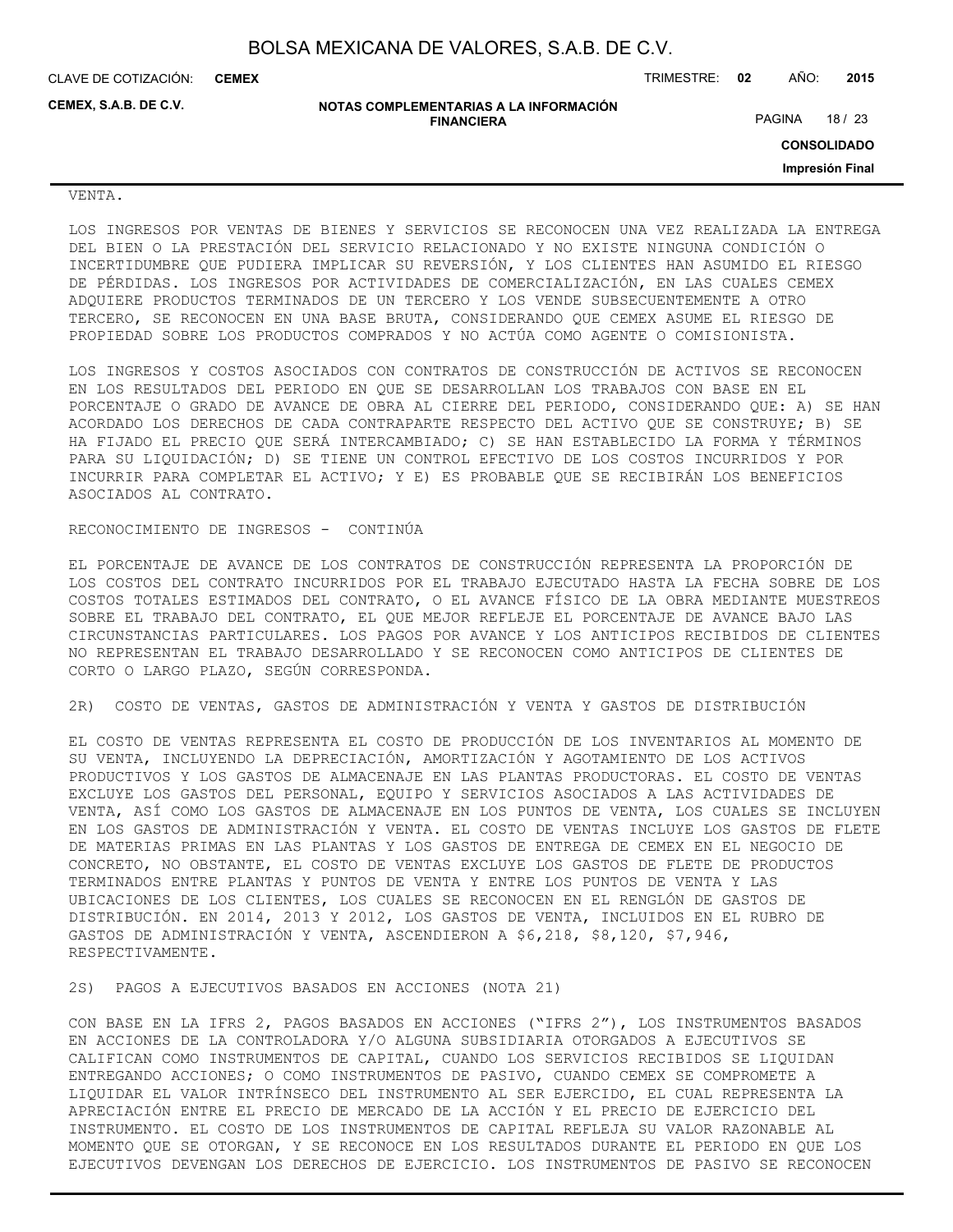CLAVE DE COTIZACIÓN: TRIMESTRE: **02** AÑO: **2015 CEMEX**

**CEMEX, S.A.B. DE C.V.**

#### **NOTAS COMPLEMENTARIAS A LA INFORMACIÓN FINANCIERA**

PAGINA 19 / 23

**CONSOLIDADO**

#### **Impresión Final**

A SU VALOR RAZONABLE EN CADA FECHA DE REPORTE, RECONOCIENDO EN LOS RESULTADOS DE OPERACIÓN LOS CAMBIOS EN VALUACIÓN. CEMEX DETERMINA EL VALOR RAZONABLE DE OPCIONES POR MEDIO DEL MODELO FINANCIERO BINOMIAL DE VALUACIÓN DE OPCIONES.

#### 2T) DERECHOS DE EMISIÓN

EN ALGUNOS PAÍSES DONDE CEMEX OPERA, COMO ES EL CASO DE LOS PAÍSES DE LA COMUNIDAD EUROPEA ("CE"), SE HAN ESTABLECIDO MECANISMOS PARA LA REDUCCIÓN DE EMISIONES DE BIÓXIDO DE CARBONO ("CO2"), MEDIANTE LAS CUALES LOS PRODUCTORES DEBEN ENTREGAR A LAS AUTORIDADES AMBIENTALES AL TÉRMINO DE CADA PERIODO DE CUMPLIMIENTO, DERECHOS DE EMISIÓN POR UN VOLUMEN EQUIVALENTE A LAS TONELADAS DE CO2 EMITIDO. DESDE EL INICIO DE ESTE MECANISMO EN LA CE, LAS AUTORIDADES HAN OTORGADO UN DETERMINADO NÚMERO DE DERECHOS DE EMISIÓN SIN COSTO A LAS COMPAÑÍAS, LAS CUALES DEBEN ADQUIRIR DERECHOS DE EMISIÓN ADICIONALES PARA CUBRIR ALGÚN DÉFICIT ENTRE SUS EMISIONES REALES DE CO2 DURANTE EL PERIODO DE CUMPLIMIENTO Y LOS DERECHOS DE EMISIÓN RECIBIDOS, O BIEN, PUEDEN DISPONER DE ALGÚN EXCEDENTE DE DERECHOS EN EL MERCADO. EN ADICIÓN, LA CONVENCIÓN PARA EL CAMBIO CLIMÁTICO DE LAS NACIONES UNIDAS ("UNFCCC") OTORGA CERTIFICADOS DE REDUCCIÓN DE EMISIONES ("CERS") A PROYECTOS CALIFICADOS DE REDUCCIÓN DE EMISIONES DE CO2. LOS CERS PUEDEN UTILIZARSE EN CIERTA PROPORCIÓN PARA LIQUIDAR DERECHOS DE EMISIÓN EN LA CE. CEMEX PARTICIPA ACTIVAMENTE EN EL DESARROLLO DE PROYECTOS DE REDUCCIÓN DE EMISIONES DE CO2. ALGUNOS DE ESTOS PROYECTOS GENERAN CERS.

CEMEX NO MANTIENE DERECHOS DE EMISIÓN, CERS Y/O ENTRA EN TRANSACCIONES FORWARD CON FINES DE NEGOCIACIÓN. EN AUSENCIA DE UNA IFRS QUE DEFINA EL TRATAMIENTO CONTABLE DE ESTOS ESQUEMAS, CEMEX CONTABILIZA LOS EFECTOS ASOCIADOS CON LOS MECANISMOS DE REDUCCIÓN DE EMISIONES DE CO2 DE LA SIGUIENTE MANERA:

• LOS DERECHOS DE EMISIÓN OTORGADOS POR LOS GOBIERNOS NO SE RECONOCEN EN EL BALANCE GENERAL DEBIDO A QUE SU COSTO ES CERO.

• LOS INGRESOS POR VENTAS DE DERECHOS DE EMISIÓN EXCEDENTES SE RECONOCEN DISMINUYENDO EL COSTO DE VENTAS. TRATÁNDOSE DE VENTAS FORWARD, EL INGRESO SE RECONOCE HASTA EL MOMENTO EN QUE SE EFECTÚA LA ENTREGA FÍSICA DE LOS CERTIFICADOS.

• LOS DERECHOS DE EMISIÓN Y CERS ADQUIRIDOS PARA CUBRIR EMISIONES DE CO2 SE RECONOCEN AL COSTO COMO ACTIVOS INTANGIBLES Y SE AMORTIZAN AL COSTO DE VENTAS DURANTE EL PERIODO DE EMISIÓN. TRATÁNDOSE DE COMPRAS FORWARD, EL ACTIVO SE RECONOCE HASTA EL MOMENTO EN QUE SE RECIBEN FÍSICAMENTE LOS CERTIFICADOS.

• SE RECONOCE UNA PROVISIÓN CONTRA EL COSTO DE VENTAS CUANDO EL ESTIMADO DE EMISIONES DE CO2 SE ESPERA QUE EXCEDA EL NÚMERO DE DERECHOS DE EMISIÓN RECIBIDOS, NETA DE ALGÚN BENEFICIO QUE SE OBTENGA EN OPERACIONES DE INTERCAMBIO DE DERECHOS DE EMISIÓN POR CERS.

### DERECHOS DE EMISIÓN – CONTINÚA

• LOS CERS RECIBIDOS DE PARTE DE LA UNFCCC SE RECONOCEN COMO ACTIVOS INTANGIBLES A SU COSTO DE DESARROLLO, QUE REFIERE PRINCIPALMENTE A LOS GASTOS DE GESTIÓN INCURRIDOS PARA LA OBTENCIÓN DE DICHOS CERS.

EL EFECTO COMBINADO DE UTILIZAR COMBUSTIBLES ALTERNOS QUE REDUCEN LA EMISIÓN DE CO2 Y DE LA BAJA EN LOS VOLÚMENES DE CEMENTO PRODUCIDOS EN LA CE, HA GENERADO EXCEDENTES DE DERECHOS DE EMISIÓN SOBRE LAS EMISIONES DE CO2 ESTIMADAS EN LOS AÑOS RECIENTES. DURANTE 2014, 2013 Y 2012, NO EXISTIERON VENTAS DE DERECHOS DE EMISIÓN A TERCEROS.

2U) CONCENTRACIÓN DE CRÉDITO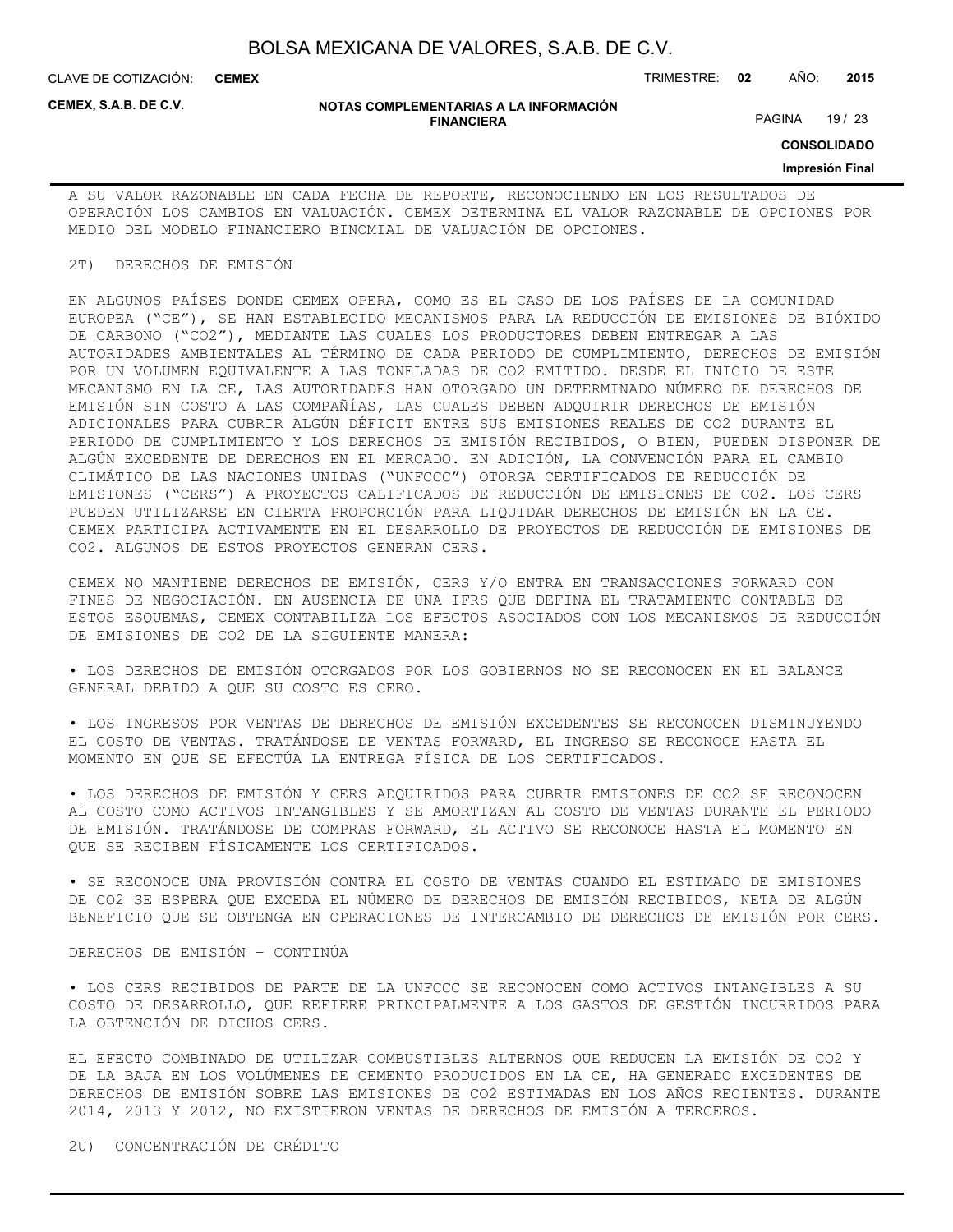**CEMEX**

CLAVE DE COTIZACIÓN: TRIMESTRE: **02** AÑO: **2015**

**CEMEX, S.A.B. DE C.V.**

#### **NOTAS COMPLEMENTARIAS A LA INFORMACIÓN FINANCIERA**

PAGINA 20 / 23

**CONSOLIDADO**

#### **Impresión Final**

CEMEX VENDE SUS PRODUCTOS PRINCIPALMENTE A DISTRIBUIDORES DE LA INDUSTRIA DE LA CONSTRUCCIÓN, SIN UNA CONCENTRACIÓN GEOGRÁFICA ESPECÍFICA DENTRO DE LOS PAÍSES EN LOS QUE CEMEX OPERA. AL Y POR LOS AÑOS TERMINADOS EL 31 DE DICIEMBRE DE 2014, 2013 Y 2012, NINGÚN CLIENTE EN LO INDIVIDUAL TENÍA UNA PARTICIPACIÓN SIGNIFICATIVA EN LOS IMPORTES REPORTADOS DE VENTAS O EN LOS SALDOS DE CLIENTES. ASIMISMO, NO EXISTE CONCENTRACIÓN SIGNIFICATIVA EN ALGÚN PROVEEDOR ESPECÍFICO POR LA COMPRA DE MATERIAS PRIMAS.

#### 2V) NUEVAS IFRS AUN NO ADOPTADAS

EXISTEN DIVERSAS IFRS EMITIDAS A LA FECHA DE ESTOS ESTADOS FINANCIEROS, QUE AÚN NO HAN SIDO ADOPTADAS, LAS CUALES SE DESCRIBEN A CONTINUACIÓN. EXCEPTO CUANDO SE MENCIONA LO CONTRARIO, CEMEX CONSIDERA ADOPTAR ESTAS IFRS EN LAS FECHAS EN QUE SON EFECTIVAS.

• IFRS 9, INSTRUMENTOS FINANCIEROS: CLASIFICACIÓN Y VALUACIÓN ("IFRS 9"). FASE 1: DURANTE 2009 Y 2010, EL IASB EMITIÓ LOS CAPÍTULOS DE LA IFRS 9 RELACIONADOS CON LA CLASIFICACIÓN Y VALUACIÓN DE LOS ACTIVOS Y PASIVOS FINANCIEROS, Y EMITIÓ CIERTAS MODIFICACIONES EN JULIO DE 2014 PARA LA CLASIFICACIÓN Y VALUACIÓN DE ACTIVOS FINANCIEROS. FASE 2: EN JULIO DE 2014, EL IASB INCORPORÓ A LA IFRS 9 LOS REQUERIMIENTOS RELACIONADOS CON LA CONTABILIZACIÓN DE PÉRDIDAS DE CRÉDITO ESPERADAS EN LOS ACTIVOS FINANCIEROS Y EN LOS COMPROMISOS PARA EXTENDER CRÉDITO DE LA ENTIDAD. FASE 3: EN NOVIEMBRE DE 2013, EL IASB INCORPORÓ A LA IFRS 9 LOS REQUERIMIENTOS ASOCIADOS A LA CONTABILIDAD DE COBERTURAS. LA INTENCIÓN DEL IASB ES QUE LA IFRS 9 REEMPLAZARÁ A LA IAS 39 EN SU TOTALIDAD. LA IFRS 9 REQUIERE A UNA ENTIDAD A RECONOCER UN ACTIVO FINANCIERO O UN PASIVO FINANCIERO, SOLO HASTA EL MOMENTO EN QUE LA ENTIDAD ES PARTE DEL CONTRATO DE DICHO INSTRUMENTO. EN EL RECONOCIMIENTO INICIAL, LA ENTIDAD DEBE VALUAR EL ACTIVO FINANCIERO O PASIVO FINANCIERO A SU VALOR RAZONABLE, MÁS O MENOS, EN EL CASO DE UN ACTIVO FINANCIERO O PASIVO FINANCIERO NO RECONOCIDO A VALOR RAZONABLE A TRAVÉS DE LOS RESULTADOS, LOS COSTOS DIRECTOS DE TRANSACCIÓN ASOCIADOS CON LA ADQUISICIÓN DEL ACTIVO O LA EMISIÓN DEL PASIVO, E INCLUYE UNA CATEGORÍA DE ACTIVOS FINANCIEROS A VALOR RAZONABLE A TRAVÉS DE LA UTILIDAD (PÉRDIDA) INTEGRAL PARA INSTRUMENTOS DE DEUDA SIMPLES. EN RELACIÓN A LOS REQUERIMIENTOS PARA MEDIR EL DETERIORO, LA IFRS 9 ELIMINA EL LÍMITE ESTABLECIDO POR LA IAS 39 PARA EL RECONOCIMIENTO DE UNA PÉRDIDA DE CRÉDITO. BAJO EL MODELO DE DETERIORO EN LA IFRS 9, NO ES NECESARIO QUE DEBA OCURRIR UN EVENTO DE CRÉDITO PARA QUE SE RECONOZCAN LAS PÉRDIDAS DE CRÉDITO, EN SU LUGAR, LA ENTIDAD DEBE RECONOCER LAS PÉRDIDAS DE CRÉDITO ESPERADAS, Y LOS CAMBIOS EN DICHAS PÉRDIDAS DE CRÉDITO ESPERADAS A TRAVÉS DEL ESTADO DE RESULTADOS. EN RELACIÓN A LAS ACTIVIDADES DE COBERTURA, LA IFRS 9 ALINEA LA CONTABILIDAD DE COBERTURAS MÁS ESTRECHAMENTE CON LA ADMINISTRACIÓN DE RIESGOS DE LA ENTIDAD CON BASE EN UN MODELO BASADO EN PRINCIPIOS. NO OBSTANTE, EL IASB PERMITE A LAS ENTIDADES ELEGIR LA POLÍTICA CONTABLE DE APLICAR LOS REQUERIMIENTOS DE CONTABILIDAD DE COBERTURAS DE LA IFRS 9, O BIEN, SEGUIR APLICANDO LOS REQUERIMIENTOS DE CONTABILIDAD DE COBERTURAS EXISTENTES DE LA IAS 39, HASTA QUE EL IASB FINALICE SU PROYECTO DE CONTABILIDAD PARA MACRO COBERTURAS. LA IFRS 9 ES EFECTIVA A PARTIR DEL 1 DE ENERO DE 2018, PERMITIÉNDOSE SU APLICACIÓN ANTICIPADA. SI UNA ENTIDAD ELIGE APLICAR LA IFRS 9 ANTICIPADAMENTE, DEBE APLICAR TODOS LOS REQUERIMIENTOS DE LA NORMA AL MISMO TIEMPO. CEMEX EVALÚA ACTUALMENTE EL IMPACTO QUE LA IFRS 9 TENDRÁ SOBRE LA CLASIFICACIÓN Y VALUACIÓN DE SUS ACTIVOS Y PASIVOS FINANCIEROS, DETERIORO DE ACTIVOS FINANCIEROS Y ACTIVIDADES DE COBERTURA. EN FORMA PRELIMINAR, CEMEX NO ESPERA UN EFECTO SIGNIFICATIVO. NO OBSTANTE, NO SE CONSIDERA LA APLICACIÓN ANTICIPADA DE LA IFRS 9.

### NUEVAS IFRS AUN NO ADOPTADAS - CONTINÚA

• EN MAYO DE 2014, EL IASB EMITIÓ LA IFRS 15, INGRESOS DE CONTRATOS CON CLIENTES ("IFRS 15). EL PRINCIPIO CENTRAL DE LA IFRS 15 ES QUE UNA ENTIDAD RECONOCE INGRESOS PARA EVIDENCIAR LA TRANSFERENCIA DE BIENES O SERVICIOS PROMETIDOS A LOS CLIENTES, POR UN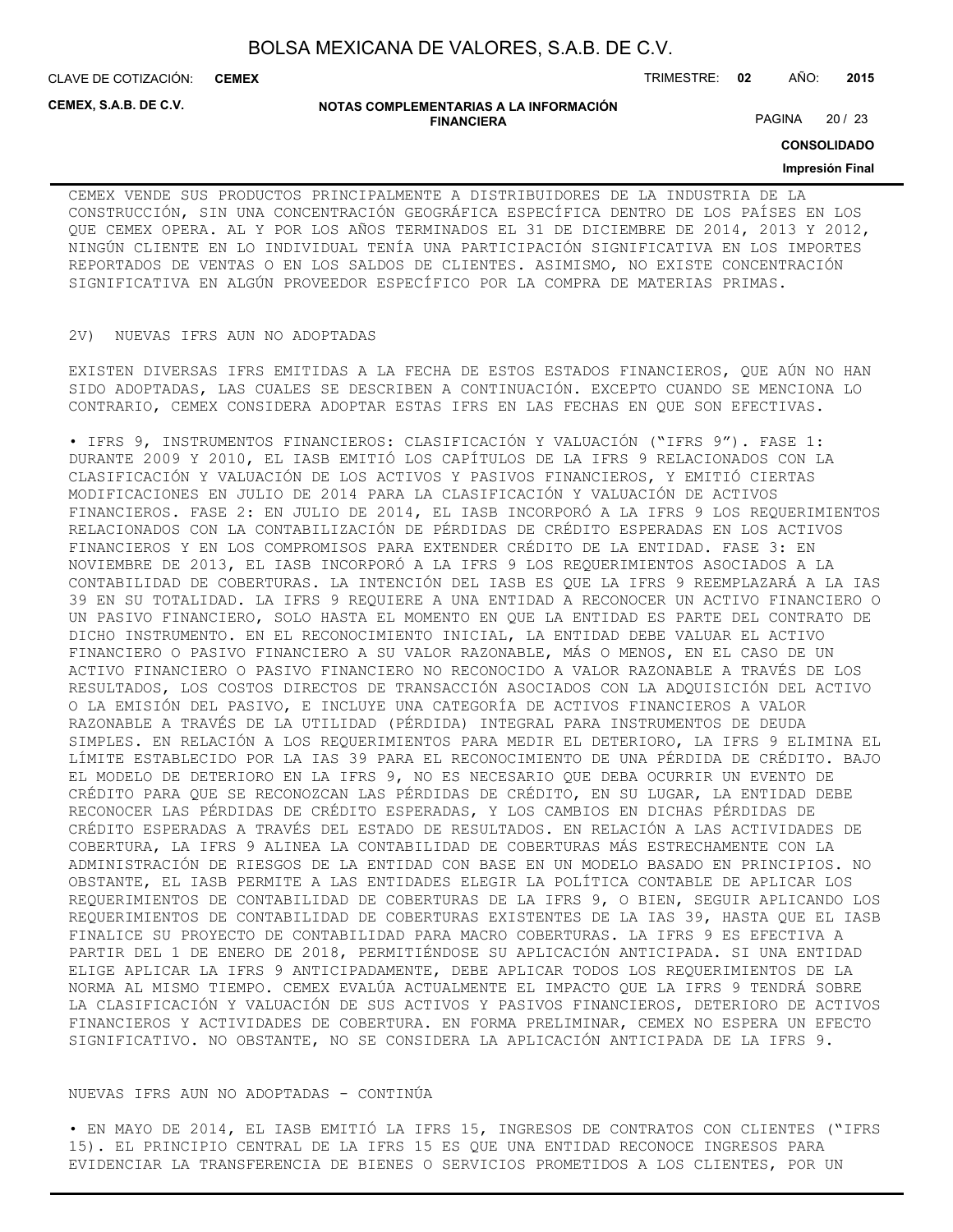CLAVE DE COTIZACIÓN: TRIMESTRE: **02** AÑO: **2015 CEMEX**

**CEMEX, S.A.B. DE C.V.**

#### **NOTAS COMPLEMENTARIAS A LA INFORMACIÓN FINANCIERA**

PAGINA 21 / 23

**CONSOLIDADO**

### **Impresión Final**

MONTO QUE REFLEJA LA CONTRAPRESTACIÓN QUE LA ENTIDAD ESPERA QUE SE HA GANADO A CAMBIO DE DICHOS BIENES Y SERVICIOS, SIGUIENDO UN MODELO DE CINCO PASOS: PASO 1: IDENTIFICAR EL (LOS) CONTRATO(S) CON EL CLIENTE, REFLEJADO POR ACUERDOS ENTRE DOS O MÁS PARTES QUE CREAN DERECHOS Y OBLIGACIONES EXIGIBLES; PASO 2: IDENTIFICAR LOS ENTREGABLES DENTRO DEL CONTRATO, CONSIDERANDO QUE SI UN CONTRATO INCLUYE PROMESAS DE TRANSFERIR DISTINTOS BIENES Y SERVICIOS AL CLIENTE, DICHAS PROMESAS SON DISTINTOS ENTREGABLES Y DEBEN CONTABILIZARSE POR SEPARADO; PASO 3: DETERMINAR EL PRECIO DE LA TRANSACCIÓN, REPRESENTADO POR EL MONTO ESTABLECIDO EN EL CONTRATO QUE LA EMPRESA ESPERA QUE SE HA GANADO A CAMBIO DE LA TRANSFERENCIA DE LOS BIENES Y SERVICIOS PROMETIDOS AL CLIENTE; PASO 4: DISTRIBUIR EL PRECIO DE LA TRANSACCIÓN A LOS ENTREGABLES DENTRO DEL CONTRATO, SOBRE LA BASE DEL PRECIO DE VENTA RELATIVO INDIVIDUALMENTE CONSIDERADO DE CADA BIEN O SERVICIO PROMETIDO EN EL CONTRATO; Y PASO 5: RECONOCER INGRESOS CUANDO (O EN LA MEDIDA QUE) LA ENTIDAD SATISFACE LOS ENTREGABLES, MEDIANTE LA TRANSFERENCIA AL CLIENTE DE LOS BIENES Y SERVICIOS PROMETIDOS (CUANDO EL CLIENTE OBTIENE CONTROL DEL BIEN O SERVICIO). UN ENTREGABLE PUEDE SER SATISFECHO EN UN PUNTO EN EL TIEMPO (COMÚNMENTE EN PROMESAS DE ENTREGAR BIENES AL CLIENTE) O DURANTE UN PERIODO DE TIEMPO (COMÚNMENTE EN PROMESAS DE PRESTAR SERVICIOS AL CLIENTE). LA IFRS 15 TAMBIÉN INCLUYE REQUERIMIENTOS DE DIVULGACIÓN PARA PROVEER AL USUARIO DE LOS ESTADOS FINANCIEROS CON INFORMACIÓN INTEGRAL RESPECTO DE LA NATURALEZA, MONTO, PERIODICIDAD E INCERTIDUMBRE DE LOS INGRESOS Y LOS FLUJOS DE EFECTIVO RESULTANTES DE LOS CONTRATOS DE UNA ENTIDAD CON SUS CLIENTES. LA IFRS 15 REEMPLAZARÁ TODAS LAS NORMAS EXISTENTES PARA EL RECONOCIMIENTO DE INGRESOS. LA IFRS 15 ES EFECTIVA A PARTIR DEL 1 DE ENERO DE 2017, PERMITIÉNDOSE SU APLICACIÓN ANTICIPADA CONSIDERANDO CIERTAS REVELACIONES ADICIONALES. CEMEX EVALÚA ACTUALMENTE EL IMPACTO QUE LA IFRS 15 TENDRÁ SOBRE EL RECONOCIMIENTO DE LOS INGRESOS POR SUS CONTRATOS CON CLIENTES. EN FORMA PRELIMINAR, CEMEX NO ESPERA UN EFECTO SIGNIFICATIVO. NO OBSTANTE, NO SE CONSIDERA LA APLICACIÓN ANTICIPADA DE LA IFRS 15.

A CONTINUACIÓN SE ANEXA LA INFORMACIÓN DE SEGMENTOS GEOGRÁFICOS DE JUNIO 2015 Y 2014.

 VENTAS VENTAS UTILIDAD ANTES DE OTROS GASTOS INGRESOS UTILIDAD ANTES DE OTROS GASTOS INGRESOS 2015 2014 2015 2014 MÉXICO 22,604,891 13,730,422 6,441,424 2,710,776 ESTADOS UNIDOS 28,681,979 22,874,657 220,549 (1,226,261) EUROPA DEL NORTE REINO UNIDO 9,629,729 8,347,168 777,024 135,120 ALEMANIA 3,007,446 6,034,584 (172,407) (269,836)<br>FRANCIA 5,901,955 6,864,537 105,740 191.880 FRANCIA 5,901,955 6,864,537 105,740 191,880 RESTO DE EUROPA DEL NORTE 5,880,567 5,332,600 (17,249) (174,593) MEDITERRANEO ESPAÑA 2,578,317 2,149,293 153,574 (173,847)<br>EGIPTO 3,427,155 3,581,787 713,513 1,222,238 EGIPTO 3,427,155 3,581,787 713,513 1,222,238<br>RESTO DE MEDITERRANEO 5,585,369 5,275,053 581,688 RESTO DE MEDITERRANEO 5,585,369 5,275,053 581,688 535,315 SUR AMÉRICA Y CARIBE COLOMBIA 5,720,422 6,567,775 1,743,168 2,137,389 RESTO DE SUR AMÉRICA Y CARIBE 8,405,089 6,937,982 2,274,389 1,898,004 ASIA FILIPINAS 4,059,664 2,843,194 785,031 352,183 RESTO DE ASIA 1,152,918 1,159,735 19,378 42,603 OTROS - OTRAS COMPAÑÍAS 3,986,698 9,649,885 (893,073) 2,071,166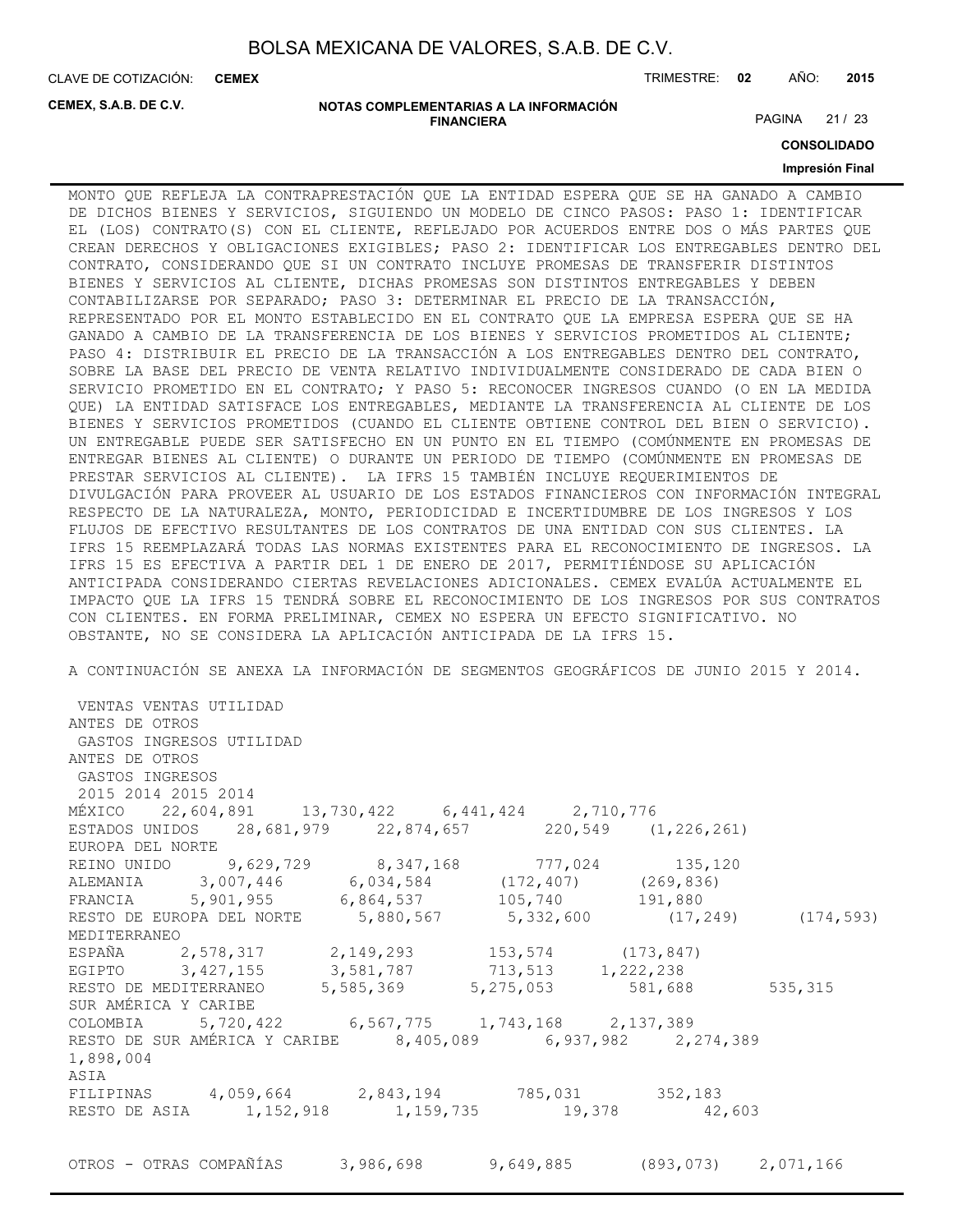CLAVE DE COTIZACIÓN: TRIMESTRE: **02** AÑO: **2015 CEMEX**

| CEMEX, S.A.B. DE C.V. |  |  |  |
|-----------------------|--|--|--|
|-----------------------|--|--|--|

**NOTAS COMPLEMENTARIAS A LA INFORMACIÓN FINANCIERA**

PAGINA 22 / 23

**CONSOLIDADO**

**Impresión Final**

110,622,199 101,348,673 12,732,749 9,452,137

 DEPRECIACIÓN Y AMORTIZACIÓN DEPRECIACIÓN Y AMORTIZACIÓN 2015 2014 MÉXICO 1,202,113 766,683<br>ESTADOS UNIDOS 3,016,679 2,847,525 ESTADOS UNIDOS 3,016,679 EUROPA DEL NORTE REINO UNIDO 461,379 483,963 ALEMANIA 171,845 331,920 FRANCIA 220,175 266,670 RESTO DE EUROPA DEL NORTE  $459,287$  437,451 MEDITERRANEO ESPAÑA 290,937 292,990<br>EGIPTO 259,082 233,213 259,082 233,213 RESTO DE MEDITERRANEO  $144,400$   $144,045$ SUR AMÉRICA Y CARIBE COLOMBIA 210,956 230,113 RESTO DE SUR AMÉRICA Y CARIBE  $401,694$  333,009 ASIA FILIPINAS 216,657 159,409 RESTO DE ASIA 36,868 36,273

OTROS - OTRAS COMPAÑÍAS 245,045 617,438 7,337,118 7,180,702

 ACTIVOS ACTIVOS 2015 2014 MÉXICO 76,887,138 76,593,843 ESTADOS UNIDOS 243,666,833 229,075,196 EUROPA DEL NORTE REINO UNIDO 33,093,258 29,883,437 ALEMANIA 7,294,433 12,443,876 FRANCIA 14,571,830 14,562,666 RESTO DE EUROPA DEL NORTE 19,095,125 16,863,581 MEDITERRANEO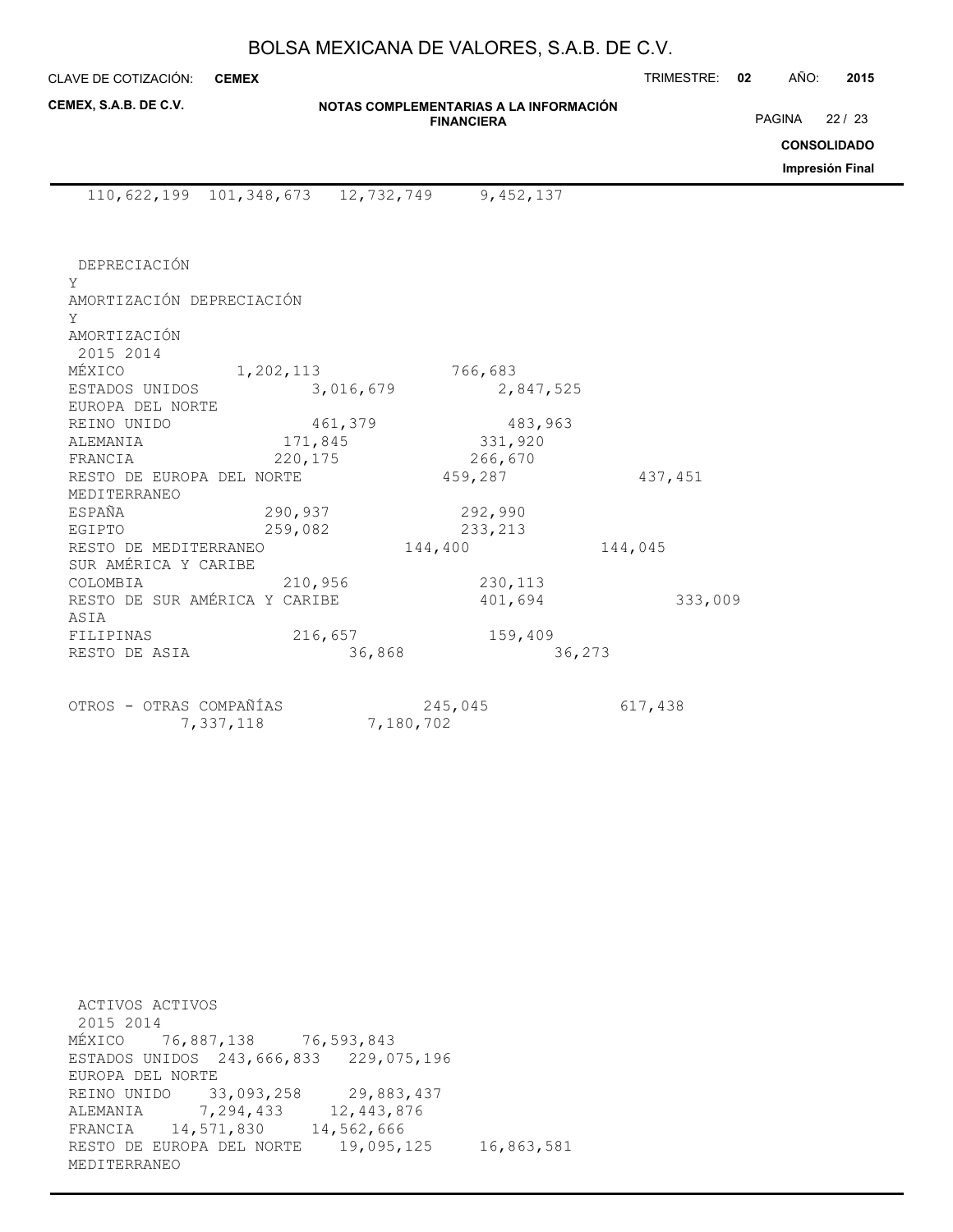**CEMEX**

CLAVE DE COTIZACIÓN: TRIMESTRE: **02** AÑO: **2015**

**CEMEX, S.A.B. DE C.V.**

#### **NOTAS COMPLEMENTARIAS A LA INFORMACIÓN FINANCIERA**

PAGINA 23 / 23

**CONSOLIDADO**

**Impresión Final**

| ESPAÑA        | 23,368,035                     | 21, 419, 523 |            |            |
|---------------|--------------------------------|--------------|------------|------------|
| EGIPTO        | 7,826,158                      | 7,914,218    |            |            |
|               | RESTO DE MEDITERRANEO          | 12,040,573   |            | 11,369,142 |
|               | SUR AMÉRICA Y CARIBE           |              |            |            |
|               | COLOMBIA 16,837,150 15,949,202 |              |            |            |
|               | RESTO DE SUR AMÉRICA Y CARIBE  |              | 19,877,583 | 18,365,568 |
| ASIA          |                                |              |            |            |
| FILIPINAS     | 9,948,038                      |              | 9,570,312  |            |
| RESTO DE ASIA | 1,931,833                      |              | 1,870,751  |            |
|               |                                |              |            |            |

OTROS - OTRAS COMPAÑÍAS 47,680,372 49,079,580 534,118,358 514,960,893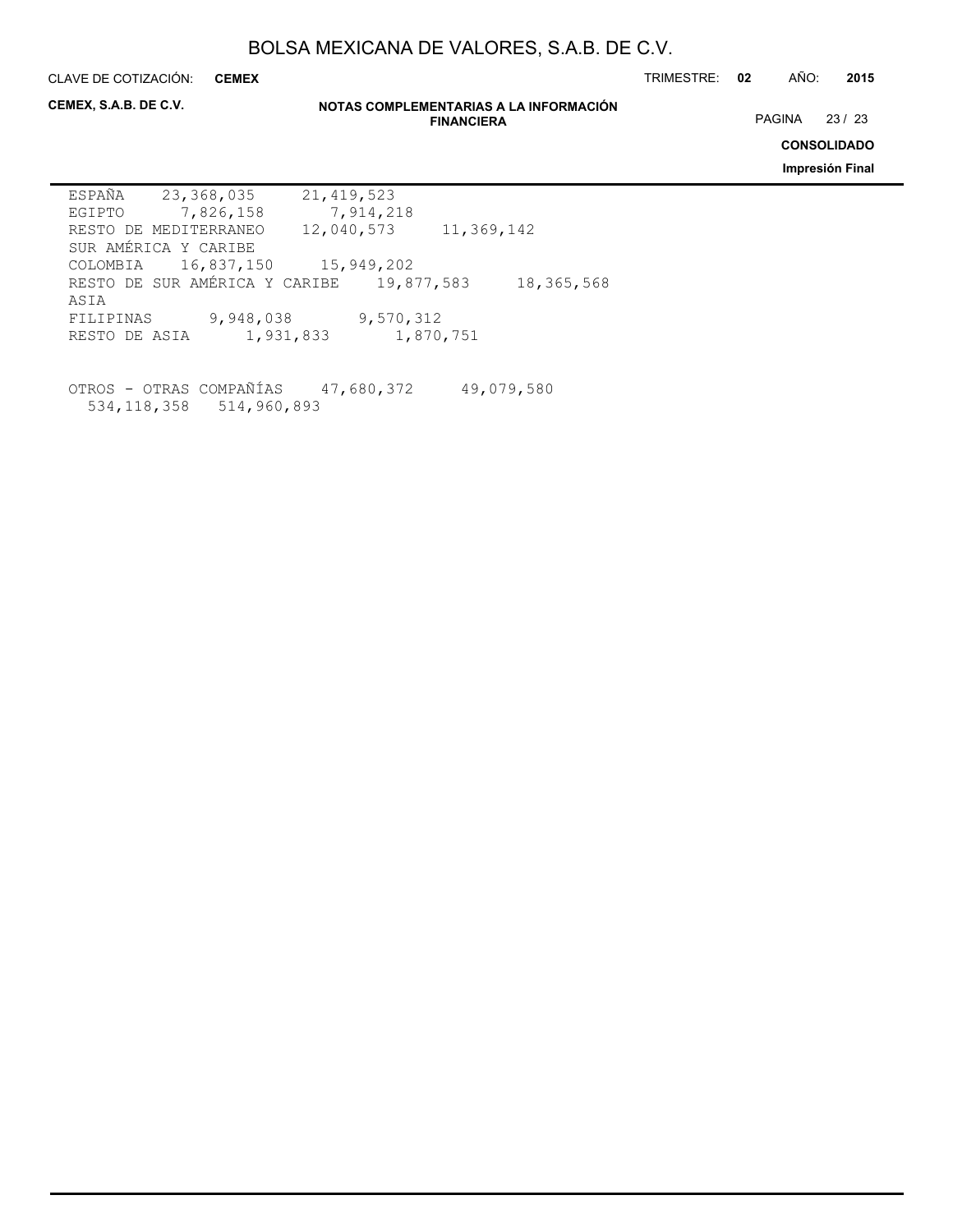CLAVE DE COTIZACIÓN TRIMESTRE **02** AÑO **2015**

**CEMEX**

**CEMEX, S.A.B. DE C.V.**

### **INVERSIONES EN ASOCIADAS Y NEGOCIOS CONJUNTOS (MILES DE PESOS)**

**CONSOLIDADO**

**Impresión Final**

| <b>NOMBRE DE LA EMPRESA</b>                         | <b>ACTIVIDAD PRINCIPAL</b> | <b>NO. DE ACCIONES</b> | $%$ DE<br><b>TENEN</b> | <b>MONTO TOTAL</b>                    |                               |  |  |
|-----------------------------------------------------|----------------------------|------------------------|------------------------|---------------------------------------|-------------------------------|--|--|
|                                                     |                            |                        | <b>CIA</b>             | <b>COSTO DE</b><br><b>ADQUISICIÓN</b> | <b>VALOR</b><br><b>ACTUAL</b> |  |  |
| CONTROL ADMINISTRATIVO                              | <b>CEMENTO</b>             | 12,927,670             | 49.00                  | 51,714                                | 4,919,384                     |  |  |
| CANCEM                                              | <b>CEMENTO</b>             | 20,058,528             | 10.26                  | 31,206                                | 514,523                       |  |  |
| SOCIEDAD DE CEMENTOS<br><b>ANTILLANOS</b>           | <b>CEMENTO</b>             | 56,363                 | 26.03                  | 72,479                                | 59,951                        |  |  |
| SOMECA (SOCIETE MERIDIONALE<br><b>DE CARRIERES)</b> | <b>AGREGADOS</b>           | 8,050                  | 33.33                  | 105.876                               | 206,533                       |  |  |
| <b>LEHIGH WHITE</b>                                 | <b>CEMENTO</b>             | 1                      | 24.50                  | 94,815                                | 240,808                       |  |  |
| <b>TRINIDAD CEMENT</b>                              | <b>CEMENTO</b>             | 147,994,188            | 39.51                  | 830,970                               | 1,775,714                     |  |  |
| SOCIETE D'EXPLOITATION DE<br><b>CARRIERES</b>       | <b>AGREGADOS</b>           | 210,000                | 50.00                  | 62,739                                | 186,321                       |  |  |
| AKMENES CEMENTAS CRS.                               | <b>CEMENTO</b>             |                        | 37.89                  | 193,394                               | 514,166                       |  |  |
| Concrete Supply Co., LLC                            | CONCRETO                   |                        | 40.00                  | 834,869                               | 798,653                       |  |  |
| Industrias Básicas                                  | <b>CEMENTO</b>             | 25                     | 25.00                  | 124,748                               | 124,748                       |  |  |
| ABC Capital, S.A., Institución de Banca<br>Múltiple | <b>FINANCIERA</b>          | 295,527                | 43.32                  | 216,022                               | 347,760                       |  |  |
| <b>OTRAS ASOCIADAS</b>                              |                            | 1                      | 0.00                   | 0                                     | 1,807,586                     |  |  |
| <b>TOTAL DE INVERSIONES EN ASOCIADAS</b>            |                            |                        |                        | 2,618,832                             | 11,496,147                    |  |  |

**OBSERVACIONES**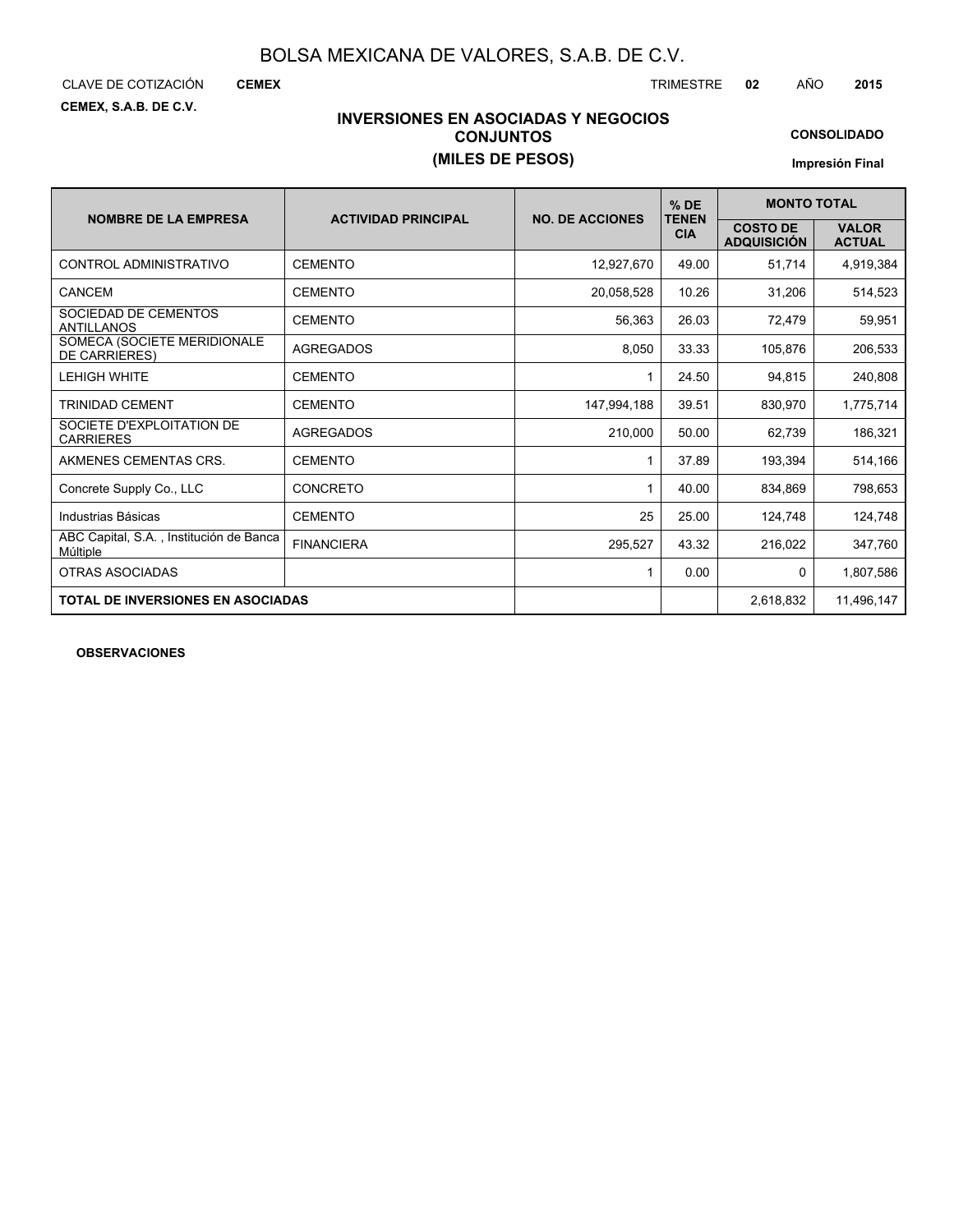**CEMEX, S.A.B. DE C.V.** CLAVE DE COTIZACIÓN**CEMEX**

### **DESGLOSE DE CRÉDITOS**

### (MILES DE PESOS)

TRIMESTRE **<sup>02</sup>** AÑO

**Impresión Final**

**<sup>2015</sup>**

|                               |                                                    |                                            |                                       |                                                          | VENCTOS. O AMORT. DENOMINADOS EN MONEDA NACIONAL<br>VENCTOS. O AMORT. DENOMINADOS EN MONEDA EXTRANJERA |                    |                            |                     |                     |                                     |                   |                         |                            |                     |                     |                                     |
|-------------------------------|----------------------------------------------------|--------------------------------------------|---------------------------------------|----------------------------------------------------------|--------------------------------------------------------------------------------------------------------|--------------------|----------------------------|---------------------|---------------------|-------------------------------------|-------------------|-------------------------|----------------------------|---------------------|---------------------|-------------------------------------|
| TIPO DE CRÉDITO / INSTITUCIÓN | <b>INSTITUCION</b><br><b>EXTRANJERA</b><br>(SI/NO) | <b>FECHA DE FIRMA /</b><br><b>CONTRATO</b> | <b>FECHA DE</b><br><b>VENCIMIENTO</b> | <b>TASA DE</b><br><b>INTERÉS Y/O</b><br><b>SOBRETASA</b> |                                                                                                        |                    | <b>INTERVALO DE TIEMPO</b> |                     |                     |                                     |                   |                         | <b>INTERVALO DE TIEMPO</b> |                     |                     |                                     |
|                               |                                                    |                                            |                                       |                                                          | <b>AÑO ACTUAL</b>                                                                                      | <b>HASTA 1 AÑO</b> | <b>HASTA 2 AÑOS</b>        | <b>HASTA 3 AÑOS</b> | <b>HASTA 4 AÑOS</b> | <b>HASTA 5 AÑOS O</b><br><b>MÁS</b> | <b>AÑO ACTUAL</b> | HASTA 1 AÑO             | <b>HASTA 2 AÑOS</b>        | <b>HASTA 3 AÑOS</b> | <b>HASTA 4 AÑOS</b> | <b>HASTA 5 AÑOS O</b><br><b>MÁS</b> |
| <b>BANCARIOS</b>              |                                                    |                                            |                                       |                                                          |                                                                                                        |                    |                            |                     |                     |                                     |                   |                         |                            |                     |                     |                                     |
| <b>COMERCIO EXTERIOR</b>      |                                                    |                                            |                                       |                                                          |                                                                                                        |                    |                            |                     |                     |                                     |                   |                         |                            |                     |                     |                                     |
| <b>CON GARANTÍA</b>           |                                                    |                                            |                                       |                                                          |                                                                                                        |                    |                            |                     |                     |                                     |                   |                         |                            |                     |                     |                                     |
| <b>BANCA COMERCIAL</b>        |                                                    |                                            |                                       |                                                          |                                                                                                        |                    |                            |                     |                     |                                     |                   |                         |                            |                     |                     |                                     |
| Facility C - CEMEX, S.A. de   | SI                                                 | 17/09/2012                                 | 14/02/2017                            | 7.8                                                      | $\circ$                                                                                                | $\overline{0}$     | 763,101                    | $\mathbf 0$         | $\mathbf 0$         | $\mathbf{0}$                        |                   |                         |                            |                     |                     |                                     |
| PN3 - CEMEX, S.A. de C.V.     | SI                                                 | 17/09/2012                                 | 14/02/2017                            | 7.8                                                      | $\Omega$                                                                                               | $\mathbf 0$        | 118,205                    | $\Omega$            | $\Omega$            | $\Omega$                            |                   |                         |                            |                     |                     |                                     |
| Bayer Munich                  | SI                                                 | 30/11/2009                                 | 30/11/2017                            | 4.2                                                      |                                                                                                        |                    |                            |                     |                     |                                     | 4,829             | 4,829                   | 14,488                     | $\overline{0}$      | $\mathbf 0$         |                                     |
| Bayer Munich                  | SI                                                 | 30/11/2009                                 | 15/02/2018                            | 4.2                                                      |                                                                                                        |                    |                            |                     |                     |                                     | 25,538            | 25,537                  | 76,633                     | 25,537              | $\mathbf 0$         |                                     |
| Facility A1 - CEMEX, S.A. de  | SI                                                 | 17/09/2012                                 | 14/02/2017                            | 4.7                                                      |                                                                                                        |                    |                            |                     |                     |                                     | $\mathbf 0$       | $\overline{0}$          | 3,660,618                  | $\mathbf 0$         | $\mathbf 0$         |                                     |
| Facility A2 - CEMEX, S.A. de  | <b>NO</b>                                          | 17/09/2012                                 | 14/02/2017                            | 4.7                                                      |                                                                                                        |                    |                            |                     |                     |                                     | $\Omega$          | $\overline{0}$          | 1,098,801                  | $\circ$             | $\Omega$            |                                     |
| Facility A3 - CEMEX, S.A. de  | SI                                                 | 17/09/2012                                 | 14/02/2017                            | 4.7                                                      |                                                                                                        |                    |                            |                     |                     |                                     | $\mathbf 0$       | $\overline{0}$          | 1,255,773                  | $\mathbf 0$         | $\mathbf 0$         |                                     |
| PN1 - CEMEX, S.A. de C.V.     | SI                                                 | 17/09/2012                                 | 14/02/2017                            | 4.7                                                      |                                                                                                        |                    |                            |                     |                     |                                     | $\Omega$          | $\overline{0}$          | 164,343                    | $\circ$             | $\Omega$            |                                     |
| PN2 - CEMEX, S.A. de C.V.     | SI                                                 | 17/09/2012                                 | 14/02/2017                            | 4.7                                                      |                                                                                                        |                    |                            |                     |                     |                                     | $\mathbf 0$       | $\overline{\mathbf{0}}$ | 718,264                    | $\overline{0}$      | $\mathbf 0$         |                                     |
| Facility B1 - CEMEX España S  | SI                                                 | 17/09/2012                                 | 14/02/2017                            | 4.5                                                      |                                                                                                        |                    |                            |                     |                     |                                     | $\Omega$          | $\overline{0}$          | 4,614,836                  | $\circ$             | $\Omega$            |                                     |
| Facility B2 - CEMEX España S  | SI                                                 | 17/09/2012                                 | 14/02/2017                            | 4.5                                                      |                                                                                                        |                    |                            |                     |                     |                                     | 0                 | $\overline{\mathbf{0}}$ | 1,644,415                  | $\mathbf 0$         | $\mathbf 0$         |                                     |
| Facility A4 - CEMEX España S  | SI                                                 | 17/09/2012                                 | 14/02/2017                            | 4.7                                                      |                                                                                                        |                    |                            |                     |                     |                                     | $\Omega$          | $\Omega$                | 10,015,531                 | $\circ$             | $\Omega$            |                                     |
| Facility A5 - CEMEX España S  | SI                                                 | 17/09/2012                                 | 14/02/2017                            | 4.7                                                      |                                                                                                        |                    |                            |                     |                     |                                     | $\mathbf 0$       | $\overline{\mathbf{0}}$ | 1,550,880                  | $\circ$             | $\mathbf 0$         |                                     |
| Facility A8 - CEMEX Material  | SI                                                 | 17/09/2012                                 | 14/02/2017                            | 4.7                                                      |                                                                                                        |                    |                            |                     |                     |                                     | $\Omega$          | $\overline{0}$          | 517,595                    | $\circ$             | $\Omega$            |                                     |
| Club Loan - CEMEX, S.A. de C  | SI                                                 | 07/10/2014                                 | 29/09/2019                            | 3.7                                                      |                                                                                                        |                    |                            |                     |                     |                                     | $\mathbf 0$       | $\overline{0}$          | 1,696,680                  | 3,393,360           | 3,175,928           |                                     |
| Club Loan - CEMEX, S.A. de C  | SI                                                 | 07/10/2014                                 | 29/09/2019                            | 3.7                                                      |                                                                                                        |                    |                            |                     |                     |                                     | $\Omega$          | $\overline{0}$          | 358,188                    | 716,376             | 716,376             |                                     |
| Club Loan - CEMEX, S.A. de C  | SI                                                 | 07/10/2014                                 | 29/09/2019                            | 3.7                                                      |                                                                                                        |                    |                            |                     |                     |                                     | $\mathbf 0$       | $\overline{0}$          | 612,690                    | 1,225,380           | 1,225,380           |                                     |
| Club Loan - CEMEX, S.A. de C  | SI                                                 | 07/10/2014                                 | 29/09/2019                            | 3.7                                                      |                                                                                                        |                    |                            |                     |                     |                                     | $\Omega$          | $\overline{0}$          | 848,340                    | 1,696,680           | 1,696,680           |                                     |
| Club Loan - CEMEX, S.A. de C  | SI                                                 | 07/10/2014                                 | 29/09/2019                            | 3.7                                                      |                                                                                                        |                    |                            |                     |                     |                                     | $\Omega$          | $\overline{0}$          | $\Omega$                   | 532,708             | 1,948,040           |                                     |
| Club Loan - CEMEX, S.A. de C  | SI                                                 | 07/10/2014                                 | 29/09/2019                            | 3.7                                                      |                                                                                                        |                    |                            |                     |                     |                                     | $\Omega$          | $\Omega$                | $\Omega$                   | 749,228             | 2,739,824           |                                     |
| Czech Republic - ING          | SI                                                 | 01/02/2015                                 | 31/07/2015                            | 3.8                                                      |                                                                                                        |                    |                            |                     |                     |                                     | 43,642            | $\overline{0}$          | $\Omega$                   | $\overline{0}$      | $\Omega$            |                                     |
| Czech Republic - Unicredit    | SI                                                 | 01/02/2015                                 | 31/07/2015                            | 3.8                                                      |                                                                                                        |                    |                            |                     |                     |                                     | 22                | $\Omega$                | $\Omega$                   | $\mathbf{0}$        | $\Omega$            |                                     |
| Czech Republic - ING          | SI                                                 | 01/02/2015                                 | 31/07/2015                            | 3.8                                                      |                                                                                                        |                    |                            |                     |                     |                                     | 9,900             | $\overline{0}$          |                            | $\overline{0}$      | $\Omega$            |                                     |
| Bred/BNP                      | SI                                                 | 01/12/2010                                 | 31/07/2015                            | 3.3                                                      |                                                                                                        |                    |                            |                     |                     |                                     | 6,188             | $\overline{0}$          | $\Omega$                   | $\mathbf{0}$        | $\Omega$            |                                     |
| Croatia                       | SI                                                 | 01/03/2015                                 | 28/02/2016                            | $\overline{0}$                                           |                                                                                                        |                    |                            |                     |                     |                                     | 6,365             | $\overline{0}$          | $\Omega$                   | $\overline{0}$      | $\Omega$            |                                     |
| Egypt - CIB                   | SI                                                 | 30/09/2011                                 | 31/07/2014                            | 11.8                                                     |                                                                                                        |                    |                            |                     |                     |                                     | 278,400           | $\overline{0}$          | $\Omega$                   | $\mathbf{0}$        | $\Omega$            |                                     |
| Bank Hapoalim                 | <b>SI</b>                                          | 01/07/2012                                 | 02/07/2015                            | 4.3                                                      |                                                                                                        |                    |                            |                     |                     |                                     | 2,463             | $\Omega$                |                            | $\overline{0}$      | $\Omega$            |                                     |
| Other                         | SI                                                 | 31/12/1899                                 | 31/12/1899                            | $\overline{0}$                                           |                                                                                                        |                    |                            |                     |                     |                                     | $\Omega$          | 10                      | $-477$                     | $\circ$             | $\Omega$            |                                     |
| Sindicado Barclays 1200       | SI                                                 | 22/01/2008                                 | 14/02/2014                            | 4.8                                                      |                                                                                                        |                    |                            |                     |                     |                                     | $\Omega$          | $\Omega$                |                            | $\Omega$            | $\Omega$            |                                     |
| Sindicado ING 700             | SI                                                 | 12/12/2008                                 | 14/02/2014                            | 4.8                                                      |                                                                                                        |                    |                            |                     |                     |                                     | $\Omega$          | $\Omega$                | $\Omega$                   | $\Omega$            | $\Omega$            |                                     |
| Facility A6 - New Sunward Ho  | <b>SI</b>                                          | 17/09/2012                                 | 14/02/2017                            | 4.7                                                      |                                                                                                        |                    |                            |                     |                     |                                     | $\mathbf 0$       | $\overline{0}$          | 712,653                    | $\circ$             | $\Omega$            |                                     |

### **CONSOLIDADO**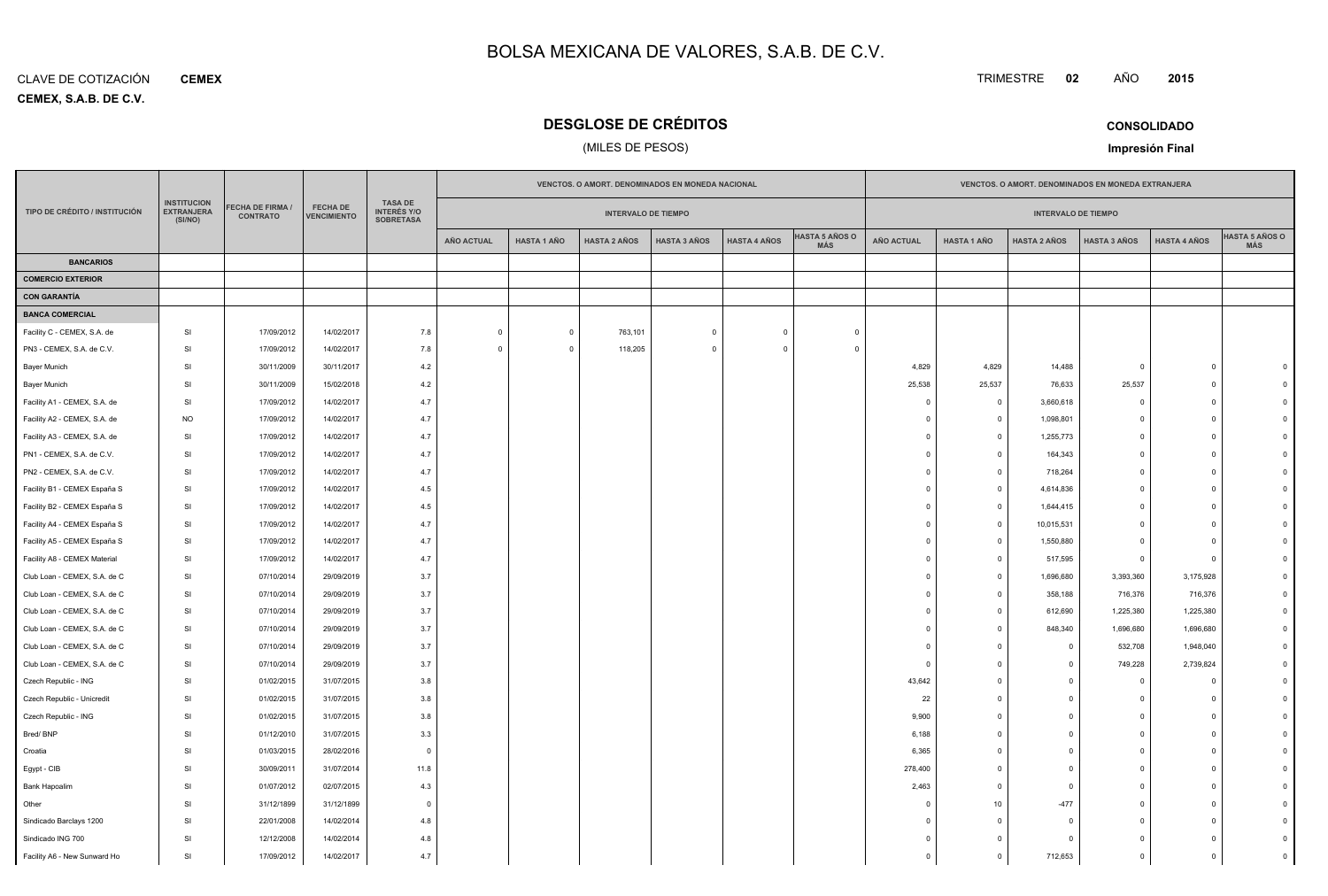#### TRIMESTRE **<sup>02</sup>** AÑO**<sup>2015</sup>**

**CEMEX, S.A.B. DE C.V.** CLAVE DE COTIZACIÓN**CEMEX**

### **DESGLOSE DE CRÉDITOS**

### (MILES DE PESOS)

**CONSOLIDADO**

|                               |                                                    |                                            |                                |                                                          |                            |                    | <b>VENCTOS, O AMORT, DENOMINADOS EN MONEDA NACIONAL</b> |              |                     |                                     |            |                    | <b>VENCTOS, O AMORT, DENOMINADOS EN MONEDA EXTRANJERA</b> |                     |                     |                              |
|-------------------------------|----------------------------------------------------|--------------------------------------------|--------------------------------|----------------------------------------------------------|----------------------------|--------------------|---------------------------------------------------------|--------------|---------------------|-------------------------------------|------------|--------------------|-----------------------------------------------------------|---------------------|---------------------|------------------------------|
| TIPO DE CRÉDITO / INSTITUCIÓN | <b>INSTITUCION</b><br><b>EXTRANJERA</b><br>(SI/NO) | <b>FECHA DE FIRMA /</b><br><b>CONTRATO</b> | <b>FECHA DE</b><br>VENCIMIENTO | <b>TASA DE</b><br><b>INTERÉS Y/O</b><br><b>SOBRETASA</b> | <b>INTERVALO DE TIEMPO</b> |                    |                                                         |              |                     | <b>INTERVALO DE TIEMPO</b>          |            |                    |                                                           |                     |                     |                              |
|                               |                                                    |                                            |                                |                                                          | AÑO ACTUAL                 | <b>HASTA 1 AÑO</b> | <b>HASTA 2 AÑOS</b>                                     | HASTA 3 AÑOS | <b>HASTA 4 AÑOS</b> | <b>HASTA 5 AÑOS O</b><br><b>MÁS</b> | AÑO ACTUAL | <b>HASTA 1 AÑO</b> | <b>HASTA 2 AÑOS</b>                                       | <b>HASTA 3 AÑOS</b> | <b>HASTA 4 AÑOS</b> | HASTA 5 AÑOS O<br><b>MÁS</b> |
| Facility A7- New Sunward Hol  | <b>SI</b>                                          | 17/09/2012                                 | 14/02/2017                     | 4.7                                                      |                            |                    |                                                         |              |                     |                                     |            |                    | 2,616,848                                                 |                     |                     |                              |
| Spain CBA                     | <b>SI</b>                                          | 17/09/2012                                 | 14/02/2017                     | 4.5                                                      |                            |                    |                                                         |              |                     |                                     |            | 29.180             | 58,360                                                    |                     |                     |                              |
| <b>OTROS</b>                  |                                                    |                                            |                                |                                                          |                            |                    |                                                         |              |                     |                                     |            |                    |                                                           |                     |                     |                              |
| <b>TOTAL BANCARIOS</b>        |                                                    |                                            |                                |                                                          |                            |                    | 881,306                                                 |              |                     |                                     | 377,347    | 59,556             | 32,235,459                                                | 8,339,269           | 11,502,228          |                              |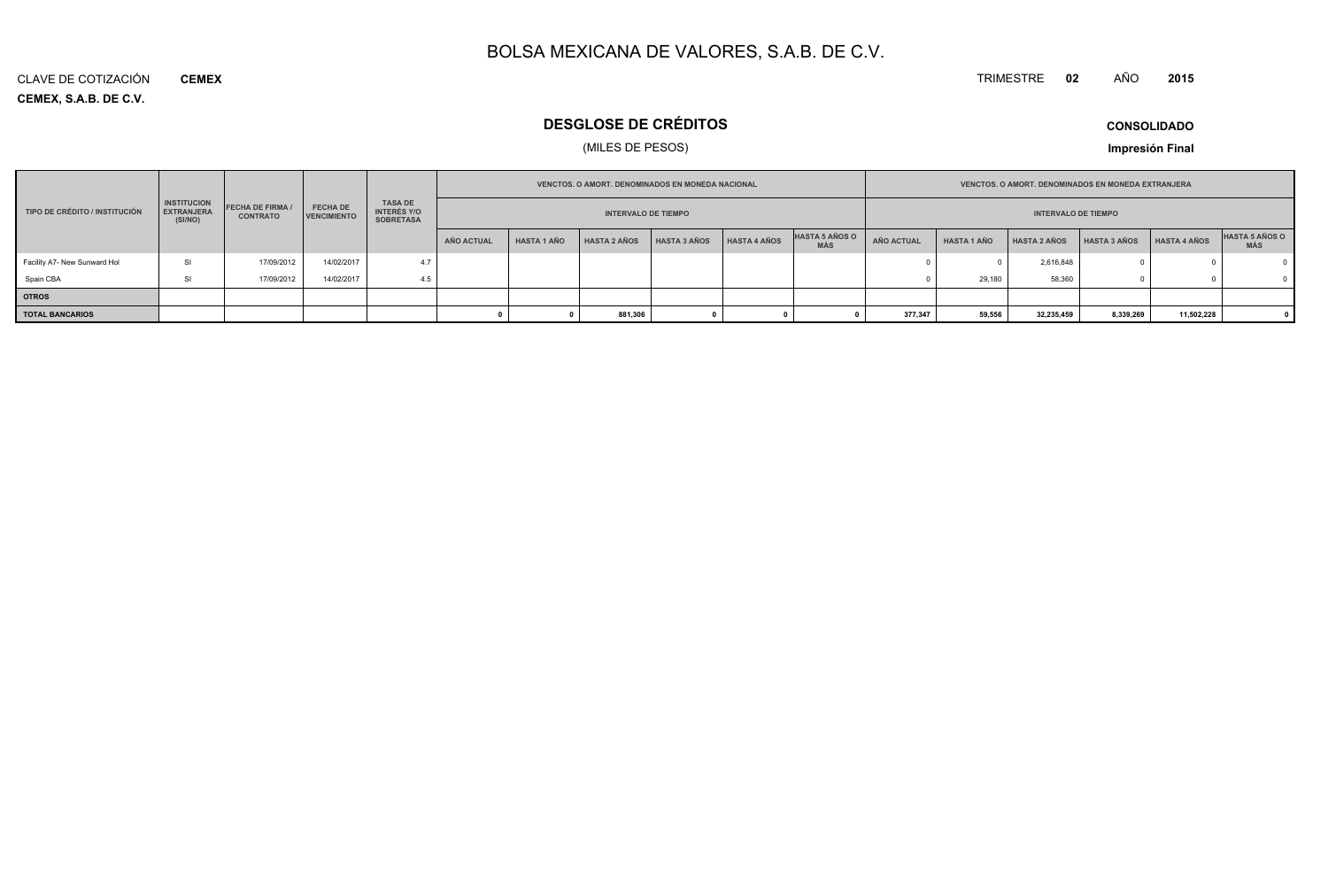### TRIMESTRE **<sup>02</sup>** AÑO **<sup>2015</sup>**

**CEMEX, S.A.B. DE C.V.**CLAVE DE COTIZACIÓN**CEMEX**

### **DESGLOSE DE CRÉDITOS**

### (MILES DE PESOS)

**CONSOLIDADOImpresión Final**

|                                                     |                                                    |                                            |                                       |                                                          |                            | VENCTOS. O AMORT. DENOMINADOS EN MONEDA NACIONAL |                     |                     |                            | VENCTOS. O AMORT. DENOMINADOS EN MONEDA EXTRANJERA |                   |                    |                     |                     |                     |                       |
|-----------------------------------------------------|----------------------------------------------------|--------------------------------------------|---------------------------------------|----------------------------------------------------------|----------------------------|--------------------------------------------------|---------------------|---------------------|----------------------------|----------------------------------------------------|-------------------|--------------------|---------------------|---------------------|---------------------|-----------------------|
| TIPO DE CRÉDITO / INSTITUCIÓN                       | <b>INSTITUCION</b><br><b>EXTRANJERA</b><br>(SI/NO) | <b>FECHA DE FIRMA /</b><br><b>CONTRATO</b> | <b>FECHA DE</b><br><b>VENCIMIENTO</b> | <b>TASA DE</b><br><b>INTERÉS Y/O</b><br><b>SOBRETASA</b> | <b>INTERVALO DE TIEMPO</b> |                                                  |                     |                     | <b>INTERVALO DE TIEMPO</b> |                                                    |                   |                    |                     |                     |                     |                       |
|                                                     |                                                    |                                            |                                       |                                                          | <b>AÑO ACTUAL</b>          | <b>HASTA 1 AÑO</b>                               | <b>HASTA 2 AÑOS</b> | <b>HASTA 3 AÑOS</b> | <b>HASTA 4 AÑOS</b>        | <b>HASTA 5 AÑOS O</b><br>MÁS                       | <b>AÑO ACTUAL</b> | <b>HASTA 1 AÑO</b> | <b>HASTA 2 AÑOS</b> | <b>HASTA 3 AÑOS</b> | <b>HASTA 4 AÑOS</b> | HASTA 5 AÑOS C<br>MÁS |
| <b>BURSÁTILES</b>                                   |                                                    |                                            |                                       |                                                          |                            |                                                  |                     |                     |                            |                                                    |                   |                    |                     |                     |                     |                       |
| <b>LISTADAS EN BOLSA (MÉXICO Y/O</b><br>EXTRANJERO) |                                                    |                                            |                                       |                                                          |                            |                                                  |                     |                     |                            |                                                    |                   |                    |                     |                     |                     |                       |
| <b>QUIROGRAFARIOS</b>                               |                                                    |                                            |                                       |                                                          |                            |                                                  |                     |                     |                            |                                                    |                   |                    |                     |                     |                     |                       |
| <b>CON GARANTÍA</b>                                 |                                                    |                                            |                                       |                                                          |                            |                                                  |                     |                     |                            |                                                    |                   |                    |                     |                     |                     |                       |
| <b>COLOCACIONES PRIVADAS</b>                        |                                                    |                                            |                                       |                                                          |                            |                                                  |                     |                     |                            |                                                    |                   |                    |                     |                     |                     |                       |
| <b>QUIROGRAFARIOS</b>                               |                                                    |                                            |                                       |                                                          |                            |                                                  |                     |                     |                            |                                                    |                   |                    |                     |                     |                     |                       |
| <b>CON GARANTÍA</b>                                 |                                                    |                                            |                                       |                                                          |                            |                                                  |                     |                     |                            |                                                    |                   |                    |                     |                     |                     |                       |
| <b>TOTAL BURSÁTILES</b>                             |                                                    |                                            |                                       |                                                          |                            |                                                  |                     |                     |                            |                                                    |                   |                    |                     |                     |                     | 0                     |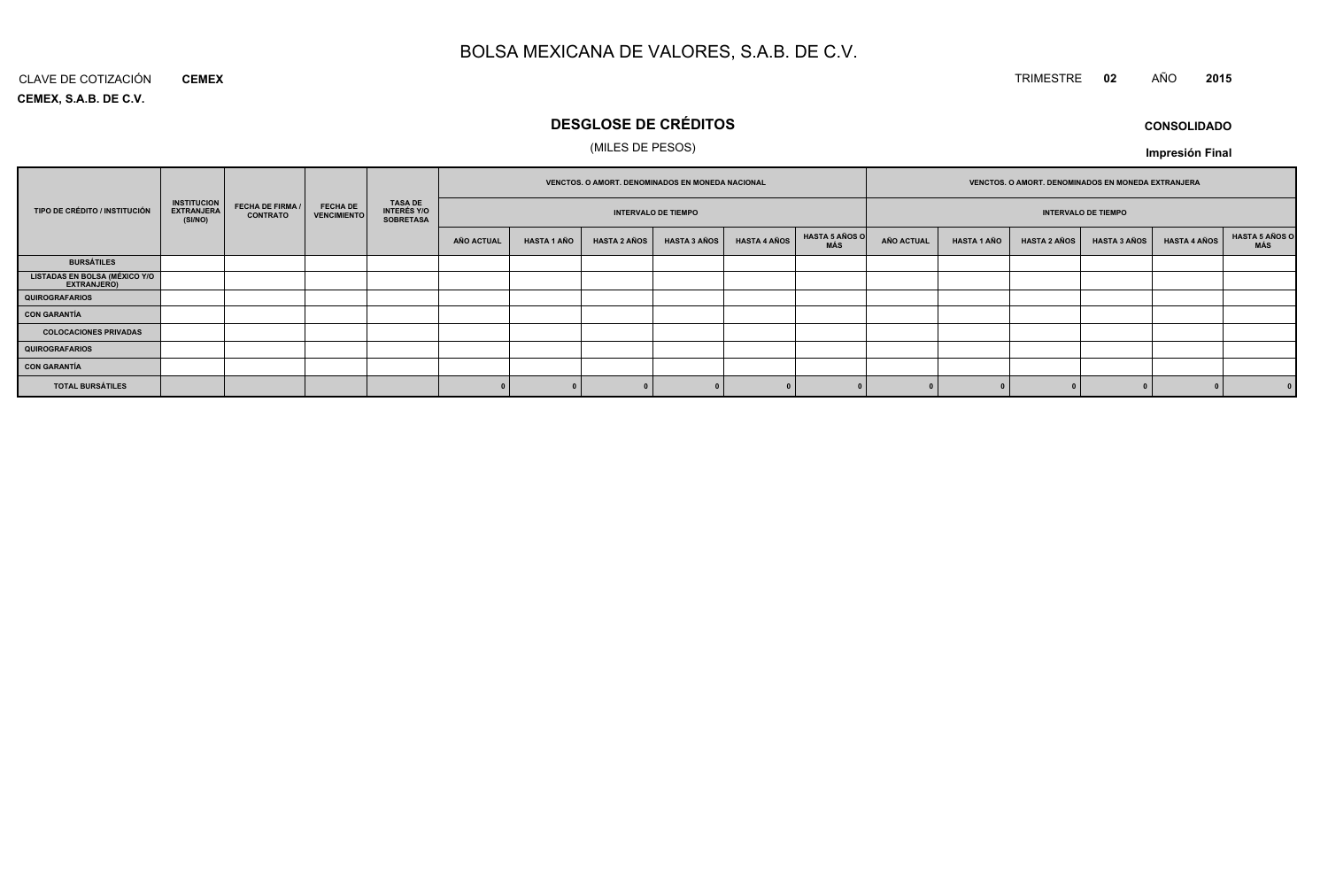#### CLAVE DE COTIZACIÓN**CEMEX**

**CEMEX, S.A.B. DE C.V.**

### **DESGLOSE DE CRÉDITOS**

### (MILES DE PESOS)

|                                                                                       |                                                    |                              | VENCTOS. O AMORT. DENOMINADOS EN MONEDA NACIONAL |                   |                    |                            |                     | VENCTOS. O AMORT. DENOMINADOS EN MONEDA EXTRANJERA |                              |                            |                    |                     |                     |                     |                              |
|---------------------------------------------------------------------------------------|----------------------------------------------------|------------------------------|--------------------------------------------------|-------------------|--------------------|----------------------------|---------------------|----------------------------------------------------|------------------------------|----------------------------|--------------------|---------------------|---------------------|---------------------|------------------------------|
| TIPO DE CRÉDITO / INSTITUCIÓN                                                         | <b>INSTITUCION</b><br><b>EXTRANJERA</b><br>(SI/NO) | <b>FECHA</b><br>CONCERTACIÓN | <b>FECHA DE</b><br><b>VENCIMIENTO</b>            |                   |                    | <b>INTERVALO DE TIEMPO</b> |                     |                                                    |                              | <b>INTERVALO DE TIEMPO</b> |                    |                     |                     |                     |                              |
|                                                                                       |                                                    |                              |                                                  | <b>AÑO ACTUAL</b> | <b>HASTA 1 AÑO</b> | <b>HASTA 2 AÑOS</b>        | <b>HASTA 3 AÑOS</b> | <b>HASTA 4 AÑOS</b>                                | <b>HASTA 5 AÑOS O</b><br>MÁS | AÑO ACTUAL                 | <b>HASTA 1 AÑO</b> | <b>HASTA 2 AÑOS</b> | <b>HASTA 3 AÑOS</b> | <b>HASTA 4 AÑOS</b> | <b>HASTA 5 AÑOS O</b><br>MÁS |
| OTROS PASIVOS CIRCULANTES Y NO<br><b>CIRCULANTES CON COSTO</b>                        |                                                    |                              |                                                  |                   |                    |                            |                     |                                                    |                              |                            |                    |                     |                     |                     |                              |
|                                                                                       | <b>NO</b><br><b>NO</b>                             |                              |                                                  | $\Omega$          | $\Omega$           | 614,906                    | $\Omega$            | $^{\circ}$                                         | $\Omega$                     | 206,389                    | 5,502,363          | 1,047,800           | 25,504,778          | 39,260,637          | 117,562,159                  |
| <b>TOTAL OTROS PASIVOS</b><br><b>CIRCULANTES Y NO CIRCULANTES</b><br><b>CON COSTO</b> |                                                    |                              |                                                  | $\Omega$          | $\Omega$           | 614,906                    | $\Omega$            | $\Omega$                                           | $\Omega$                     | 206,389                    | 5,502,363          | 1,047,800           | 25,504,778          | 39,260,637          | 117,562,159                  |
|                                                                                       |                                                    |                              |                                                  |                   |                    |                            |                     |                                                    |                              |                            |                    |                     |                     |                     |                              |
| <b>PROVEEDORES</b>                                                                    |                                                    |                              |                                                  |                   |                    |                            |                     |                                                    |                              |                            |                    |                     |                     |                     |                              |
|                                                                                       | <b>NO</b>                                          |                              |                                                  | 2,161,927         | $\Omega$           |                            |                     |                                                    |                              |                            |                    |                     |                     |                     |                              |
|                                                                                       | <b>NO</b>                                          |                              |                                                  |                   |                    |                            |                     |                                                    |                              | 24,518,939                 | $\Omega$           |                     |                     |                     |                              |
| <b>TOTAL PROVEEDORES</b>                                                              |                                                    |                              |                                                  | 2,161,927         | $\Omega$           |                            |                     |                                                    |                              | 24,518,939                 | $\overline{0}$     |                     |                     |                     |                              |
|                                                                                       |                                                    |                              |                                                  |                   |                    |                            |                     |                                                    |                              |                            |                    |                     |                     |                     |                              |
| OTROS PASIVOS CIRCULANTES Y NO<br><b>CIRCULANTES</b>                                  |                                                    |                              |                                                  |                   |                    |                            |                     |                                                    |                              |                            |                    |                     |                     |                     |                              |
| varios                                                                                | <b>NO</b>                                          |                              |                                                  | $\Omega$          | 5,162,542          | $\overline{0}$             |                     | $\circ$                                            | 5,189,065                    |                            |                    |                     |                     |                     |                              |
| varios                                                                                | <b>NO</b>                                          |                              |                                                  |                   |                    |                            |                     |                                                    |                              | $\mathbf{0}$               | 22,247,405         | $\overline{0}$      | $^{\circ}$          | $\Omega$            | 44,919,069                   |
| <b>TOTAL OTROS PASIVOS</b><br><b>CIRCULANTES Y NO CIRCULANTES</b>                     |                                                    |                              |                                                  | $\Omega$          | 5,162,542          | $\mathbf 0$                | $\Omega$            | $\Omega$                                           | 5,189,065                    | $\Omega$                   | 22,247,405         | $\Omega$            | $\mathbf 0$         | $\Omega$            | 44,919,069                   |
|                                                                                       |                                                    |                              |                                                  |                   |                    |                            |                     |                                                    |                              |                            |                    |                     |                     |                     |                              |
| <b>TOTAL GENERAL</b>                                                                  |                                                    |                              |                                                  | 2,161,927         | 5,162,542          | 1,496,212                  |                     | $\mathbf{0}$                                       | 5,189,065                    | 25,102,675                 | 27,809,324         | 33,283,259          | 33,844,047          | 50,762,865          | 162,481,228                  |

**OBSERVACIONES**

TRIMESTRE **<sup>02</sup>** AÑO **<sup>2015</sup>**

**CONSOLIDADO**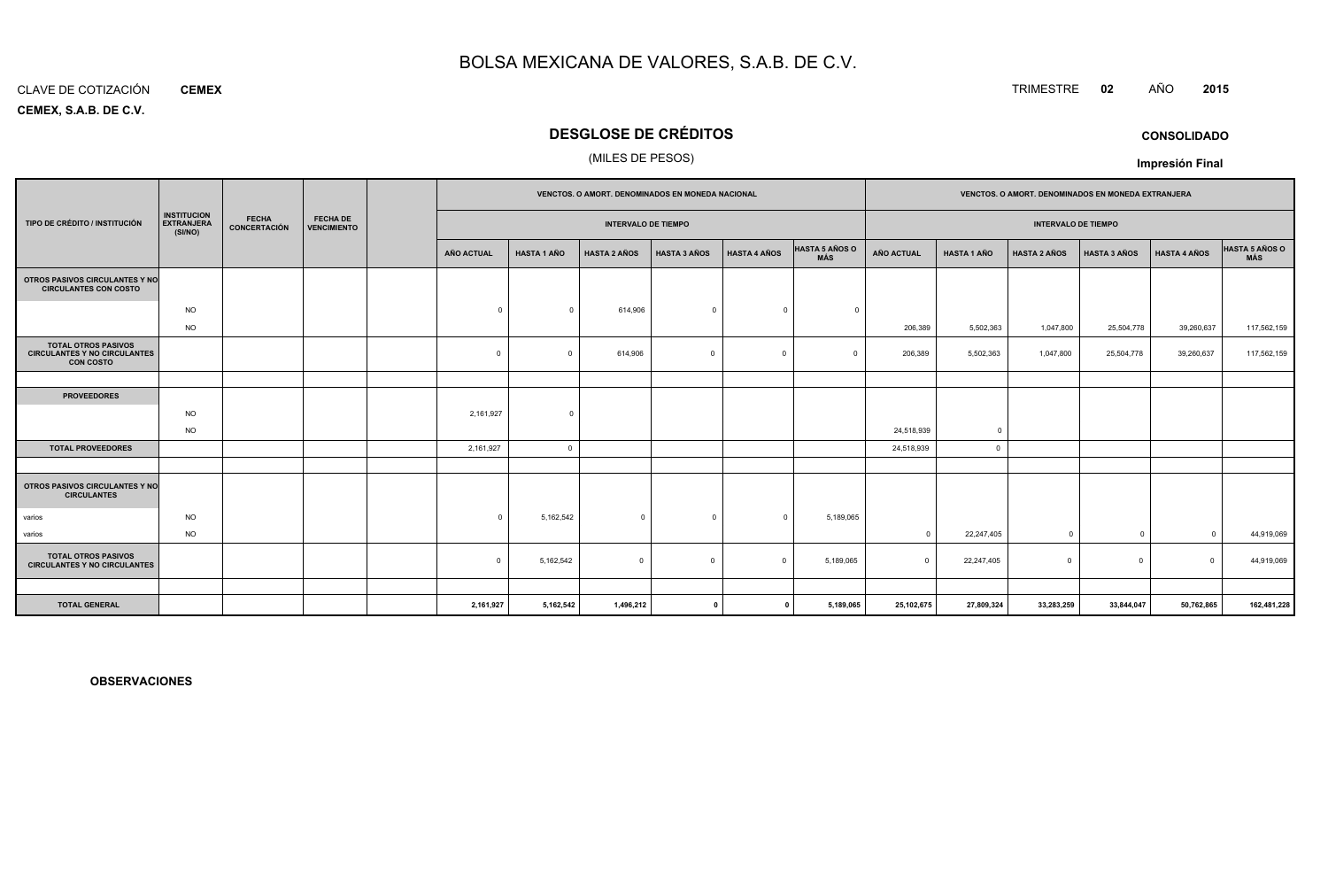CLAVE DE COTIZACIÓN: **CEMEX CEMEX, S.A.B. DE C.V.**

TRIMESTRE: **02** AÑO: **2015**

### **POSICIÓN MONETARIA EN MONEDA EXTRANJERA**

### **CONSOLIDADO**

### **Impresión Final**

| POSICIÓN EN MONEDA EXTRANJERA | <b>DÓLARES</b>          |                       | <b>OTRAS MONEDAS</b>    |                       | <b>TOTAL MILES DE</b><br><b>PESOS</b> |  |
|-------------------------------|-------------------------|-----------------------|-------------------------|-----------------------|---------------------------------------|--|
| (MILES DE PESOS)              | <b>MILES DE DÓLARES</b> | <b>MILES DE PESOS</b> | <b>MILES DE DÓLARES</b> | <b>MILES DE PESOS</b> |                                       |  |
| <b>ACTIVO MONETARIO</b>       | 1,148,765               | 18,047,102            | 2,210,529               | 34,727,403            | 52,774,505                            |  |
| <b>CIRCULANTE</b>             | 1,120,907               | 17,609,456            | 2,061,814               | 32,391,091            | 50,000,547                            |  |
| NO CIRCULANTE                 | 27,858                  | 437,646               | 148,715                 | 2,336,312             | 2,773,958                             |  |
| <b>PASIVO</b>                 | 15,178,841              | 238,459,592           | 6,035,888               | 94,823,808            | 333,283,400                           |  |
| <b>CIRCULANTE</b>             | 1,319,866               | 20,735,092            | 2,048,180               | 32,176,908            | 52,912,000                            |  |
| NO CIRCULANTE                 | 13,858,975              | 217,724,500           | 3,987,708               | 62,646,900            | 280,371,400                           |  |
| <b>SALDO NETO</b>             | $-14,030,076$           | -220,412,490          | $-3,825,359$            | -60,096,405           | -280,508,895                          |  |

### **OBSERVACIONES**

### **(MILES DE PESOS)**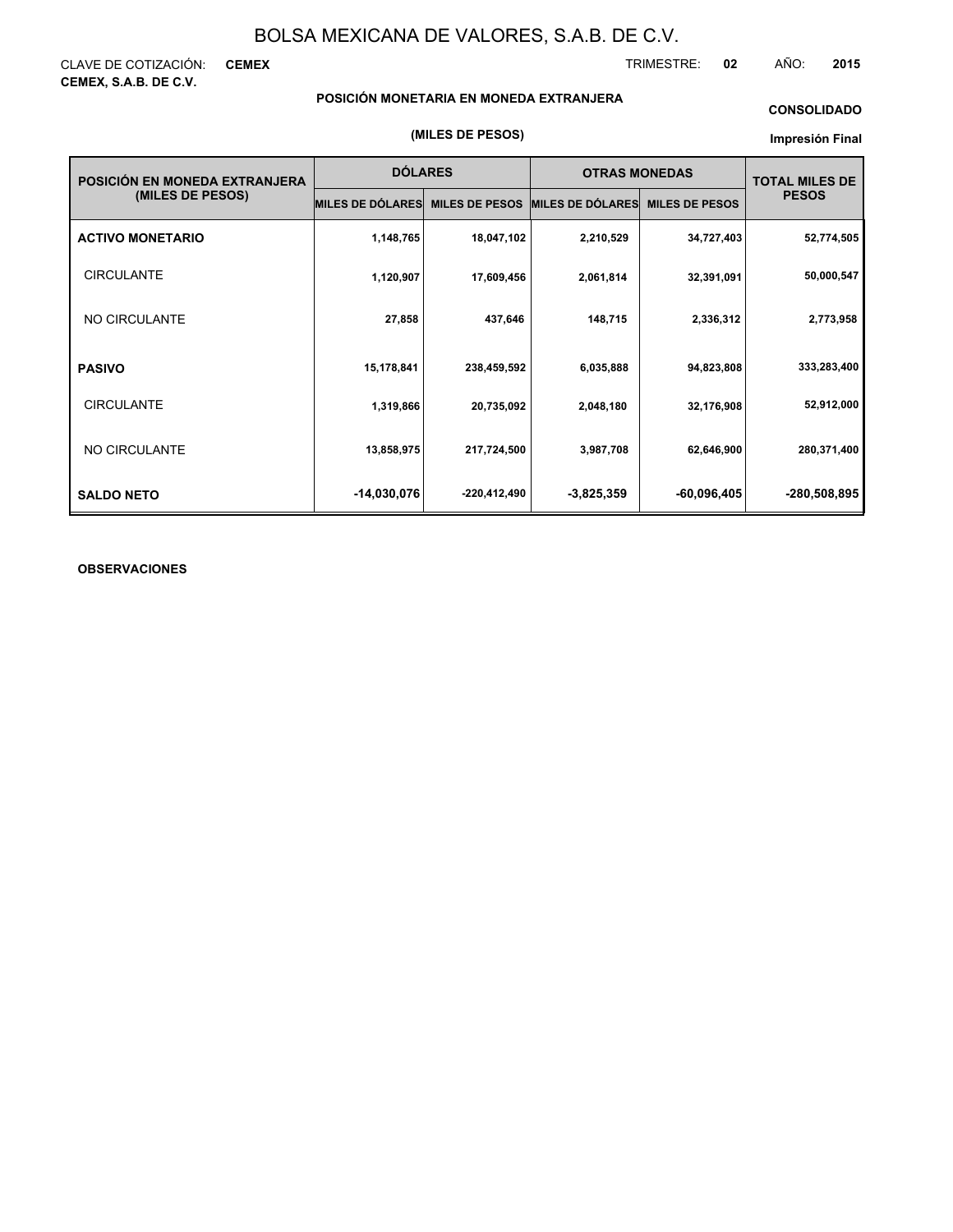CLAVE DE COTIZACIÓN: TRIMESTRE: **02** AÑO: **2015 CEMEX**

**CEMEX, S.A.B. DE C.V.**

**INSTRUMENTOS DE DEUDA**

PAGINA 1/3

**CONSOLIDADO**

**Impresión Final**

### RESTRICCIONES FINANCIERAS **Y/O TITULOLIMITACIONES FINANCIERAS SEGÚN CONTRATO, ESCRITURAS DE LA EMISION**

EL CONTRATO DE CRÉDITO Y EL CONTRATO DE FINANCIAMIENTO REQUIERE A CEMEX EL CUMPLIMIENTO DE RESTRICCIONES FINANCIERAS, PRINCIPALMENTE: A) LA RAZÓN CONSOLIDADA DE DEUDA NETA A FLUJO DE OPERACIÓN (LA "RAZÓN DE APALANCAMIENTO"); Y B) LA RAZÓN CONSOLIDADA DE COBERTURA DE FLUJO DE OPERACIÓN A GASTOS FINANCIEROS (LA "RAZÓN DE COBERTURA"). ESTAS RAZONES FINANCIERAS SE CALCULAN CON BASE EN LOS CONTRATOS DE CRÉDITO UTILIZANDO LAS CIFRAS CONSOLIDADAS BAJO IFRS.

CEMEX DEBE CUMPLIR CON UNA RAZÓN DE COBERTURA PARA CADA PERIODO DE CUATRO TRIMESTRES CONSECUTIVOS NO MENOR DE: (I) 1.50 VECES PARA EL PERIODO TERMINADO AL 31 DE DICIEMBRE DE 2012 Y HASTA EL PERIODO TERMINADO AL 30 DE SEPTIEMBRE DE 2014, (II) 1.75 VECES PARA EL PERIODO TERMINADO AL 31 DE DICIEMBRE DE 2014 Y HASTA EL PERIODO TERMINADO AL 30 DE SEPTIEMBRE DE 2015, (III) 1.85 VECES PARA EL PERIODO TERMINADO AL 31 DE DICIEMBRE DE 2015 Y HASTA EL PERIODO TERMINADO AL 31 DE MARZO DE 2016, (IV) 2.0 VECES PARA EL PERIODO TERMINADO AL 30 DE JUNIO DE 2016 Y HASTA EL PERIODO TERMINADO AL 30 DE SEPTIEMBRE DE 2016, Y (V) 2.25 VECES PARA EL PERIODO TERMINADO AL 31 DE DICIEMBRE DE 2016 Y CADA PERIODO SUBSECUENTE DE REFERENCIA. EN ADICIÓN, CEMEX DEBE CUMPLIR CON UNA RAZÓN DE APALANCAMIENTO MÁXIMA PARA CADA PERIODO DE CUATRO TRIMESTRES CONSECUTIVOS NO MAYOR DE: (I) 7.0 VECES PARA EL PERIODO TERMINADO AL 31 DE DICIEMBRE DE 2012 Y HASTA EL PERIODO TERMINADO AL 31 DE DICIEMBRE DE 2013, (II) 6.75 VECES PARA EL PERIODO TERMINADO AL 30 DE SEPTIEMBRE DE 2014, (III) 6.5 VECES PARA EL PERIODO TERMINADO AL 31 DE DICIEMBRE DE 2014 Y HASTA EL PERIODO TERMINADO AL 31 DE MARZO DE 2015, (IV) 6.0 VECES PARA EL PERIODO TERMINADO AL 30 DE JUNIO DE 2015 Y HASTA EL PERIODO TERMINADO AL 30 DE SEPTIEMBRE DE 2015, (V) 5.5 VECES PARA EL PERIODO TERMINADO AL 31 DE DICIEMBRE DE 2015 Y HASTA EL PERIODO TERMINADO AL 31 DE MARZO DE 2016, (VI) 5.0 PARA EL PERIODO TERMINADO AL 30 DE JUNIO DE 2016 Y HASTA EL PERIODO TERMINADO AL 30 DE SEPTIEMBRE DE 2016, Y (VII) 4.25 VECES PARA EL PERIODO TERMINADO AL 31 DE DICIEMBRE DE 2016 Y CADA PERIODO SUBSECUENTE DE REFERENCIA.

LA HABILIDAD DE CEMEX PARA CUMPLIR CON ESTAS RAZONES FINANCIERAS PUEDE SER AFECTADA POR CONDICIONES ECONÓMICAS Y VOLATILIDAD EN LOS TIPOS DE CAMBIO, ASÍ COMO POR LAS CONDICIONES GENERALES PREVALECIENTES EN LOS MERCADOS DE DEUDA Y CAPITALES. PARA EL PERIODO DE CUMPLIMIENTO TERMINADO AL 31 DE DICIEMBRE DE 2014, CONSIDERANDO EL CONTRATO DE CRÉDITO, EL CONTRATO DE FINANCIAMIENTO ENMENDADO Y EL ACUERDO DE FINANCIAMIENTO ENMENDADO, SEGÚN APLICA ,CEMEX ESTUVO EN CUMPLIMIENTO CON LAS RESTRICCIONES FINANCIERAS DE SUS CONTRATOS DE CRÉDITO. AL 30 DE JUNIO DE 2015, LAS PRINCIPALES RAZONES FINANCIERAS CONSOLIDADAS SON LAS SIGUIENTES:

 RAZONES FINANCIERAS CONSOLIDADAS 2015 RAZÓN DE APALANCAMIENTO ' 1, 2 LÍMITE =< 6.00 CÁLCULO 5.14 RAZÓN DE COBERTURA 3 LÍMITE > 1.75 CÁLCULO 2.55

1 LA RAZÓN DE APALANCAMIENTO SE CALCULA EN PESOS DIVIDIENDO LA "DEUDA FONDEADA" ENTRE EL FLUJO DE OPERACIÓN PRO FORMA DE LOS ÚLTIMOS DOCE MESES A LA FECHA DEL CÁLCULO. LA DEUDA FONDEADA CONSIDERA LA DEUDA SEGÚN EL ESTADO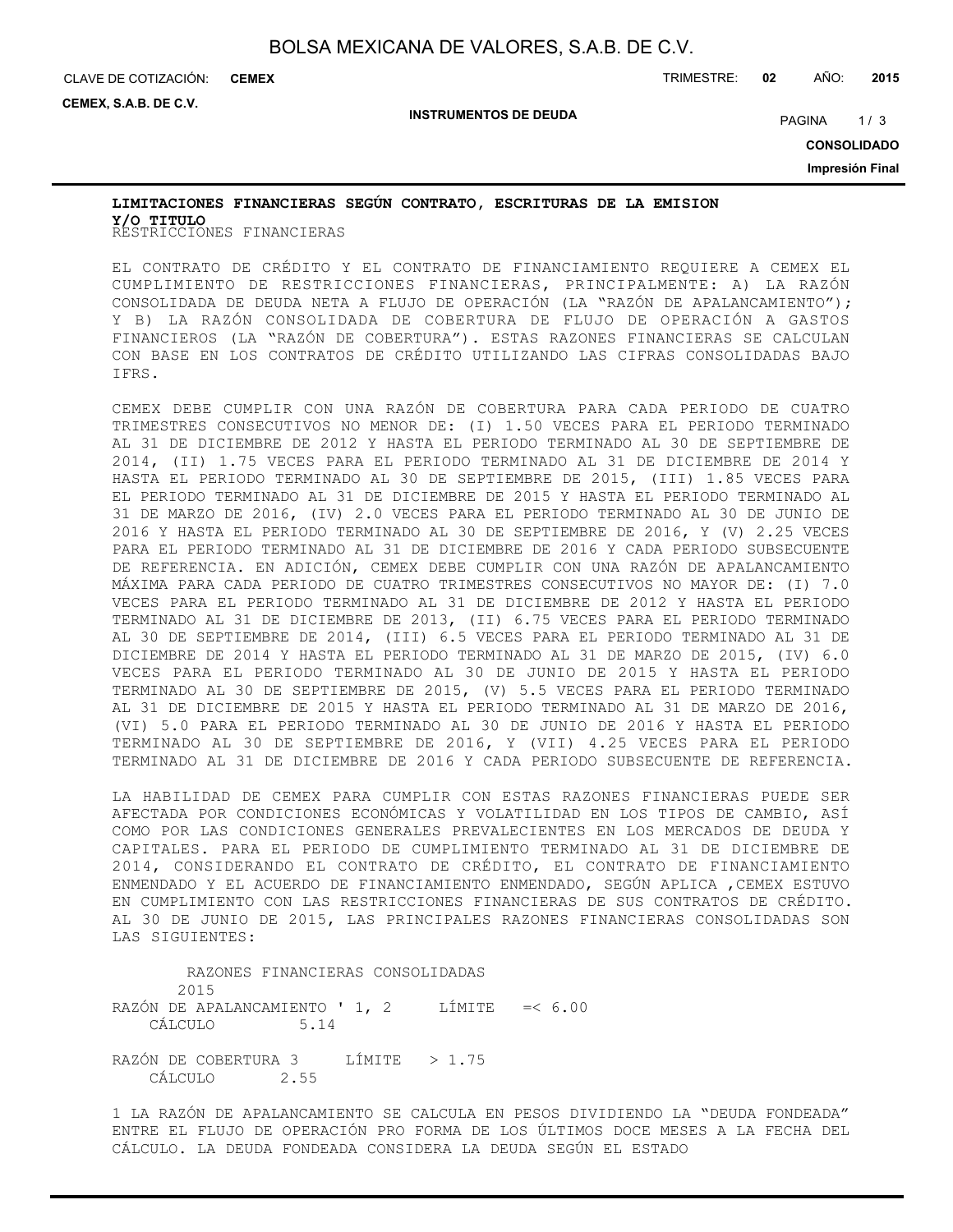**CEMEX**

CLAVE DE COTIZACIÓN: TRIMESTRE: **02** AÑO: **2015**

**CEMEX, S.A.B. DE C.V.**

#### **INSTRUMENTOS DE DEUDA**

PAGINA 2/3

**CONSOLIDADO**

### **Impresión Final**

FINANCIERO SIN ARRENDAMIENTOS FINANCIEROS, MÁS LAS NOTAS PERPETUAS Y LAS GARANTÍAS, MÁS O MENOS EL VALOR RAZONABLE DE INSTRUMENTOS DERIVADOS, SEGÚN APLIQUE, ENTRE OTROS AJUSTES.

2 EL FLUJO DE OPERACIÓN PRO FORMA REPRESENTA, CALCULADO EN PESOS, EL FLUJO DE OPERACIÓN DE LOS ÚLTIMOS DOCE MESES A LA FECHA DEL CÁLCULO, MÁS EL FLUJO DE OPERACIÓN REFERIDO A DICHO PERIODO DE CUALQUIER ADQUISICIÓN SIGNIFICATIVA EFECTUADA EN EL PERIODO ANTES DE SU CONSOLIDACIÓN EN CEMEX, MENOS EL FLUJO DE OPERACIÓN REFERIDO A DICHO PERIODO DE CUALQUIER VENTA SIGNIFICATIVA EFECTUADA EN EL PERIODO QUE SE HUBIERA LIQUIDADO.

3 LA RAZÓN DE COBERTURA SE CALCULA CON LAS CIFRAS EN PESOS DE LOS ESTADOS FINANCIEROS, DIVIDIENDO EL FLUJO DE OPERACIÓN PRO FORMA ENTRE LOS GASTOS FINANCIEROS DE LOS ÚLTIMOS DOCE MESES A LA FECHA DEL CÁLCULO. LOS GASTOS FINANCIEROS INCLUYEN LOS INTERESES DEVENGADOS POR LAS NOTAS PERPETUAS.

CON BASE EN SUS PLANES FINANCIEROS, PARA 2015 Y EN ADELANTE, CEMEX CONSIDERA QUE CONTINUARÁ CUMPLIENDO CON LAS RESTRICCIONES FINANCIERAS BAJO EL CONTRATO DE CRÉDITO Y EL CONTRATO DE FINANCIAMIENTO, CEMEX ESPERA BENEFICIARSE DE LOS PROGRAMAS DE REDUCCIÓN DE COSTOS IMPLEMENTADOS DURANTE 2014 Y AÑOS ANTERIORES QUE PUEDEN COMPENSAR LAS CONDICIONES DESFAVORABLES EN ALGUNOS MERCADOS CLAVE, Y LOS AUMENTOS EN LOS COSTOS DE ALGUNOS INSUMOS COMO ENERGÍA. ASIMISMO, COMO EN AÑOS ANTERIORES, CEMEX CONTINUARÁ SEGÚN SEA REQUERIDO, SU PLAN DE VENTA DE ACTIVOS, QUE SE ESPERA COMPLEMENTE LOS ESFUERZOS PARA REDUCIR SU DEUDA.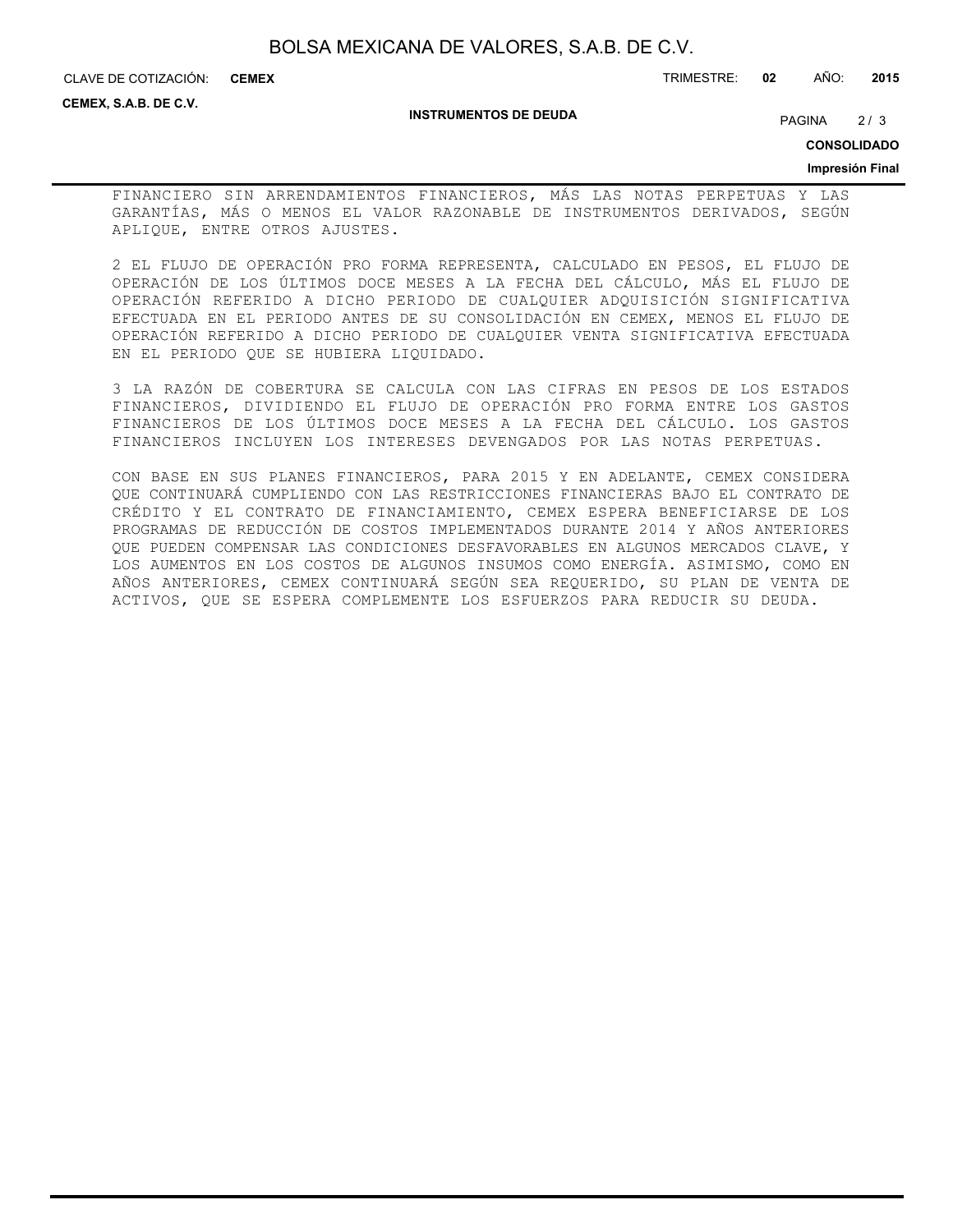| CLAVE DE COTIZACIÓN:                                  | <b>CEMEX</b> |  |                                                  |  |  | TRIMESTRE: | 02 | AÑO:               | 2015            |
|-------------------------------------------------------|--------------|--|--------------------------------------------------|--|--|------------|----|--------------------|-----------------|
| CEMEX, S.A.B. DE C.V.<br><b>INSTRUMENTOS DE DEUDA</b> |              |  |                                                  |  |  |            |    | PAGINA             | 3/3             |
|                                                       |              |  |                                                  |  |  |            |    | <b>CONSOLIDADO</b> |                 |
|                                                       |              |  |                                                  |  |  |            |    |                    | Impresión Final |
|                                                       |              |  | SITUACION ACTUAL DE LAS LIMITACIONES FINANCIERAS |  |  |            |    |                    |                 |

ON ACTUAL DE LAS LIMITACIONES FINANCIE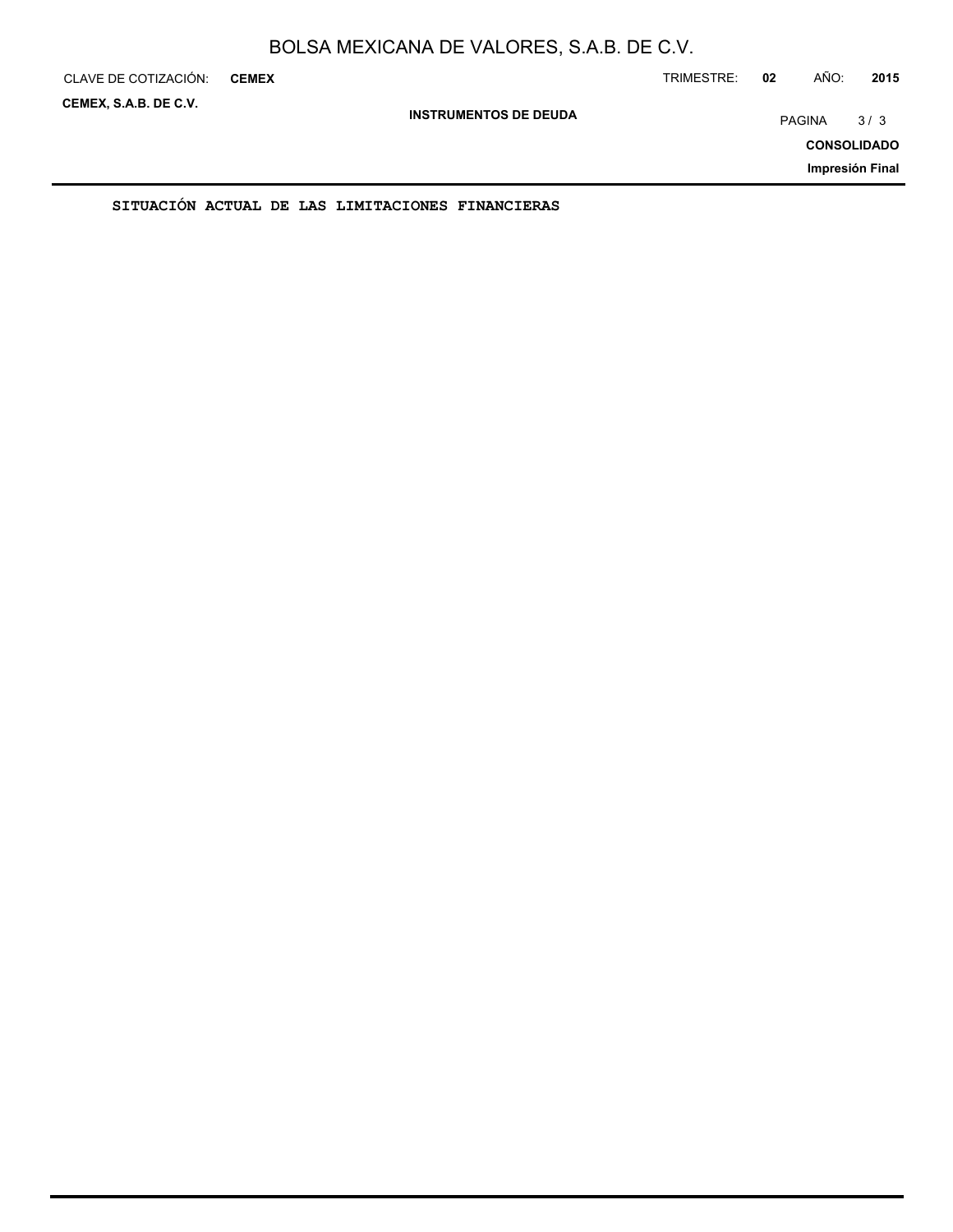**DISTRIBUCIÓN DE INGRESOS POR PRODUCTO**

**INGRESOS TOTALES**

**(MILES DE PESOS)**

**CEMEX, S.A.B. DE C.V.**

### CLAVE DE COTIZACIÓN TRIMESTRE **02** AÑO **2015**

**CONSOLIDADO**

**Impresión Final**

| <b>FRINCIPALES PRODUCTOS O LINEA</b>      | <b>VENTAS</b>  |                | $%$ DE<br><b>PARTICIPACION EN</b> | <b>PRINCIPALES</b> |                 |  |  |  |  |  |  |
|-------------------------------------------|----------------|----------------|-----------------------------------|--------------------|-----------------|--|--|--|--|--|--|
| <b>DE PRODUCTOS</b>                       | <b>VOLUMEN</b> | <b>IMPORTE</b> | <b>EL MERCADO</b>                 | <b>MARCAS</b>      | <b>CLIENTES</b> |  |  |  |  |  |  |
| <b>INGRESOS NACIONALES</b>                |                |                |                                   |                    |                 |  |  |  |  |  |  |
|                                           | 0              | 21,263,780     | 0.00                              |                    |                 |  |  |  |  |  |  |
| <b>INGRESOS POR EXPORTACIÓN</b>           |                |                |                                   |                    |                 |  |  |  |  |  |  |
|                                           | 0              | 1,810,747      | 0.00                              |                    |                 |  |  |  |  |  |  |
| INGRESOS DE SUBSIDIARIAS EN EL EXTRANJERO |                |                |                                   |                    |                 |  |  |  |  |  |  |
|                                           | 0              | 87,547,672     | 0.00                              |                    |                 |  |  |  |  |  |  |
| <b>TOTAL</b>                              | $\mathbf{0}$   | 110,622,199    |                                   |                    |                 |  |  |  |  |  |  |

**OBSERVACIONES**

**CEMEX**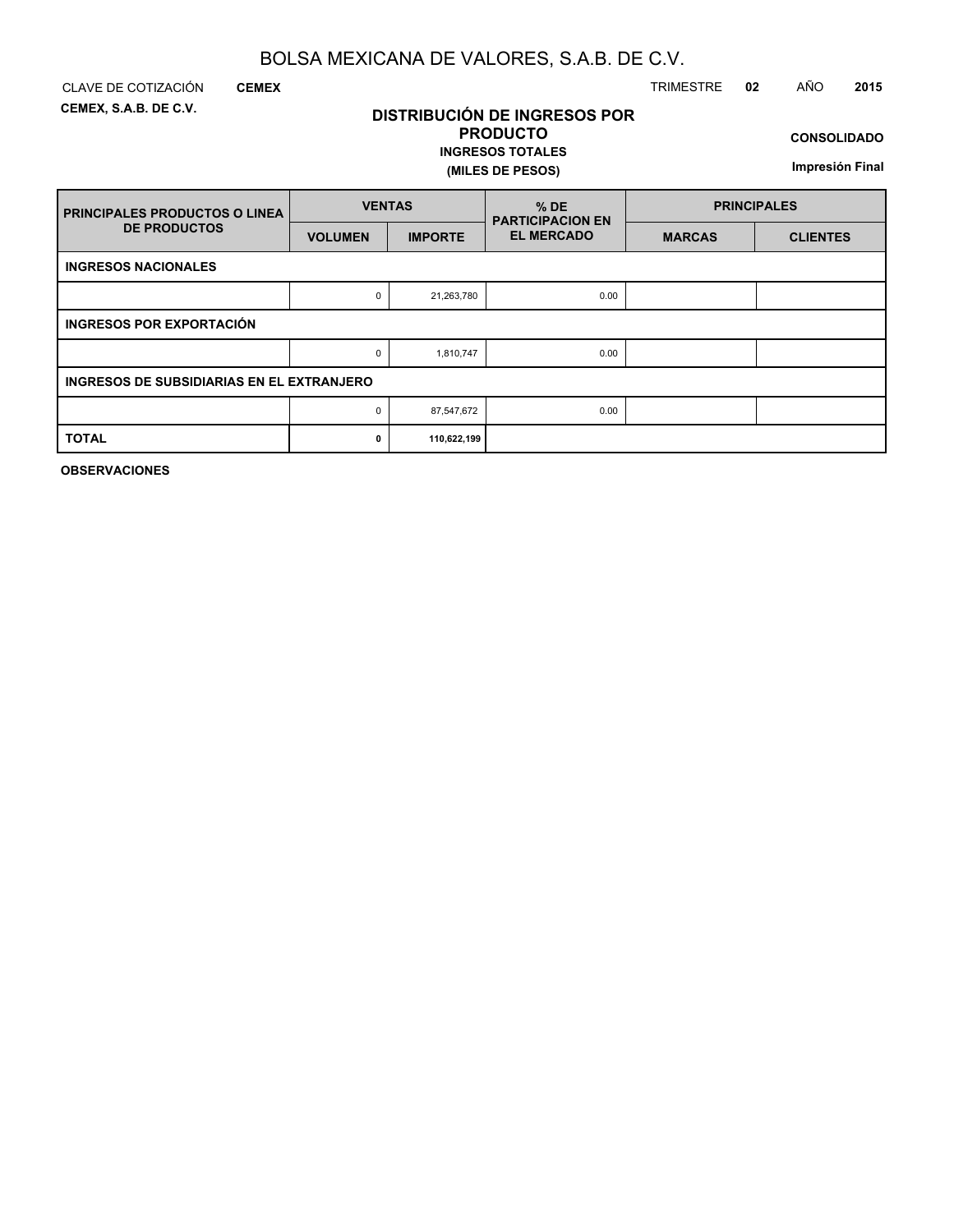**CEMEX, S.A.B. DE C.V.** CLAVE DE COTIZACIÓN**CEMEX**

#### TRIMESTRE **<sup>02</sup>** AÑO**<sup>2015</sup>**

**CONSOLIDADO**

### **INTEGRACIÓN DEL CAPITAL SOCIALPAGADO**

### **CARACTERISTICAS DE LAS ACCIONES**

**Impresión Final**

| <b>SERIES</b> | <b>VALOR NOMINAL(\$)</b> | <b>CUPÓN</b><br><b>VIGENTE</b> | <b>NUMERO DE ACCIONES</b> |                         |                  |                          | <b>CAPITAL SOCIAL</b> |                 |
|---------------|--------------------------|--------------------------------|---------------------------|-------------------------|------------------|--------------------------|-----------------------|-----------------|
|               |                          |                                | <b>PORCIÓN FIJA</b>       | <b>PORCIÓN VARIABLE</b> | <b>MEXICANOS</b> | <b>LIBRE SUSCRIPCIÓN</b> | <b>FIJO</b>           | <b>VARIABLE</b> |
| I٨            | 0.00280                  | 147                            | 8,712,000,000             | 18, 157, 222, 178       | 26,869,222,178   | 0                        | 24.190                | 50,416          |
| lв            | 0.00280                  | 147                            | 4,356,000,000             | 9,078,611,089           |                  | 13,434,611,089           | 12,095                | 25,208          |
| <b>TOTAL</b>  |                          |                                | 13,068,000,000            | 27,235,833,267          | 26,869,222,178   | 13,434,611,089           | 36.285                | 75,624          |

**TOTAL DE ACCIONES QUE REPRESENTAN EL CAPITAL SOCIAL PAGADO A LAFECHA DE ENVIO DE LA INFORMACIÓN:** $^{40,303,833,267}$ 

**OBSERVACIONES**